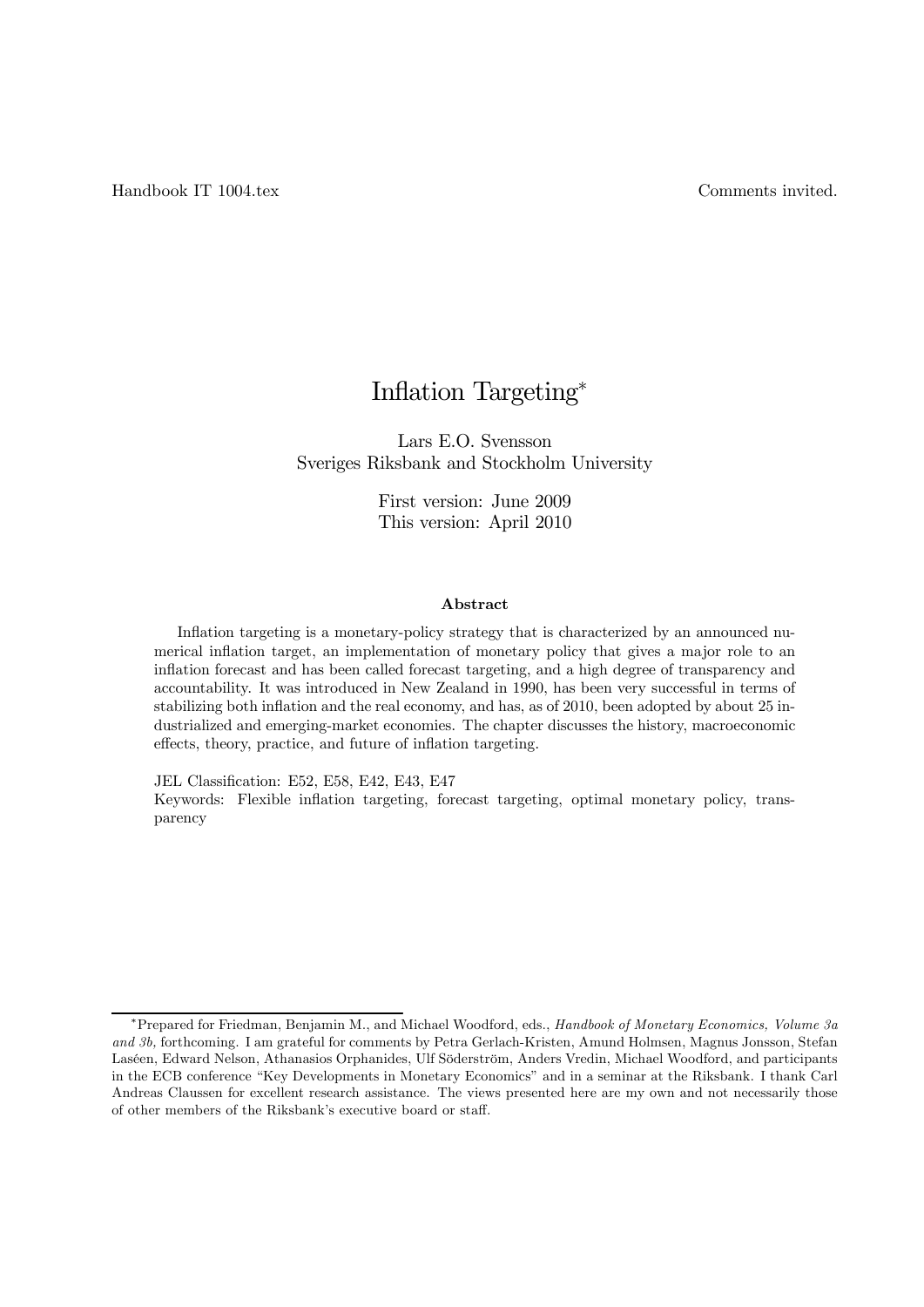## Contents

| $\mathbf{1}$   | $\overline{1}$                                                                                         |                                                                                                                    |                  |  |  |  |  |
|----------------|--------------------------------------------------------------------------------------------------------|--------------------------------------------------------------------------------------------------------------------|------------------|--|--|--|--|
|                | 1.1                                                                                                    |                                                                                                                    | $\mathbf{1}$     |  |  |  |  |
|                | 1.2                                                                                                    |                                                                                                                    | $\overline{2}$   |  |  |  |  |
|                | 1.3                                                                                                    |                                                                                                                    | $\overline{2}$   |  |  |  |  |
|                | 1.4                                                                                                    |                                                                                                                    | $\overline{4}$   |  |  |  |  |
| $\overline{2}$ |                                                                                                        |                                                                                                                    | $\overline{4}$   |  |  |  |  |
|                | 2.1                                                                                                    | History                                                                                                            | $\boldsymbol{6}$ |  |  |  |  |
|                | 2.2                                                                                                    |                                                                                                                    | 8                |  |  |  |  |
|                |                                                                                                        | 2.2.1                                                                                                              | 8                |  |  |  |  |
|                |                                                                                                        | 2.2.2                                                                                                              | 10               |  |  |  |  |
|                |                                                                                                        | 2.2.3                                                                                                              | 11               |  |  |  |  |
|                |                                                                                                        | 2.2.4                                                                                                              | 12               |  |  |  |  |
| 3              |                                                                                                        |                                                                                                                    | 13               |  |  |  |  |
|                | 3.1                                                                                                    |                                                                                                                    | 15               |  |  |  |  |
|                | 3.2                                                                                                    | The projection model and the feasible set of projections $\dots \dots \dots \dots \dots$                           | 21               |  |  |  |  |
|                | 3.3                                                                                                    |                                                                                                                    | 21               |  |  |  |  |
|                | 3.4                                                                                                    |                                                                                                                    | 23               |  |  |  |  |
|                | 3.5                                                                                                    |                                                                                                                    | 25               |  |  |  |  |
|                | 3.6                                                                                                    |                                                                                                                    | 26               |  |  |  |  |
|                | 3.7                                                                                                    |                                                                                                                    | 27               |  |  |  |  |
|                | 3.8                                                                                                    | Optimization under discretion and the discretion equilibrium $\ldots \ldots \ldots \ldots$                         | 29               |  |  |  |  |
|                |                                                                                                        | The projection model, the feasible set of projections, and the optimal policy<br>3.8.1                             |                  |  |  |  |  |
|                |                                                                                                        |                                                                                                                    | 31               |  |  |  |  |
|                |                                                                                                        | 3.8.2                                                                                                              | 32               |  |  |  |  |
|                | 3.9                                                                                                    |                                                                                                                    | 33               |  |  |  |  |
|                |                                                                                                        | Uncertainty about the state of the economy $\dots \dots \dots \dots \dots \dots \dots$<br>3.9.1                    | 33               |  |  |  |  |
|                |                                                                                                        | Uncertainty about the model and the transmission mechanism $\ldots \ldots \ldots$<br>3.9.2                         | 35               |  |  |  |  |
|                |                                                                                                        |                                                                                                                    | 38               |  |  |  |  |
| $\overline{4}$ |                                                                                                        |                                                                                                                    | 39               |  |  |  |  |
|                | 4.1                                                                                                    | Some developments of inflation targeting $\dots \dots \dots \dots \dots \dots \dots \dots \dots$                   | 39               |  |  |  |  |
|                | 4.2                                                                                                    |                                                                                                                    | 42               |  |  |  |  |
|                | 4.3                                                                                                    |                                                                                                                    | 43               |  |  |  |  |
|                | 4.4                                                                                                    |                                                                                                                    | 45               |  |  |  |  |
|                | Preconditions for inflation targeting in emerging-market economies $\ldots \ldots \ldots$<br>48<br>4.5 |                                                                                                                    |                  |  |  |  |  |
| 5              |                                                                                                        |                                                                                                                    | 50               |  |  |  |  |
|                | 5.1                                                                                                    | Price-level targeting $\ldots \ldots \ldots \ldots \ldots \ldots \ldots \ldots \ldots \ldots \ldots \ldots \ldots$ | 50               |  |  |  |  |
|                | 5.2                                                                                                    | Inflation targeting and financial stability: Lessons from the financial crisis                                     | 51               |  |  |  |  |
|                |                                                                                                        | Did monetary policy contribute to the crisis, and could different monetary<br>5.2.1                                |                  |  |  |  |  |
|                |                                                                                                        | policy have prevented the crisis? $\ldots \ldots \ldots \ldots \ldots \ldots \ldots \ldots$                        | 53               |  |  |  |  |
|                |                                                                                                        | Distinguish monetary policy and financial-stability policy $\ldots \ldots \ldots$<br>5.2.2                         | 56               |  |  |  |  |
|                |                                                                                                        | Conclusions for flexible inflation targeting $\ldots \ldots \ldots \ldots \ldots \ldots$<br>5.2.3                  | 57               |  |  |  |  |
|                |                                                                                                        |                                                                                                                    | 61               |  |  |  |  |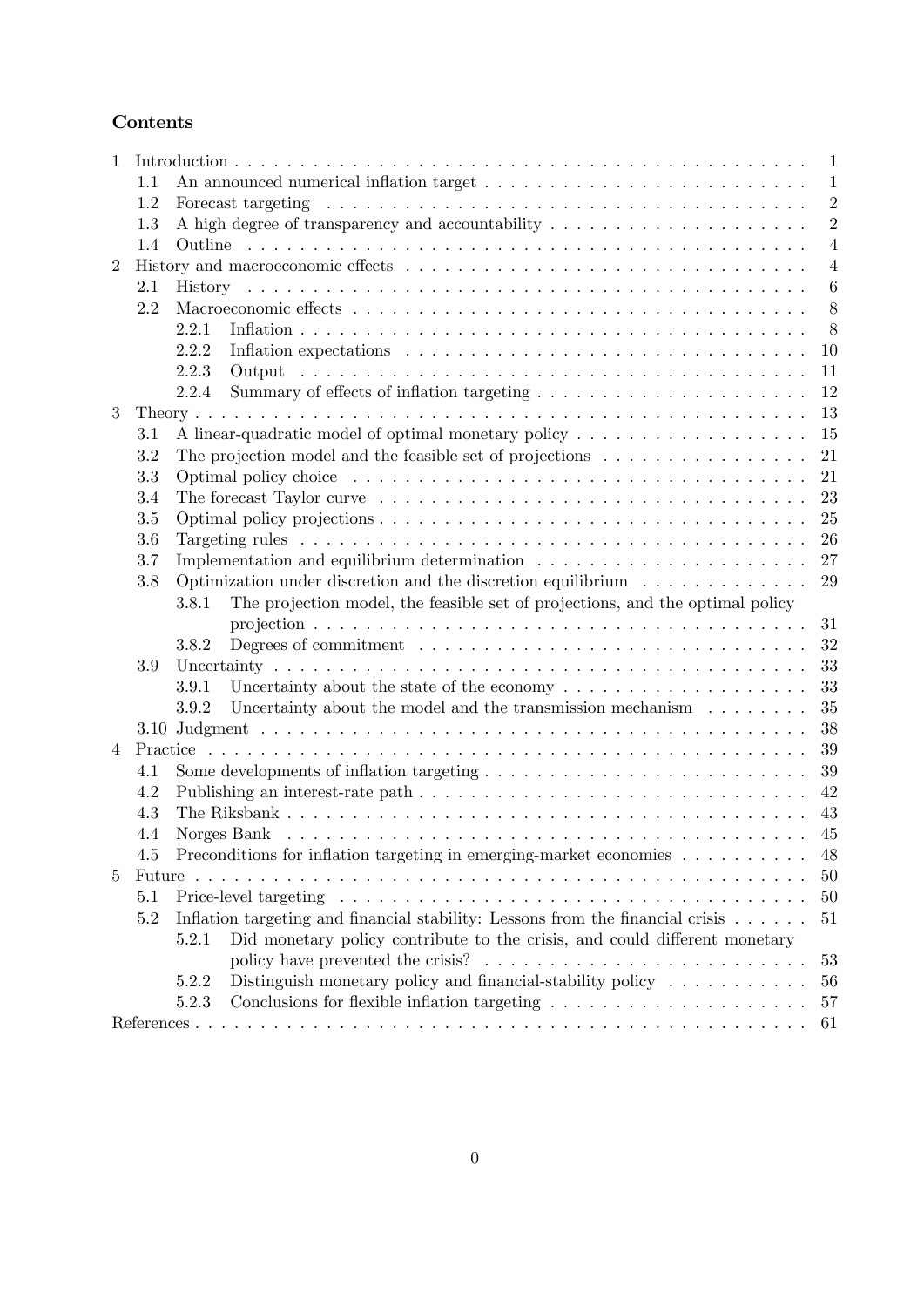## 1. Introduction

Inflation targeting is a monetary-policy strategy that was introduced in New Zealand in 1990. It has been very successful, and had as of 2010 been adopted by around 25 industrialized and nonindustrialized countries. It is characterized by (1) an announced numerical inflation target, (2) an implementation of monetary policy that gives a major role to an inflation forecast and has been called forecast targeting, and (3) a high degree of transparency and accountability (Svensson (2008)). Inflation targeting is highly associated with an institutional framework that is characterized by the trinity of  $(1)$  a mandate for price stability,  $(2)$  independence, and  $(3)$  accountability for the central bank, but there are examples of highly successful inflation targeters, such as Norges Bank, that lack formal independence (although their de facto independence may still be substantial).

#### 1.1. An announced numerical inflation target

The numerical inflation target is for advanced countries typically around 2 percent at an annual rate for the Consumer Price Index (CPI) or core CPI, in the form of a range, such as 1-3 percent in New Zealand; or a point target with a range, such as a 2 percent point target with a range/tolerance interval of  $\pm 1$  percentage points in Canada and Sweden; or a point target without any explicit range, such as 2 percent in the U.K. and 2.5 percent in Norway. The difference between these forms does not seem to matter in practice. A central bank with a target range seems to aim for the middle of the range. The edges of the range are normally interpreted as "soft edges," in the sense that they do not trigger discrete policy changes and inflation just outside the range is not considered much different from just inside. Numerical inflation targets for emerging markets and developing countries are typically a few percentage points higher than 2 percent.

In practice, inflation targeting is never "strict" but always "flexible," in the sense that all inflation-targeting central banks ("central bank" is used here as the generic name for monetary authority) not only aim at stabilizing inflation around the inflation target but also put some weight on stabilizing the real economy, for instance, implicitly or explicitly stabilizing a measure of resource utilization such as the output gap, the gap between actual and potential output. Thus, the "target variables" of the central bank include not only inflation but other variables as well, such as the output gap.1 The objectives under flexible inflation targeting seem well approximated by a standard

<sup>1</sup> The term "inflation nutter" for a central bank that is only concerned about stabilizing inflation was introduced in a paper by Mervyn King at a conference in Gerzensee, Switzerland, in 1995 and later published as King (1997). The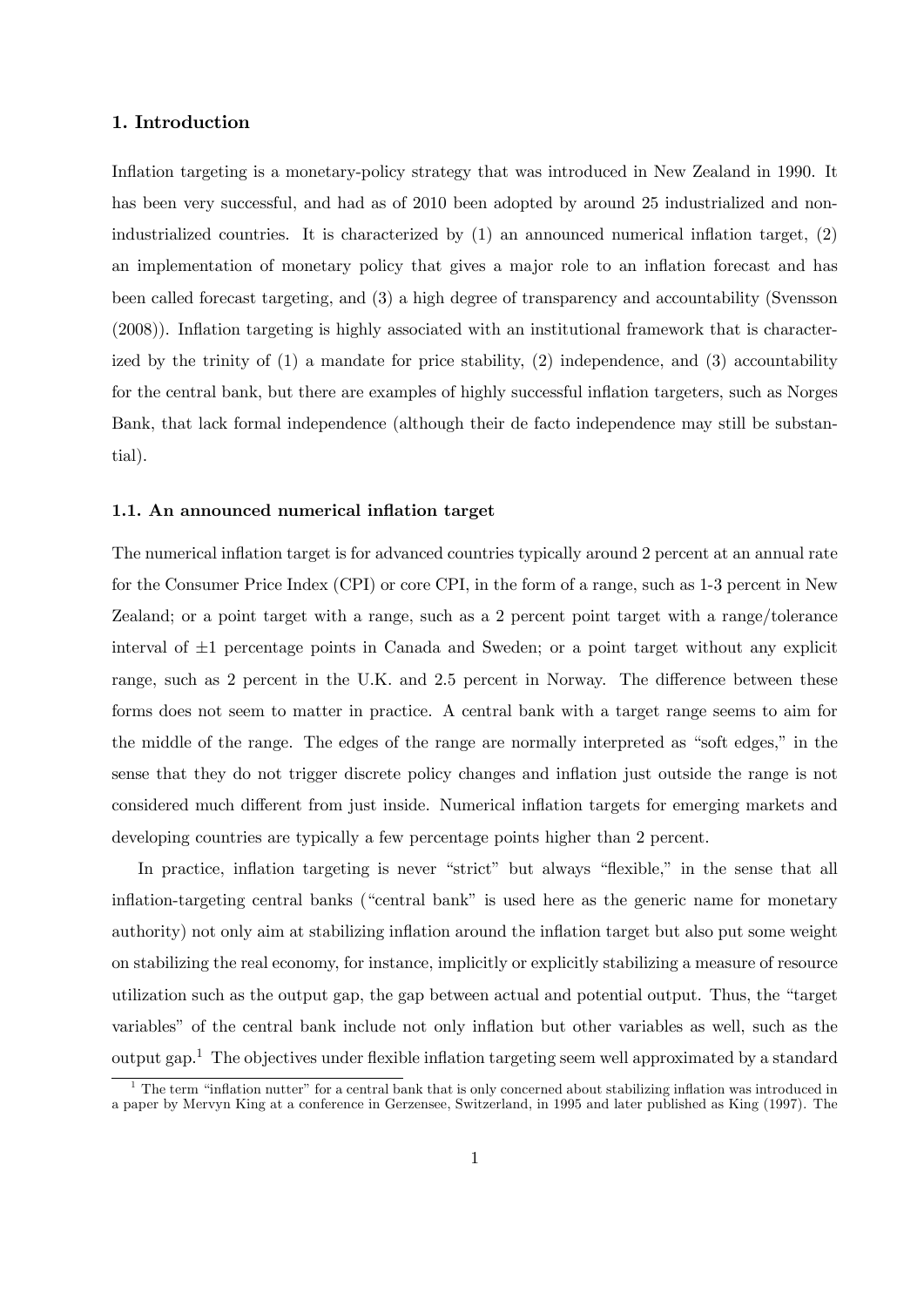quadratic loss function consisting of the sum of the squared inflation gap to the target and a weight times the squared output gap, and possibly also a weight times squared policy-rate changes (the last part corresponding to a preference for interest-rate smoothing).<sup>2</sup> However, for new inflationtargeting regimes, where the establishment of "credibility" is a priority, stabilizing the real economy probably has less weight than when credibility has been established (more on credibility below). Over time, when inflation targeting has matured, it has developed towards more flexibility in the sense of putting relatively more weight on stabilizing resource utilization. Inflation-targeting central banks have also become increasingly transparent about being flexible inflation targeters. Section 4.1 discusses some such developments of inflation targeting.

### 1.2. Forecast targeting

Because there is a lag between monetary-policy actions (such as a policy-rate change) and its impact on the central bank's target variables, monetary policy is more effective if it is guided by forecasts. The implementation of inflation targeting therefore gives a main role to forecasts of inflation and other target variables. It can be described as forecast targeting, that is, setting the policy rate (more precisely, deciding on a policy-rate path) such that the forecasts of the target variables conditional on that policy-rate path "look good", where "look good" means that the forecast for inflation stabilizes inflation around the inflation target and the forecast for resource utilization stabilizes resource utilization around a normal level.<sup>3</sup>

### 1.3. A high degree of transparency and accountability

Inflation targeting is characterized by a high degree of transparency. Typically, an inflationtargeting central bank publishes a regular monetary-policy report which includes the bank's forecast of inflation and other variables, a summary of its analysis behind the forecasts, and the motivation for its policy decisions. Some inflation-targeting central banks also provide some information on, or even forecasts of, its likely future policy decisions.

This high degree of transparency is exceptional in view of the history of central banking. Traditionally, central-bank objectives, deliberations, and even policy decisions have been subject to

terms "strict" and "flexible" inflation targeting were to my knowledge first introduced in a paper of mine presented at a conference at the bank of Portugal in 1996, later published as Svensson (1999b).

<sup>&</sup>lt;sup>2</sup> The policy rate (instrument rate) is the short nominal interest rate that the central bank sets to implement monetary policy.

<sup>&</sup>lt;sup>3</sup> The idea that inflation targeting implies that the inflation forecast can be seen as an intermediate target was introduced in King (1994). The term "inflation-forecast targeting" was introduced in Svensson (1997), and the term "forecast targeting" in Svensson (2005). See Woodford (2007) and Woodford (forthcoming) for more discussion and analysis of forecast targeting.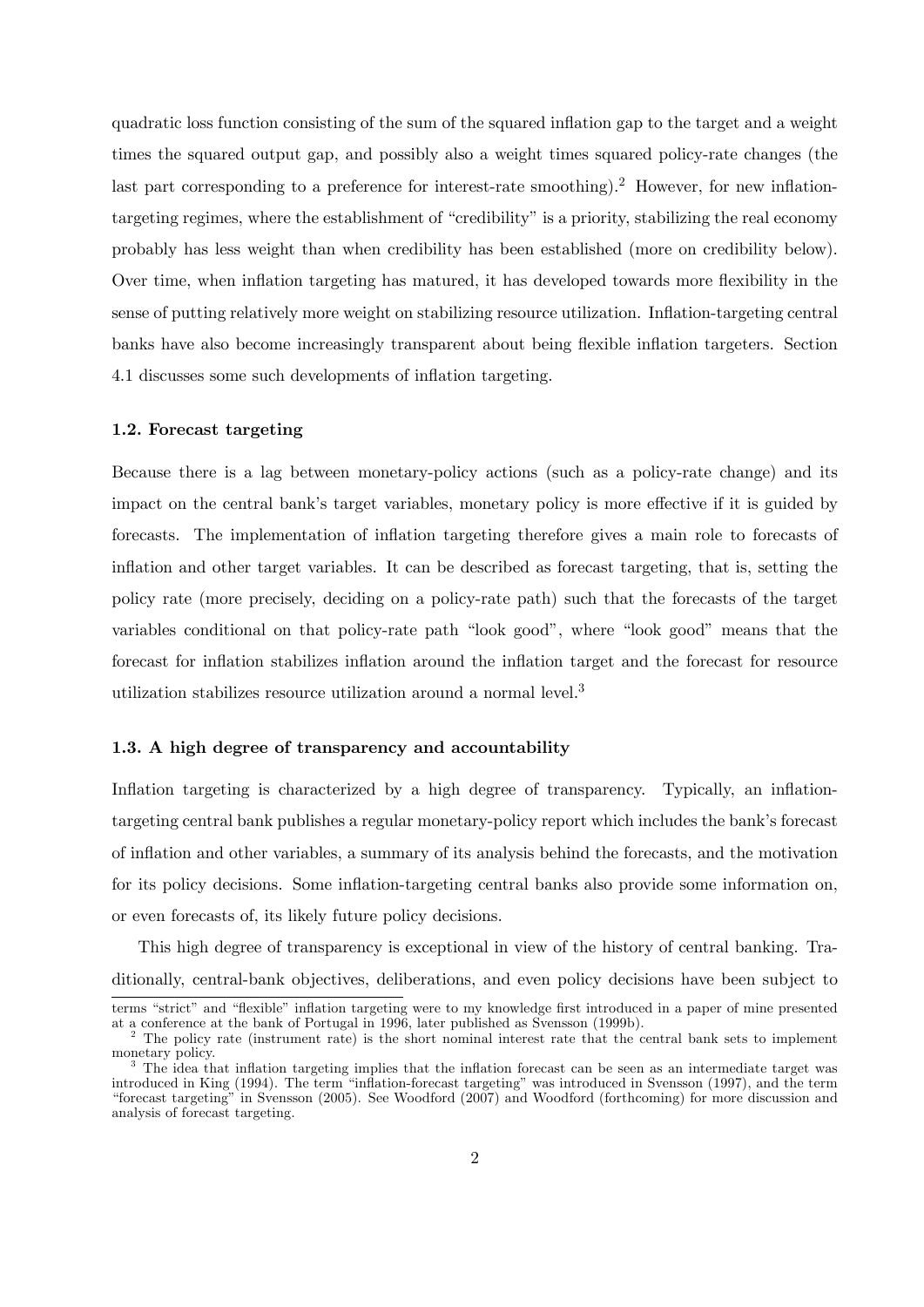considerable secrecy. It is difficult to find any reasons for that secrecy beyond central bankers' desire not to be subject to public scrutiny (including scrutiny and possible pressure from governments or legislative bodies). The current emphasis on transparency is based on the insight that monetary policy to a very large extent is the "management of expectations." Monetary policy has an impact on the economy mostly through the private-sector expectations that current monetarypolicy actions and announcements give rise to. The level of the policy rate for the next few weeks matter very little to most economic agents. What matters is the expectations of future instrument settings, which expectations affect longer interest rates that do matter for economic decisions and activity.

Furthermore, private-sector expectations of inflation affect current pricing decisions and inflation for the next few quarters. Therefore, the anchoring of private-sector inflation expectations on the inflation target is a crucial precondition for the stability of actual inflation. The proximity of private-sector inflation expectations to the inflation target is often referred to as the "credibility" of the inflation-targeting regime. Inflation-targeting central banks sometimes appear to be obsessed by such credibility, but this obsession is for good reason. If a central bank succeeds in achieving credibility, a good part of the battle to control inflation is already won. A high degree of transparency and high-quality, convincing monetary-policy reports are often considered essential to establishing and maintaining credibility. Furthermore, a high degree of credibility gives the central bank more freedom to be "flexible" and also stabilize the real economy (see Svensson (2002) for more discussion).

Whereas many central banks in the past seem to have actively avoided accountability, for instance by not having explicit objectives and by being very secretive, inflation targeting is normally associated with a high degree of accountability. A high degree of accountability is now considered generic to inflation targeting and an important component in strengthening the incentives faced by inflation-targeting central banks to achieve their objectives. The explicit objectives and the transparency of monetary-policy reporting contribute to increased public scrutiny of monetary policy. In several countries inflation-targeting central banks are subject to more explicit accountability. In New Zealand, the Governor of the Reserve Bank of New Zealand is subject to a Policy Target Agreement, an explicit agreement between the Governor and the government on the Governor's responsibilities. In the U.K., the Chancellor of the Exchequer's remit to the Bank of England instructs the Bank to write a public letter explaining any deviation from the target larger than one percentage point and what actions the Bank is taking in response to the deviation. In several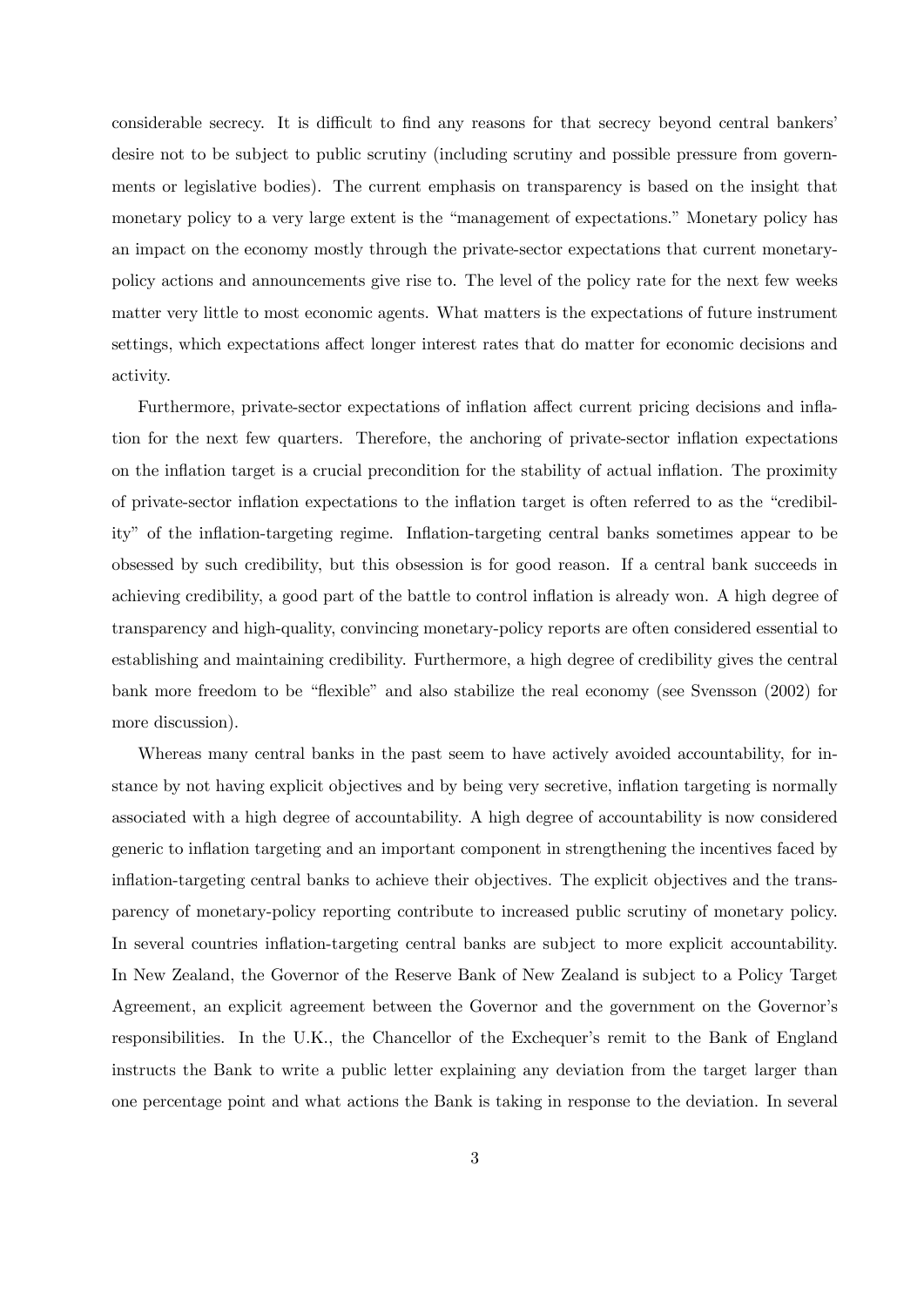countries, central-bank officials are subject to public hearings in the Parliament where monetary policy is scrutinized; and in several countries, monetary policy is regularly or occasionally subject to extensive reviews by independent experts (for instance, New Zealand, the U.K., Norway, and Sweden).<sup>4</sup>

## 1.4. Outline

This chapter is organized as follows. Section 2 briefly discusses the short history of inflation targeting and the macroeconomic effects of inflation targeting so far. Section 3 presents a theory of inflation targeting and "forecast targeting" more generally, where projections of the target variables (inflation and resource utilization) take center stage and where the policy problem is to choose a policy-rate path rather than a policy function so as to minimize a forecast. The section also discusses the role of uncertainty about the state of the economy and the model of the transmission mechanism, and the role and use of judgment in monetary policy. Section 4 discusses the practice of inflation targeting, more precisely the developments of practical inflation targeting since its inception in 1990 in New Zealand, the special issue of the publication of policy-rate paths, and the examples of Sveriges Riksbank (the central bank of Sweden), which is ranked as one of the world's most transparent central banks, and Norges Bank (the central bank of Norway), which is a late-comer to the inflation-targeting camp but is a pioneer in applying explicit optimal policy as an input in the policy decision. These two examples are also chosen because I know more about them than about other inflation targeters. The section also reports on the debate and research on possible preconditions for emerging-market economies to join the inflation-targeting camp. The final section, section 5, discusses two potential future issues for inflation targeting, whether it would be advantageous to move on to price-level targeting and whether inflation targeting needs to be modified in the light of the recent financial crisis and deep recession.

## 2. History and macroeconomic effects

So far, since its inception in the early 1990s in New Zealand, Canada, the U.K., and Sweden, inflation targeting has been a considerable success, as measured by the stability of inflation and the stability of the real economy. There is no evidence that inflation targeting has been detrimental

<sup>4</sup> Reviews of monetary policy or aspects thereof include, for New Zealand, Svensson (2001), for the U.K., Kohn (2008), for Norway, the annual Norges Bank Watch, for instance, Svensson, Houg, Solheim, and Steigum (2002), and for Sweden, Giavazzi and Mishkin (2006). Svensson (2009a) provides a general discussion of the evaluation of inflation targeting, including the possibility of continuous real-time evaluation.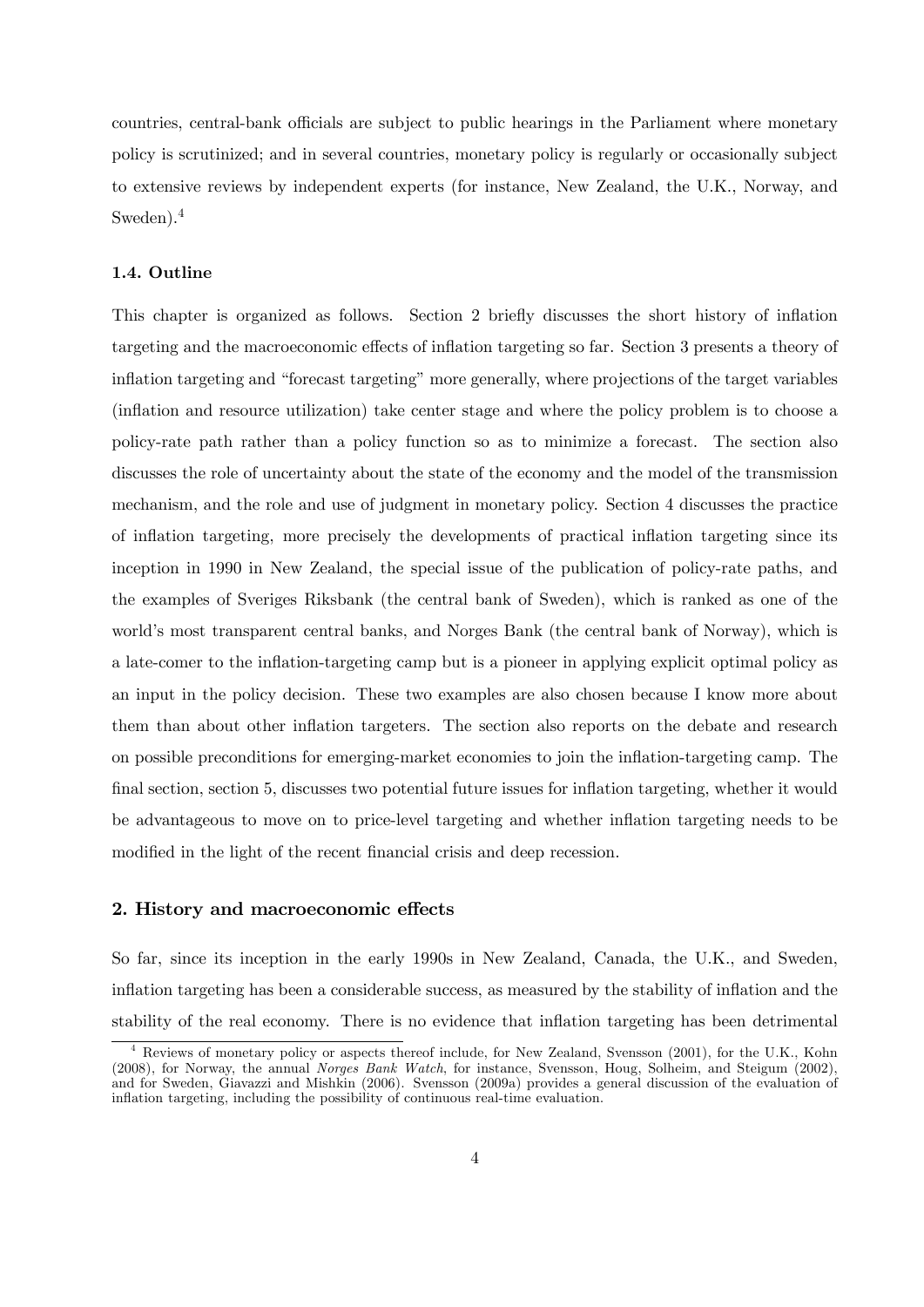to growth, productivity, employment, or other measures of economic performance. The success is both absolute and relative to alternative monetary-policy strategies, such as exchange-rate targeting or money-growth targeting. No country has so far abandoned inflation targeting after adopting it (except to join the euro area), or even expressed any regrets.<sup>5</sup> For both industrial and non-industrial countries, inflation targeting has proved to be a most flexible and resilient monetary-policy regime and has succeeded in surviving a number of large shocks and disturbances, including the recent financial crisis and deep recession.<sup>67</sup>

Although inflation targeting has been an unqualified success in all the small- and medium-sized industrial countries that have introduced it, the United States, the euro area, and Japan have not yet adopted all the explicit characteristics of inflation-targeting, but they all seem to be taking steps in that direction. Reservations against inflation targeting have mainly suggested that it might give too much weight to inflation stabilization to the detriment of the stability of the real economy or other possible monetary-policy objectives. The fact that real-world inflation targeting is flexible rather than strict and the empirical success of inflation targeting in the countries where it has been implemented seem to confound those reservations (Roger and Stone (2005)).

A possible alternative to inflation targeting is money-growth targeting, whereby the central bank has an explicit target for the growth of the money supply. Money-growth targeting has been tried in several countries but been abandoned, since practical experience has consistently shown that the relation between money growth and inflation is too unstable and unreliable for moneygrowth targeting to provide successful inflation stabilization. Although Germany's Bundesbank officially conducted money-growth targeting for many years, it often deliberately missed its moneygrowth target in order to achieve its inflation target, and is therefore arguably better described

<sup>5</sup> However, there has certainly been some criticism of aspects of inflation targeting in some countries and over time considerable developments, some in response to criticism, within the practice of inflation targeting (see section 4.1).<br><sup>6</sup> As summarized by Rose (2007): "A stable international monetary system has emerged since the early 1990s.

A large number of industrial and a growing number of developing countries now have domestic inflation targets administered by independent and transparent central banks. These countries place few restrictions on capital mobility and allow their exchange rates to float. The domestic focus of monetary policy in these countries does not have any obvious international cost. Inflation targeters have lower exchange rate volatility and less frequent 'sudden stops' of capital flows than similar countries that do not target inflation. Inflation targeting countries also do not have current accounts or international reserves that look different from other countries. This system was not planned and does not rely on international coordination. There is no role for a center country, the IMF, or gold. It is durable; in contrast to other monetary regimes, no country has been forced to abandon an inflation-targeting regime. Succinctly, it is the

A study from the IMF, Carvalho Filho (2010), gives a preliminary appraisal of how countries with inflation targeting have fared during the current crisis. It finds that, since August 2008, IT countries lowered nominal policy rates by more and this loosening translated into an even larger differential in real interest rates relative to other countries. IT countries were less likely to face deflation scares and saw sharp real depreciations not associated with a greater perception of risk by markets. There is also some weak evidence that IT countries did better on unemployment rates and that advanced IT countries had relatively stronger industrial production performance and higher GDP growth rates than their non-IT peers.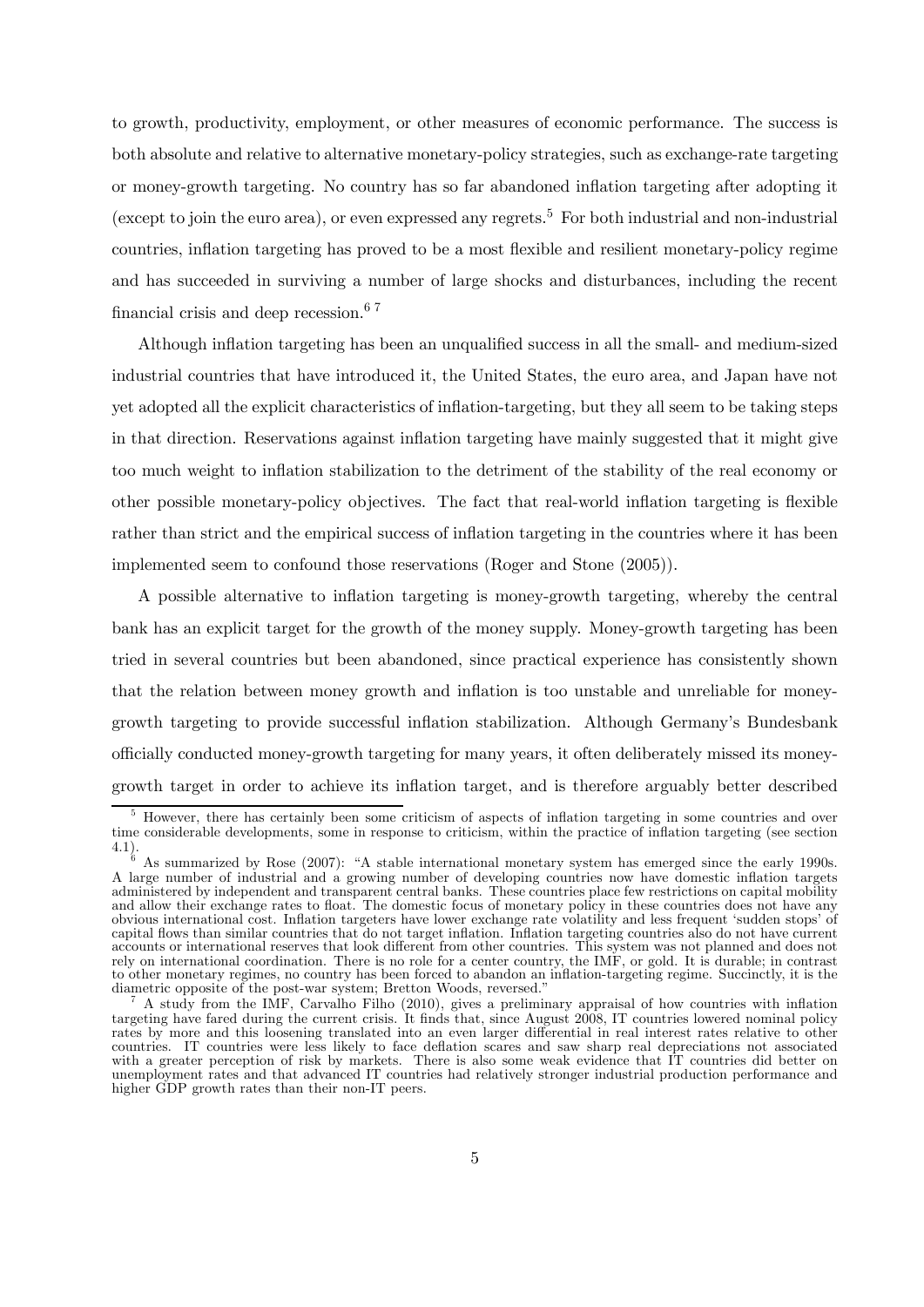as an implicit inflation targeter (see Svensson (1999c) and Svensson (2009e) for more discussions and references). Many small and medium-sized countries have tried exchange-rate targeting in the form of a fixed exchange rate, that is, fixing the exchange rate relative to a center country with an independent monetary policy. For several reasons, including increased international capital flows and difficulties in defending misaligned fixed exchange rates against speculative attacks, fixed exchange rates have become less viable and less successful in stabilizing inflation. This has led many countries to instead pursue inflation targeting with flexible exchange rates.

## 2.1. History

New Zealand was the first country to introduce an explicit inflation target. Like most OECD countries, New Zealand had experienced high and variable inflation in the 1970s and the first part of the 1980s. Monetary policy was tightened and inflation fell in the latter part of 1980s. The Reserve Bank Act of 1989 established the policy framework that is now call inflation targeting. The key aspects of the framework were (1) an inflation target for monetary policy, (2) central bank independence, (3) accountability of the central bank (through making the target public and holding the Governor of the Reserve Bank responsible for achieving it). The framework chosen was part of a more far-reaching reform of the central government administration in New Zealand. As noted above, an institutional framework of the trinity of (1) a mandate for price stability, (2) independence, and (3) accountability is highly associated with inflation targeting, although there are examples of highly successful inflation targeters, such as Norges Bank, that lack formal independence.

As noted by Goodhart (2010), "one of the most interesting facets of the 1989 RBNZ Act is that one of the main motives for it did not come from monetary policy or monetary analysis at all. Instead, intense dissatisfaction had developed with the intervention, meddling, and direct (micro) management with all aspects of the economy by the previous (National) government, led by Sir Robert Muldoon." Thus, a significant purpose of the Act was to make the Reserve Bank "Muldoon-proof." Although the formulation of the Reserve Bank Act received strong support from Charles Goodhart, the path-breaking Act was the result of the efforts of far-sighted policymakers and civil servants of the Reserve Bank and Treasury in New Zealand rather than academic research on suitable monetary-policy frameworks.<sup>8</sup> Furthermore, as emphasized by Nelson  $(2005)$ , until

<sup>8</sup> Singleton, Hawke, and Grimes (2006) provides an authorative history of the origin of the Reserve Bank Act and the development of the Reserve Bank and monetary policy in New Zealand 1973-2002. Goodhart (2010) discusses the political economy of creation of the Act.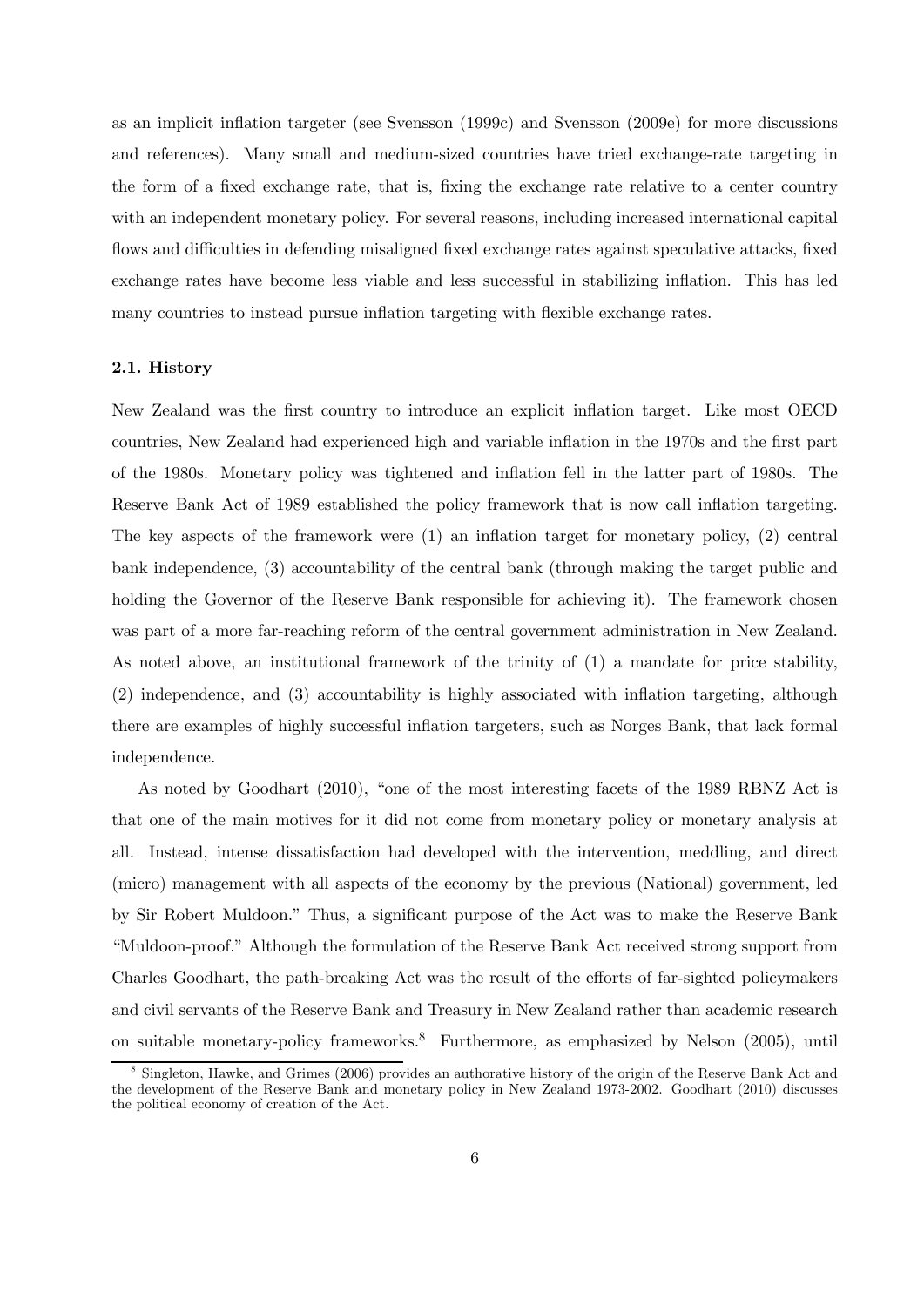the mid-1980s, many politicians, and policy circles generally, in New Zealand subscribed to a nonmonetary view of inflation. Behind the introduction of the Reserve Bank Act was also a fundamental change in policymaking doctrine from a nonmonetary to a monetary approach to inflation analysis and control.

Inflation targeting spread quickly to other advanced economies, see table 2.1. Canada adopted inflation targeting in 1991. The U.K. and Sweden adopted inflation targeting in 1992 and 1993 after currency crises and the collapse of their fixed exchange-rate regimes.<sup>9</sup> Finland and Australia also adopted inflation targeting in 1993. By 2010, about 10 industrialized and 15 emerging-market and developing countries had adopted explicit inflation targeting.

| Country        | Date                   | Country        | Date                   |
|----------------|------------------------|----------------|------------------------|
| New Zealand    | 1990q1                 | Korea.         | $2001 \; \mathrm{m}$ 1 |
| Canada         | $1991 \;{\rm m2}$      | Mexico         | $2001 \; \mathrm{m}$ 1 |
| United Kingdom | $1992 \text{ m}10$     | <b>Iceland</b> | $2001 \; \mathrm{m}3$  |
| Sweden         | $1993 \; \mathrm{m1}$  | Norway         | $2001 \; \mathrm{m3}$  |
| Finland        | $1993 \; \mathrm{m2}$  | Hungary        | $2001 \,\mathrm{m}6$   |
| Australia      | $1993 \; \mathrm{m}4$  | Peru           | $2002 \; \mathrm{m}$ 1 |
| Spain          | $1995 \; \mathrm{m}$ 1 | Philippines    | $2002 \; \mathrm{m}$ 1 |
| <b>Israel</b>  | $1997 \text{ m}6$      | Guatemala      | $2005 \; \mathrm{m}$ 1 |
| Czech Republic | $1997 \text{ m}12$     | Slovakia       | $2005 \; \mathrm{m}$ 1 |
| Poland         | $1998$ m $10$          | Indonesia      | $2005 \; \mathrm{m}$   |
| Brazil         | 1999 m6                | Romania        | $2005 \; \mathrm{m}8$  |
| Chile          | 1999 m9                | Turkey         | $2006 \; \mathrm{m}$ 1 |
| Colombia       | 1999 m9                | Serbia         | $2006 \,\mathrm{m}9$   |
| South Africa   | $2000 \; \mathrm{m2}$  | Ghana          | $2007 \; \mathrm{m}5$  |
| Thailand       | $2000 \; \mathrm{m}5$  |                |                        |

Table 2.1: Approximate adoption dates of inflation targeting

Source: Roger (2009)

While the new inflation targeters during the 1990s were mostly advanced economies, an increasing number of developing and emerging-market economies have adopted inflation targeting since 1997. By 2010, the majority of inflation targeters were emerging-market and developing countries. Among these countries, the shift toward inflation targeting has been a gradual process. In South America, movement toward inflation targeting began in the early 1990s, but full-fledged inflation targeting was adopted only in the late 1990s and early 2000s, following the 1998 financial crisis. In Europe, the transition economies of Central and Eastern Europe began introducing inflation targeting in the late 1990s as part of their comprehensive economic reforms, while in East Asia,

<sup>9</sup> Pétursson (2004b) and Freedman and Ötker-Robe (2009) provide an overview of the countries' background/motivation for adopting inflation targeting. See also Freedman and Laxton (2009).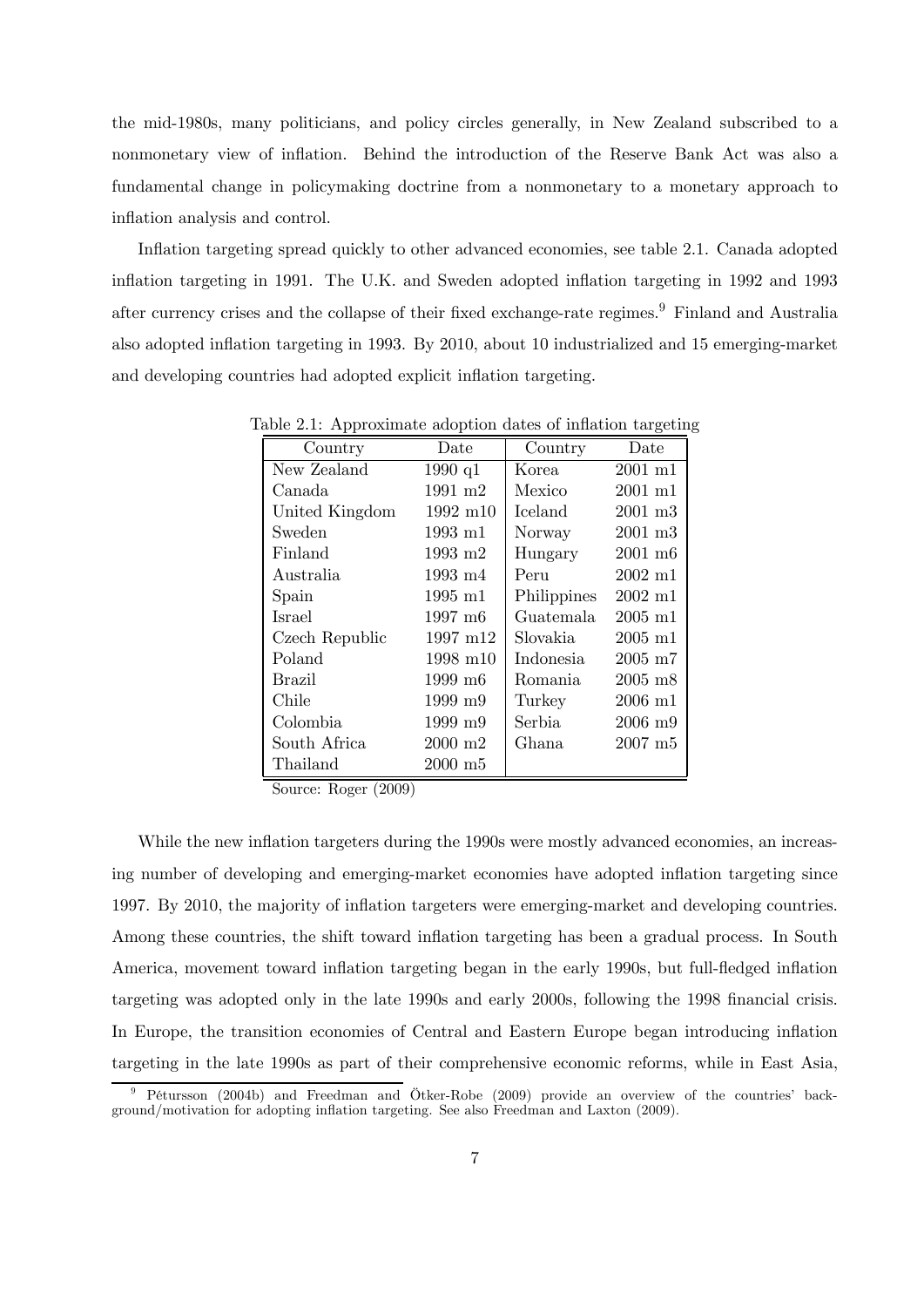inflation targeting began to be adopted in the early 2000s as countries emerged from monetary targeting under Fund-supported programs following the 1997 Asian financial crisis. Inflation targeting will probably continue to spread among emerging-market economies and developing economies.

As mentioned above, the U.S., the euro area, and Japan have not yet adopted all the explicit characteristics of inflation targeting, but they have all taken steps in that direction, and the practical remaining differences to explicit inflation targeting are arguably small. As noted by Walsh (2009a), "... even if no additional central banks adopt inflation targeting, or if some current inflation targeters abandon it, inflation targeting will have had a lasting impact on the way central banks operate. Even among central banks that do not consider themselves inflation targeters, many of the policy innovations associated with inflation targeting are now common. Most prominently, transparency has spread from inflation targeters to non-inflation targeters."

## 2.2. Macroeconomic effects

Early empirical work on the macroeconomic effects of inflation targeting provided some support for the view that inflation targeting improves macroeconomic performance (for instance, Bernanke, Laubach, Mishkin, and Posen (1999), Corbo, Landerretche, and Schmidt-Hebbel (2001), Neumann and von Hagen (2002), and Truman (2003)), but these studies suffer from having a relatively small number of observations. In the following I briefly summarize some more recent studies.

### 2.2.1. Inflation

Figures 2.1 and 2.2 plot average inflation for inflation targeting and non-inflation-targeting OECD countries and for a group of emerging-market economies, respectively.10 Evidently, all groups of countries have enjoyed lower and more stable inflation. However, there seems to be a difference between the inflation targeters and the non-inflation targeters in the two groups. For the OECD countries, the development is more or less the same for inflation targeters and non-targeters. For the emerging-market economies, inflation in the group of inflation targeters has come down from a higher level than in the non-targeting countries.

 $10$  In figure 2.1, all countries with hyper-inflation periods are excluded. Inflation targeters: Australia, Canada, Czech Republic, Hungary, South Korea, New Zealand, Norway, Slovak Republic, Sweden, and the United Kingdom. Non targeters: Austria, Belgium, Denmark, Finland, France, Germany, Greece, Italy, Ireland, Japan, Luxembourg, Netherlands, Portugal, Spain, Switzerland, and the United States. (The OECD countries excluded are thus Iceland, Mexico, Poland, and Turkey.)

In figure 2.2, the countries are: Inflation targeters: Chile, Columbia, Indonesia, Israel, South Africa, Mexico, Philippines, and Thailand. Non-targeters: China, Costa Rica, Dominican Republic, Ecuador, Egypt, El Salvador, India, Malaysia, Morocco, Nigeria, Pakistan, Panama, Tunisia, Singapore, and Taiwan.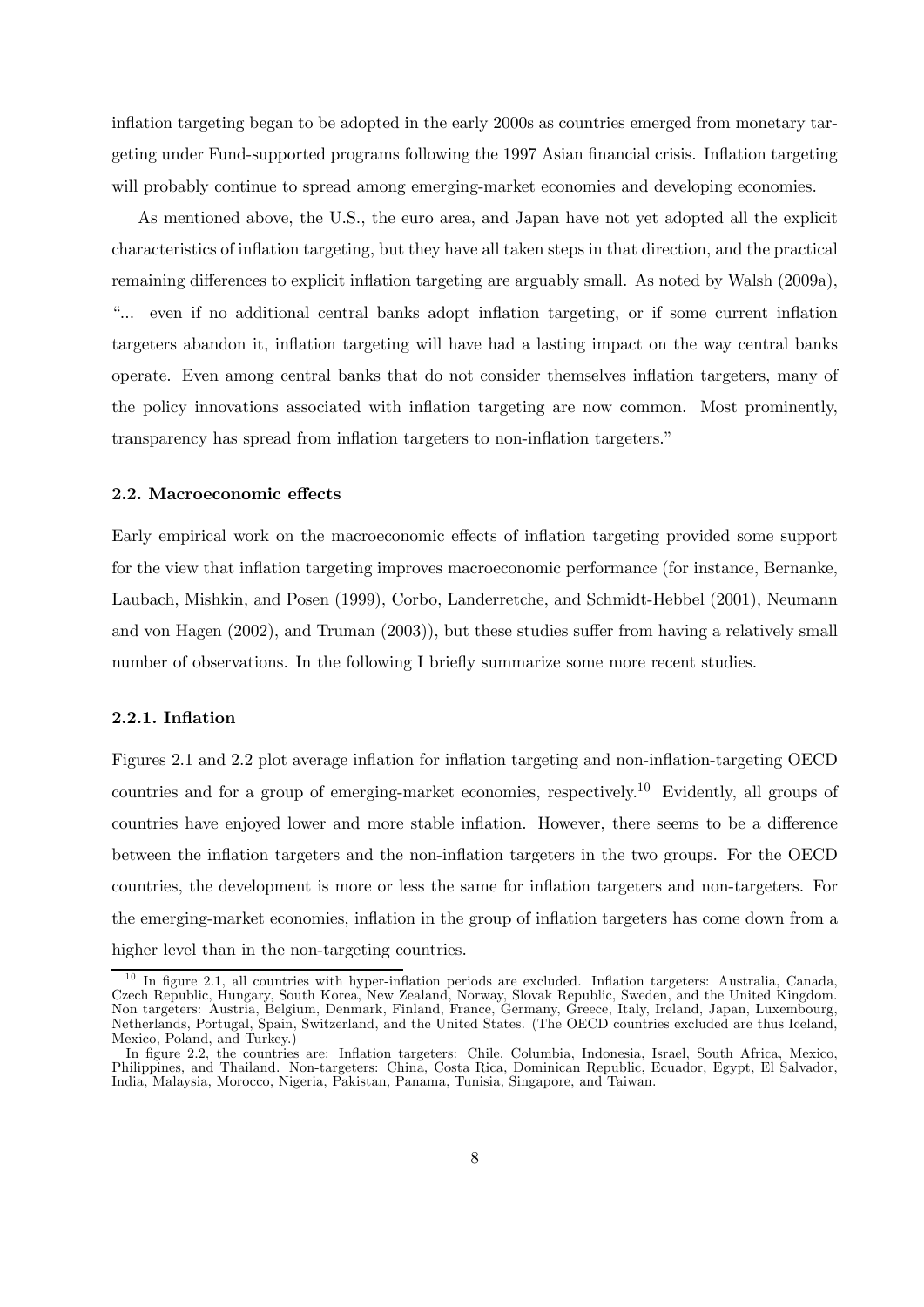Figure 2.1: Average inflation in inflation targeting and non-inflation targeting OECD-countries. Percent per year Source: EcoWin.



Formal empirical analysis reaffirms the visual impression from the figures. Ball and Sheridan (2005), Lin and Ye (2007), and Angeriz and Arestis (2008) consider subgroups of the OECDcountries and find that the effects of inflation targeting on average inflation and inflation variability is insignificant. Mishkin and Schmidt-Hebbel (2007) find the same for the OECD countries in their sample.<sup>11</sup> Batini and Laxton (2007), Gonçalves and Salles (2008), and Lin and Ye (2009) consider groups of emerging-market economies and find significant effect of inflation targeting on average inflation and typically also on inflation variability.12

As pointed out by Gertler (2005) in the discussion of Ball and Sheridan (2005), many of the non-targeters in OECD sample (if not just about all) have adopted monetary policies that are very similar in practice to formal inflation targeting. This lack of sharpness in the classification scheme make the results for the OECD-countries hard to interpret. In fact, it may suggest the opposite conclusion, namely that inflation targeting has indeed been quite effective for the OECD countries. Empirical studies using samples including both OECD and developing/emerging-market economies typically find beneficial effects of inflation targeting on average inflation and inflation volatility (for instance, Hyvonen (2004), Pétursson (2004a), Vega and Winkelried (2005), Mishkin and Schmidt-Hebbel (2007), and Pétursson (2009)).

 $11$  Fang, Miller, and Lee (2009) consider OECD countries and include lagged effects of inflation targeting. They report significant evidence that inflation targeting does lower inflation rates for the targeting countries in the short run. The effects occur after the year of adopting inflation targeting and decay gradually.<br><sup>12</sup> Surprisingly, Gonçalves and Salles (2008) does not find a significant effect of inflation targeting on the volatility

of inflation.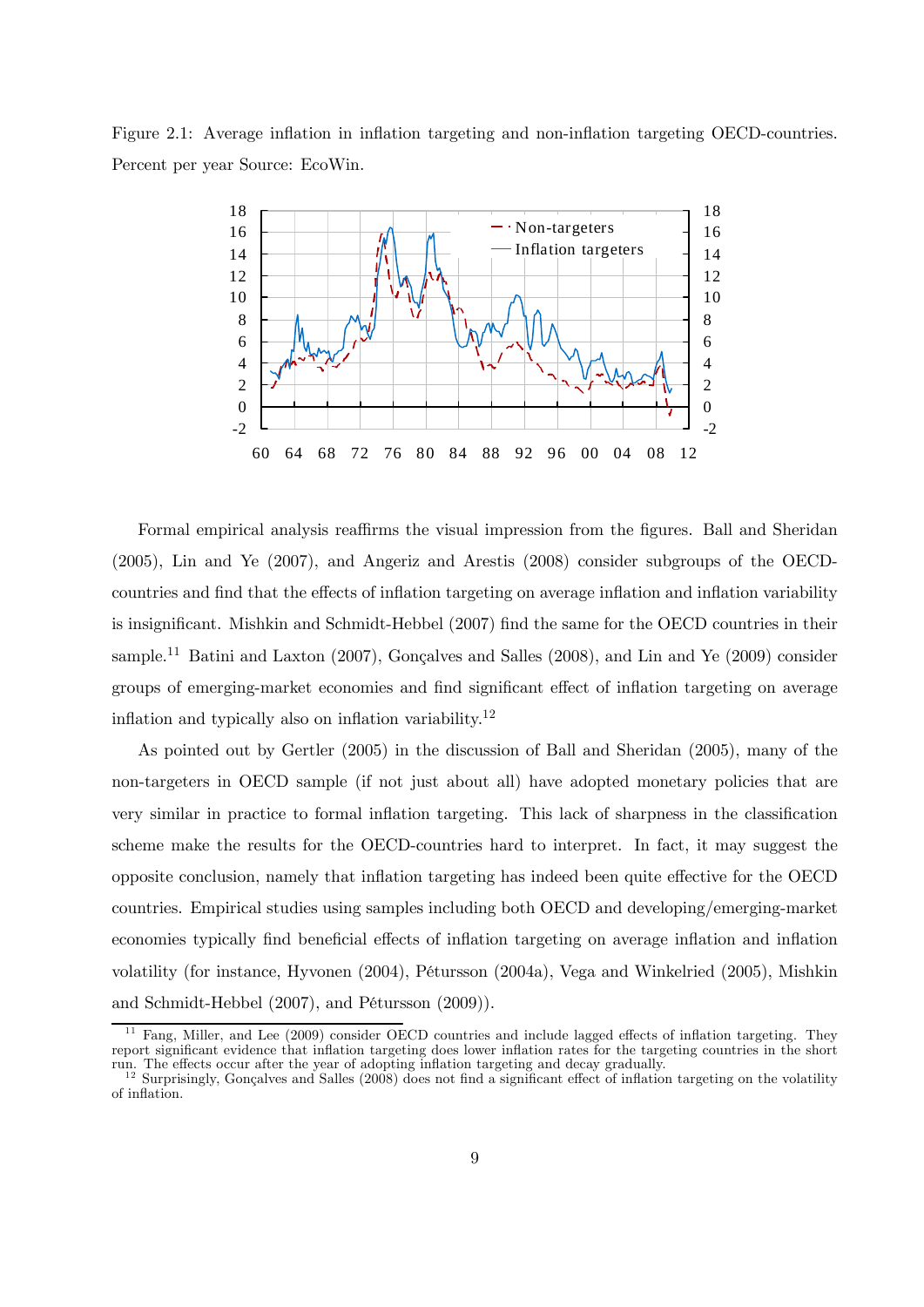Figure 2.2: Average inflation in inflation targeting and non-inflation-targeting emerging economies. Percent per year. Source: Ecowin.



## 2.2.2. Inflation expectations

There is relatively robust empirical evidence that an explicit numerical target for inflation anchors and stabilizes inflation expectations (Johnson (2002), Levin, Natalucci, and Piger (2004), Gürkaynak, Levin, and Swanson (2006), Batini and Laxton (2007), Gürkaynak, Levin, Marder, and Swanson (2007), and Ravenna (2008)). In particular, Gürkaynak, Levin, and Swanson (2006) compare the behavior of daily bond yield data in the U.K. and Sweden (both inflation targeters) to that in the U.S. (a non-inflation targeter). They use the difference between far-ahead forward rates on nominal and inflation-indexed bonds as a measure of compensation for expected inflation and inflation risk at long horizons. For the U.S., they find that forward inflation compensation exhibits highly significant responses to economic news. For the U.K., they find a level of sensitivity similar to that in the U.S. prior to the Bank of England gaining independence in 1997, but a striking absence of such sensitivity since the central bank became independent. For Sweden, they find that forward inflation compensation has been insensitive to economic news over the whole period for which they have data. These findings support the view that a well-known and credible inflation target helps to anchor the private sector's long-run inflation expectations. Recently, International Monetary Fund (2008) considered which monetary-policy frameworks had been most successful in anchoring inflation expectations in the wake of the oil and food price shocks in 2007, and found that "in emerging economies, inflation targeting seems to have recently been more effective than alternative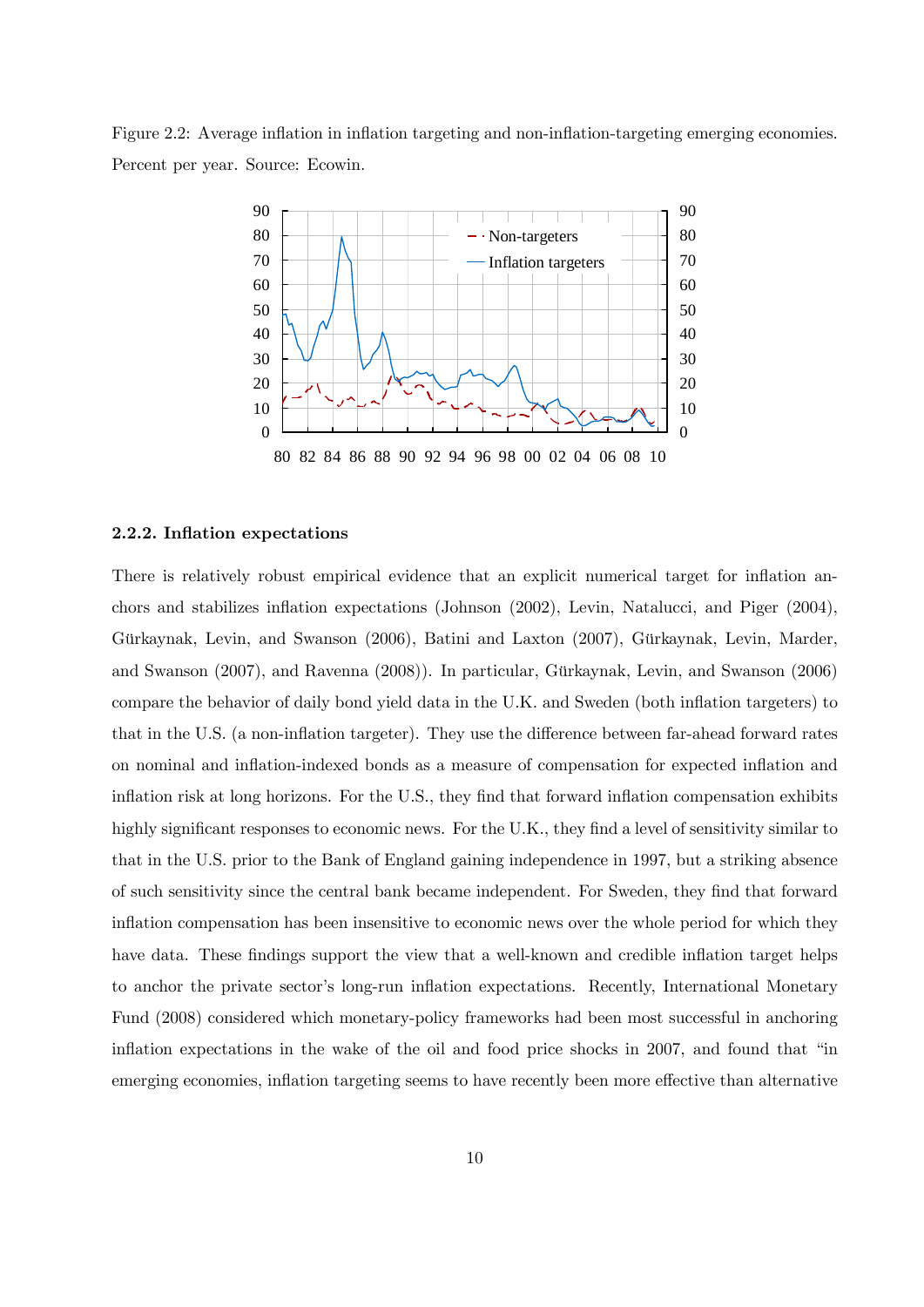monetary-policy frameworks in anchoring expectations." Table 2.2 reports the percentage-point response of expected headline inflation 1, 3, 5 and 6—10 years ahead to a 1 percentage-point change in actual inflation for emerging-market economies. In inflation-targeting emerging economies, the response of expected headline inflation 1, 3, and 5 years ahead is zero, whereas it is positive for non-targeters.

Table 2.2: Changes in expected inflation in response to changes in actual inflation in emergingmarket economies.

|                         | 1 year |      |       | $3 \text{ years}$ 5 years 6-10 years |  |  |
|-------------------------|--------|------|-------|--------------------------------------|--|--|
| Inflation targeters     | 0.00   | 0.00 | 0. OO | 0.024                                |  |  |
| Non-inflation targeters | 0.23   | 0.12 | 0.07  | 0.00                                 |  |  |
| .                       |        |      |       |                                      |  |  |

Note: Expected inflation 1, 3, 5, and 6–10 years ahead; percentagepoint responses to a 1 percentage point change in actual inflation. Source: International Monetary Fund (2008, figure 3.12)

## 2.2.3. Output

Skeptics of inflation targeting worry that the regime is too focused on inflation and that attempts to control inflation will generate instability in the real economy and possibly also lower growth (see, for instance, Friedman and Kuttner (1996), Friedman (2002), and Cecchetti and Ehrmann (2002)). Figure 2.3 shows the average output growth and volatility before and after the adoption of inflation targeting for inflation-targeting countries in OECD and for a group of emerging-market economies.13 It also gives the output performance for the non-inflation targeting (NT) countries in OECD and for the NT countries in the group of emerging-market economies. For the NT countries, the threshold years are 1998 for the OECD countries and 2001 for the emerging-markets economies. The panels give no basis for the pessimistic claim that inflation targeting adversely affects growth or average growth volatility.

Formal empirical analysis confirms the impression from the figure. Ball and Sheridan (2005) find no significant effect of inflation targeting on average output growth or output volatility in their sample of 20 OECD countries.<sup>14</sup> However, as for the results on inflation discussed above, the lack of sharpness in the classification scheme for the OECD-countries makes the results hard to interpret. Goncalves and Carvalho (2009) show that among 30 OECD countries the inflation-

<sup>&</sup>lt;sup>13</sup> The group of countries are the same as in figures 2.1 and 2.2 (see footnote 10).<br><sup>14</sup> Fang, Miller, and Lee (2009) find that the inflation targeters in their sample of OECD countries achieve lower output growth and higher output growth variability in the short run while this effect disappears in the longer run.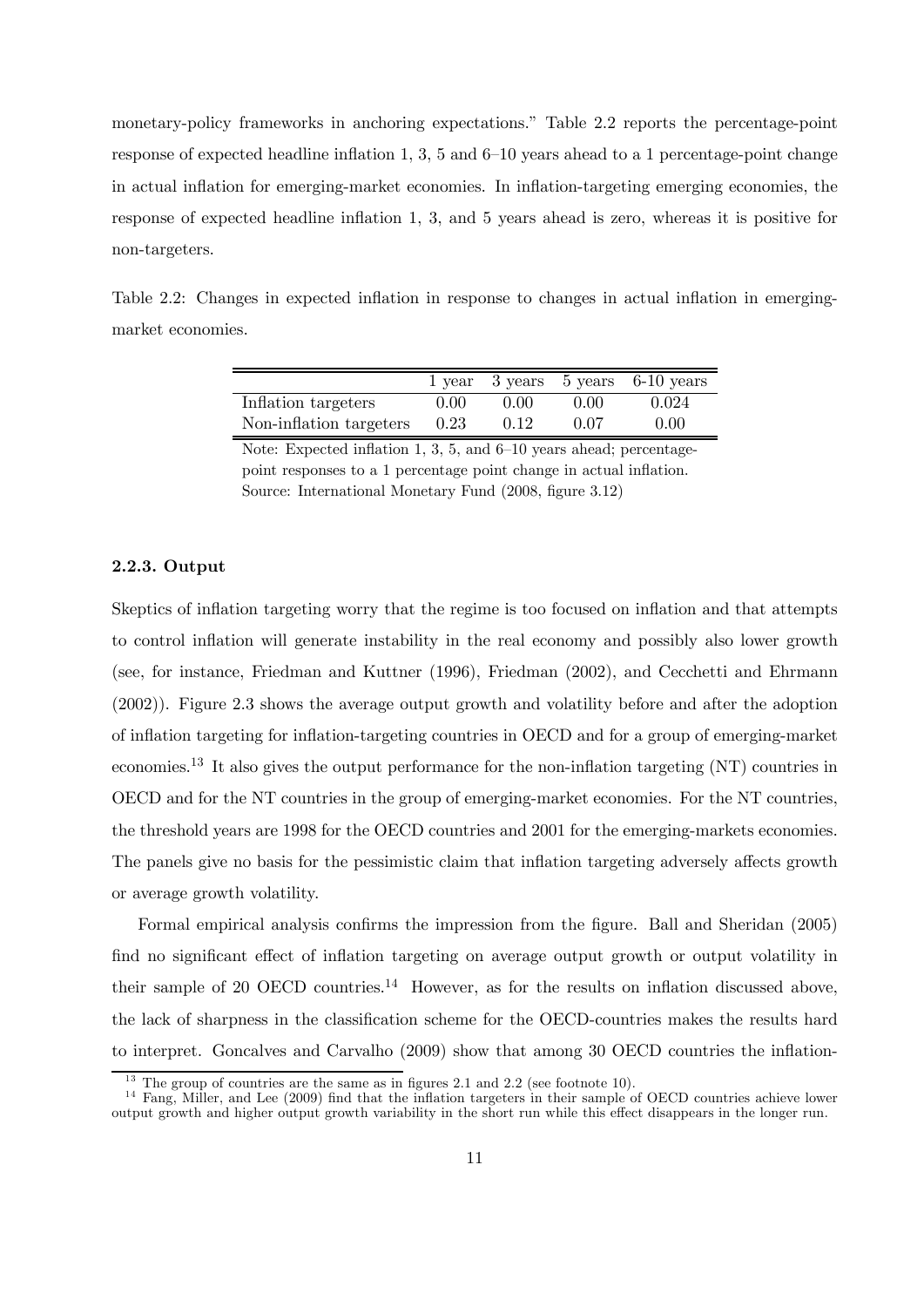Figure 2.3: Output performance before (left bar) and after (right bar) adoption of IT/before and after 1998 (OECD) and 2001 (emerging markets). Average and standard deviation of growth, percent per year. Source: EcoWin.



targeting countries suffer smaller output losses in terms of sacrifice ratios during disinflationary periods than non-targeting counterparts. According to their estimates a targeter saves around 7 percent in output losses relative to a non-targeter for each percentage point of inflation decline. Batini and Laxton (2007) and Gonçalves and Salles (2008) consider emerging-market economies and find that inflation targeting reduce the volatility in output growth/the output gap. There is no significant effect of inflation targeting on growth.

## 2.2.4. Summary of effects of inflation targeting

While macroeconomic experiences among both inflation targeting and non-targeting developed economies have been similar, inflation targeting has improved macroeconomic performance among developing economies. Importantly, there is no evidence that inflation targeting has been detrimental to growth, productivity, employment, or other measures of economic performance in either developed and developing economies. Inflation targeting has stabilized long-run inflation expecta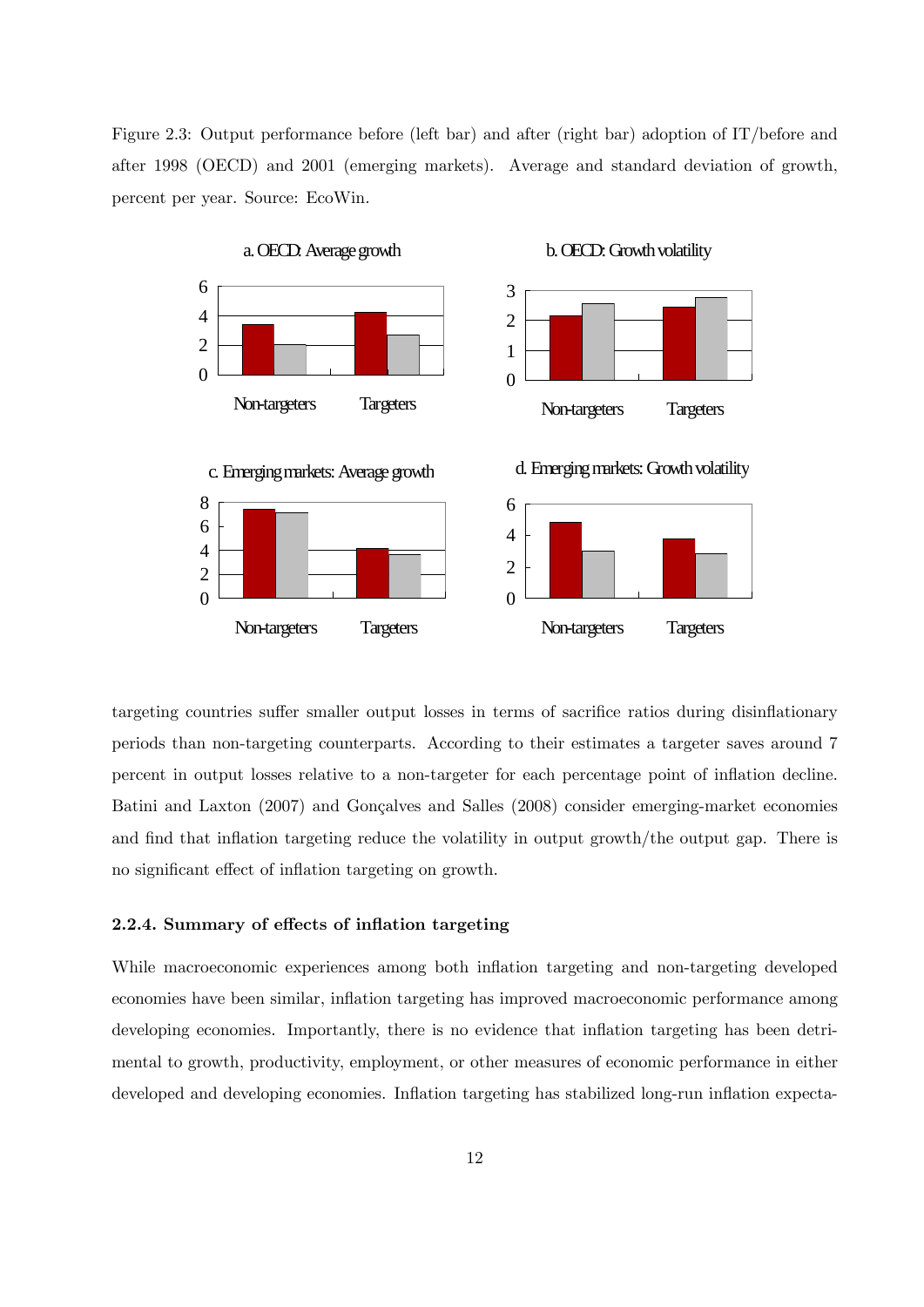tions. No country has so far abandoned inflation targeting after adopting it (except to join the euro area), or even expressed any regrets. For both industrial and non-industrial countries, inflation targeting has proved to be a most flexible and resilient monetary-policy regime, and has succeeded in surviving a number of large shocks and disturbances, including the recent financial crisis and deep recession.<sup>15</sup> The success is both absolute and relative to alternative monetary-policy strategies, such as exchange-rate targeting or money-growth targeting.

## 3. Theory

As mentioned above, in practice, inflation targeting is never "strict" but always "flexible", in the sense that all inflation-targeting central banks not only aim at stabilizing inflation around the inflation target but also put some weight on stabilizing the real economy, for instance, implicitly or explicitly stabilizing a measure of resource utilization such as the output gap between actual output and "potential" output. Thus, the "target variables" of the central bank include not only inflation but other variables as well, such as the output gap. The objectives under flexible inflation targeting seem well approximated by a quadratic loss function consisting of the sum of the squared inflation deviation from target and a weight times the squared output gap, and possibly also a weight times the squared policy-rate change (the last part corresponding to a preference for interest-rate smoothing).

Because there is a lag between monetary-policy actions (such as a policy-rate change) and its impact on the central bank's target variables, monetary policy is more effective if it is guided by forecasts. The implementation of inflation targeting therefore gives a main role to forecasts of inflation and other target variables. It can be described as forecast targeting, that is, setting the policy rate (more precisely, deciding on a policy-rate path) such that the forecasts of the target variables conditional on that policy-rate path stabilize both inflation around the inflation target and resource utilization around a normal level.

Because of the clear objective, the high degree of transparency and accountability, and a systematic and elaborate decision process using the most advanced theoretical and empirical methods as well as a sizeable amount of judgment, inflation targeting provides stronger possibilities and incentives to achieve optimal monetary policy than previous monetary-policy regimes. Therefore, a theory of inflation targeting is to a large extent a theory of optimal policy, with the objective function given by the objective function of flexible inflation targeting.

 $15$  See footnote 7.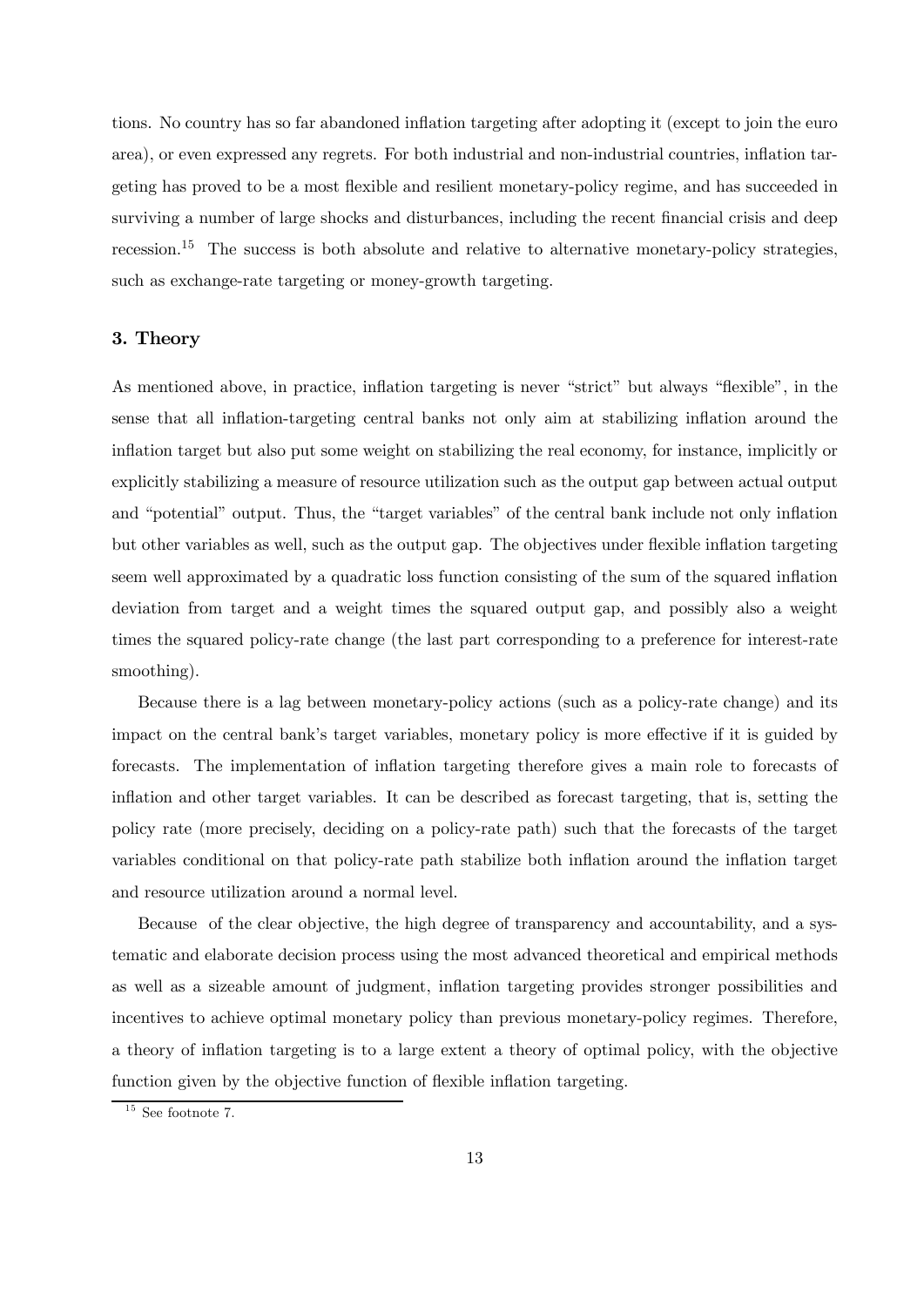However, there are a few aspects that make inflation targeting differ from standard textbook treatments of optimal policy that I would like to take into account. Textbook optimal policy consists of setting up an optimization problem, where the objective function is maximized subject to the model of the economy once and for all, which results in an optimal policy function that expresses the policy instrument(s) as a function of the state of the economy. The implementation of the optimal policy then consists of mechanically setting the policy instrument according to the optimal policy function, assuming that the private sector understands and believes that policy is set that way and can use that and other information to form rational expectations.

This textbook approach to optimal policy does not rely on forecasts. However, in inflation targeting, forecasts take a central place. Indeed, flexible inflation targeting can be said to consist of choosing at each policy decision not only a policy rate but a whole (explicitly or implicit, announced or not) policy-rate path such that the forecast of inflation conditional on that policy-rate path stabilizes inflation around the inflation target and the forecast of the real economy stabilizes resource utilization around a normal level. Thus, forecasts are essential tools in the policy process, and policy is not about picking a policy function once and for all and then following it but about picking a policy-rate path at each policy decision.

Thus, the theory I will try to develop in this section will emphasize the use of forecasts and that the object of choice is, counter to most theory of optimal policy, not a policy function but a policy-rate path. First, I will start from the standard treatment of optimal monetary policy in a linear-quadratic setting. Then I will emphasize the role of forecasts, reformulate the optimal policy problem in terms of choice between alternative feasible projections. I will show how the optimal policy projection and the set of feasible forecasts can be illustrated with the help of a modified Taylor curve, a forecast Taylor curve, which is closely related to the original Taylor curve in Taylor (1979) that illustrates the tradeoff between stabilizing inflation and stabilizing the output gap. Then I will briefly discuss so-called targeting rules and take up some issues about implementation and determinacy of the equilibrium. Although most of the discussion is under the assumption of commitment in a timeless equilibrium, I will also briefly discuss optimization under discretion and degrees of commitment. Finally, I will discuss issues of uncertainty and the application of judgment in monetary policy.

I am not implying that the policy of all inflation-targeting central banks are well described by this theory.<sup>16</sup> The theory is by nature an idealization, in a similar way in which standard

 $16$  Although most inflation-targeting policymakers would probably agree that inflation targeting is about choosing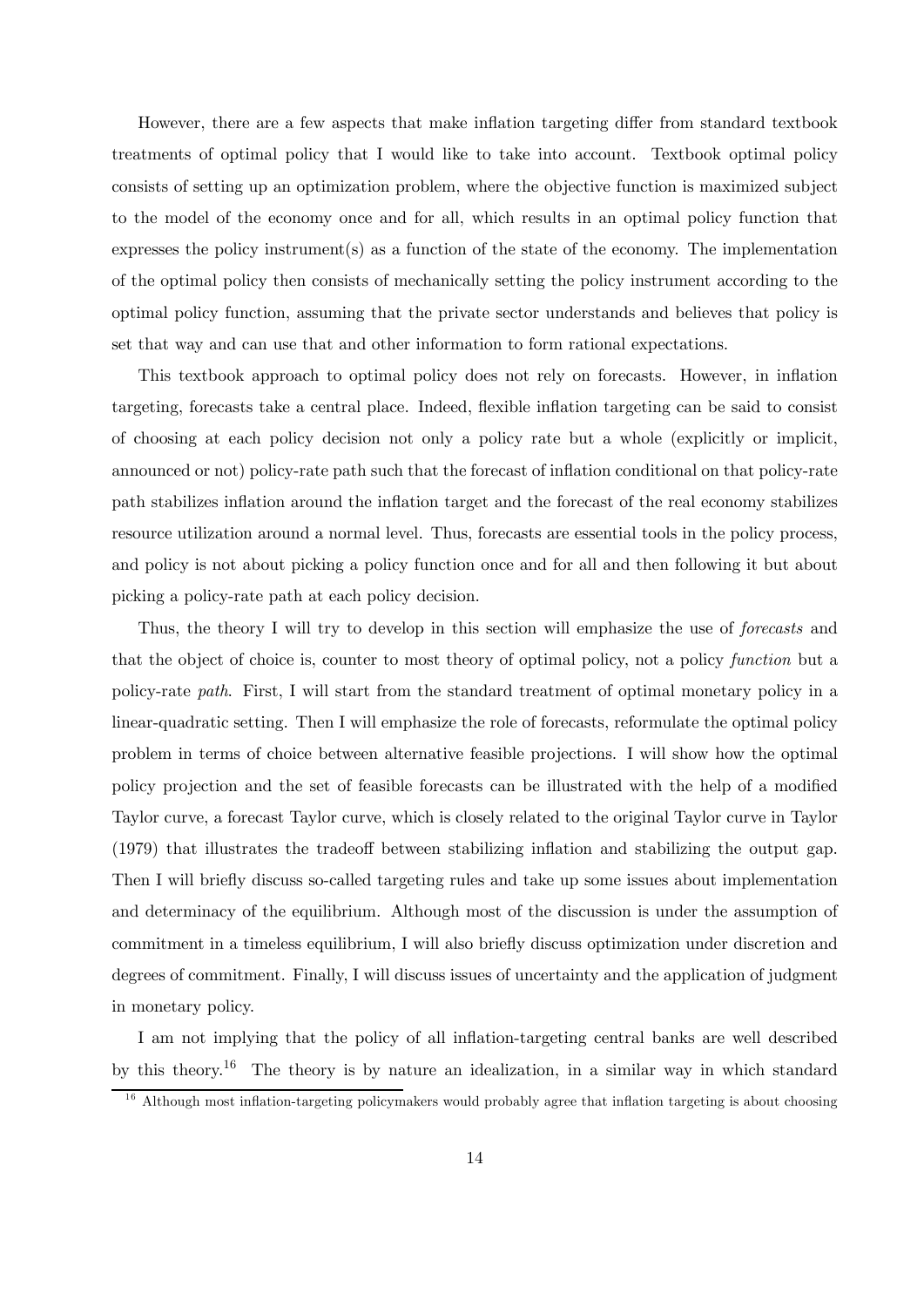consumption theory is an idealization of actual consumer behavior. The theory is a theory of mature inflation targeting, a theory of my view of what is potential best-practice inflation targeting, although not quite yet actual best-practice inflation targeting. But I believe actual inflation targeting, with one innovation and improvement after another, is moving in this direction, and that some inflation-targeting central bank are pretty close. In section 4, I will discuss the developments of practical inflation targeting and give some indication that inflation targeting in Norway and Sweden, for instance, may not be far from this theory.

Since there may still be some misunderstandings of what real-world inflation targeting is, let me also emphasize and repeat two things that inflation targeting is not.<sup>17</sup> First, real-world inflation targeting is not strict inflation targeting, that is, it does not have a loss function such as  $L_t =$  $(\pi_t - \pi^*)^2$ , where  $\pi_t$  denotes inflation in period t and  $\pi^*$  is the inflation target. That is, inflation targeting is not only about stabilizing inflation around the inflation target. Inflation targeting is in practice always flexible inflation targeting, in the sense that there is also weight on stabilizing the real economy. Second, real-world inflation targeting is not that the policy rate responds only to current inflation, with an instrument rule such as  $i_t = \alpha(\pi_t - \pi^*)$  or  $i_t - i_{t-1} = \alpha(\pi_t - \pi^*)$ , where  $i_t$  is the policy rate in period t and  $\alpha$  is a positive constant. Inflation targeting instead implies that the policy rate responds to much more than current inflation, namely to all information that affects the forecast of inflation and the real economy. Thus, a theory of inflation targeting cannot start from such a loss function or such an instrument rule.

## 3.1. A linear-quadratic model of optimal monetary policy

A linear model of an economy with forward-looking variables can be written in the following practical state-space form,<sup>18</sup>

$$
\begin{bmatrix} X_{t+1} \\ Hx_{t+1|t} \end{bmatrix} = A \begin{bmatrix} X_t \\ x_t \end{bmatrix} + Bi_t + \begin{bmatrix} C \\ 0 \end{bmatrix} \varepsilon_{t+1}.
$$
 (3.1)

Here,  $X_t$  is an  $n_X$ -vector of *predetermined* variables in period t (where the period is typically a quarter);  $x_t$  is an  $n_x$ -vector of *forward-looking* variables;  $i_t$  is generally an  $n_i$ -vector of (policy)

a policy-rate path so that the resulting forecast of inflation and the real economy "looks good," they may not agree on the precise criteria for what "looks good" means, for instance, that this can assessed with an explicit quadratic loss function.<br><sup>17</sup> Some misunderstandings were aired at the ECB conference "Key Developments in Monetary Economics" where

a preliminary version of this chapter was presented.<br><sup>18</sup> The linear model can be derived as the standard loglinearization of a nonlinear DSGE model. For monetary

policy, the changes in variables are usually no more than a few percent, so the assumptions underlying the linearization are likely to be fulfilled. Adolfson, Laséen, Lindé, and Svensson (2009) shows in detail how the Riksbank's operational DSGE model, Ramses, can be written in this form.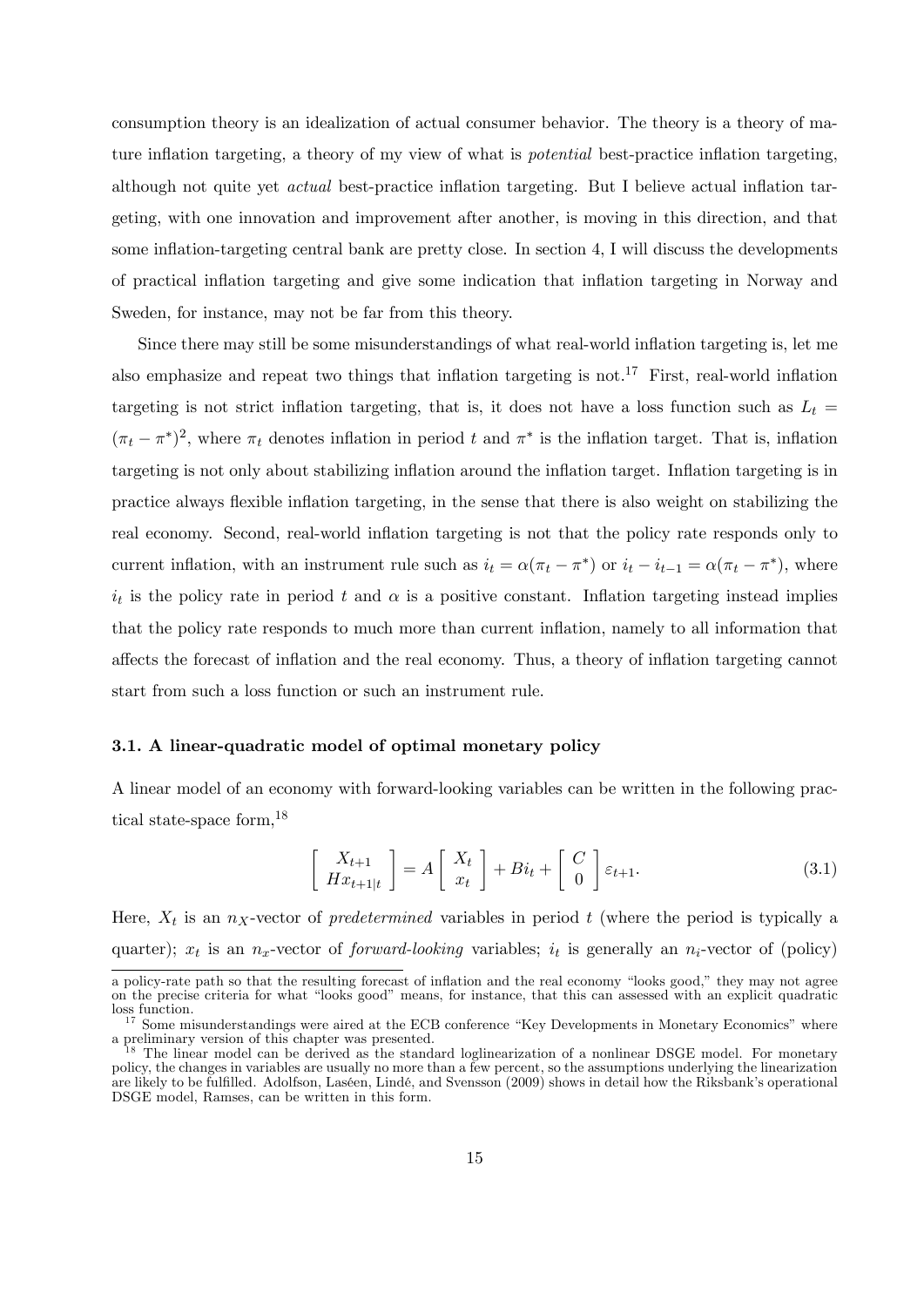*instruments* but in most cases there is only one policy instrument, the policy rate, so  $n_i = 1$ ;  $\varepsilon_t$  is an  $n_{\varepsilon}$ -vector of i.i.d. shocks with mean zero and covariance matrix  $I_{n_{\varepsilon}}$ ; A, B, and C, and H are matrices of the appropriate dimension; and, for the stochastic process of any variable  $y_t$ ,  $y_{t+\tau|t}$  denotes  $E_t y_{t+\tau}$ , the rational expectation of the realization of  $y_{t+\tau}$  in period  $t+\tau$  conditional on information available in period  $t$ . The forward-looking variables and the instruments are the nonpredetermined variables.<sup>19</sup>

The variables can be measured as differences from steady-state values, in which case their unconditional means are zero. Alternatively, one of the components of  $X_t$  can be unity, so as to allow the variables to have nonzero means. The elements of the matrices  $A, B, C$ , and  $H$  are in practice often estimated with Bayesian methods and their point estimates are then assumed fixed and known for the policy simulations. Then the conditions for certainty equivalence are satisfied.

The upper block of (3.1) provides  $n_X$  equations determining the  $n_X$ -vector  $X_{t+1}$  in period  $t+1$ for given  $X_t$ ,  $x_t$ ,  $i_t$ , and  $\varepsilon_{t+1}$ ,

$$
X_{t+1} = A_{11}X_t + A_{12}x_t + B_1i_t + C\varepsilon_{t+1},
$$
\n(3.2)

where A and B are partitioned conformably with  $X_t$  and  $x_t$  as

$$
A \equiv \left[ \begin{array}{cc} A_{11} & A_{12} \\ A_{21} & A_{22} \end{array} \right], \qquad B = \left[ \begin{array}{c} B_1 \\ B_2 \end{array} \right]. \tag{3.3}
$$

The lower block provides  $n_x$  equations determining  $x_t$  in period t for given  $x_{t+1|t}$ ,  $X_t$ , and  $i_t$ ,

$$
x_t = A_{22}^{-1}(Hx_{t+1|t} - A_{21}X_t - B_2i_t).
$$
\n(3.4)

We hence assume that the  $n_x \times n_x$  submatrix  $A_{22}$  is nonsingular. In particular, the matrix H need not be singular.20 21

 $19$  A variable is predetermined if its one-period-ahead prediction error is an exogenous stochastic process (Klein (2000)). Hence, the non-predetermined variables have one-period-ahead prediction errors that are endogenous. For  $(3.1)$ , the one-period-ahead prediction error of the predetermined variables is the stochastic vector  $C\varepsilon_{t+1}$ .<br><sup>20</sup> Without loss of generality, we assume that the shocks  $\varepsilon_t$  only enter in the upper block of (3.1),

in the lower block of  $(3.1)$  can be redefined as additional predetermined variables and introduced in the upper block.<br><sup>21</sup> In a backward-looking model, a model such as the one of Rudebusch and Svensson (1999), there are looking variables. That is, there is no vector  $x_t$  of forward-looking variables, no lower block of equations in (3.1), and the vector of target variables  $Y_t$  only depends on the vector of predetermined variables  $X_t$  and the (vector of) instrument(s)  $i_t$ .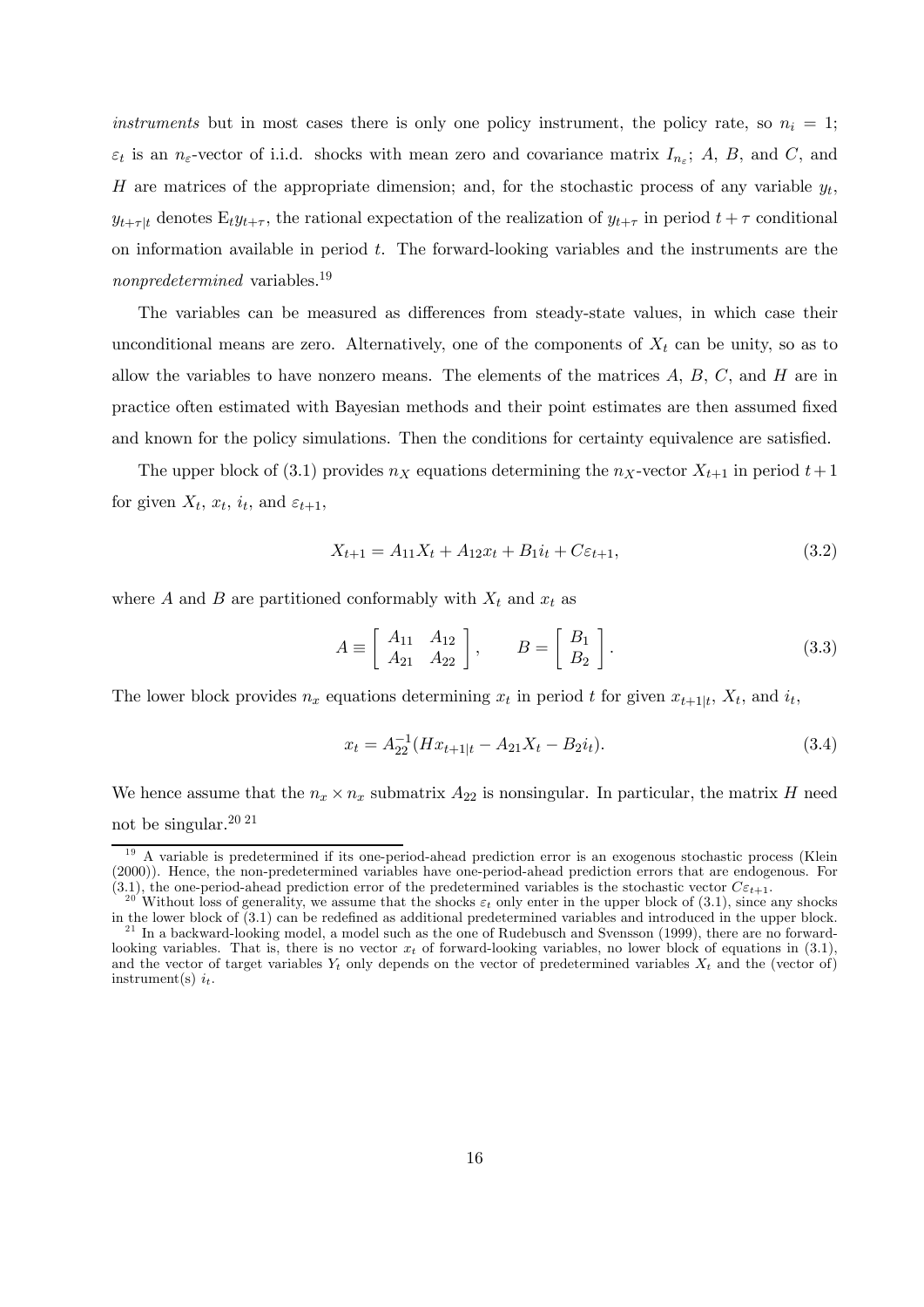As an example, we can take a standard New Keynesian model,

$$
\pi_t - \pi^* = \delta(\pi_{t+1|t} - \pi^*) + \kappa(y_t - \bar{y}_t) + u_t,
$$
\n(3.5)

$$
y_t - \bar{y}_t = (y_{t+1|t} - \bar{y}_{t+1|t}) - \sigma(i_t - \pi_{t+1|t} - \bar{r}_t),
$$
\n(3.6)

$$
u_{t+1} = \rho_u u_t + \varepsilon_{u,t+1}, \tag{3.7}
$$

$$
\bar{y}_{t+1} = \rho_y \bar{y}_t + \varepsilon_{y,t+1},\tag{3.8}
$$

$$
\bar{r}_{t+1} = \frac{\rho_y - 1}{\sigma} (\rho_y \bar{y}_t + \varepsilon_{y,t+1}). \tag{3.9}
$$

Equation (3.5) is the Phillips curve (aggregate-supply relation), where  $\pi_t$  denotes inflation,  $\pi^*$  is the inflation target,  $\delta$  is a discount factor,  $y_t$  denotes output,  $\bar{y}_t$  denotes potential output,  $y_t - \bar{y}_t$ is the output gap, and  $u_t$  is a so-called cost-push shock.<sup>22</sup> Equation (3.6) is the aggregate-demand relation, where  $i_t$  denotes the policy rate and  $\bar{r}_t$  the neutral real rate. Equations (3.7)-(3.9) give the dynamics of the cost-push shock, potential output, and the neutral rate. The neutral rate and potential output satisfy

$$
\bar{r}_t = \frac{1}{\sigma} (\bar{y}_{t+1|t} - \bar{y}_t),
$$

This equation is satisfied by (3.8) and (3.9). The vector of predetermined variables is  $X_t \equiv$  $(u_t, \bar{y}_t, \bar{r}_t)'$ , and the vector of forward-looking variables is  $x_t \equiv (\pi_t, y_t)$ . This example is special in that all predetermined variables are exogenous variables and there are no endogenous predetermined variables. It is straightforward to rewrite the equations  $(3.5)-(3.9)$  on the form  $(3.1)$  and thereby identify the matrices  $A, B, C$ , and  $H$ .

Let  $Y_t$  be an n<sub>y</sub>-vector of target variables, measured as the gap to an n<sub>y</sub>-vector  $Y^*$  of target levels. This is not restrictive, as long as we keep the target levels time invariant. If we would like to examine the consequences of different target levels, we can instead let  $Y_t$  refer to the absolute level of the target variables and replace  $Y_t$  by  $Y_t - Y^*$  everywhere below. We assume that the target variables can be written as a linear function of the predetermined, forward-looking, and instrument variables,

$$
Y_t = D\begin{bmatrix} X_t \\ x_t \\ i_t \end{bmatrix} \equiv \begin{bmatrix} D_X & D_x & D_i \end{bmatrix} \begin{bmatrix} X_t \\ x_t \\ i_t \end{bmatrix},
$$
\n(3.10)

where D is an  $n_Y \times (n_X + n_x + n_i)$  matrix and partitioned conformably with  $X_t$ ,  $x_t$ , and  $i_t$ .<sup>23</sup>

 $\frac{22}{23}$  Calvo-style price setters that are not reoptimizing prices are assumed to index prices to the inflation target.<br><sup>23</sup> For plotting and other purposes, and to avoid unnecessary separate program code, it is often expand the vector  $Y_t$  to include a number of variables of interest that are not necessary target variables or potential target variables. These will then have zero weight in the loss function.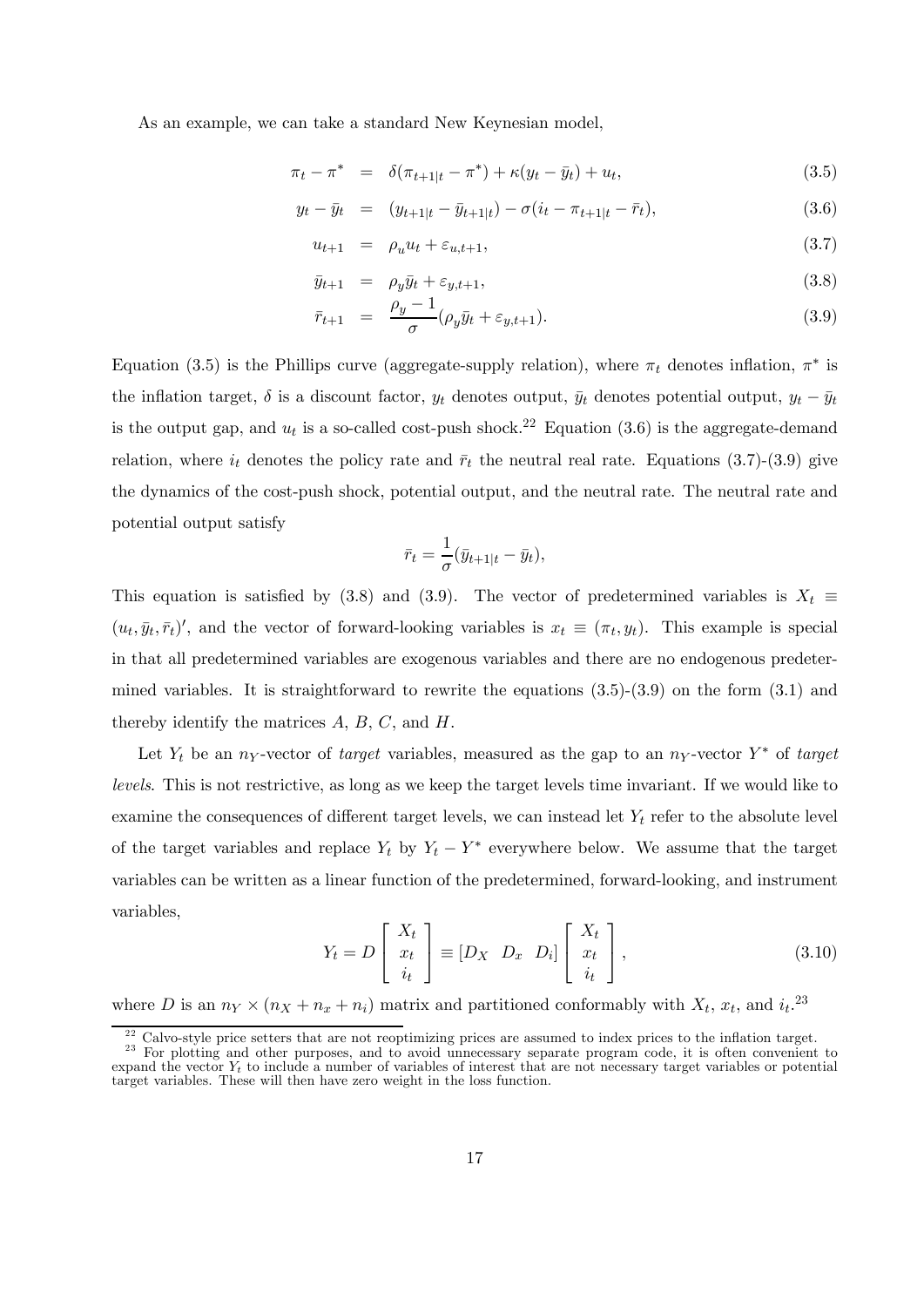Let the quadratic intertemporal loss function in period  $t$  be the sum of expected discounted future period losses,

$$
E_t \sum_{\tau=0}^{\infty} \delta^{\tau} L_{t+\tau}, \tag{3.11}
$$

where  $0 < \delta < 1$  denotes a discount factor,  $L_t$  denotes the period loss and is given by

$$
L_t \equiv Y_t' \Lambda Y_t,\tag{3.12}
$$

and  $\Lambda$  is a symmetric positive semidefinite matrix containing the weights on the individual target variables.

As an example, under flexible inflation targeting with no interest-rate smoothing, the period loss function can be written as the standard quadratic loss function,

$$
L_t = (\pi_t - \pi^*)^2 + \lambda (y_t - \bar{y}_t)^2,
$$
\n(3.13)

where  $\pi^*$  denotes the inflation target, the output gap is used as a measure of resource utilization around a normal level, and the relative weight on output-gap stabilization,  $\lambda$ , is positive under flexible inflation targeting. The target variables are here the inflation gap,  $\pi_t - \pi^*$ , the gap between inflation and the inflation target  $\pi^*$ , and the output gap,  $y_t - \bar{y}_t$ , the gap between output and potential output, so the vector of target variables satisfies  $Y_t \equiv (\pi_t - \pi^*, y_t - \bar{y}_t)'$ . Then the matrix  $\Lambda$  is a diagonal matrix with the diagonal  $(1, \lambda)$ .

The optimization is here under the assumption that commitment in a timeless perspective is possible. The case of optimization under discretion is discussed in section 3.8.24 The optimization results in a set of first-order conditions, which combined with the model equations (3.1) results in a system of difference equations (see Söderlind (1999) and Svensson (2009c)). The system of difference equations can be solved with several alternative algorithms, for instance, those developed by Klein (2000) and Sims (2002) (see Svensson (2005) and Svensson (2009c) for details of the derivation and application of the Klein algorithm).25

Under the assumption of optimization under commitment in a timeless perspective, the solution

 $24$  See Woodford (2010) for a detailed discussion of optimization under commitment, commitment in a timeless perspective, and discretion.<br><sup>25</sup> The system of difference equations can also be solved with the so-called AIM algorithm of Anderson and Moore

<sup>(1983)</sup> and Anderson and Moore (1985) (see Anderson (2010) for a recent formulation). Whereas the Klein algorithm is easy to apply directly to the system of difference equations, the AIM algorithm requires some rewriting of the difference equations. Previously, the AIM algorithm have appeared to be significantly faster for large systems (see Anderson (2000) for a comparison between AIM and other algorithms), but a new Matlab function, ordqz, makes the Klein algorithm much faster. The appendix of Adolfson, Laséen, Lindé, and Svensson (2009) discusses the relation between the Klein and AIM algorithms and shows how the system of difference equations can be rewritten to fit the AIM algorithm.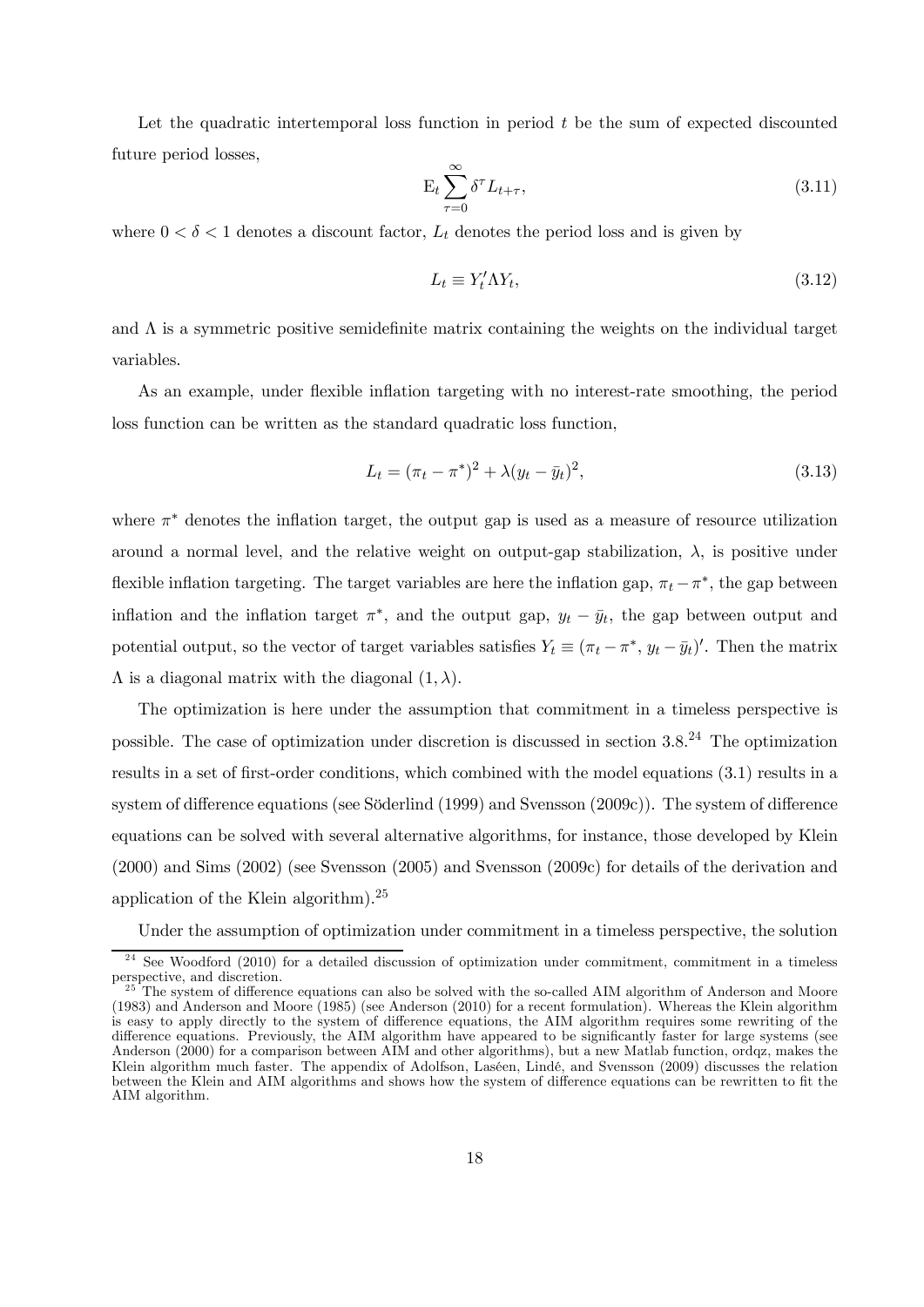and intertemporal equilibrium can be described by the following difference equation,

$$
\begin{bmatrix} x_t \\ i_t \end{bmatrix} = F \begin{bmatrix} X_t \\ \Xi_{t-1} \end{bmatrix} \equiv \begin{bmatrix} F_x \\ F_i \end{bmatrix} \begin{bmatrix} X_t \\ \Xi_{t-1} \end{bmatrix},
$$
\n(3.14)

$$
\left[\begin{array}{c} X_{t+1} \\ \Xi_t \end{array}\right] = M \left[\begin{array}{c} X_t \\ \Xi_{t-1} \end{array}\right] + \left[\begin{array}{c} C \\ 0 \end{array}\right] \varepsilon_{t+1}, \tag{3.15}
$$

$$
Y_t = \tilde{D} \left[ \begin{array}{c} X_t \\ \Xi_{t-1} \end{array} \right], \tag{3.16}
$$

for  $t \geq 0$ , where

$$
\tilde{D}\equiv D\left[\begin{array}{c} I\ \ \, 0\\ F\end{array}\right]
$$

and  $X_0$  and  $\Xi_{-1}$  are given. The Klein algorithm returns the matrices F and M. The submatrix  $F_i$ in (3.14) represents the optimal policy function, the optimal instrument rule,

$$
i_t = F_i \left[ \begin{array}{c} X_t \\ \Xi_{t-1} \end{array} \right]. \tag{3.17}
$$

The matrices F and M depend on A, B, H, D,  $\Lambda$ , and  $\delta$ , but they are independent of C. That they are independent of  $C$  demonstrates certainty equivalence (the certainty equivalence that holds when the model is linear, the loss function is quadratic, and the shocks and the uncertainty are additive); only probability means of current and future variables are needed to determine optimal policy (and the optimal projections to be discussed in section 3.3). The  $n<sub>X</sub>$ -vector  $\Xi_{t-1}$  consists of the Lagrange multipliers of the lower block of (3.20), the block determining the projection of the forward-looking variables.<sup>26</sup>

Instead of a solution under optimal policy, we can consider a solution under a given arbitrary instrument rule that satisfies

$$
i_t = f\left[\begin{array}{c} X_t \\ x_t \end{array}\right] \equiv [f_X \ f_x] \left[\begin{array}{c} X_t \\ x_t \end{array}\right]
$$
 (3.18)

for  $t \geq 0$ , where the  $n_i \times (n_X + n_x)$  matrix  $f \equiv [f_X \quad f_x]$  is a given (linear) instrument rule and partitioned conformably with  $X_t$  and  $x_t$ . If  $f_x \equiv 0$ , the instrument rule is an *explicit* instrument rule; if  $f_x \neq 0$ , the instrument rule is an *implicit* instrument rule. In the latter case, the instrument rule is actually an equilibrium condition, in the sense that the policy rate in period  $t$  and the forward-looking variables in period  $t$  are then simultaneously determined.<sup>27</sup>

If the instrument rule is combined with (3.1), the resulting system of difference equations can be solved for a solution (3.14)-(3.16), except that there is no vector of Lagrange multipliers  $\Xi_t$ . In that case the matrices  $F$  and  $M$  depend on  $A, B, H$  and  $f$ , but not on  $C$ .

<sup>&</sup>lt;sup>26</sup> Adolfson, Laséen, Lindé, and Svensson (2009) discusses how the initial value for  $\Xi_{t-1}$  can be chosen. <sup>27</sup> See Svensson (2003b) and Svensson and Woodford (2005) for more discussion of explicit and implicit instru rules.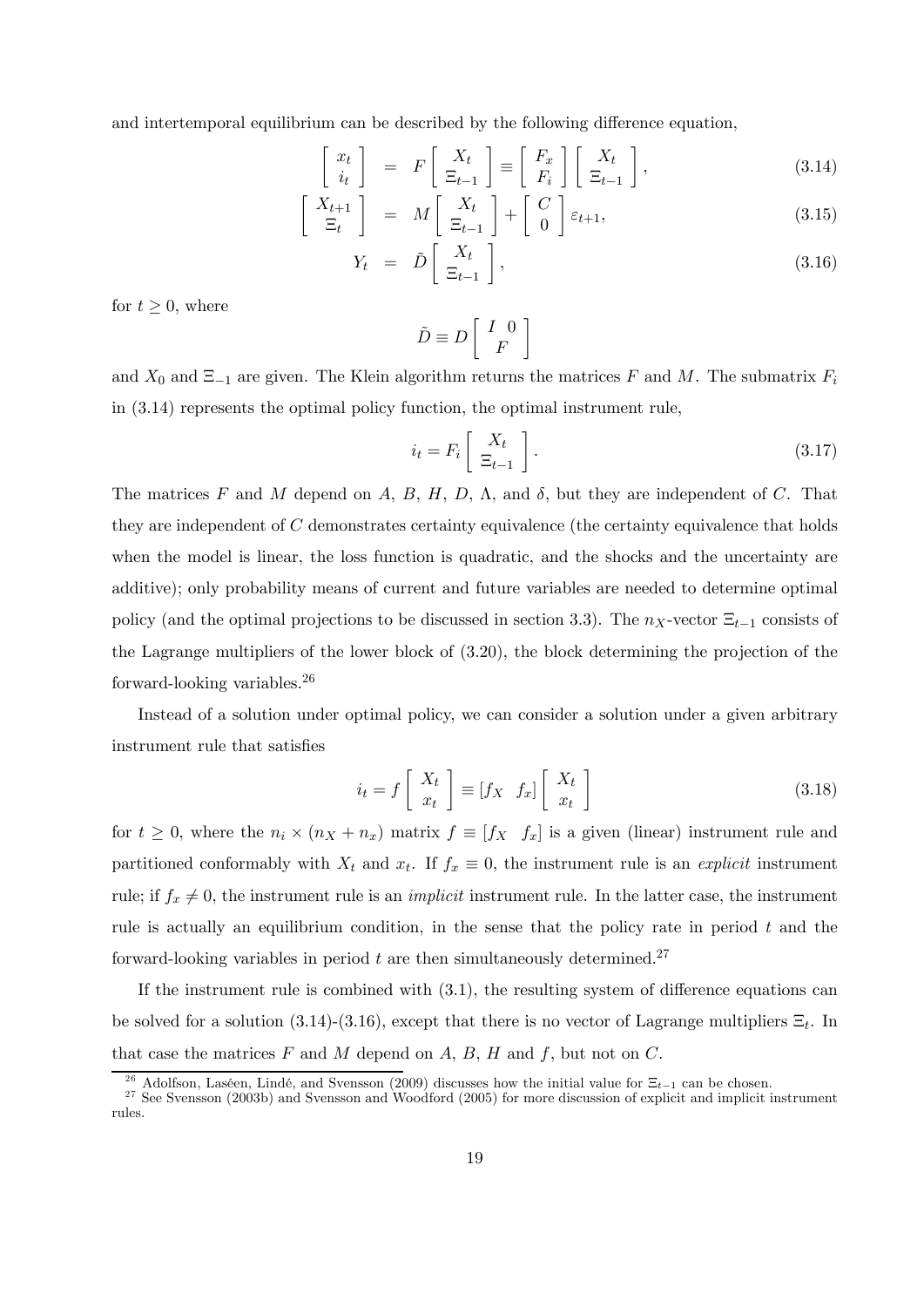The model (3.1) can also be solved for a given targeting rule, a linear combination of leads and lags of the target variables projection (Giannoni and Woodford (2003), Svensson and Woodford  $(2005)$ ,

$$
E_t \sum_{\tau=-a}^{b} g_{\tau} Y_{t+\tau} = 0 \tag{3.19}
$$

where *a* denotes the largest lag, *b* denotes the largest lead in the targeting rule, and  $g<sub>\tau</sub>$  for  $\tau$  =  $-a, -a+1, \ldots, b$  are  $n_i \times n_X$  matrices (we need as many columns in (3.19) as the number of instruments). As shown by Giannoni and Woodford (2003) and Giannoni and Woodford (2010), the first-order conditions for an optimum can be written in the form (3.19) after elimination of the Lagrange multipliers. Targeting rules are further discussed in section 3.6.

How could optimal policy or policy with a given instrument rule be implemented? The standard theory of optimal monetary policy is not very explicit on this point. One interpretation of the above analysis would be that the central bank once and for all calculates the optimal instrument rule  $F_i$ in  $(3.17)$ , alternatively picks a given instrument rule f in  $(3.18)$ , and then publishes the instrument rule and makes a public commitment to use it to set its policy rate forever. The private sector then believes in the commitment to the instrument rule, combines it with the model in (3.1), calculates the corresponding rational-expectations equilibrium, and makes its decisions accordingly. The resulting equilibrium is then the equilibrium described by the equations (3.14)-(3.16) (for the given instrument rule (3.18), without the Lagrange multipliers).

However, this is not the way monetary policy is implemented by any real-word central bank. No central bank announces a specific instrument rule and commits to follow it forever. For one thing, the optimal instrument rule would depend on a long list of predetermined variables (not to speak of the Lagrange multipliers), and the optimal instrument rule would be much too complicated to be communicated. Any simple given instrument rule, such as a Taylor rule, would be too simple for the central bank to stick with it (see Svensson (2003b)).

In the real world, an inflation-targeting central bank instead announces the current level of the policy rate, gives some indication of future policy rates or even publishes a full policy-rate forecast, and usually also publishes a forecast of inflation and the real economy. The private sector then responds to this information, and the actual equilibrium results. This is the kind of monetary policy and its implementation that I try to model next. In particular, forecasts and projections of the policy rate, inflation, and the real economy take center stage.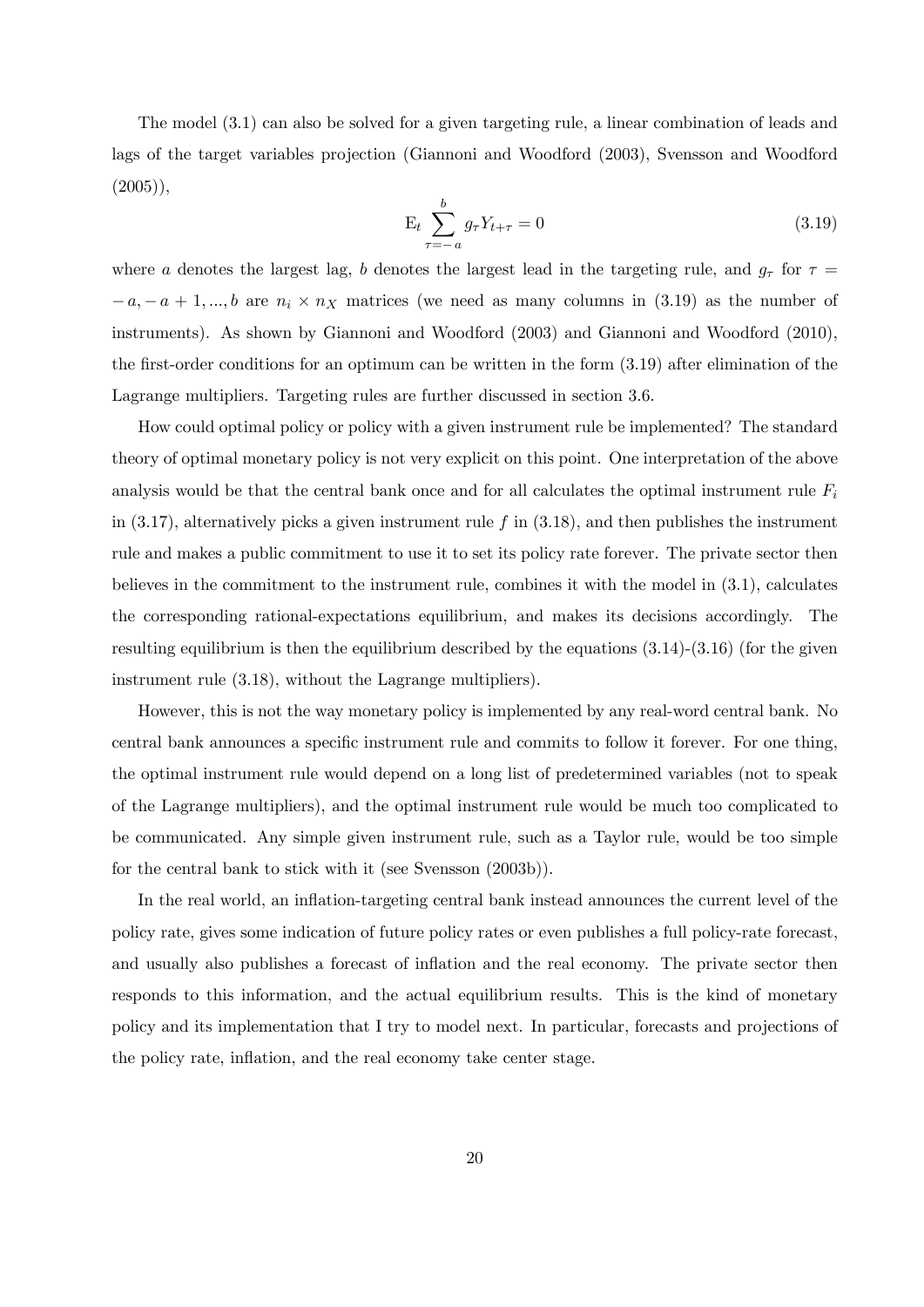#### 3.2. The projection model and the feasible set of projections

Let  $u^t \equiv \{u_{t+\tau,t}\}_{\tau=0}^{\infty}$  denote a *projection* (a conditional mean forecast) in period t for any vector of variables  $u_t$ , where  $u_{t+\tau,t}$  denotes the mean forecast of the realization of the vector in period  $t+\tau$ conditional on information available in period t. We refer to  $\tau$  as the horizon of the forecast  $u_{t+\tau,t}$ . The projection model for the projections  $(X^t, x^t, i^t, Y^t)$  in period t uses that the projection of the zero-mean i.i.d. shocks is zero,  $\varepsilon_{t+\tau,t} = 0$  for  $\tau \geq 1$ . It can then be written as

$$
\begin{bmatrix} X_{t+\tau+1,t} \\ Hx_{t+\tau+1,t} \end{bmatrix} = A \begin{bmatrix} X_{t+\tau,t} \\ x_{t+\tau,t} \end{bmatrix} + Bi_{t+\tau,t},
$$
\n(3.20)

$$
Y_{t+\tau,t} = D\left[\begin{array}{c} X_{t+\tau,t} \\ x_{t+\tau,t} \\ i_{t+\tau,t} \end{array}\right],
$$
\n(3.21)

for  $\tau \geq 0$ , where

$$
X_{t,t} = X_{t|t},\tag{3.22}
$$

where  $X_{t|t}$  is the estimate of predetermined variables in period  $t$  conditional on information available in the beginning of period  $t$ . The introduction of this notation here allows the realistic possibility that the central bank has imperfect information about the current state of the economy and, for instance, as in Svensson and Woodford (2005) estimates the current state of the economy with the help of a Kalman filter, a case that is further discussed in section 3.9.1. Thus, ", $t$ " and "| $t$ " in subindices refer to projections (forecasting) and estimates ("nowcasting" and "backcasting") in the beginning of period t, respectively. The feasible set of projections for given  $X_{t|t}$ , denoted  $\mathcal{T}(X_{t|t})$ , is the set of projections  $(X^t, x^t, i^t, Y^t)$  that satisfy (3.20)-(3.22). We call  $\mathcal{T}(X_{t|t})$  the set of feasible projections in period  $t$ . It is conditional on the estimates of the matrices  $A, B, H$ , and  $D$  and the estimate of the current realization of the predetermined variables  $X_{t|t}$ .

## 3.3. Optimal policy choice

The policy problem in period  $t$  is to determine the optimal projection in period  $t$ . The optimal projection is the projection  $(\hat{X}^t, \hat{x}^t, \hat{i}^t, \hat{Y}^t)$  that minimizes the intertemporal forecast loss function,

$$
\mathcal{L}(Y^t) = \sum_{\tau=0}^{\infty} \delta^{\tau} L_{t+\tau,t},
$$
\n(3.23)

where the period forecast loss,  $L_{t+\tau,t}$ , is specified as

$$
L_{t+\tau,t} = Y_{t+\tau,t} \Lambda Y_{t+\tau,t} \tag{3.24}
$$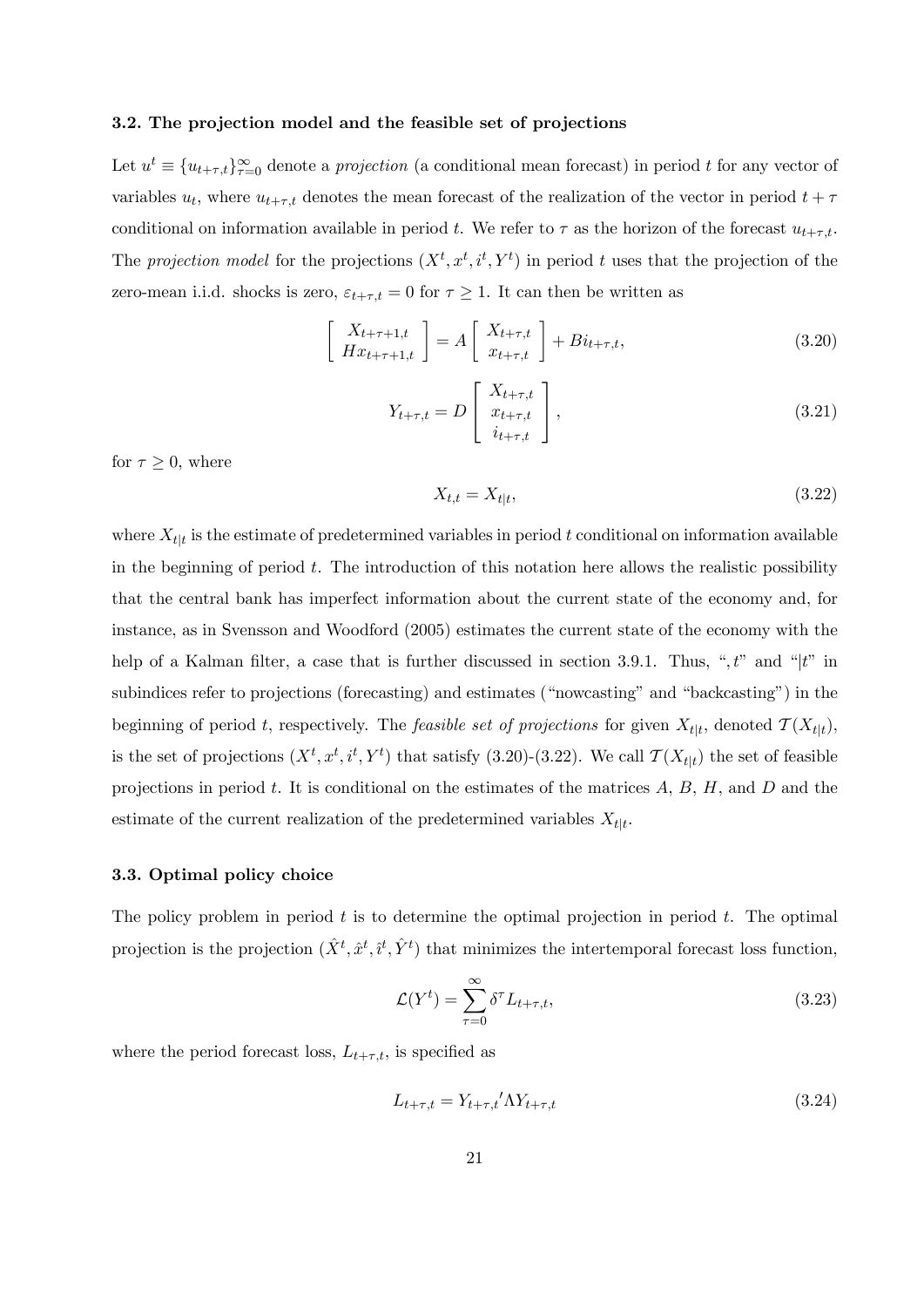for  $\tau \geq 0$ . The minimization is subject to the projection being in the feasible set of projections for given  $X_{t|t}$ ,  $\mathcal{T}(X_{t|t})$ .<sup>28</sup>

For the standard quadratic loss function (3.13), the corresponding period forecast loss function is

$$
L_{t+\tau,t} = (\pi_{t+\tau,t} - \pi^*)^2 + \lambda (y_{t+\tau,t} - \bar{y}_{t+\tau,t})^2,
$$
\n(3.25)

where  $\pi_{t+\tau,t}$  and  $y_{t+\tau,t} - \bar{y}_{t+\tau,t}$  are the forecast in period t of inflation and the output gap, respectively, in period  $t + \tau$ .

When the policy problem is formulated in terms of projections, we can allow  $0 < \delta \leq 1$ , since the above infinite sum in (3.23) will normally converge also for  $\delta = 1$ . Again, the optimization is done under commitment in a timeless perspective (Woodford (2003), Woodford (2010)).

The intertemporal loss function (3.23) with the period forecast loss function (3.24) introduces a preference ordering over projections of the target variables,  $Y<sup>t</sup>$ . We can express this preference ordering as the modified intertemporal loss function,

$$
\mathcal{L}(Y^t) + \frac{1}{\delta} \Xi'_{t-1} H(x_{t,t} - x_{t,t-1}) \equiv \sum_{\tau=0}^{\infty} \delta^{\tau} Y'_{t+\tau,t} \Lambda Y_{t+\tau,t} + \frac{1}{\delta} \Xi'_{t-1} H(x_{t,t} - x_{t,t-1}), \tag{3.26}
$$

where the modification is the added term  $\frac{1}{\delta} \Xi'_{t-1}(x_{t,t} - x_{t,t-1})$ . In that term,  $\Xi_{t-1}$  is as mentioned the vector of Lagrange multipliers for the equations for the forward-looking variables from the optimization problem in period  $t-1$ ,  $x_{t,t}$  is the projection of the vector of forward-looking variables in period t that satisfies the projection model (3.20) and the initial condition (3.22), and  $x_{t,t-1}$  is the optimal projection in period  $t-1$  of the vector of forward-looking variables in period  $t$  ( $x_{t,t-1}$  is predetermined in period  $t$  and normalizes the added term and makes it zero in case the projection  $x_{t,t}$  coincides with the projection  $x_{t,t-1}$  but does not affect the choice of optimal policy). As discussed in Svensson and Woodford (2005), the added term and the dependence on the Lagrange multiplier  $\Xi_{t-1}$  ensure that the minimization of (3.26), under either discretion or commitment, results in the optimal policy under commitment in a timeless perspective.<sup>29</sup>

The optimal policy choice, which results in the optimal policy projection, can now be formalized as choosing  $Y^t$  in the set of feasible projections in period  $t$  so as to minimize the modified

<sup>&</sup>lt;sup>28</sup> It follows from the certainty-equivalence theorem that the minimization of the expected value of discounted future losses,  $E_t \sum_{\tau=0}^{\infty} \delta^{\tau} Y_{t+\tau} W Y_{t+\tau}$  in (3.11), results in the same optimal instrument rule in period t as the minimization of the intertemporal forecast loss function,  $\sum_{\tau=0}^{\infty} \delta^{\tau} Y_{t+\tau,t} W Y_{t+\tau,t} = \sum_{\tau=0}^{\infty} \delta^{\tau} (E_t Y_{t+\tau})' W (E_t Y_{t+\tau})$  in (3.23). The expected value of discounted future losses will exce ed the intertemporal forecast loss function by the term  $\sum_{\tau=0}^{\infty} \delta^{\tau} \left[ \mathbf{E}_{t}(Y_{t+\tau}-\mathbf{E}_{t}Y_{t+\tau})'W(Y_{t+\tau}-\mathbf{E}_{t}Y_{t+\tau}) \right]$  due to the forecast errors  $Y_{t+\tau}-\mathbf{E}_{t}Y_{t+\tau}$ , but the effect of policy on

those forecasts errors and that term can be disregarded under certainty equivalence.<br><sup>29</sup> This added term is closely related to the recursive saddlepoint method of Marcet and Marimon (1998), see Svensson (2009c) and Woodford (2010) for more discussion.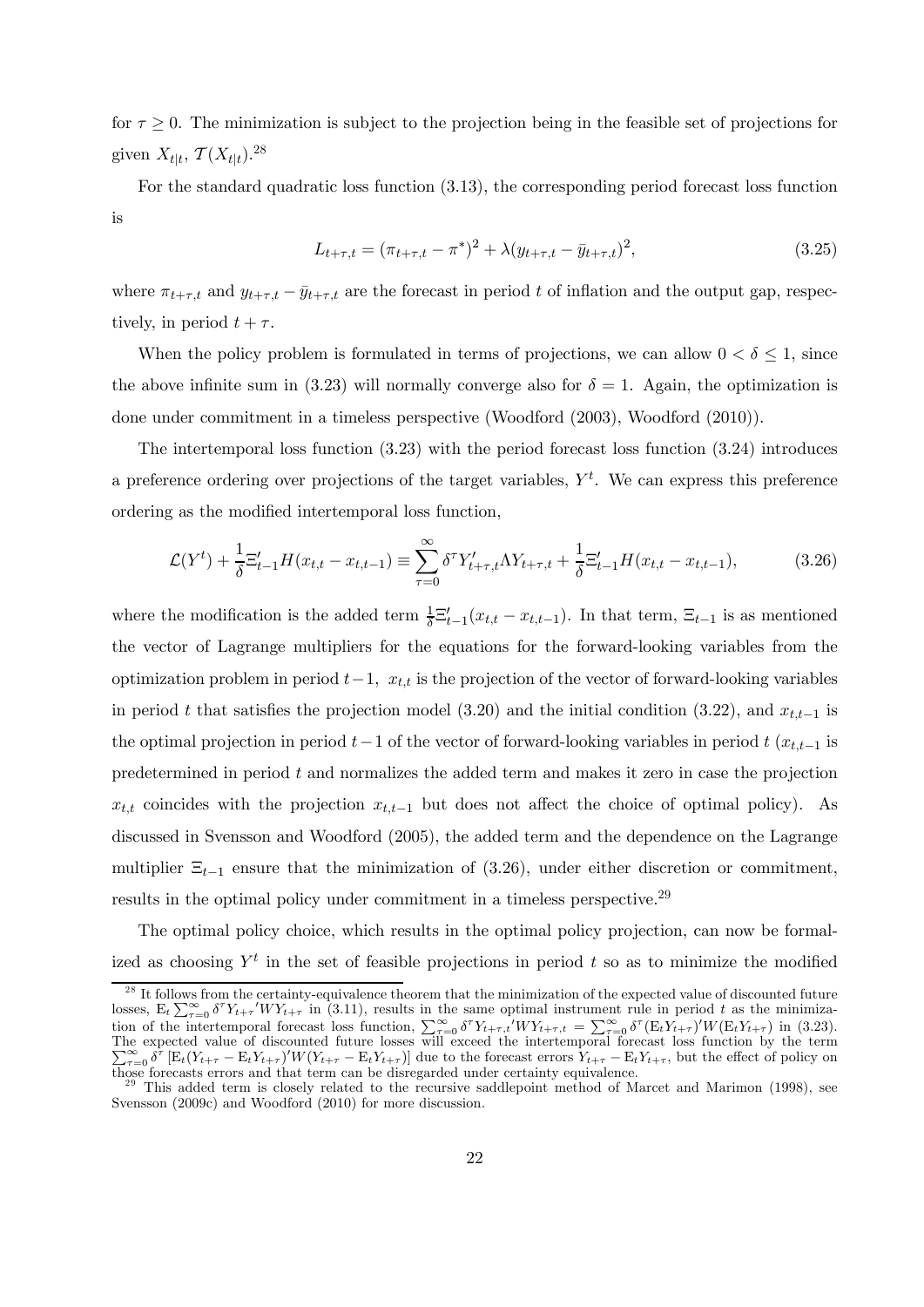intertemporal loss function, that is, to solve the problem

minimize 
$$
\mathcal{L}(Y^t) + \frac{1}{\delta} \Xi'_{t-1} H(x_{t,t} - x_{t,t-1})
$$
 subject to  $(X^t, x^t, i^t, Y^t) \in \mathcal{T}(X_{t|t})$ . (3.27)

The set of feasible projections  $\mathcal{T}(X_{t|t})$  is obviously very large and contains infinitely many different policy projections. The presentation of the alternative policy projections generated by alternative policy-rate paths (for instance, as described in Laséen and Svensson (2009)), can be seen as an attempt to narrow down the set of infinite alternative feasible policy projections to a finite number of alternatives for the policymaker to choose between.

For a given linear projection model and a given modified quadratic intertemporal loss function, it is possible to compute the optimal policy projection exactly. By varying the parameters of the modified intertemporal loss function it is possible to generate alternative policy projections. Generating alternative policy projections in that way has the advantage that the policy projections are on the efficient frontier, to be specified below. However, the policymaker may still prefer to see a few representative alternative policy projections constructed with alternative policy-rate paths that are not constructed as optimal policy projections. The methods to construct policy projections for alternative anticipated policy-rate paths presented in Laséen and Svensson (2009) is one way to do this.

As discussed in Svensson and Woodford (2005) and Giannoni and Woodford (2003), commitment in a timeless perspective can alternatively be implemented by imposing the constraint

$$
x_{t,t} = F_x \left[ \begin{array}{c} X_{t|t} \\ \Xi_{t-1} \end{array} \right] \tag{3.28}
$$

instead of adding the extra term to the period loss function. Let  $\mathcal{T}(X_{t|t}, \Xi_{t-1})$  denote the subset of the feasible set of projections that satisfy (3.28) for given  $X_{t|t}$  and  $\Xi_{t-1}$  and call this the restricted feasible set of projections. Then the optimal policy projection is also the solution to the problem

minimize 
$$
\mathcal{L}(Y^t)
$$
 subject to  $(X^t, x^t, i^t, Y^t) \in \mathcal{T}(X_{t|t}, \Xi_{t-1}).$  (3.29)

## 3.4. The forecast Taylor curve

The optimal policy projection, the restricted set of feasible projections, and the efficient restricted set of projections can be illustrated using a modified Taylor curve, a forecast Taylor curve. Whereas the original Taylor curve involves unconditional variances (to be precise, standard deviations in figure 1 of Taylor (1979)) of ex post outcomes, the forecast Taylor curve involves the discounted sum of squared inflation-gap and output-gap forecasts ex ante (see Svensson (2009a) for applications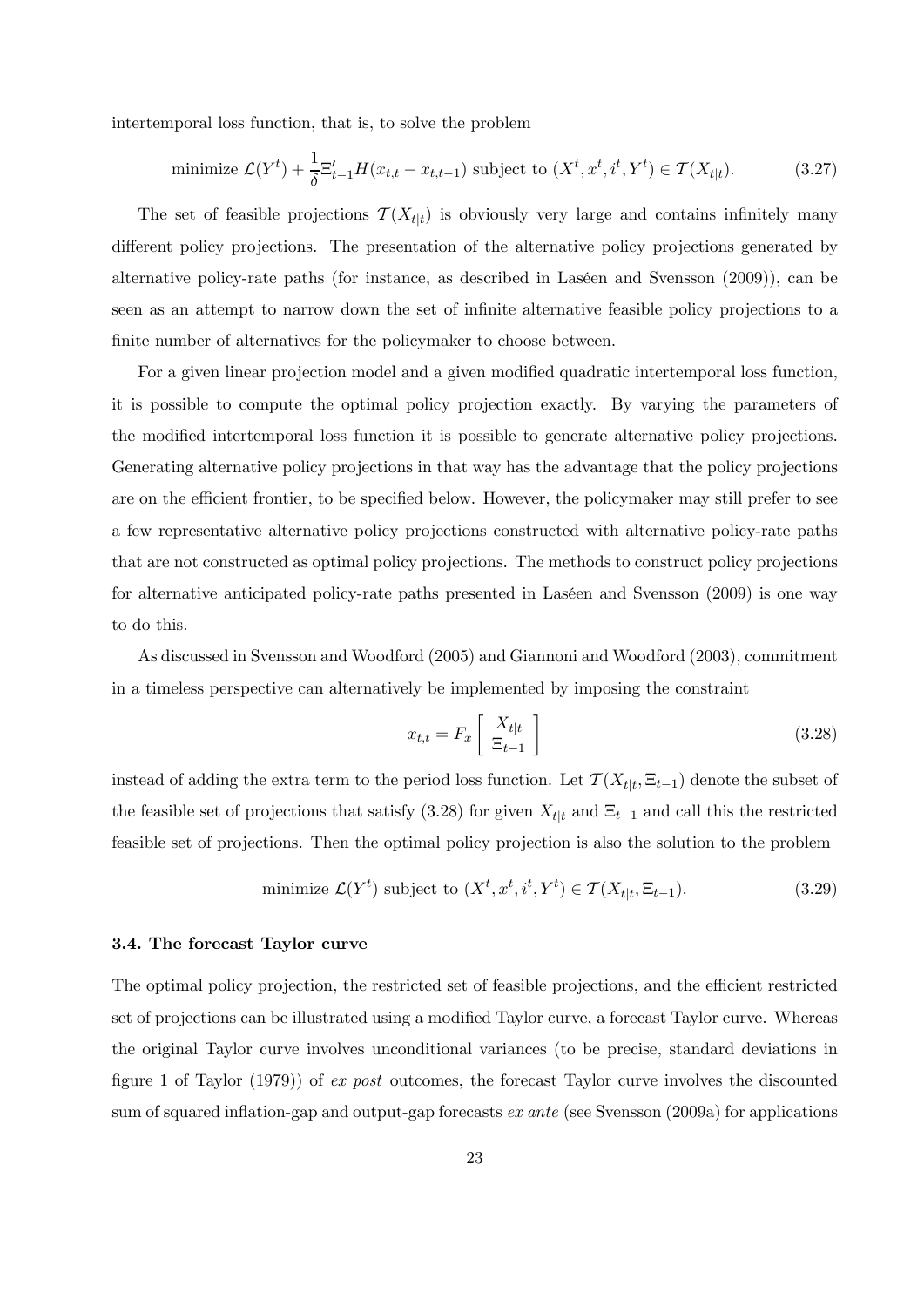Figure 3.1: Forecast Taylor curve



of forecast Taylor curves to policy evaluation). With the loss function (3.25), the intertemporal forecast loss function can be written

$$
\mathcal{L}(Y^t) = \sum_{\tau=0}^{\infty} \delta^{\tau} (\pi_{t+\tau,t} - \pi^*)^2 + \lambda \sum_{\tau=0}^{\infty} \delta^{\tau} (y_{t+\tau,t} - \bar{y}_{t+\tau,t})^2.
$$

Let us call the discounted sums  $\sum_{\tau=0}^{\infty} \delta^{\tau} (\pi_{t+\tau,t} - \pi^*)^2$  and  $\sum_{\tau=0}^{\infty} \delta^{\tau} (y_{t+\tau,t} - \bar{y}_{t+\tau,t})^2$  the sum of squared inflation gaps and output gaps, respectively (keeping in mind that we actually mean inflation-gap and output-gap forecasts). We can now illustrate the restricted set of feasible projections,  $\mathcal{T}(X_{t|t}, \Xi_{t-1})$ , in the space of sum of squared inflation and output gaps. In figure 3.1, the sum of squared inflation gaps is plotted along the horizontal axis and the sum of squared output gaps is plotted along the vertical axis. The restricted set of feasible projections is the set on and above the curve through the point P. The efficient restricted set of feasible projections, the efficient frontier of the restricted set of feasible projections, is given by the boundary, the curve through the point P.

In the figure, we can also illustrate isoloss lines of the intertemporal forecast loss function as negatively sloped lines with the slope  $1/\lambda$ . An isoloss line closer to the origin corresponds to a lower loss. The optimal policy projection is given by the tangency point P between the efficient frontier and an isoloss line, the policy projection in the restricted set of feasible projections that gives the lowest intertemporal loss.

The efficient frontier consists of the projections in the set of restricted feasible projections that are efficient, in the sense that there is no other projection in the restricted feasible set that has a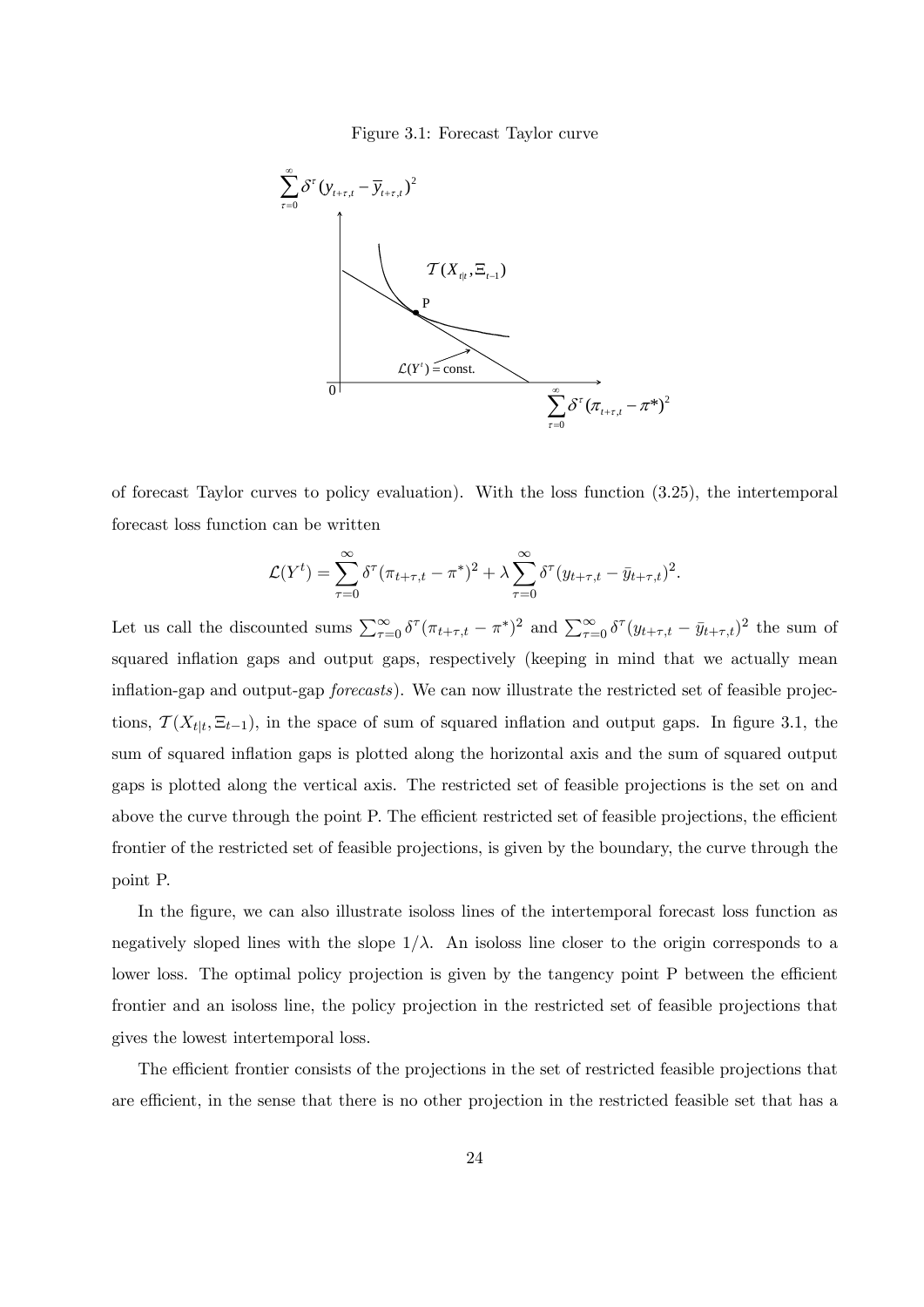lower sum of squared inflation gaps without having a higher sum of squared output gaps. Obviously, the optimal policy projection is in the efficient set.

Section 4.3 and figures 4.1 and 4.4 show applications of these ideas in practical policy.

## 3.5. Optimal policy projections

Under the assumption of optimization under commitment in a timeless perspective, the optimal policy projection can be described by the following difference equation,

$$
\begin{bmatrix}\n\hat{x}_{t+\tau,t} \\
\hat{i}_{t+\tau,t}\n\end{bmatrix} = \begin{bmatrix}\nF_x \\
F_i\n\end{bmatrix} \begin{bmatrix}\n\hat{X}_{t+\tau,t} \\
\Xi_{t+\tau-1,t}\n\end{bmatrix},
$$
\n(3.30)

$$
\begin{bmatrix}\n\hat{X}_{t+\tau+1,t} \\
\Xi_{t+\tau,t}\n\end{bmatrix} = M \begin{bmatrix}\n\hat{X}_{t+\tau,t} \\
\Xi_{t+\tau-1,t}\n\end{bmatrix},
$$
\n(3.31)

$$
\hat{Y}_{t+\tau,t} = \tilde{D} \left[ \begin{array}{c} \hat{X}_{t+\tau,t} \\ \Xi_{t+\tau-1,t} \end{array} \right],
$$
\n(3.32)

for  $\tau \geq 0$ , where  $\hat{X}_{t,t} = X_{t|t}$  and  $\Xi_{t-1,t} = \Xi_{t-1}$ . The matrices F, M, and  $\tilde{D}$  are the same as above.

Alternative optimal projections can be constructed by varying the weights in the matrix Λ and the discount factor  $\delta$ . The use of alternative optimal projections has the advantage that the projections considered are efficient in the sense of minimizing an intertemporal loss function. That is, each projection is such that it is not possible to reduce the discounted sum of squared future projected deviations of a target variable from its target level without increasing the discounted sum of squared such future projected deviations of another target variable (this assumes that the positive symmetric semidefinite matrix  $\Lambda$  is diagonal). In figure 3.1, the efficient subset of the set of feasible projections, the efficient frontier of the set of feasible projections, is given by the negatively sloped curve through the point P. There are obvious advantages to restricting policy choices to be among efficient alternatives. Projections constructed with an arbitrary instrument rule (or with arbitrary deviations from an optimal instrument rule) are generally not efficient in this sense. That is, they correspond to points in the interior of the feasible set of projections, points north-east of the curve through point P in figure 3.1.

Projections can obviously also be constructed for a given instrument rule,

$$
i_{t+\tau,t} = f\left[\begin{array}{c} X_{t+\tau,t} \\ x_{t+\tau,t} \end{array}\right] \equiv [f_X \ f_x] \left[\begin{array}{c} X_{t+\tau,t} \\ x_{t+\tau,t} \end{array}\right].
$$

The resulting projection will satisfy equations such as  $(3.30)-(3.32)$ , although without any Lagrange multipliers, where the matrices  $F$  and  $M$  depend on  $A, B, H$  and  $f$ . For arbitrary instrument rules, the projections will not be efficient.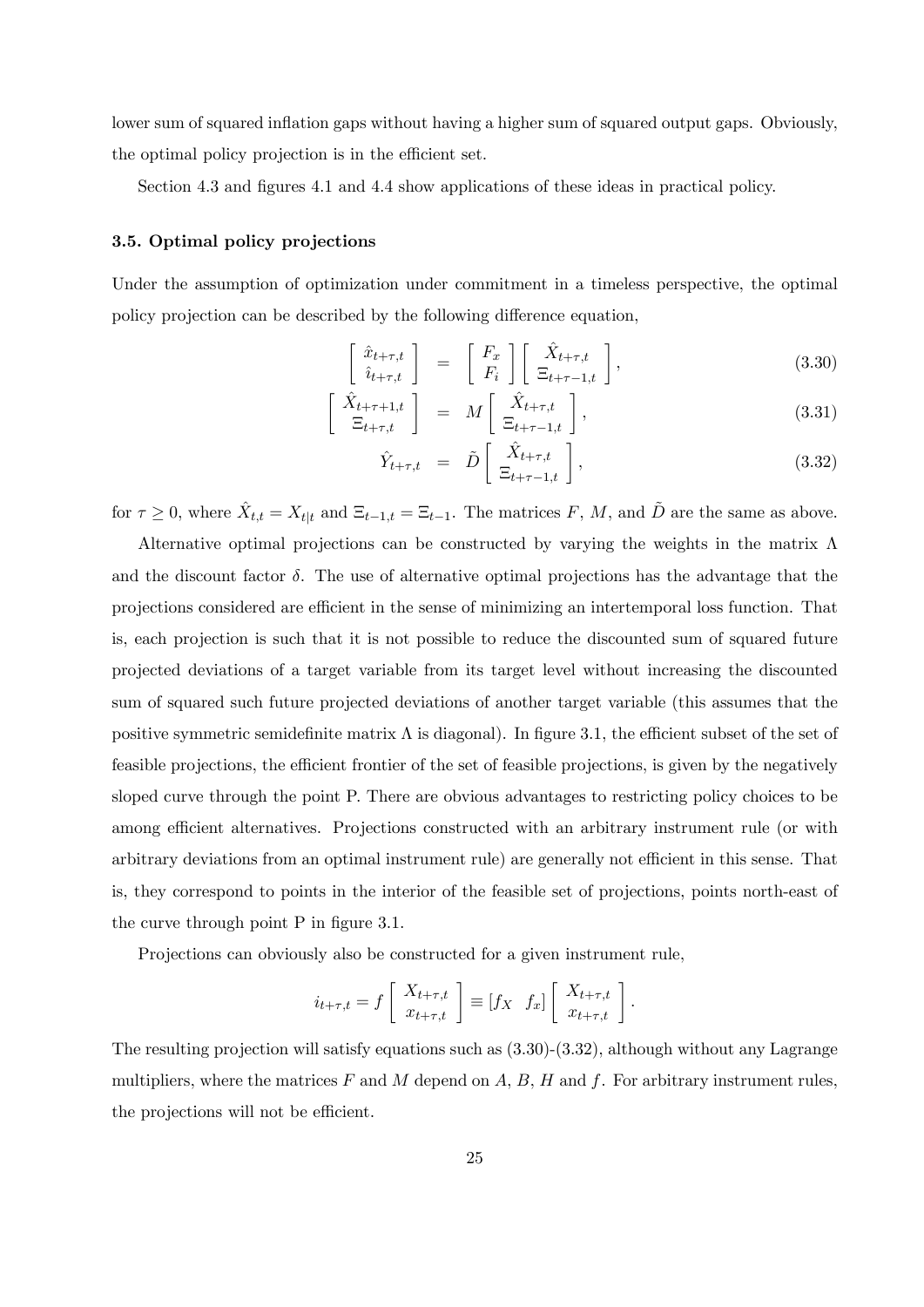### 3.6. Targeting rules

As discussed in Svensson (2003b) and Svensson (2005), the monetary-policy decision process makes the current instrument-rate decision a very complex policy function of the large amounts of data and judgment that have entered into the process. I believe that it is not very helpful to summarize this policy function as a simple instrument rule such as a Taylor rule. Furthermore, the resulting complex policy function is a reduced form, which depends on the central-bank objectives, its view of the transmission mechanism of monetary policy, and the judgment it has exercised. It is the endogenous complex result of a complex process. In no way is this policy function structural, in the sense of being invariant to the central bank's view of the transmission mechanism and private-sector behavior, or the amount of information and judgmental adjustments. Still, much current literature treats monetary policy as characterized by a given instrument rule that is essentially structural and invariant to changes in the model of the economy. Realizing that the policy function is a reduced form is a first step in a sensible theory of monetary policy. But, fortunately, this complex reduced-form policy function need not be made explicit. It is actually not needed in the modern monetary-policy process.

There is a convenient, more robust representation of monetary policy, namely in the form of a targeting rule, as discussed in some detail in Svensson and Woodford (2005) and Svensson (2003b) and earlier in more general terms in Svensson (1999a). An optimal targeting rule is a firstorder condition for optimal monetary policy. It corresponds to the standard efficiency condition of equality between the marginal rates of substitution and the marginal rates of transformation between the target variables, the former given by the monetary-policy loss function, the latter given by the transmission mechanism of monetary policy. An optimal targeting rule is invariant to everything else in the model, including additive judgment and the stochastic properties of additive shocks. Thus, it is a compact and robust representation of monetary policy, much more robust than the optimal policy function. A simple targeting rule can potentially be a practical representation of robust monetary policy, a robust monetary policy that performs reasonably well under different circumstances. Giannoni and Woodford (2003) and Giannoni and Woodford (2010) provide general derivations of optimal targeting rules/target criteria, and they are further discussed in Woodford  $(2007)$ , Woodford (forthcoming), and Woodford  $(2010)$ .<sup>30 31</sup>

 $30$  Walsh (2004) shows a case of equivalence between targeting rules and robust control.<br> $31$  Previously, Bank of England and the Riksbank assumed a constant interest rate underlying its inflation forecasts, with the implication that a constant-interest-rate inflation forecasts that overshoots (undershoots) the inflation target at some horizon such as two years indicates that the policy rate needs to increased (decreased). This is a far-fromoptimal targeting rule that has now been abandoned, as discussed in section 4.2.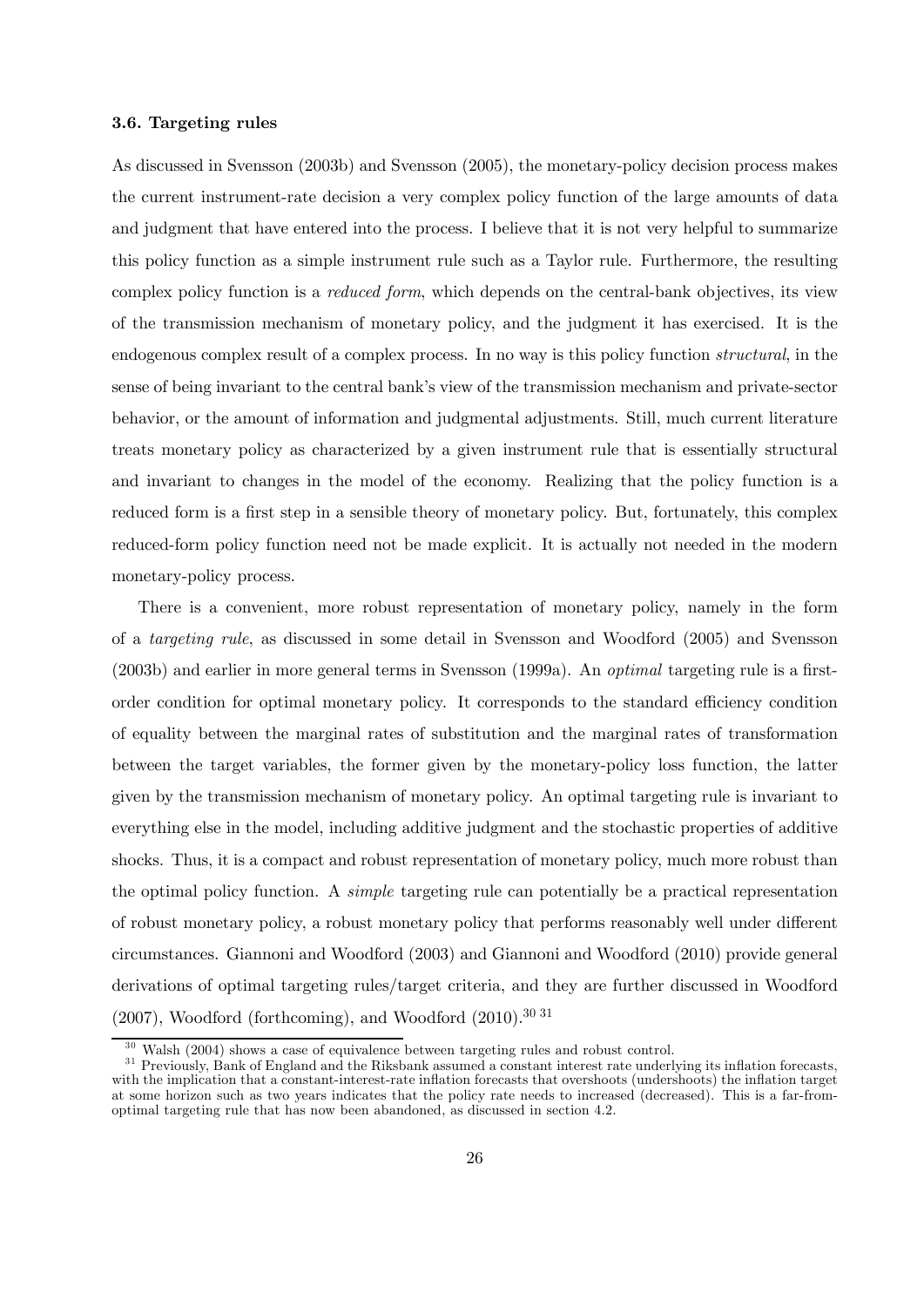In this framework, a given targeting rule would have the form

$$
\sum_{s=-a}^{b} g_s Y_{t+s+\tau,t} = 0
$$

for  $\tau \geq 0$ . In the simplest New Keynesian model with the Phillips curve (3.5) and the loss function (3.13), the optimal targeting rule has the projection form

$$
\pi_{t+\tau,t} - \pi^* + \frac{\lambda}{\kappa} [(y_{t+\tau,t} - \bar{y}_{t+\tau,t}) - (y_{t+\tau-1,t} - \bar{y}_{t+\tau-1,t})] = 0 \tag{3.33}
$$

for  $\tau \geq 0$  (Svensson and Woodford (2005)).

Optimal targeting rules remain a practical way of representing optimal monetary policy in the small models usually applied for academic monetary-policy analysis. However, for the larger and higher-dimensional operational macromodels used by many central banks in constructing projections, the optimal targeting rule becomes more complex and arguably less practical as a representation of optimal monetary policy. Optimal policy projections, the projections corresponding to optimal policy under commitment in a timeless perspective, can however easily be derived directly with simple numerical methods, without reference to any optimal targeting rule. For practical optimal monetary policy, policymakers actually need not know the optimal targeting rule. Even less do they need to know any policy function. They only need to ponder the graphs of the projections of the target variables that are generated in the policy process and choose the projections of the target variables and the policy rate that look best relative to the central bank's objectives, as illustrated in section 4.3 and figure 4.1.

#### 3.7. Implementation and equilibrium determination

The policy decision can be characterized by  $(\hat{i}^t, \hat{Y}^t)$ , the optimal projection of the policy rate and the target variables. The policy decision also determines the Lagrange multipliers  $\Xi_t$  to be used in the loss function and policy decision in period  $t + 1$ .

How can we model how the policy is implemented and how the (rational-expectations) equilibrium is determined? The central bank announces (or somehow communicates)  $\hat{i}^t$  and  $\hat{Y}^t$  (and possibly more details of its optimal projection) and sets the current policy rate in line with the policy-rate path,  $i_t = \hat{i}_{t,t}$ . Let us assume that the central-bank projections are credible and hence believed by the private sector.

In particular, assume that private-sector expectations of next period's forward-looking variables are equal to the central bank's forecast and are rational and equal to  $E_t x_{t+1}$ . The forward-looking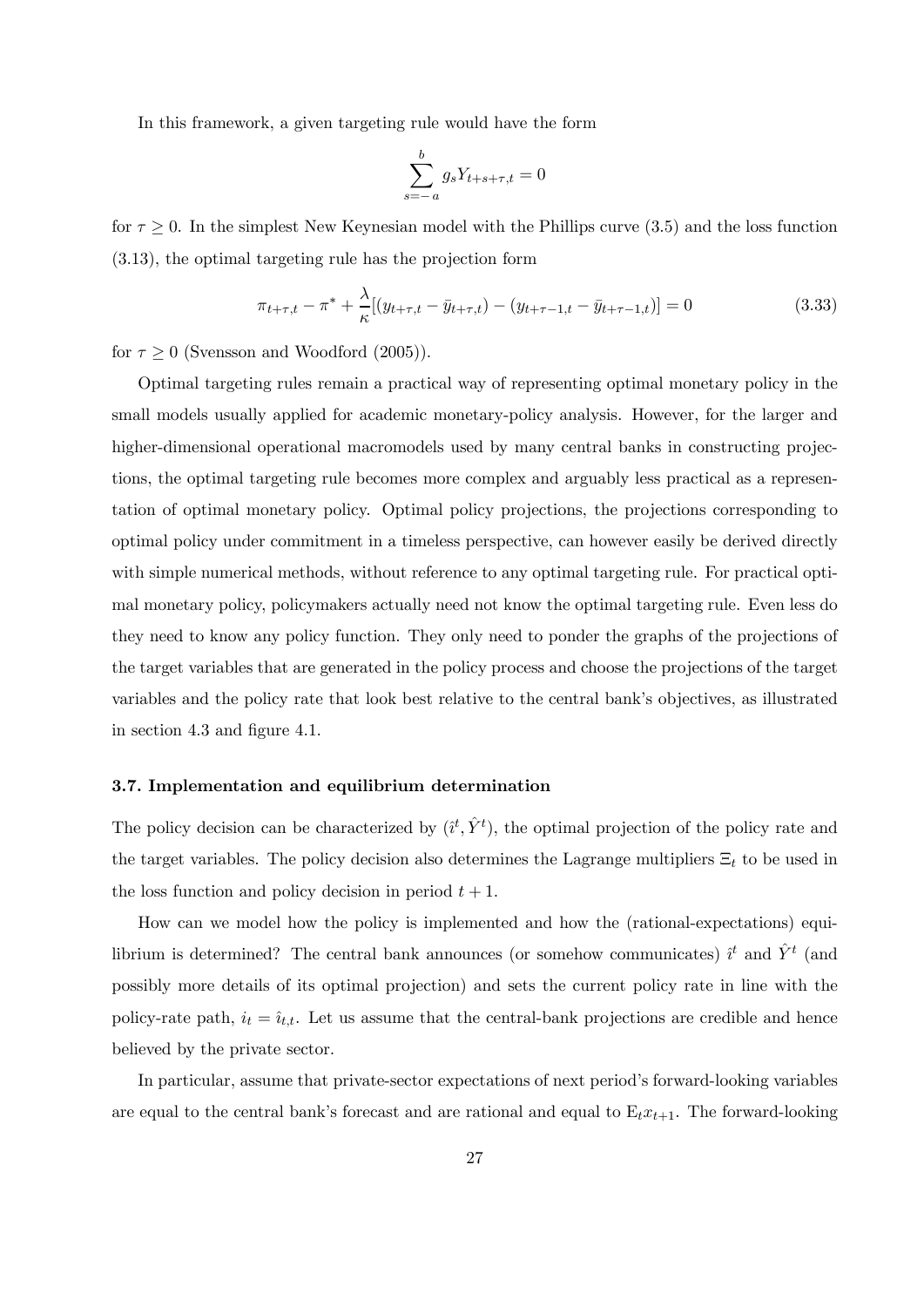variables  $x_t$  and the target variables  $Y_t$  in period t are then determined by (3.4), given  $X_t$  and  $E_t x_{t+1}$ , and (3.10), given  $X_t$ ,  $x_t$ , and  $i_t$ . The next period's predetermined variables  $X_{t+1}$  are then determined next period by (3.2), given  $X_t$ ,  $x_t$  and next period's shocks  $\varepsilon_{t+1}$ . Then next period's policy decision then determines  $i^{t+1}$  and  $\hat{Y}^{t+1}$ , given  $X_{t+1|t+1}$  and  $\Xi_{t,t+1} \equiv \Xi_t$ . This way a rational-expectations equilibrium is implemented.

Is the equilibrium determinate? As discussed in Svensson and Woodford (2005), this may require an out-of-equilibrium commitment which may be explicit or implicit.<sup>32</sup> That is, the central bank commits to deviate from  $\hat{u}_{t,t}$  if the economy deviates from the optimal projection.<sup>33</sup> For instance, if realized inflation  $\pi_t$  exceeds the inflation projection  $\hat{\pi}_{t,t}$ , the central-bank may set a higher policy rate according to

$$
i_t = \hat{i}_{t,t} + \varphi(\pi_t - \hat{\pi}_t),
$$

where  $\varphi > 0$ . In the example discussed in Svensson and Woodford (2005), the Taylor Principle of  $\varphi > 1$  ensures determinacy. Another example of an out-of-equilibrium commitment in that example is

$$
i_t = \hat{i}_{t,t} + \varphi \{ \pi_t - \pi^* + \frac{\lambda}{\kappa} [(y_t - \bar{y}_t) - (y_{t-1} - \bar{y}_{t-1})] \},\tag{3.34}
$$

where

$$
\pi_t - \pi^* + \frac{\lambda}{\kappa} [(y_t - \bar{y}_t) - (y_{t-1} - \bar{y}_{t-1})] = 0
$$

is the optimal targeting rule, the first-order condition for optimal policy, in the standard New Keynesian model with the Phillips curve (3.5) and the loss function (3.13). Here, the out-ofequilibrium commitment (3.34) implies that any positive deviation from the optimal targeting rule (in the sense of too high inflation or too high output) would result in a higher policy rate. A sufficiently high value of  $\varphi$ , usually not very different from unity, ensures determinacy.

Importantly, in this setup the object of choice of the central bank and what is communicated to the private sector is  $i^t$ , the policy-rate path, not the policy function,  $F_i$  (although there is a oneto-one correspondence between the optimal policy-rate path and the optimal policy function).<sup>34</sup>

<sup>&</sup>lt;sup>32</sup> For instance, in the standard New Keynesian model, the predetermined variables are exogenous. If the central bank implements policy by letting the policy rate respond to the predetermined variables only, the policy rate will be exogenous. Then, by the arguments of Sargent and Wallace  $(1975)$ , the equilibrium may be indeterminate.<br><sup>33</sup> In Svensson and Woodford (2005) the precise timing of these operations is made explicit so as to avoid any

simultaneity problems.<br><sup>34</sup> There is a one-to-one correspondence between the optimal policy-rate path and the optimal policy function

 $i_t = F_i \tilde{X}_t$  (for which the policy instrument responds to the predetermined variables  $\tilde{X}_t \equiv (X'_t, \Xi'_{t-1})'$ ), but there is a continuum of implicit instrument rules (for which the policy instrument responds also to forward-looking variables) consistent with the optimal policy. For instance, the implicit instrument rule  $i_t = (F_i - \varphi F_x) \tilde{X}_t + \varphi x_t$  is consistent with the optimal policy for any value of the scalar  $\varphi$ , since in equilibrium  $x_t = F_x \tilde{X}_t$ . However, the determinacy properties (the eigenvalue configuration) may of course depend on  $\varphi$ .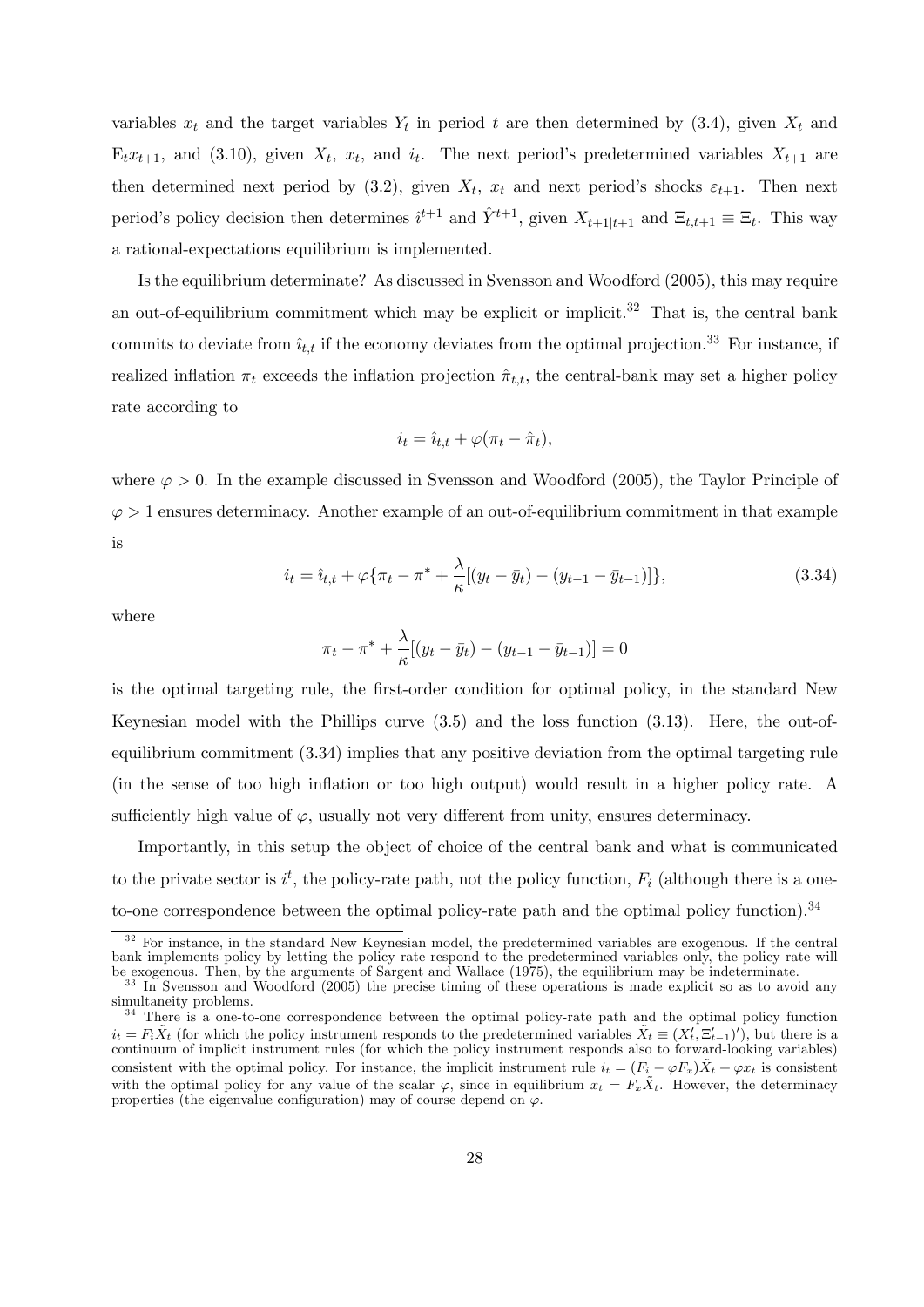#### 3.8. Optimization under discretion and the discretion equilibrium

The previous discussion is under the assumption that commitment in a timeless perspective is possible. Under optimization under discretion, the central bank minimizes the intertemporal loss function (3.11) in period t, taking into account that it will reoptimize again in period  $t + 1$  (and that this reoptimization is anticipated by the private sector). Oudiz and Sachs (1985) derive an iterative algorithm for the solution of this problem (with the unnecessary simplification of  $H = I$ ), which is further discussed in Backus and Driffill (1986), Currie and Levine (1993), and Söderlind (1999). This algorithm is briefly described here.<sup>35</sup>

Since the loss function is quadratic and the constraints are linear, it follows that the solution will be linear and the minimized intertemporal loss will be quadratic. Reoptimization in period  $t+1$  subject to (3.1) and given  $X_{t+1}$  will result in the policy rate  $i_{t+1}$ , the forward-looking variables  $x_{t+1}$ , and the minimized intertemporal loss in period  $t+1$  satisfying

$$
i_{t+1} = F_{i,t+1} X_{t+1}, \t\t(3.35)
$$

$$
x_{t+1} = F_{x,t+1} X_{t+1}, \t\t(3.36)
$$

$$
E_{t+1} \sum_{\tau=0}^{\infty} \delta^{\tau} L_{t+1+\tau} = X'_{t+1} V_{t+1} X_{t+1} + w_{t+1}, \tag{3.37}
$$

where the matrices  $F_{i,t+1}$ ,  $F_{x,t+1}$ , and  $V_{t+1}$  and the scalar  $w_{t+1}$  are determined by the decision problem in period  $t + 1$ . These matrices and the scalar are assumed to be known in period t; only  $F_{x,t+1}$  and  $V_{t+1}$  will matter for the decision problem in period t.

By taking expectations of  $(3.36)$  and using  $(3.2)$ , we have

$$
x_{t+1|t} = F_{x,t+1}X_{t+1|t} = F_{x,t+1}(A_{11}X_t + A_{12}x_t + B_1i_t).
$$
\n(3.38)

Using  $(3.38)$  in the lower block of  $(3.1)$  and solving for  $x_t$  results in

$$
x_t = \bar{A}_t X_t + \bar{B}_t i_t,\tag{3.39}
$$

where

$$
\bar{A}_t \equiv (A_{22} - HF_{x,t+1}A_{12})^{-1}(HF_{x,t+1}A_{11} - A_{21}), \tag{3.40}
$$

$$
\bar{B}_t \equiv (A_{22} - HF_{x,t+1}A_{12})^{-1}(HF_{x,t+1}B_1 - B_2) \tag{3.41}
$$

(we assume that  $A_{22} - HF_{x,t+1}A_{12}$  is nonsingular). Using (3.39) in the upper block of (3.1) then gives

$$
X_{t+1} = \tilde{A}_t X_t + \tilde{B}_t i_t + C\varepsilon_{t+1},
$$
\n(3.42)

 $35$  See Svensson (2009c) for more details of this algorithm.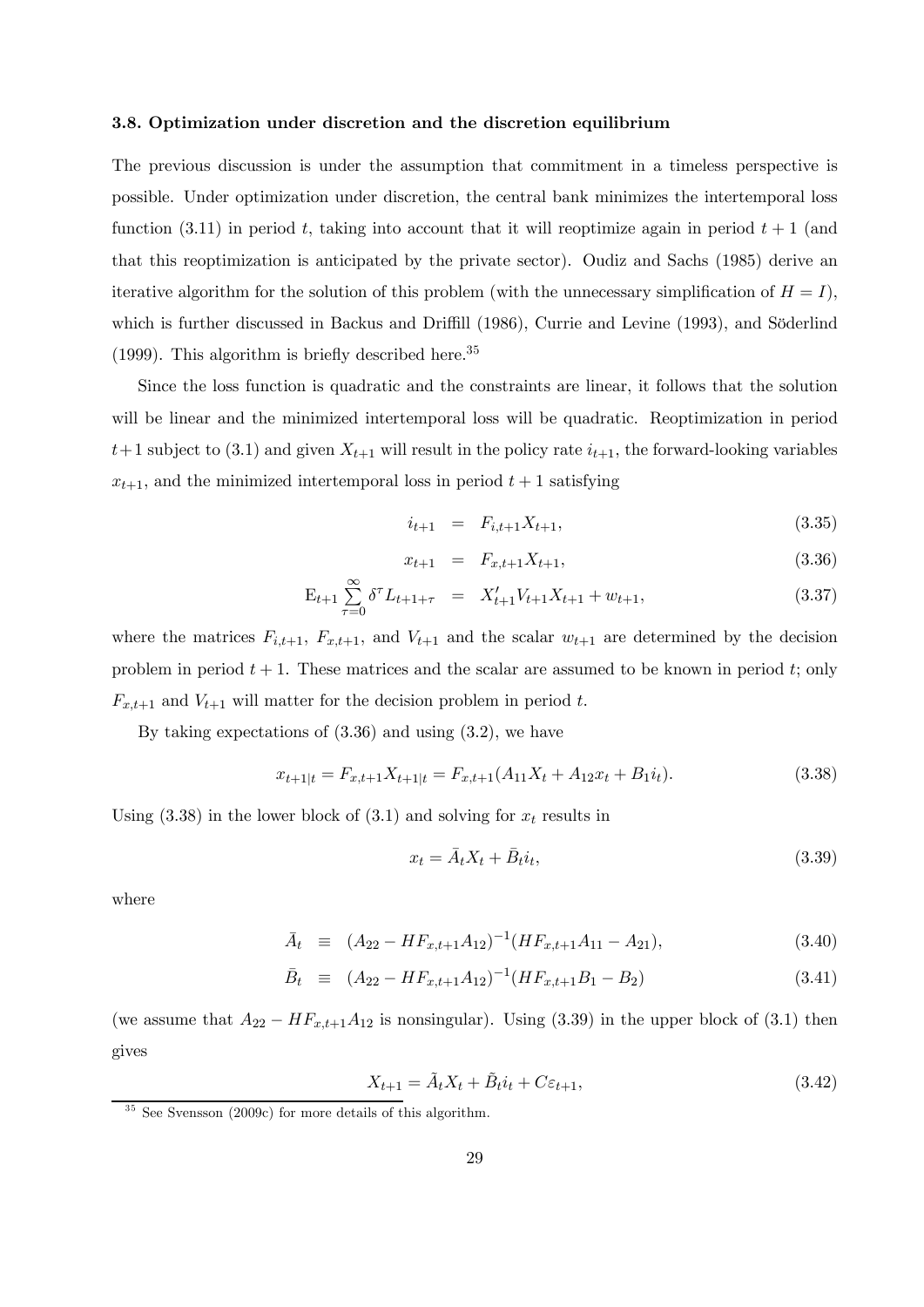where

$$
\tilde{A}_t \equiv A_{11} + A_{12}\bar{A}_t,\tag{3.43}
$$

$$
\tilde{B}_t \equiv B_1 + A_{12} \bar{B}_t. \tag{3.44}
$$

The optimization problem in period  $t$  is now to minimize

$$
L_t + \delta \mathcal{E}_t(X'_{t+1}V_{t+1}X_{t+1} + w_{t+1})
$$

subject to (3.42). The problem has been transformed to a standard linear-quadratic regulator problem without forward-looking variables, albeit with time-varying parameters. The solution will satisfy<sup>36</sup>

$$
i_t = F_{it}X_t,
$$
  
\n
$$
x_t = F_{xt}X_t,
$$
  
\n
$$
X_t'V_tX_t + w_t \equiv L_t + \delta E_t(X_{t+1}'V_{t+1}X_{t+1} + \delta w_{t+1}),
$$

where  $F_{xt}$  and  $F_{it}$  must satisfy

$$
F_{xt} = \bar{A}_t + \bar{B}_t F_{it}.
$$
\n(3.45)

The above defines a mapping from  $(F_{x,t+1}, V_{t+1})$  to  $(F_{xt}, V_t)$ , which also determines  $F_{it}$ . The solution to the problem is a fixed point  $(F_x, V)$  of the mapping and a corresponding  $F_i$ . It can be obtained as the limit of  $(F_{xt}, V_t)$  when  $t \to -\infty$ .

Thus, the solution and the discretion equilibrium is

$$
\begin{bmatrix} x_t \\ i_t \end{bmatrix} = \begin{bmatrix} F_x \\ F_i \end{bmatrix} X_t \equiv FX_t,
$$
  
\n
$$
X_{t+1} = (\tilde{A} + \tilde{B}F_x)X_t + C\varepsilon_{t+1} \equiv MX_t + C\varepsilon_{t+1},
$$
  
\n
$$
Y_t = D \begin{bmatrix} I \\ F_x \\ F_i \end{bmatrix} X_t \equiv \tilde{D}X_t,
$$

for  $t \geq 0$ , where  $(\tilde{A}, \tilde{B})$  is the limit of  $(\tilde{A}_t, \tilde{B}_t)$  when  $t \to -\infty$ . We note that, by (3.45),  $F_x$  and  $F_i$ will satisfy

$$
F_x = \bar{A} + \bar{B}F_i, \tag{3.46}
$$

where  $(\bar{A}, \bar{B})$  is the limit of  $(\bar{A}_t, B_t)$  when  $t \to -\infty$ .

The matrices F and M depend on A, B, H, D,  $\Lambda$ , and  $\delta$ , but they are independent of C. This demonstrates the certainty equivalence of the discretionary equilibrium.

 $36$  Svensson (2009c) provides details.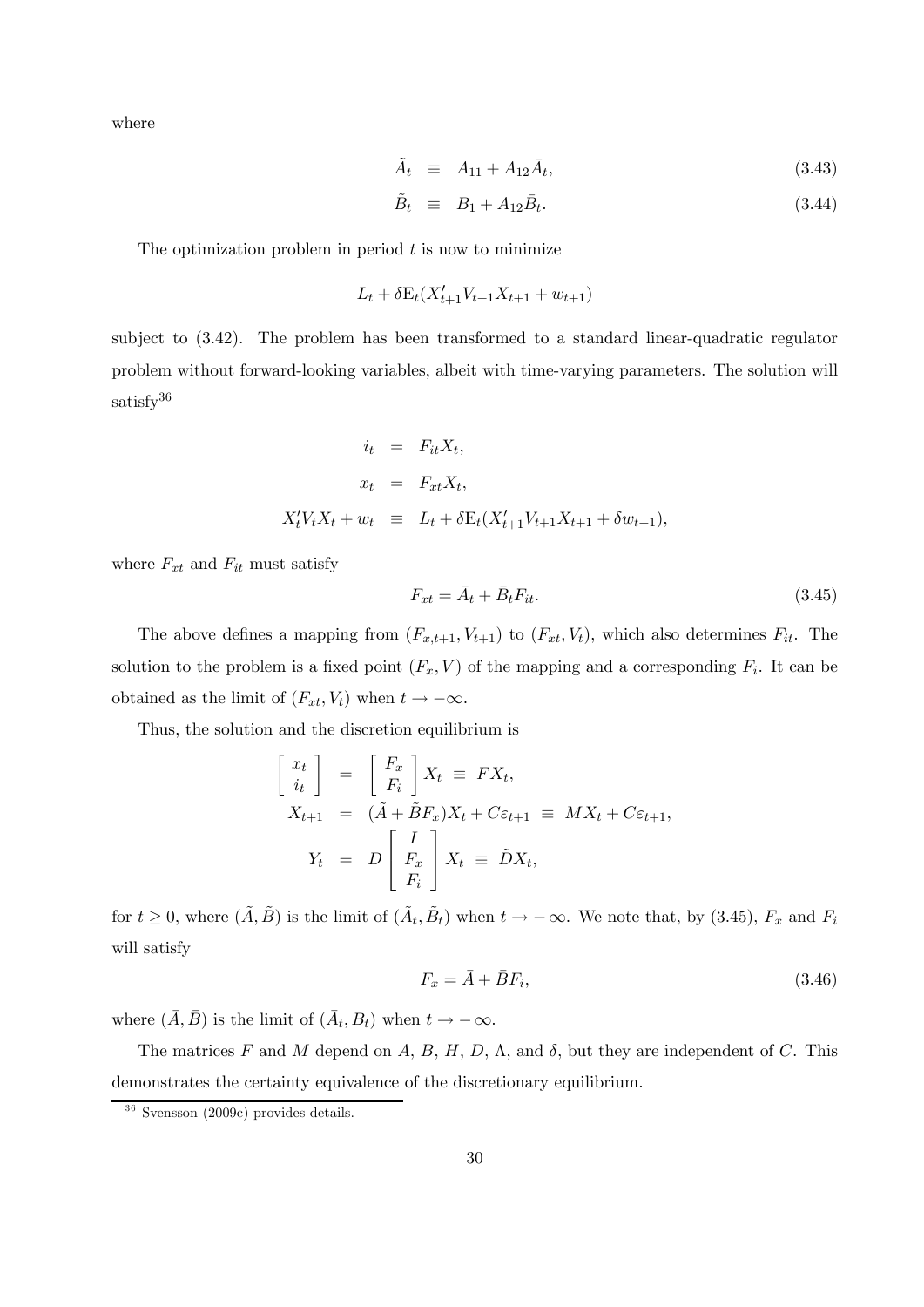## 3.8.1. The projection model, the feasible set of projections, and the optimal policy projection

Under discretion, the projection model for the projections  $(X^t, x^t, i^t, Y^t)$  can be written

$$
X_{t+\tau+1,t} = \tilde{A}X_{t+\tau,t} + \tilde{B}i_{t+\tau,t},
$$
\n(3.47)

$$
x_{t+\tau,t} = \bar{A}X_{t+\tau,t} + \bar{B}i_{t+\tau,t}, \qquad (3.48)
$$

$$
Y_{t+\tau,t} = D\begin{bmatrix} X_{t+\tau,t} \\ x_{t+\tau,t} \\ i_{t+\tau,t} \end{bmatrix}
$$
 (3.49)

for  $\tau \geq 0$ , where

$$
X_{t,t} = X_{t|t}.\tag{3.50}
$$

The feasible set of projections for given  $X_{t|t}$ ,  $\mathcal{T}(X_{t|t})$ , is then the set of projections that satisfy (3.47)-(3.50). The optimal policy projection is then the solution to the problem

minimize 
$$
\mathcal{L}(Y^t)
$$
 subject to  $(X^t, x^t, i^t, Y^t) \in \mathcal{T}(X_{t|t})$ .

Policy under discretion is here modeled as assuming that in each period  $t + \tau \geq t$ , private-sector expectations in period  $t + \tau$  of the forward-looking variables and the policy rate in period  $t + \tau + 1$ ,  $x_{t+\tau+1|t}$  and  $i_{t+\tau+1|t}$ , are determined by its belief that the central bank will reoptimize in period  $t + \tau + 1$ <sup>37</sup> This means that the private-sector expectations of the forward-looking variables and the policy rate satisfy

$$
\begin{bmatrix} x_{t+\tau+1|t} \\ i_{t+\tau+1|t} \end{bmatrix} = FX_{t+\tau+1|t+\tau},
$$

where  $X_{t+\tau+1|t+\tau}$ , the private-sector expectations in period  $t+\tau$  of the predetermined variables in period  $t + \tau + 1$  is given by

$$
X_{t+\tau+1|t+\tau} = \tilde{A}X_{t+\tau|t+\tau} + \tilde{B}i_{t+\tau}.
$$

In particular, private-sector expectations in period  $t$  of the forward-looking variables and the policy rate in period  $t + 1$  satisfy

$$
\begin{bmatrix} x_{t+1|t} \\ i_{t+1|t} \end{bmatrix} = FX_{t+1|t} = F(\tilde{A}X_{t|t} + \tilde{B}i_t). \tag{3.51}
$$

The central bank's forecast in period  $t$  of the forward-looking variables in period  $t+1$  depends on its forecast for both its policy rate in period  $t + 1$ ,  $i_{t+1,t}$ , according to

$$
x_{t+1,t} = \bar{A}X_{t+1,t} + \bar{B}i_{t+1,t} = \bar{A}(\tilde{A}X_{t|t} + \tilde{B}i_{t}) + \bar{B}i_{t+1,t}.
$$

Recall that private-sector rational expectations are denoted by a vertical bar in the subindex  $t + \tau |t$ , whereas central-bank projections are denoted by a comma in the subindex  $t + \tau, t$ .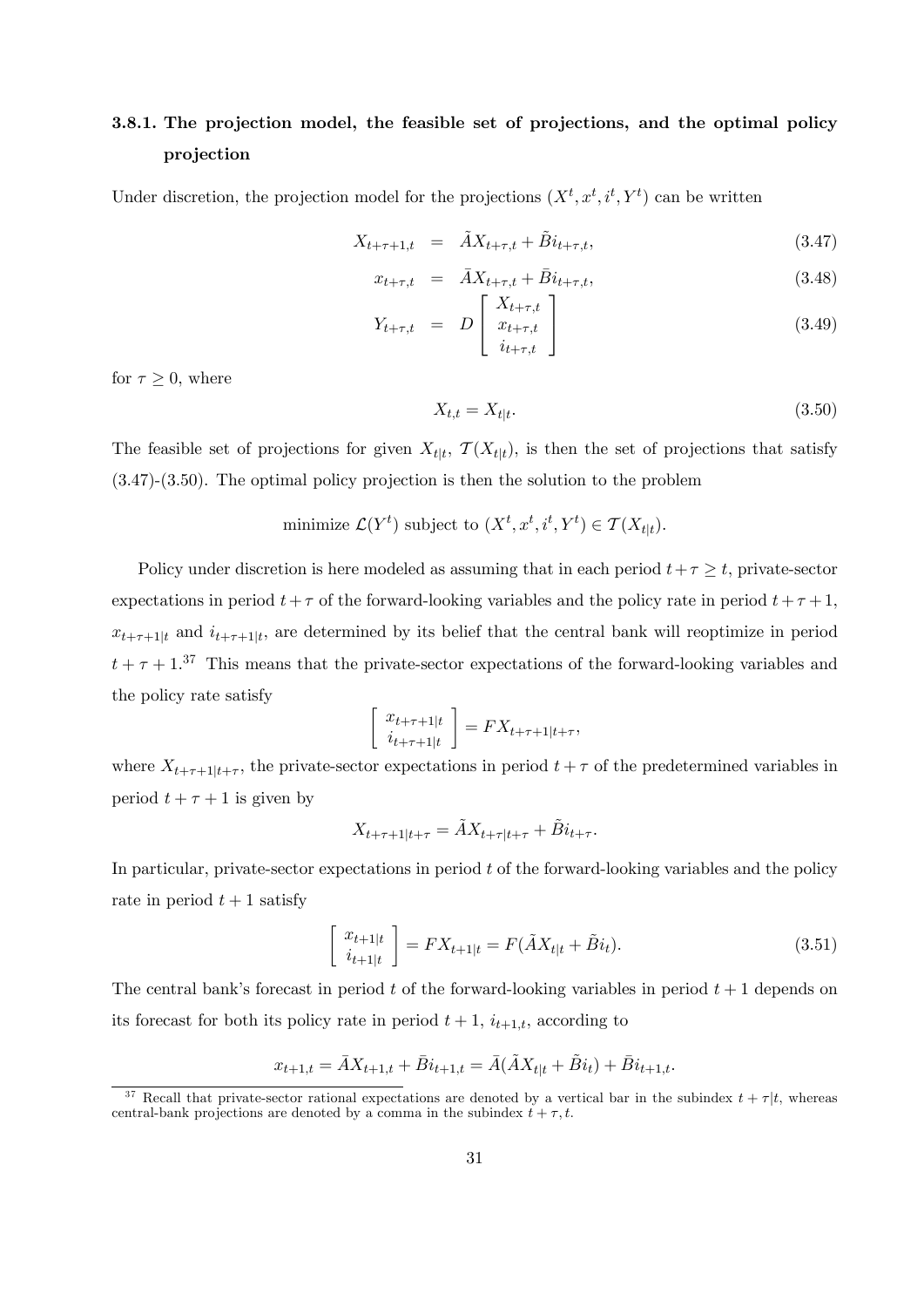If the central bank's forecast of its policy rate is consistent with its reoptimization in period  $t + 1$ , it will satisfy

$$
i_{t+1,t} = F_i X_{t+1,t} = F_i (\tilde{A} X_{t|t} + \tilde{B} i_t)
$$

and be equal to the private-sector expectations of the policy rate,  $i_{t+1|t}$ . Then the central bank's forecast of the forward-looking variables,  $x_{t+1,t}$ , will be equal to the private-sector expectations,  $x_{t+1|t}$ , since

$$
x_{t+1,t} = \bar{A}X_{t+1,t} + \bar{B}i_{t+1,t} = \bar{A}X_{t+1,t} + \bar{B}F_iX_{t+1,t} = F_xX_{t+1,t} = F_x(\tilde{A}X_{t|t} + \tilde{B}i_t) = x_{t+1|t},
$$

where we have used (3.46).

Thus, the specification of the projection model under discretion, (3.47)-(3.50), allows the central bank to consider alternative policy-rate paths and associated forecasts for the predetermined and forward-looking variables, taking into account that those forecasts would not be credible and deviate from private-sector expectations. The private-sector expectations are here consistently equal to the optimal policy projection under discretion. In contrast, the specification of the projection model under commitment, (3.20)-(3.22), allows the central bank to consider alternative policy-rate paths and associated forecasts for the predetermined and forward-looking variables under the assumption that these alternative forecasts are credible.

#### 3.8.2. Degrees of commitment

Commitment and discretion raise intriguing issues. Which is the more realistic description of actual monetary-policy decisions is not obvious. In Bergo (2007), the then Deputy Governor of Norges Bank provides a fascinating discussion of how Norges Bank tries to implement optimal policy under commitment. My own view so far has been that central-bank staff should propose to policymakers policy alternatives that are consistent with commitment in a timeless perspective, in the hope that policymakers would restrict their choices to those alternatives. This is the view underlying Adolfson, Laséen, Lindé, and Svensson (2009), for instance. How different the outcomes under commitment and discretion will depend on many things and how relevant these differences are for policymaking is an empirical issue that to my knowledge has not been resolved.38

An interesting idea is to consider not only the extremes of commitment and discretion but also a continuum in between. Schaumburg and Tambalotti (2007) present a simple framework for

<sup>&</sup>lt;sup>38</sup> Furthermore, as discussed by Dennis (2008), the relative performance of commitment in a timeless perspective and discretion is an intriguing issue and depends on circumstances and how policy performance is evaluated. See Woodford (2010) for more discussion of commitment, commitment in a timeless perspective, and discretion.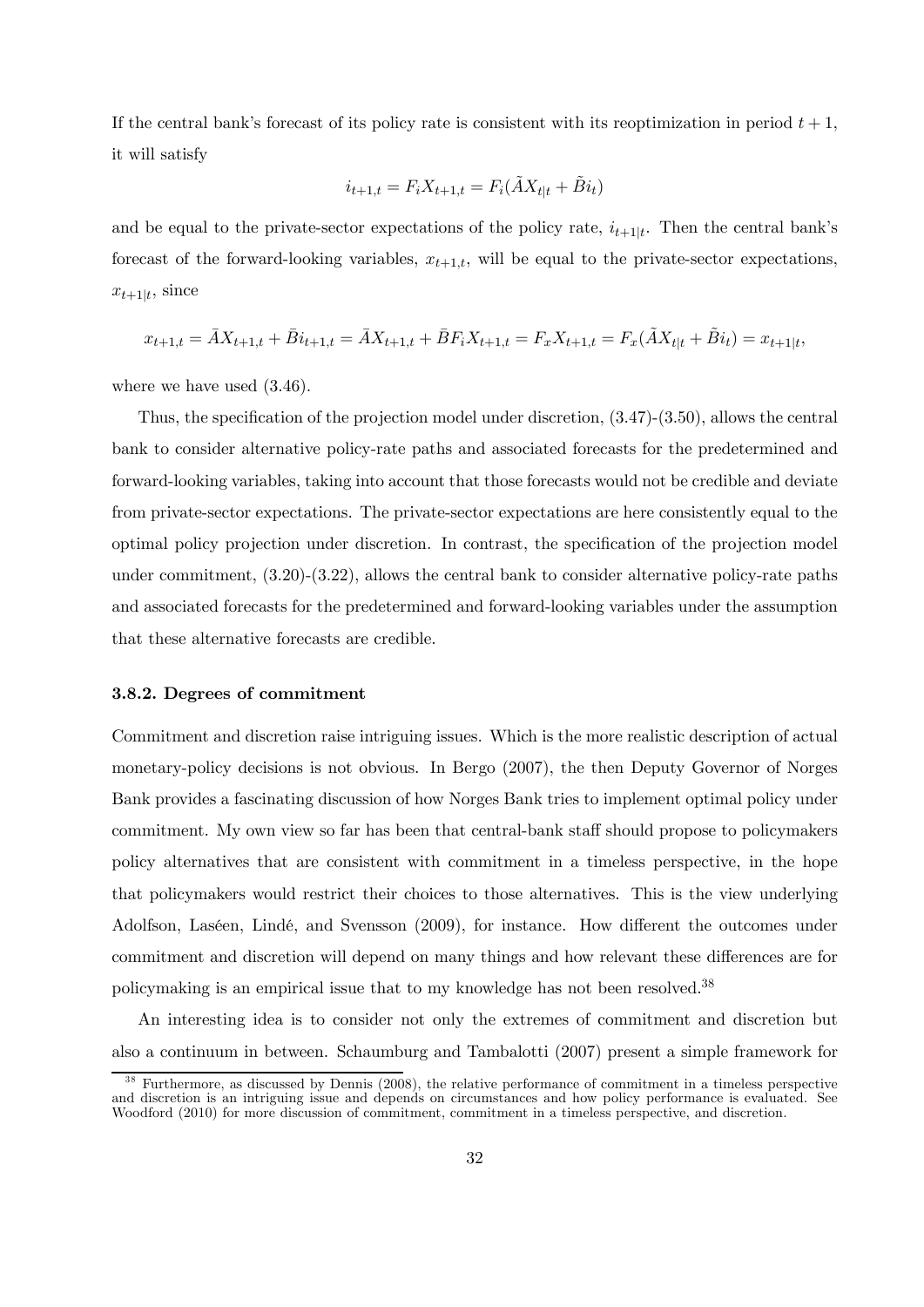analyzing monetary policy in such a continuum, what they call quasi-commitment, between the extremes of commitment and discretion. Quasi-commitment is characterized by a given probability of a central bank reneging from a commitment. That probability can be interpreted as a measure of the lack of credibility of the central bank's policy, and they examine the welfare effects of a marginal increase in credibility. The main finding in their simple framework is that most of the welfare gain from increased commitment accrues at relatively low levels of credibility. The magnitude of the welfare gain is smaller when there is less inflation bias under discretion, that is, less average excess of inflation over the inflation target.

#### 3.9. Uncertainty

In this subsection, I briefly discuss two kinds of uncertainty, namely uncertainty about an imperfectly observed state of the economy and uncertainty about the model and the transmission mechanism of monetary policy.

#### 3.9.1. Uncertainty about the state of the economy

It is a truism that monetary policy operates under considerable uncertainty about the state of the economy and the size and nature of the disturbances that hit the economy. This is a particular problem for forecast targeting, under which the central bank, in order to set its interest-rate instrument, needs to construct conditional forecasts of future inflation, conditional on alternative interest-rate paths and the bank's best estimate of the current state of the economy and the likely future development of important exogenous variables. Often, different indicators provide conflicting information on developments in the economy. In order to be successful, a central bank then needs to put the appropriate weights on different information and draw the most efficient inference. In the case of a purely backward-looking model (of the evolution of the bank's target variables and the indicators), the principles for efficient estimation and signal extraction are well known. But in the more realistic case where important indicator variables are forward-looking variables, the problem of efficient signal-extraction is inherently more complicated.

In the case where there are no forward-looking variables, it is well known that a linear model with a quadratic loss function and a partially observable state of the economy (partial information) is characterized by certainty equivalence. That is, the optimal policy is the same as if the state of the economy were fully observable (full information), except that one responds to an efficient estimate of the state vector rather than to its actual value. Furthermore, a separation principle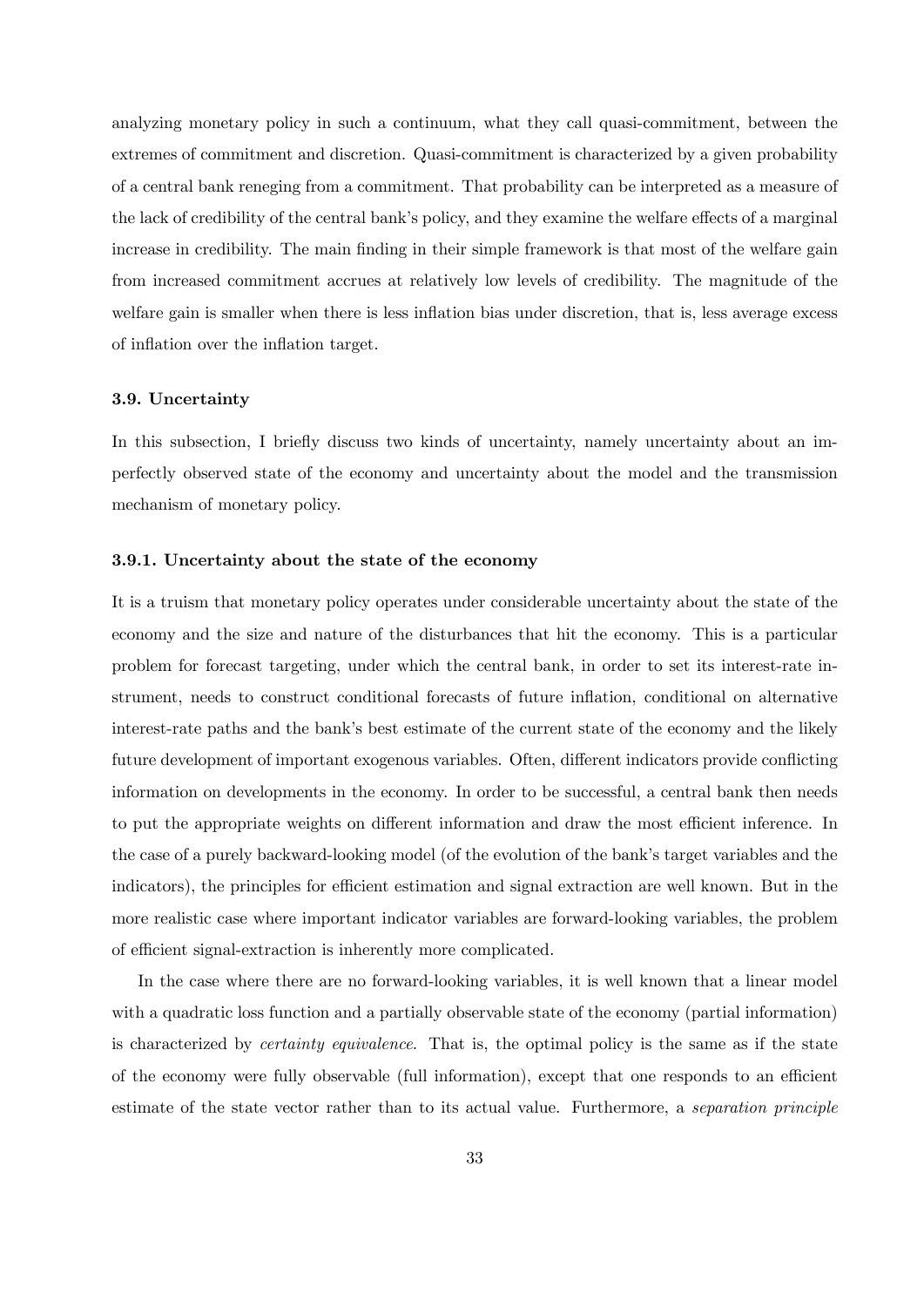applies, according to which the selection of the optimal policy (the optimization problem) and the estimation of the current state of the economy (the estimation or signal-extraction problem) can be treated as separate problems. In particular, the observable variables will be predetermined and the innovations in the observable variables (the difference between the current realization and previous prediction of each of the observable variables) contain all new information. The optimal weights to be placed on the innovations in the various observable variables in one's estimate of the state vector at each point in time are provided by a standard Kalman filter (see, for instance, Chow (1973), Kalchbrenner and Tinsley (1975), and LeRoy and Waud (1977)).

The case without forward-looking variables is, however, very restrictive. In the real world, many important indicator variables for central banks are forward-looking variables, variables that depend on private-sector expectations of the future developments in the economy and future policy. Central banks routinely watch variables that are inherently forward-looking, like exchange rates, bond rates and other asset prices, as well as measures of private-sector inflation expectations, industry order-flows, confidence measures, and the like. Forward-looking variables complicate the estimation or signal-extraction problem significantly. They depend, by definition, on private-sector expectations of future endogenous variables and of current and future policy actions. However, these expectations in turn depend on an estimate of the current state of the economy, and that estimate in turn depends, to some extent, on observations of the current forward-looking variables. This circularity presents a considerable challenge for the estimation problem in the presence of forward-looking variables. Pearlman, Currie, and Levine (1986) showed in a linear (non-optimizing) model with forward-looking variables and partial symmetric information that the solution can be expressed in terms of a Kalman filter, although the solution is much more complex than in the purely backward-looking case. Pearlman (1992) later used this solution in an optimizing model to demonstrate that certainty equivalence and the separation principle apply under both discretion and commitment in the presence of forward-looking variables and symmetric partial information.

Svensson and Woodford (2003) extended this previous work on partial information with forwardlooking variables by providing simpler derivations of the optimal weights on the observable variables, and clarifying how the updating equations can be modified to handle the circularity mentioned above.<sup>39</sup> They also provided a simple example, in the standard New Keynesian model, that clarifies several issues raised by Orphanides (2003). He has argued, for instance, with reference to real-time

 $39$  Gerali and Lippi (2008) provide a toolkit of Matlab routines that applies the algorithms of Svensson and Woodford (2005).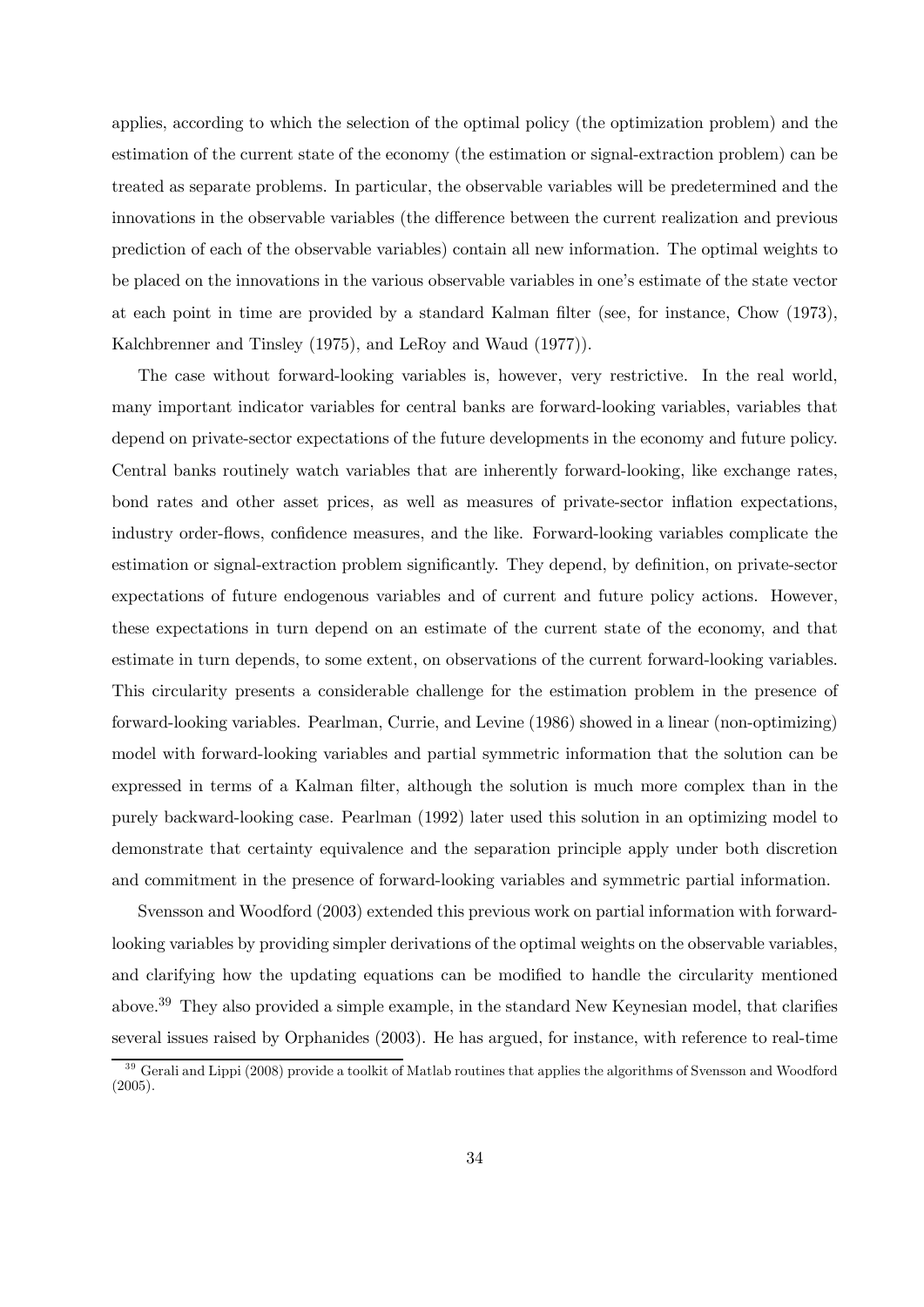U.S. data from the 1970s, that it is better that monetary policy disregards uncertain data about the output gap and responds to current inflation only. The findings in Svensson and Woodford (2003) are different and in line with the conventional wisdom. First, they found that the monetary-policy response to the optimal estimates of the current output gap is the same as under certainty, that is, that certainty equivalence applies. Second, the optimal weights put on the noisy observations, the indicators, used in constructing the optimal estimate of the output gap depends on the degree of uncertainty. For instance, when the degree of noise in an indicator of potential output is large, the optimal weight on that indicator becomes small. $^{40}$ 

#### 3.9.2. Uncertainty about the model and the transmission mechanism

Recognizing the uncertain environment that policymakers face, recent research has considered broader forms of uncertainty for which certainty equivalence no longer applies. While this may have important implications, in practice the design of policy becomes much more difficult outside the classical linear-quadratic framework.

One of the conclusions of the Onatski and Williams (2003) study of model uncertainty is that, for progress to be made, the structure of the model uncertainty has to be explicitly modeled. In line with this, Svensson and Williams (2007b) develop a very explicit but still relatively general form of model uncertainty that remains quite tractable. They use a so-called Markov jump-linearquadratic (MJLQ) model, where model uncertainty takes the form of different "modes" (or regimes) that follow a Markov process. The approach allows the user to move beyond the classical linearquadratic world with additive shocks, yet remains close enough to the linear-quadratic framework that the analysis is transparent. Optimal and other monetary policies are examined in an extended linear-quadratic setup, extended in a way to capture model uncertainty. The forms of model uncertainty the framework encompasses include: simple i.i.d. model deviations; serially correlated model deviations; estimable regime-switching models; more complex structural uncertainty about very different models, for instance, backward- and forward-looking models; time-varying central-bank judgment–information, knowledge, and views outside the scope of a particular model (Svensson (2005))–about the state of model uncertainty; and so forth. Moreover, the methods also apply to other linear models with changes of regime which may capture boom/bust cycles, productivity slowdowns and accelerations, switches in monetary and/or fiscal policy regimes, and so forth.

 $40$  Svensson and Woodford (2004) derive an equlibrium with optimal monetary policy in a general linear-quadratic model with asymmetric information, where then central bank has less information than the private sector. Aoki (2006) provides an application to the standard New Keynesian model with a particular assumption about the central bank's information set. See Woodford (2010) for more discussion of the case of asymmetric information.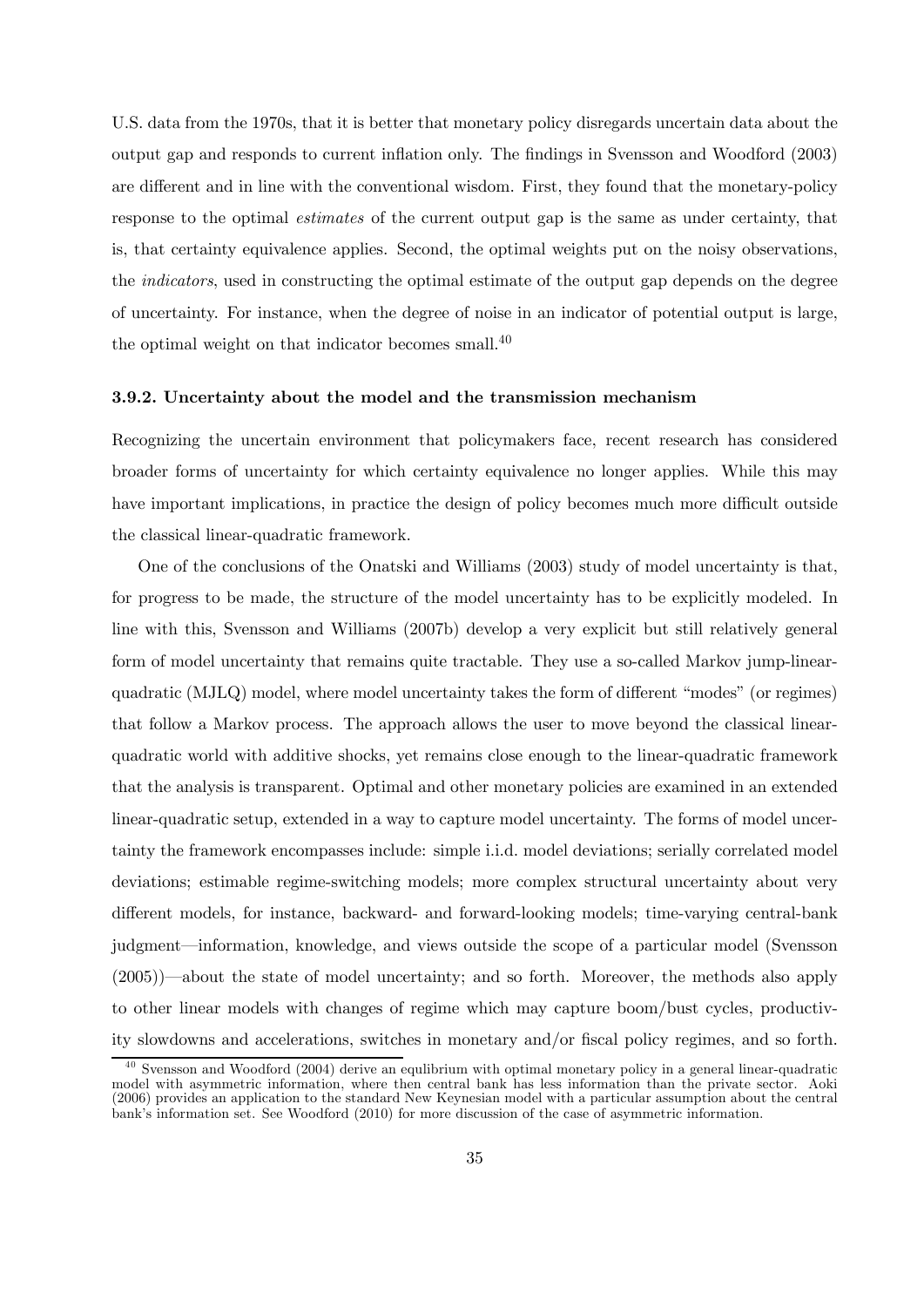With algorithms for finding the optimal policy as well as solutions for arbitrary policy functions it is possible to compute and plot consistent distribution forecasts–fan charts–of target variables and instruments. The methods hence extend certainty equivalence and "mean forecast targeting," where only the mean of future variables matter (Svensson  $(2005)$ ), to more general certainty nonequivalence and "distribution forecast targeting," where the whole probability distribution of future variables matter (Svensson (2003b)).

Certain aspects of the MJLQ approach have been known in economics since the classic works of Aoki (1967) and Chow (1973), who allowed for multiplicative uncertainty in a linear-quadratic framework. The insight of those papers, when adapted to the MJLQ setting, is that in MJLQ models the value function for the optimal policy design problem remains quadratic in the state, but now with weights that depend on the mode. MJLQ models have also been widely studied in the control-theory literature for the special case when there are no forward-looking variables (see Costa and Fragoso (1995), Costa, Fragoso, and Marques (2005), do Val, Geromel, and Costa (1998), and the references therein). More recently, Zampolli (2006) uses an MJLQ model to examine monetary policy under shifts between regimes with and without an asset-market bubble, although still in a model without forward-looking variables. Blake and Zampolli (2005) provide an extension of the MJLQ model to include forward-looking variables, although with less generality than in Svensson and Williams (2007b) and with the analysis and the algorithms restricted to observable modes and discretion equilibria.

The MJLQ approach is also closely related to the Markov regime-switching models which have been widely used in empirical work. These methods first gained prominence with Hamilton (1989) which started a burgeoning line of research. Models of this type have been used to study a host of empirical phenomena, with many developments and techniques summarized in Kim and Nelson (1999). More recently, the implications of Markov switching in rational expectations models of monetary policy have been studied by Davig and Leeper (2007) and Farmer, Waggoner, and Zha (2009). These papers focus on (and debate) the conditions for uniqueness or indeterminacy of equilibria in forward-looking models, taking as given a specified policy rule.

Relative to this previous literature, Svensson and Williams (2007b) provides a more general approach for solving for the optimal policy in MJLQ models that include forward-looking variables. This extension is key for policy analysis under rational expectations, but the forward-looking variables make the model nonrecursive. The recursive saddlepoint method of Marcet and Marimon (1998) can then be applied to express the model in a convenient recursive way, and an algorithm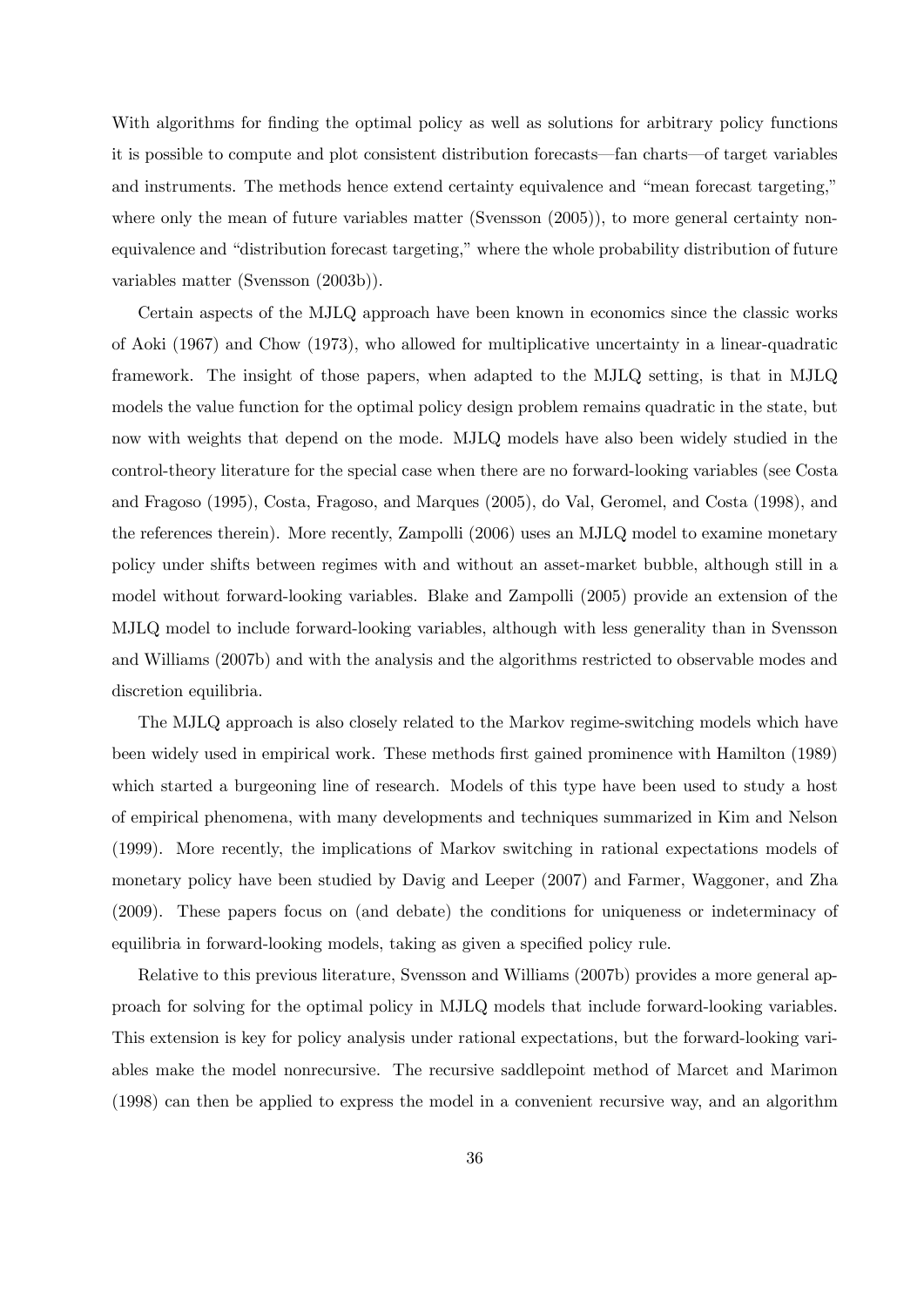for determining the optimal policy and value functions can be derived.

The more general case where modes are unobservable and decision makers infer from their observations the probability of being in a particular mode is much more difficult to solve. The optimal filter is nonlinear, which destroys the tractability of the MJLQ approach.<sup>41</sup> Additionally, as in most Bayesian learning problems, the optimal policy will also include an experimentation component. Thus, solving for the optimal decision rules will be a more complex numerical task. Due to the curse of dimensionality, it is only feasible in models with a relatively small number of state variables and modes. Confronted with these difficulties, the literature has focused on approximations such as linearization or adaptive control.<sup>42</sup> Svensson and Williams  $(2007a)$  develops algorithms to solve numerically for the optimal policy in these cases.<sup>43</sup> Due to the curse of dimensionality, the Bayesian optimal policy (BOP) is only feasible in relatively small models. Confronted with these difficulties, Svensson and Williams (2007a) also considers *adaptive* optimal policy (AOP).<sup>44</sup> In this case, the policymaker in each period does update the probability distribution of the current mode in a Bayesian way, but the optimal policy is computed each period under the assumption that the policymaker will not learn in the future from observations. In the MJLQ setting, the AOP is significantly easier to compute, and in many cases provides a good approximation to the BOP. Moreover, the AOP analysis is of some interest in its own right, as it is closely related to specifications of adaptive learning which have been widely studied in macroeconomics (see Evans and Honkapohja (2001) for an overview). Further, the AOP specification rules out the experimentation which some may view as objectionable in a policy context.

 $41$  The optimal nonlinear filter is well-known, and it is a key component of the estimation methods as well (Hamilton (1989) and Kim and Nelson (1999)).<br><sup>42</sup> In the first case, restricting attention to (sub-optimal) linear filters preserves the tractability of the linear-

quadratic framework. See Costa, Fragoso, and Marques (2005) for a brief discussion and references. In adaptive control, agents do not take into account the informational role of their decisions. See do Val, Geromel, and Costa (1998) for an application of an adaptive control MJLQ problem in economics. In a different setting, Cogley, Colacito,

<sup>&</sup>lt;sup>43</sup> In addition to the classic literature (on such problems as a monopolist learning its demand curve), Wieland (2000), Wieland (2006) and Beck and Wieland (2002) have recently examined Bayesian optimal policy and optimal experimentation in a context similar to ours but without forward-looking variables. Eijffinger, Schaling, and Tesfaselassie (2006) examine passive and active learning in a simple model with a forward-looking element in the form of a long interest rate in the aggregate-demand equation. Ellison and Valla (2001) and Cogley, Colacito, and Sargent (2007) study situations like ours but where the expectational component is as in the Lucas-supply curve  $(E_{t-1}\pi_t)$ for example) rather than our forward-looking case  $(E_t \pi_{t+1})$ , for example). Ellison (2006) analyzes active and passive learning in a New Keynesian model with uncertainty about the slope of the Phillips curve.

<sup>&</sup>lt;sup>44</sup> Optimal policy under no learning, adaptive optimal policy, and Bayesian optimal policy have in the literature also been referred to as myopia, passive learning, and active learning, respectively.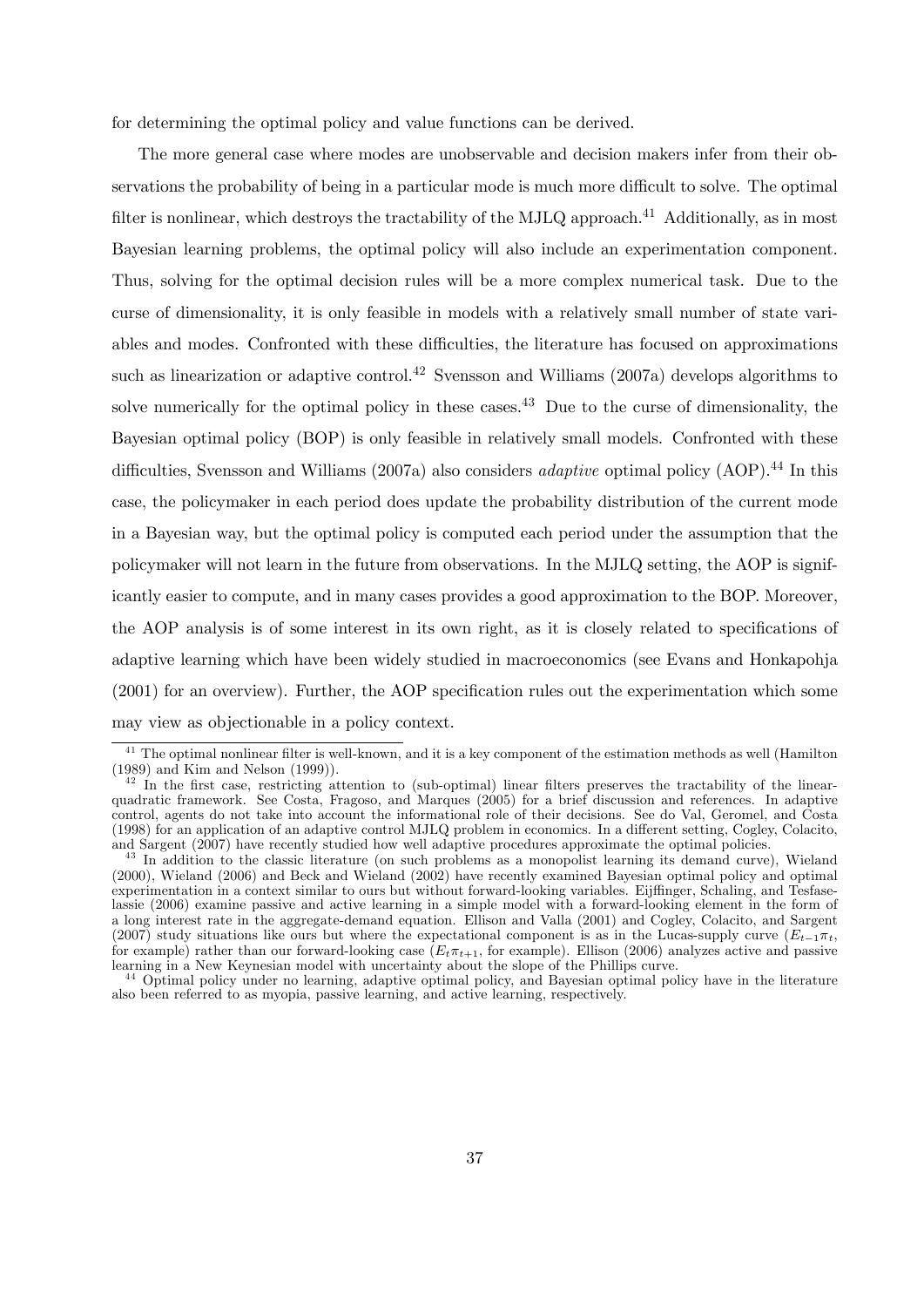#### 3.10. Judgment

Throughout the monetary-policy decision process in central banks, a considerable amount of judgment is applied to assumptions and projections. Projections and monetary-policy decisions cannot rely on models and simple observable data alone. All models are drastic simplifications of the economy, and data give a very imperfect view of the state of the economy. Therefore, judgmental adjustments in both the use of models and the interpretation of their results–adjustments due to information, knowledge, and views outside the scope of any particular model–are a necessary and essential component in modern monetary policy. Any existing model is always an approximation of the true model of the economy, and monetary-policy makers always find it necessary to make some judgmental adjustments to the results of any given model. Such judgmental adjustments could refer to future fiscal policy, productivity, consumption, investment, international trade, foreign-exchange and other risk premia, raw-material prices, private-sector expectations, and so forth.

One way to represent central-bank judgment is as the central-bank's conditional mean estimate of arbitrary multidimensional stochastic "deviations"–"add factors"–to the model equations, as in Reifschneider, Stockton, and Wilcox (1997) and Svensson (2005). The deviations represent additional determinants–determinants outside the model–of the variables in the economy, the difference between the actual value of a variable and the value predicted by the model. It can be interpreted as model perturbations, as in the literature on robust control.<sup>45</sup> Svensson (2005) discusses optimal monetary policy, taking judgment into account, in backward- and forward-looking models. Svensson and Tetlow (2005) show how central-bank judgment can be extracted according to the method of Optimal Policy Projections (OPP). This is a method to provide advice on optimal monetary policy while taking policymakers' judgment into account. An early version of the method was developed by Robert Tetlow for a mostly backward-looking variant of the Federal Reserve Board's FRB/US model. The resulting projections have been referred to at the Federal Reserve Board as "policymaker perfect-foresight projections"–somewhat misleadingly. The paper demonstrates the usefulness of OPP with a few example projections for two Greenbook forecasts and the FRB/US model. A description and application of the method is given in Federal Reserve Board (2002), the Federal Reserve Board's Bluebook for the FOMC meeting on May 2, 2002.

Figure 4.2 in section 4.3 gives another example of the application of judgment, from the Riksbank's policy decision on February 2009. In the middle of the recent financial crisis and rapidly

 $45$  See, for instance, Hansen and Sargent (2008). However, that literature deals with the more complex case when the model perturbations are endogenous and chosen by nature to correspond to a worst-case scenario.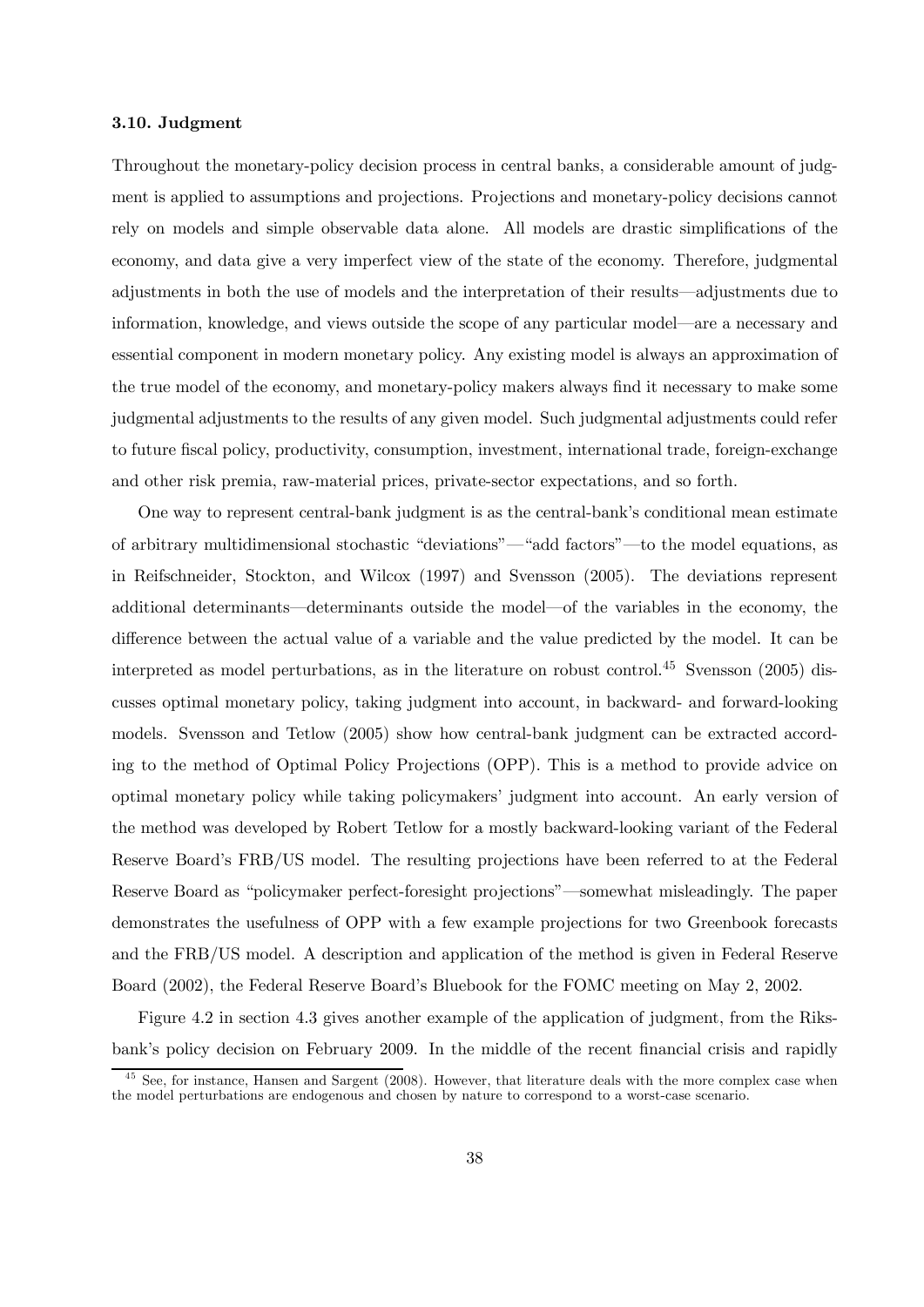deteriorating economic situation, the Riksbank posted forecasts quite different from the forecasts generated by the Riksbank's models.

# 4. Practice

In this section on the practice of inflation targeting, I first discuss some development of practical inflation targeting since its introduction in New Zealand in 1990. Then I make some brief comments on the publication of policy-rate paths and describe the recent practice of two inflation-targeting central banks that I know more about, namely the Riksbank, which is ranked as one of the world's most transparent central banks, and Norges Bank, which has been a pioneer in applying explicit optimal monetary policy as an input in its policy decision. Finally I also comment on the issue of what preconditions are appropriate for emerging-market economies that consider inflation targeting.

#### 4.1. Some developments of inflation targeting

Inflation targeting was introduced in New Zealand in 1990.<sup>46</sup> During the first few years, the Reserve Bank of New Zealand had little experience of inflation targeting. It was the first central bank in the world to implement such a monetary policy setup, so it could not rely on the experience of other inflation-targeting central banks. Likewise, it had little experience in constructing inflation projections. During the 1990s, the Bank gradually established credibility and anchored inflation expectations on the inflation target. The Bank also accumulated an increased understanding of the transmission mechanism of monetary policy and increased confidence in its ability to fulfil the inflation target. This allowed the Bank some more degrees of freedom, and a gradual move towards more flexible and medium-term inflation targeting was to a large extent a natural consequence. It is possible that a shorter horizon and somewhat higher weight on inflation stabilization in the beginning may have contributed to establishing initial credibility.

Initially, the Bank had a rather rudimentary view of the transmission mechanism and mostly emphasized the direct exchange rate channel to CPI inflation.<sup>47</sup> The Bank also had a rather short policy horizon of 2—4 quarters within which it would attempt to meet the inflation target (see the Bank's Briefing of October 1996, Reserve Bank of New Zealand (1996)). The Bank's view of the transmission mechanism evolved gradually over the years to emphasize other channels

 $^{46}$  See Svensson (2001) and, in particular, Singleton, Hawke, and Grimes (2006) for the developments of inflation targeting in New Zealand.

See Svensson (2000) and Svensson (2001) for a discussion of the channels of the transmission mechanism of monetary policy.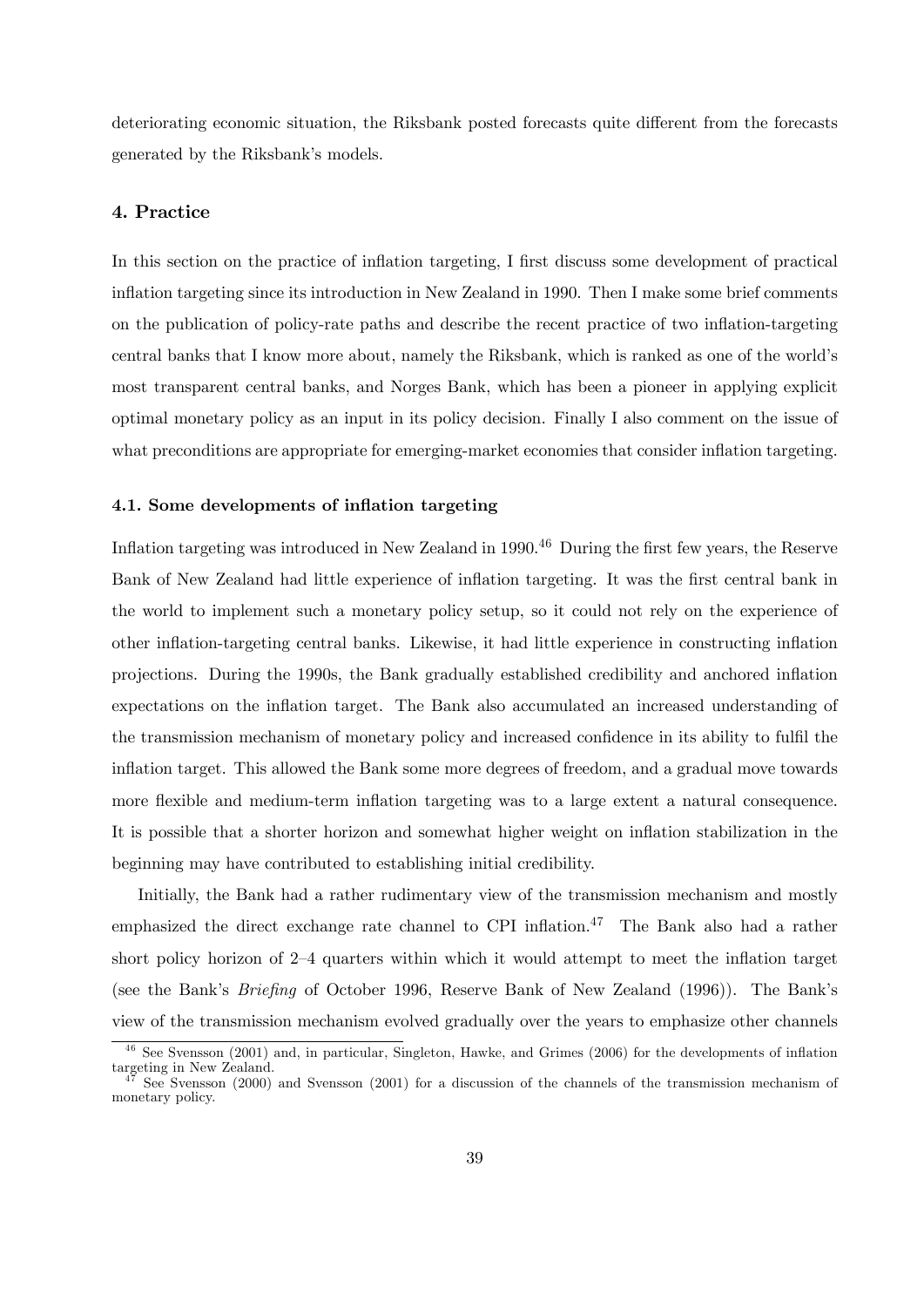of transmission, especially the aggregate-demand channel. The Monetary Policy Statement of December 1995, for instance, contains a box with a brief and preliminary discussion of the concept of potential output, which is so central in modern views of the transmission mechanism. With the introduction of the Forecasting and Policy System (FPS) in 1997 (Black, Cassino, Drew, Hansen et al. (1997)), which built on Bank of Canada's then state-of-the-art Quarterly Projection Model (QPM) (Poloz, Rose, and Tetlow (1994)), the Bank had developed a fully-fledged modern view of the transmission mechanism in an open economy in line with best international practice. With the introduction of the FPS, the Bank started to publish an interest-rate forecast in 1997, much earlier than any other inflation-targeting central bank.

Parallel to these developments, the Bank lengthened its policy horizon and took a more flexible interpretation of the inflation target. Indeed, in its Briefing of November 1999, Reserve Bank of New Zealand (1999), the Bank completely subscribes to the idea of flexible inflation targeting:

"Our conclusion, on the whole, has been to adopt a more medium-term approach, which attaches more weight to the desirability of stabilising output, interest rates and the exchange rate, while still aiming to keep inflation within the target range."

The Bank mentioned some steps taken in this direction that include:

- "The widening of the inflation target range, from 0 to 2 percent to 0 to 3 percent..."
- "A lengthening of the horizon at which policy responses to inflation pressures are directed, from 6 to 12 months to something more like 12 to 24 months. This means that, provided the medium-term inflation outlook is in line with the target, near-term shifts in the price level are more likely to be accepted without policy reaction."
- "Some de-emphasis of the edges of the target range as hard and precise thresholds..."
- "The shift from an MCI target to a cash interest rate instrument for implementing monetary policy. This change has lessened the need for frequent intervention in the financial markets, and has resulted in more interest rate stability."48

<sup>4 8</sup> From June 1997 to March 1999, the Reserve Bank used a so-called Monetary Conditions Index (MCI) both as an indicator and as an instrument in implementing monetary policy. The real MCI was constructed by combining the 90-day real interest rate with the real exchange rate (expressed in terms of a trade-weighted index, the TWI), with a weight of 0.5 on the exchange rate. (Using the nominal interest rate and exchange rate results in the nominal MCI.) The MCI was supposed to measure the overall stance of monetary policy: the degree to which monetary policy is deemed to resist either inflationary or deflationary tendencies. However, from the complexity of the transmission mechanism, with different channels, different lags and different strengths of the effects, it is apparent that a simple summary index like the MCI will be unreliable. For instance, the relative effect of interest rate and exchange rate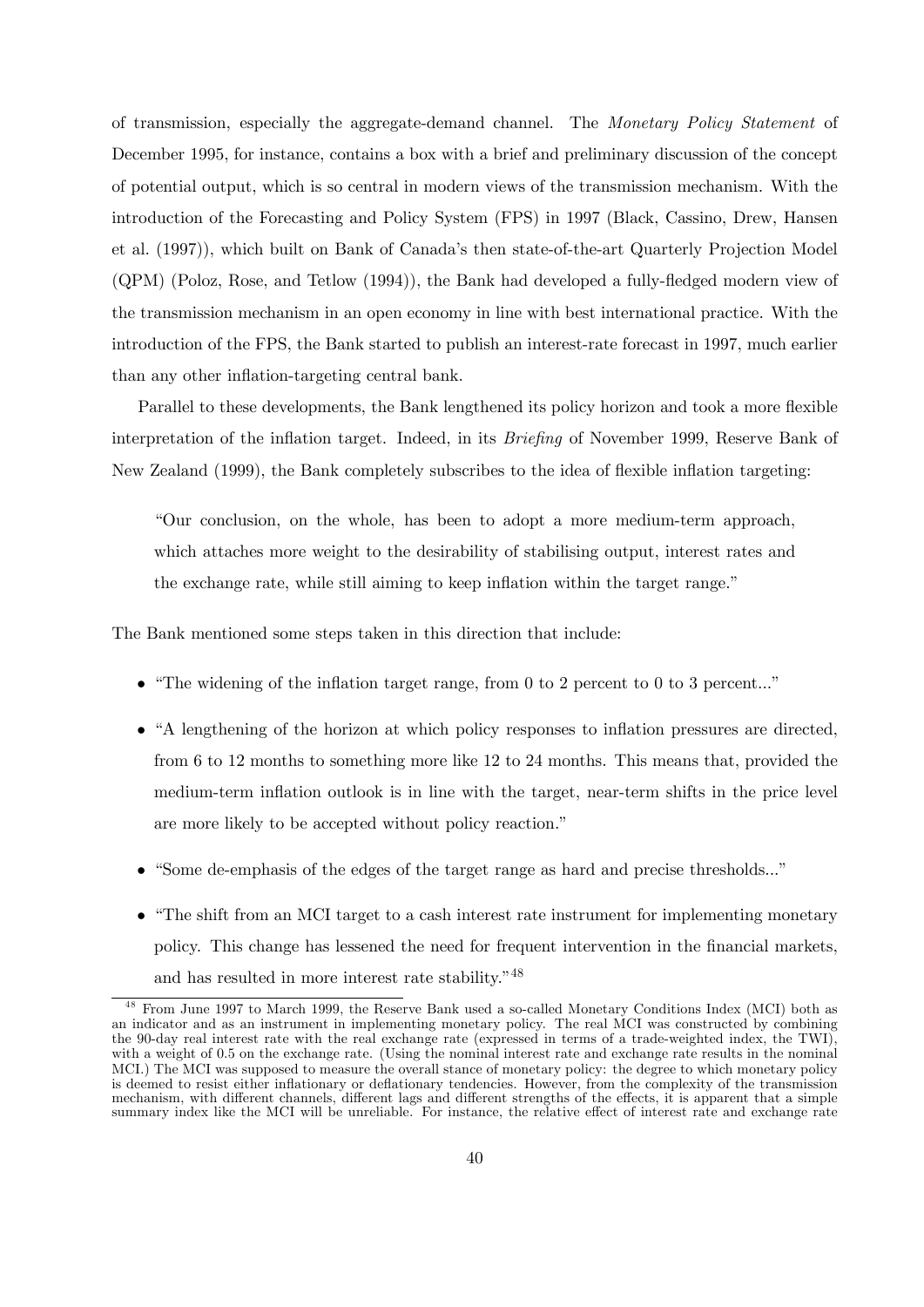Regarding the policy horizon, inflation targeting has sometimes been associated with a fixed horizon, such as two years, within which the inflation target should be achieved. However, as is now generally understood, under optimal stabilization of inflation and the real economy there is no such fixed horizon at which inflation goes to target or resource utilization goes to normal. The horizon at which the inflation forecast is close to the target and/or the resource-utilization forecast is close to normal depends on the initial situation of the economy, the initial deviation of inflation and resource utilization from target and normal and the nature and size of the estimated shocks to the economy (Faust and Henderson (2004), Giavazzi and Mishkin (2006), Smets (2003)). In line with this, many or even most inflation-targeting central banks have more or less ceased to refer to a fixed horizon and instead refer to the "medium term."49

With the linear models of the transmission mechanism that are standard for central banks, reasonable equilibrium and optimal paths for inflation and resource utilization approach the target and a normal level asymptotically, including the case when the policy rate is an estimated empirical function of observable variables. More precisely, the resulting equilibrium forecasts on period  $t$  of such models for the inflation and output gaps in period  $t + \tau$ ,  $\pi_{t+\tau,t} - \pi^*$  and  $y_{t+\tau,t} - \bar{y}_{t+\tau,t}$ ,

changes on output and inflation varies with the channel, the time horizon, and how persistent these changes are expected to be by households and firms. Thus, there is no reason to believe that the relative weight on the exchange rate, taken to be 0.5 by the Reserve Bank, is stable. In line with this, attempts to estimate the relative weights have resulted in different and very uncertain estimates. The numerous problems of the MCI are discussed in Stevens (1998). In my review of monetary policy 1990-2000 in New Zealand (Svensson (2001)), one of my conclusions was that the uncritical use of the MCI had contributed to too tight policy in 1997/98 during the Asian crisis. In March 1999, the Reserve Bank abandoned this unusual way of implementing monetary policy and instead moved to a completely conventional implementation, by setting the Official Cash Rate (OCR).

With regard to the operational framework and how monetary policy was managed in pursuit of the inflation target, my overall conclusion was that "the period (mid 1997 to March 1999) when the Reserve Bank used a Monetary Conditions Index (MCI) to implement monetary policy represents a significant deviation from best international practice. This has now been remedied, and monetary policy in New Zealand is currently entirely consistent with the best international practice of flexible inflation targeting, with a medium-term inflation target that avoids unnecessary variability in output, interest rates and the exchange rate. Only some marginal improvements, mostly of a technical nature, are recommended."<br><sup>49</sup> The Policy Target Agreement for the Reserve Bank of New Zealand (Reserve Bank of New Zealand (2007)) states

that "the policy target shall be to keep future CPI inflation outcomes between 1 and 3 per cent on average over the medium term." The Bank of England (Bank of England (2007)) states that "the MPC's aim is to set interest rates so that inflation can be brought back to target within a reasonable time period without creating undue instability in the economy." The Reserve Bank of Australia states (Reserve Bank of Australia (2008)) "[m]onetary policy aims to achieve this [a target for consumer price inflation of 2-3 per cent per annum] over the medium term." Norges Bank states in its Monetary Policy Report that "Norges Bank sets the interest rate with a view to stabilising inflation close to the target in the medium term." In contrast, the Bank of Canada (Bank of Canada (2006)) mentions a more specific target time horizon: "[T]he present policy of bringing inflation back to the 2 per cent target within six to eight quarters (18 to 24 months) is still appropriate generally, although specific occasions may arise in which a somewhat shorter or longer time horizon might be appropriate." At the time of writing (March 2010) the Riksbank mostly uses the phrase "in a couple of years," but some documents (hopefully not for very long) still use the phrase "within two years."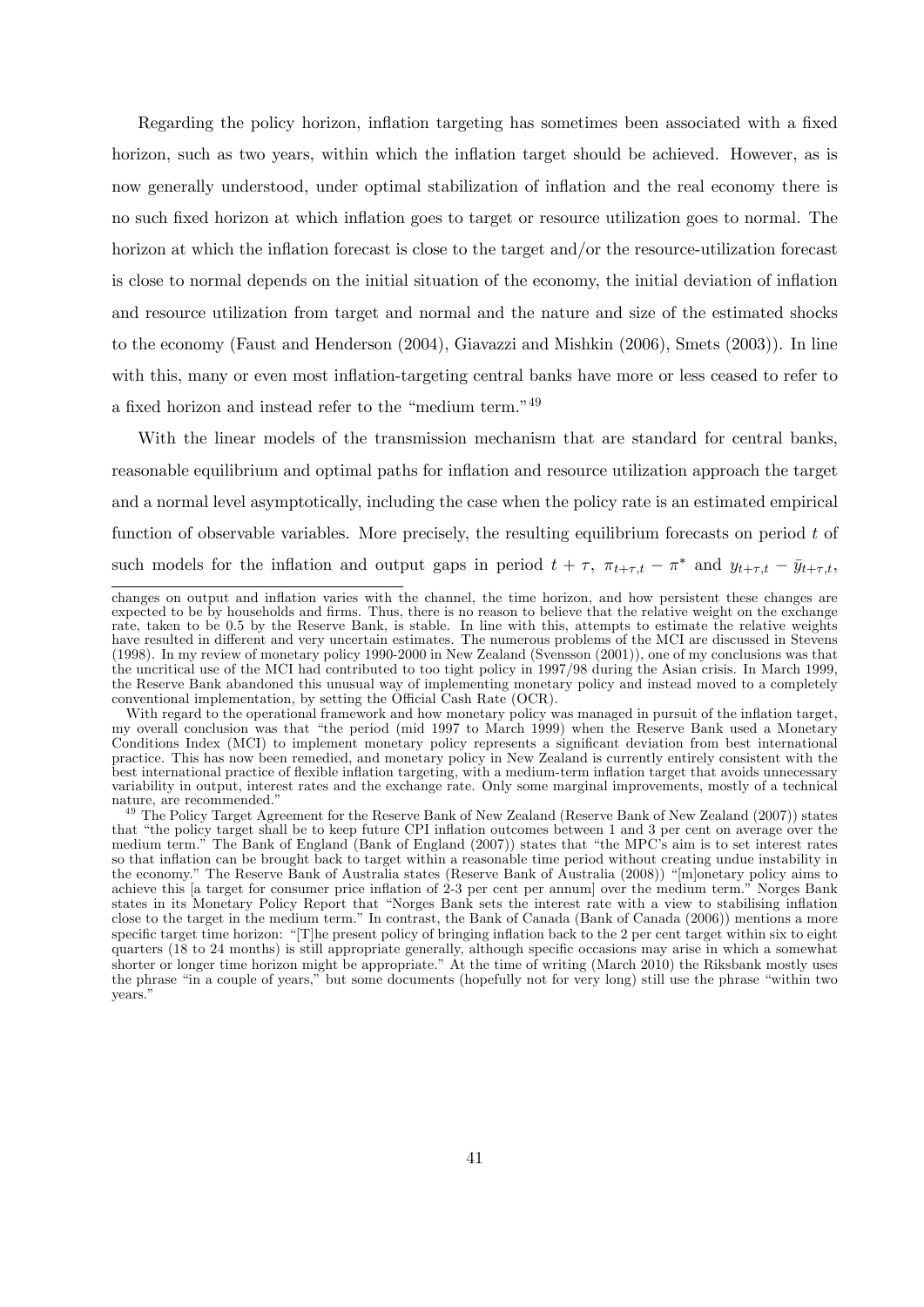respectively, are all of the basic form

$$
\pi_{t+\tau,t} - \pi^* = \sum_{j=1}^n a_j \mu_j^{\tau}, \quad 1 > |\mu_1| \ge |\mu_2| \ge ...,
$$
  

$$
y_{t+\tau,t} - \bar{y}_{t+\tau,t} = \sum_{j=1}^n b_j \mu_j^{\tau},
$$

where  $a_j$  and  $b_j$  are constants determined by the initial state of the economy,  $\mu_j$  for  $j = 1, ..., n$ denote eigenvalues with modulus below unity, and  $\tau = 0, 1, \dots$ , denotes the forecast horizon. This means that the inflation-gap and the output-gap forecast for a particular forecast horizon are a linear combination of terms that approach zero exponentially and asymptotically. There is hence no particular horizon at which the forecast for the inflation or output gap is zero. Generally, a lower relative weight  $(\lambda)$  on output-gap stabilization implies that the inflation gap (the output gap) goes to zero faster (slower) (Svensson (1997)). Furthermore, for any given horizon, the size of the inflation or output gap depends on the initial inflation and output gap. Because of this, half-time, meaning the horizon at which the gap has been reduced to a half of the initial gap, is a more appropriate concept than a fixed horizon for describing the convergence of the forecast to the long-term mean values.<sup>50</sup>

#### 4.2. Publishing an interest-rate path

As mentioned, inflation targeting is characterized by a high degree of transparency. Typically, an inflation-targeting central bank publishes a regular monetary-policy report which includes the bank's forecast of inflation and other variables, a summary of its analysis behind the forecasts, and the motivation for its policy decisions. Some inflation-targeting central banks also provide some information on, or even forecasts of, its likely future policy decisions.

Indeed, a current much-debated issue concerning the further development of inflation targeting is the appropriate assumption about the policy-rate path that underlies the forecasts of inflation and other target variables and the information provided about future policy actions. Traditionally, inflation-targeting central banks have assumed a constant interest rate underlying its inflation forecasts, with the implication that a constant-interest-rate inflation forecast that overshoots (undershoots) the inflation target at some horizon such as two years indicates that the policy rate needs to increased (decreased) (Jansson and Vredin (2003), Vickers (1998)). Increasingly, central banks have become aware of a number of serious problems with the assumption of constant interest rates.

<sup>&</sup>lt;sup>50</sup> A possible definition of half-time, H, is the solution to the equation  $|\mu_1|^H = 1/2$ , where  $\mu_1$  is the eigenvalue with the largest modulus, so  $H = -\ln 2 / \ln |\mu_1|$ .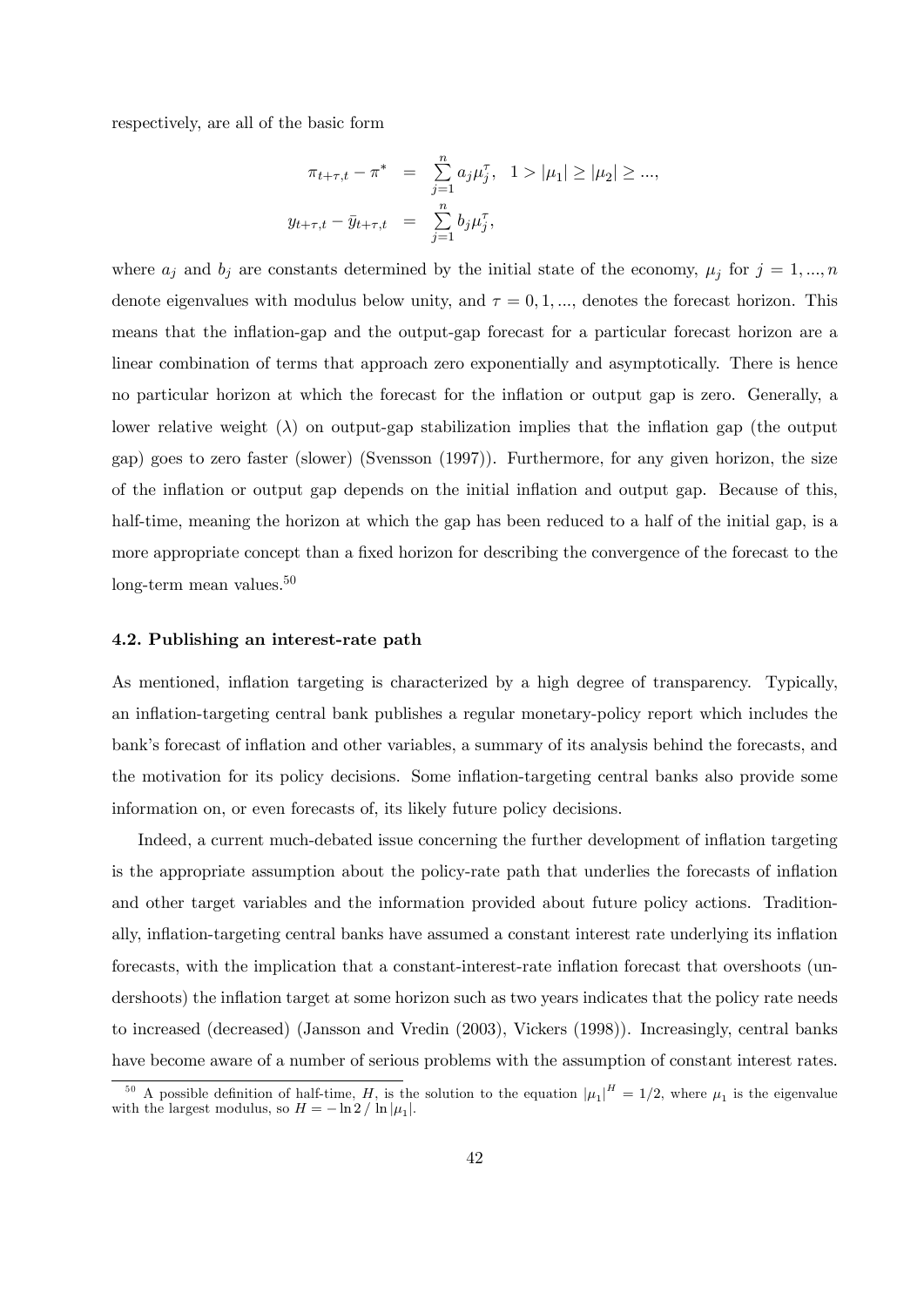These problems include that the assumption may often be unrealistic and therefore imply biased forecasts, imply either explosive or indeterminate behavior of standard models of the transmission mechanism of monetary policy, and at closer scrutiny be shown to combine inconsistent inputs in the forecasting process (such as some inputs such as asset prices that are conditional on market expectations of future interest rates rather than constant interest rates) and therefore produce inconsistent and difficult-to-interpret forecasts (Leitemo (2003), Woodford (2005))). Some central banks have moved to a policy-rate assumption equal to market expectations at some recent date of future interest rates, as they can be extracted from the yield curve. This reduces the number of problems mentioned above but does not eliminate them. For instance, the central bank may have a view about the appropriate future interest-rate path that differs from the market's view. A few central banks (notably the Reserve Bank of New Zealand already in 1997, Norges Bank in 2005, the Riksbank in 2007, and the Czech National Bank in 2008) have moved to deciding on and announcing a policy-rate path; this approach solves all the above problems, is the most consistent way of implementing inflation targeting, and provides the best information for the private sector. The practice of deciding on and announcing optimal policy-rate paths is now likely to be gradually adopted by other central banks in other countries, in spite of being considered more or less impossible, or even dangerous, only a few years ago (Svensson (2007), Woodford (2005), Woodford  $(2007)$ , Svensson  $(2009d)$ .<sup>51</sup>

### 4.3. The Riksbank

In January 1993, the Riksbank announced an inflation target of 2 percent for the CPI, with a tolerance interval of  $\pm 1$  percent, to apply from 1995. In 1999, the Riksbank became independent, and a six-member executive board was appointed. The board members are individually accountable with one vote each and the Governor has the tie-braking vote. There are normally six monetarypolicy meetings per year. After a meeting the policy decision and a Monetary Policy Report or Update are released the next morning. Since February 2007, the Riksbank publishes not only a forecast of inflation and the real economy but also a policy-rate path in its report/update. Minutes from the policy meeting are published about two weeks after the meeting. Since June 2007, the minutes are attributed. Since April 2009, the votes and any dissents are published in the press release the day after the meeting and not only in the minutes two weeks later. The Riksbank

<sup>&</sup>lt;sup>51</sup> Gosselin, Lotz, and Wyplosz (2008) provide a theoretical analysis of transparency and opaqueness about the central bank's policy-rate path.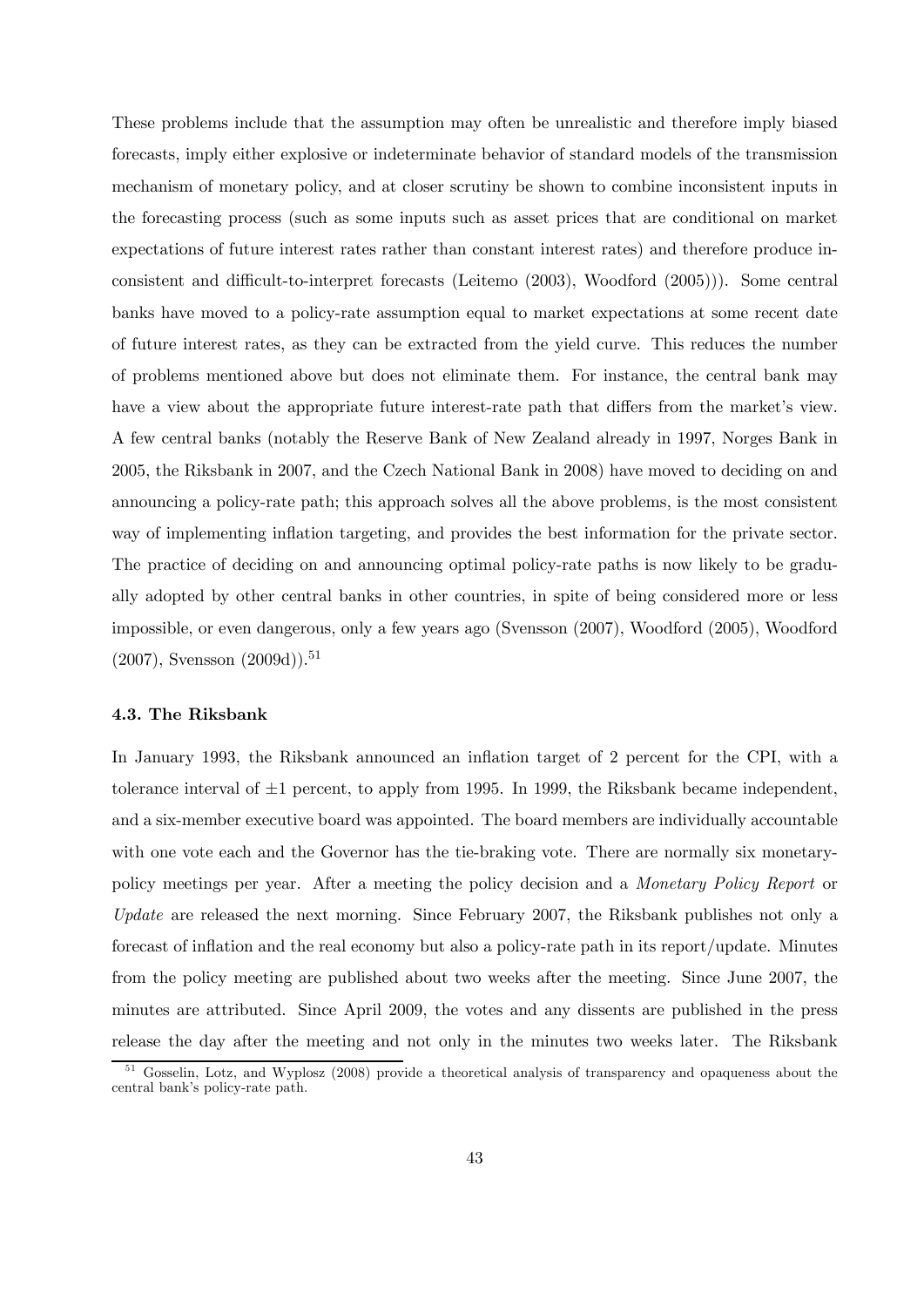

Figure 4.1: Policy options for the Riksbank, July 2009

ranks as one of the most transparent central banks in the world (Dincer and Eichengreen (2009), Eijffinger and Geraats (2006)).

The Riksbank has announced that it conducts flexible inflation targeting and aims at stabilizing both inflation around the inflation target and resource utilization around a normal level. Figure 4.1 shows some policy options for the Riksbank at the policy meeting in July 2009. Panel a shows three alternative repo-rate paths (the repo rate is the Riksbank's policy rate), named Main, Low, and High. Panel c shows the corresponding forecasts for CPIF inflation (the CPI calculated with a fixed interest rate regarding housing costs) for the three repo-rate paths. Panel d shows corresponding output-gap forecasts for the three repo-rate paths. Panel b, finally, shows the tradeoff between the mean squared gaps for the inflation- and output-gap forecasts. The mean squared gap for the inflation- and output-gap forecast is the sum of the squared gaps over the forecast horizon divided by the number of periods within the forecast horizon.<sup>52</sup> The point marked Main shows, for the Main repo-rate path, the mean squared gap for the inflation- and output-gap forecasts along the horizontal and vertical axis, respectively. The points marked Low and High show the corresponding mean squared gaps for the Low and High repo-rate paths. The almost horizontal

 $52$  Mean squared gaps were introduced in Svensson (2009a). They appeared in the Riksbank's Monetary Policy Report  $\overline{\Sigma}$ y Report the first time in October 2009. The mean squared gap for the inflation- and output-gap forecasts are  $T_{\tau=0}^T(\pi_{t+\tau,t}-\pi^*)^2/(T+1)$  and  $\sum_{\tau=0}^T(y_{t+\tau,t}-\bar{y}_{t+\tau,t})^2/(T+1)$ , respectively, where T is the forecast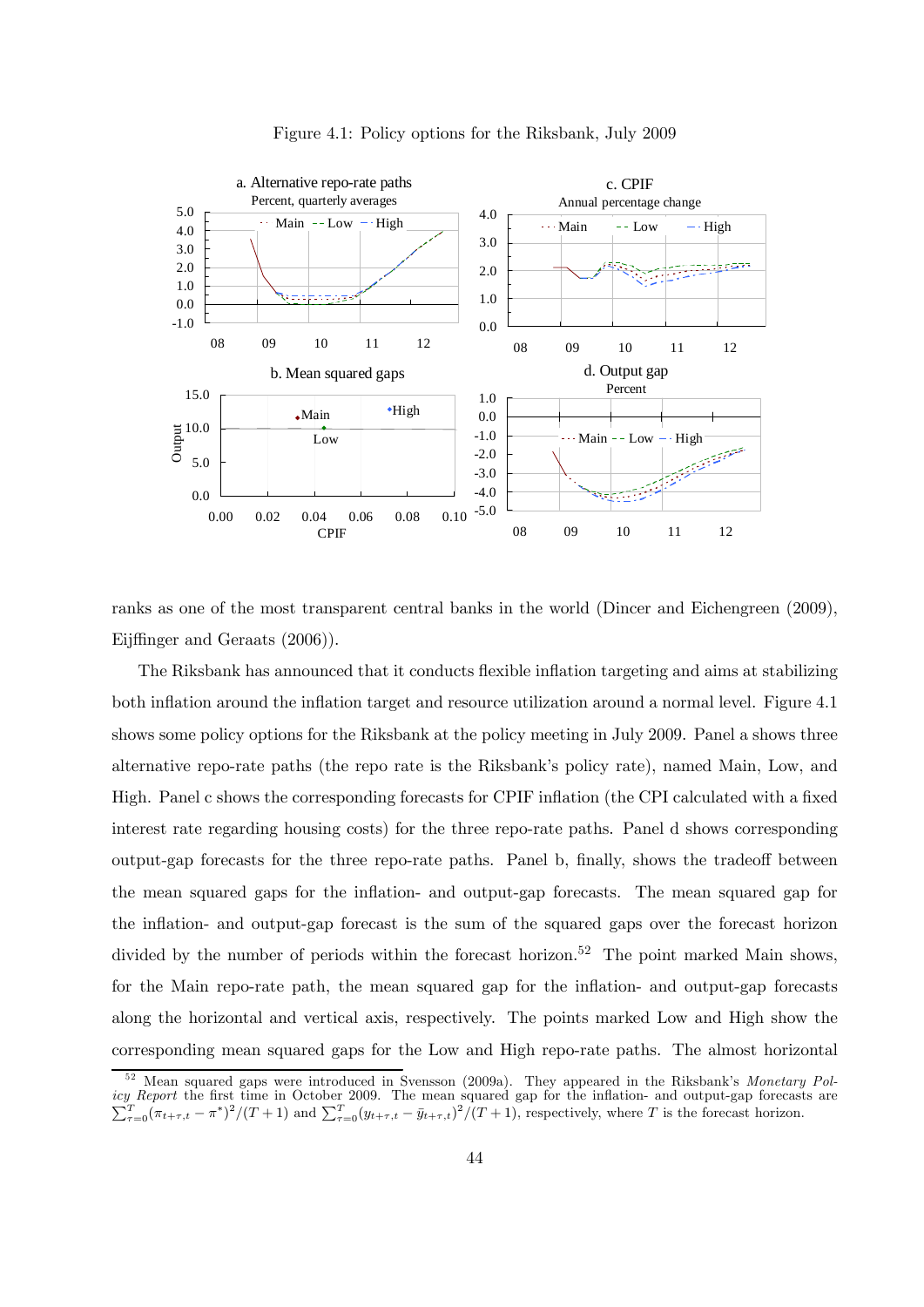line shows an isoloss line corresponding to equal weight on inflation and output-gap stabilization  $(\lambda = 1)$ . (The line is almost horizontal because the scales of the axes are so different.) We see that the High repo-rate path is dominated by the Main and Low repo-rate path. The majority of the board voted in favor of the Main alternative. Thanks to the high level of transparency of the Riksbank, the attributed minutes from the meeting (available in English on the Riksbank's web page, www.riksbank.com) reveal a lively debate about the decision, including whether a zero repo-rate was a feasible alternative or not. (I dissented in favor of the Low alternative.)

Figure 4.2 shows an example of how judgment is applied to result in a different forecast than the model one. The four panels a-d show the forecast of the repo-rate, CPIF, GDP growth, and the output gap at the policy meeting in February 2009. The dash-dotted curves show the forecast from the Riksbank's DSGE model Ramses (Adolfson, Laseen, Lindé, and Villani (2007), Adolfson, Laseen, Lindé, and Villani (2008)) when an estimated policy function is applied. The dashed curve shows the forecast from the Riksbank's Bayesian VAR model BVAR. The dotted curves, finally, shows the Riksbank's forecast of the four variables as presented in the Monetary Policy Report. Taking into the account the severe financial crisis and the rapidly deteriorating economic situation, the Riksbank lowered the repo-rate by 100 basis points to 1 percent, much lower than the repo-rate paths suggested by the models, and still had a more pessimistic view of GDP growth and the output gap than the models.

#### 4.4. Norges Bank

Norway adopted an inflation target of 2.5 percent for monetary policy in March 2001. In the implementation, Norges Bank focuses on an index for core inflation. Norges Bank is explicit about being a flexible inflation targeter and in explaining what that means: "Norges Bank operates a flexible inflation targeting regime, so that weight is given to both variability in inflation and variability in output and employment" (Norges Bank (2009)). Thus, Norges Bank can be seen as attempting to stabilize both the inflation gap and the output gap, which is consistent with minimizing a conventional intertemporal quadratic loss function.

The policy rate is set by the Bank's executive board. Decisions concerning the policy rate are normally taken at the executive board's monetary-policy meeting every sixth week. At three of these meetings, normally in March, June and October/November, Norges Bank publishes its Monetary Policy Report with an explicit instrument-rate path and corresponding projections of CPI inflation, a measure of core inflation, the output gap, and the policy rate. The uncertainty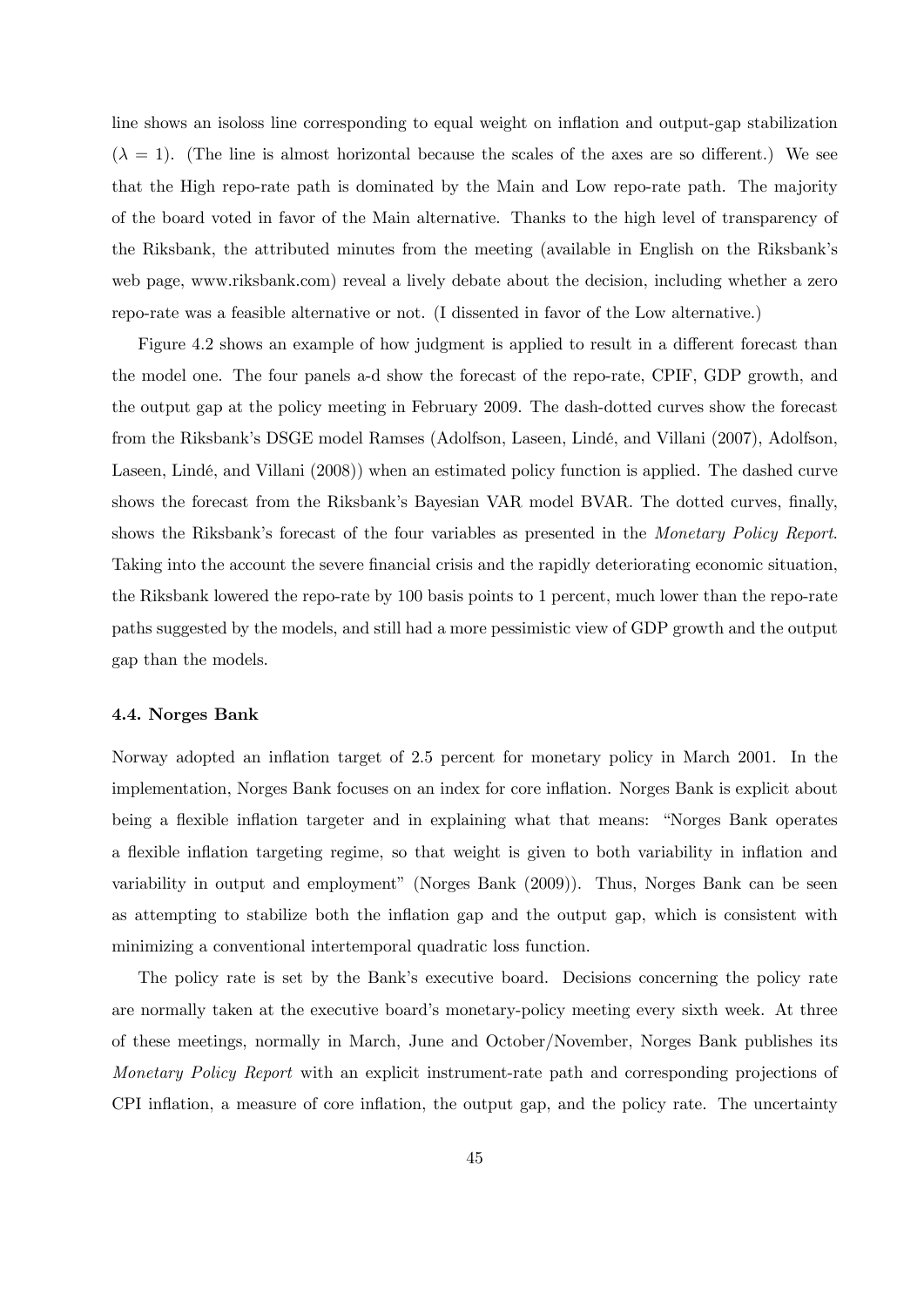

Figure 4.2: The application of judgment by the Riksbank, February 2009.

of the forecast is illustrated with probability distributions (uncertainty intervals), as in figure 4.3 from the policy meeting in January 2008 (Bank of England and the Riksbank, for instance, also illustrate the uncertainty with the help of uncertainty intervals). The main scenario is the mean of the probability distributions. It is normally assumed that the distribution is symmetric.

Officially, Norges Bank started to publish its own policy-rate forecast in the Inflation Report of November 2005. However, already in the Inflation Report of March 2005, it published graphs of alternative policy-rate paths and corresponding inflation and output-gap forecasts. These are reproduced in figure 4.4, panels a, c, and d. In panel b, I have computed and plotted the corresponding mean squared gaps for the three alternatives. The two negatively sloped lines show an isoloss line for  $\lambda = 1$  and  $\lambda = 0.3$  (the latter is the steeper line). The bank chose the Main alternative. Norges Bank is the only central bank that has announced that it applies a specific  $\lambda$  when it computes optimal policy in its macroeconomic model. Bergo (2007) and Holmsen, Qvigstad, and Røisland (2007) report that optimal policy with  $\lambda = 0.3$  has replicated policy projections published by Norges Bank (with a discount factor of 099 and a weight on interest-rate smoothing of 02). Disregarding interest-rate smoothing, panel b shows that the Main alternative is marginally better then the High alternative for  $\lambda = 0.3$ .

The decision process starts with the staff producing optimal policy projections under commit-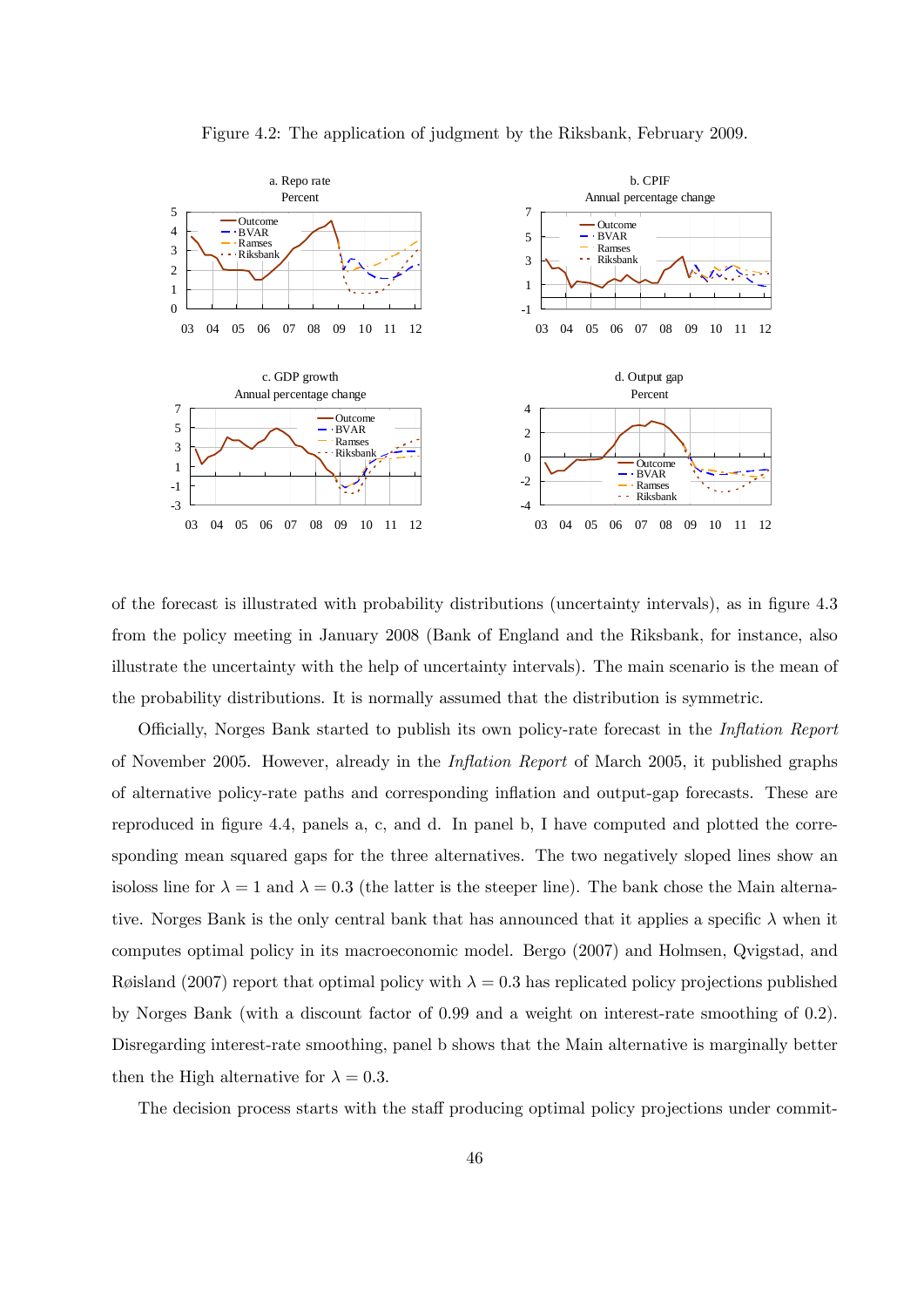

Figure 4.3: Main scenario and uncertainty intervals, Norges Bank, January 2008

ment.<sup>53</sup> Although optimal policy projections with the medium-sized DSGE-model NEMO (Brubakk and Sveen (2009)) is used as an input in the decision process, weight is also put on simple interestrate rules, such as the Taylor rule. Judgements are then added to the model-based projections. The projections are then discussed by the board which might ask for additional adjustments based on their judgments.

Norges Bank has also published a set of criteria that it uses when judging between different instrument-rate paths. The first two criteria can be understood as verbal forms of optimality conditions. The other three provide for interest-rate smoothing, robustness and cross-checking. The criteria also work as an agenda for the internal discussions, see Holmsen, Qvigstad, Røisland, and Solberg-Johansen (2008).

Like many other central banks, Norges Bank indicates how it will react should certain disturbances occur by presenting alternative scenarios in the Monetary Policy Report. The exact specification of the shocks in the illustrations differs over time. The shifts are specified such that, if shocks of the same type and size occur, the alternative instrument-rate path is the Bank's best estimate of how it would react in such a situation. The shifts are consistent with the main scenario in the sense that they are based on the same loss function guiding the response of the central bank.

<sup>&</sup>lt;sup>53</sup> The staff normally use commitment in a timeless perspective as the main normative benchmark, but they have also considered alternatives such as the quasi-commitment in Schaumburg and Tambalotti (2007) (see section 3.8.2).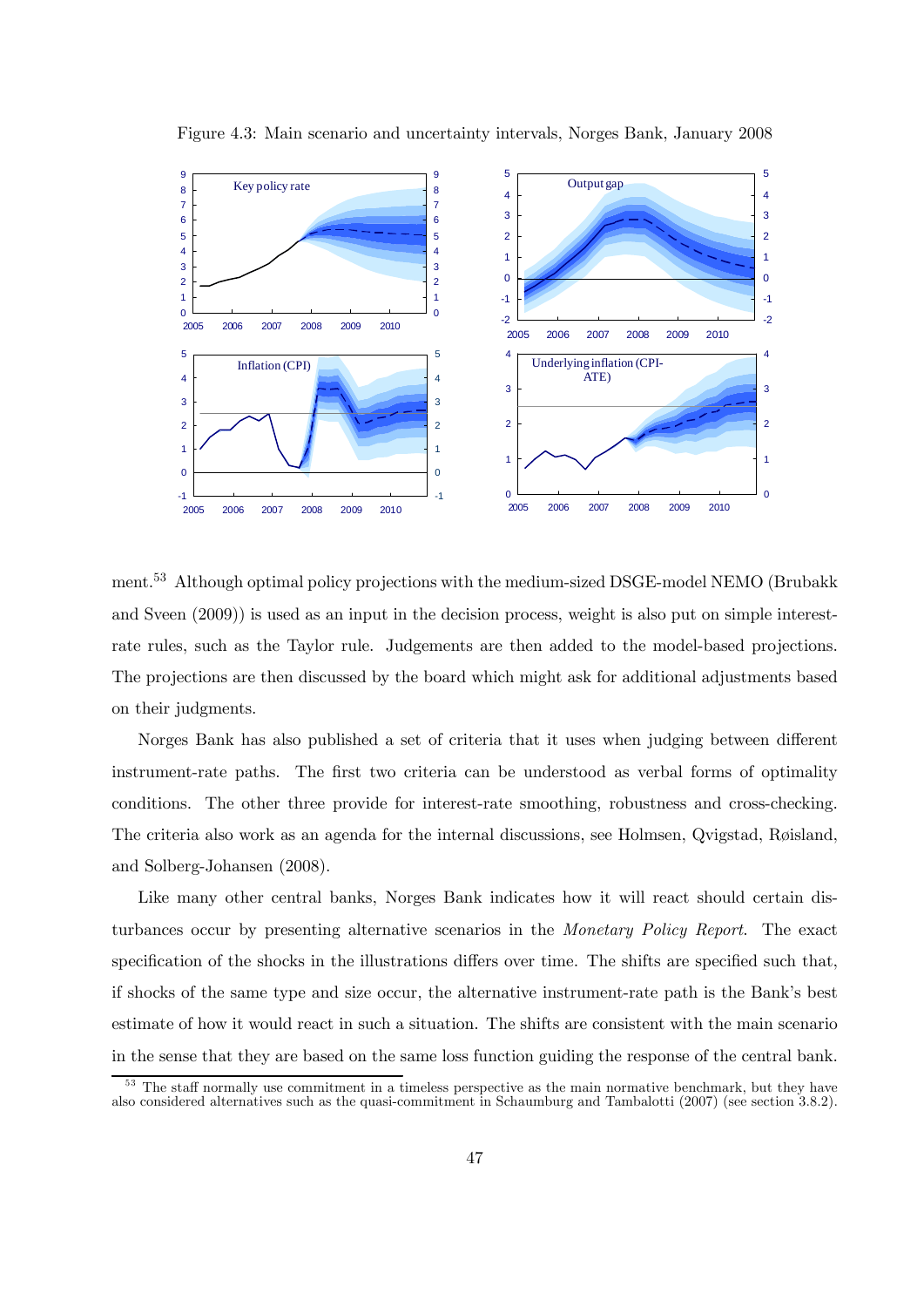

Figure 4.4: Policy options for Norges Bank, March 2005

The Monetary Policy Report includes an account of the disturbances that have led to a change in the instrument-rate forecast from the previous report. This "interest-rate account" is a modelbased illustration of how the change in the policy-rate forecast from the previous report can be decomposed by different exogenous shocks to the model. The illustration shows how changes in the assessment of international and domestic economic variables as well as changes in the shock processes have affected the policy-rate path. The interest-rate account serves as a tool for communicating commitment. When the central bank commits to a reaction pattern under commitment, a change in the instrument-rate forecast should reflect economic news and not re-optimization of monetary policy. With an interest-rate account, the public is better able to check whether the central bank responds to news only or whether it re-optimizes.

#### 4.5. Preconditions for inflation targeting in emerging-market economies

An oft-heard objection to inflation targeting (at least before Batini and Laxton (2007)) is that it is costly in terms of institutional and technical requirements, making the framework unsuitable for some emerging-market economies. A detailed exposition of this point was made in Eichengreen, Masson, Savastano, and Sharma (1999), who argued that technical capabilities and central bank autonomy were severely lacking in most emerging-market economies (including several that sub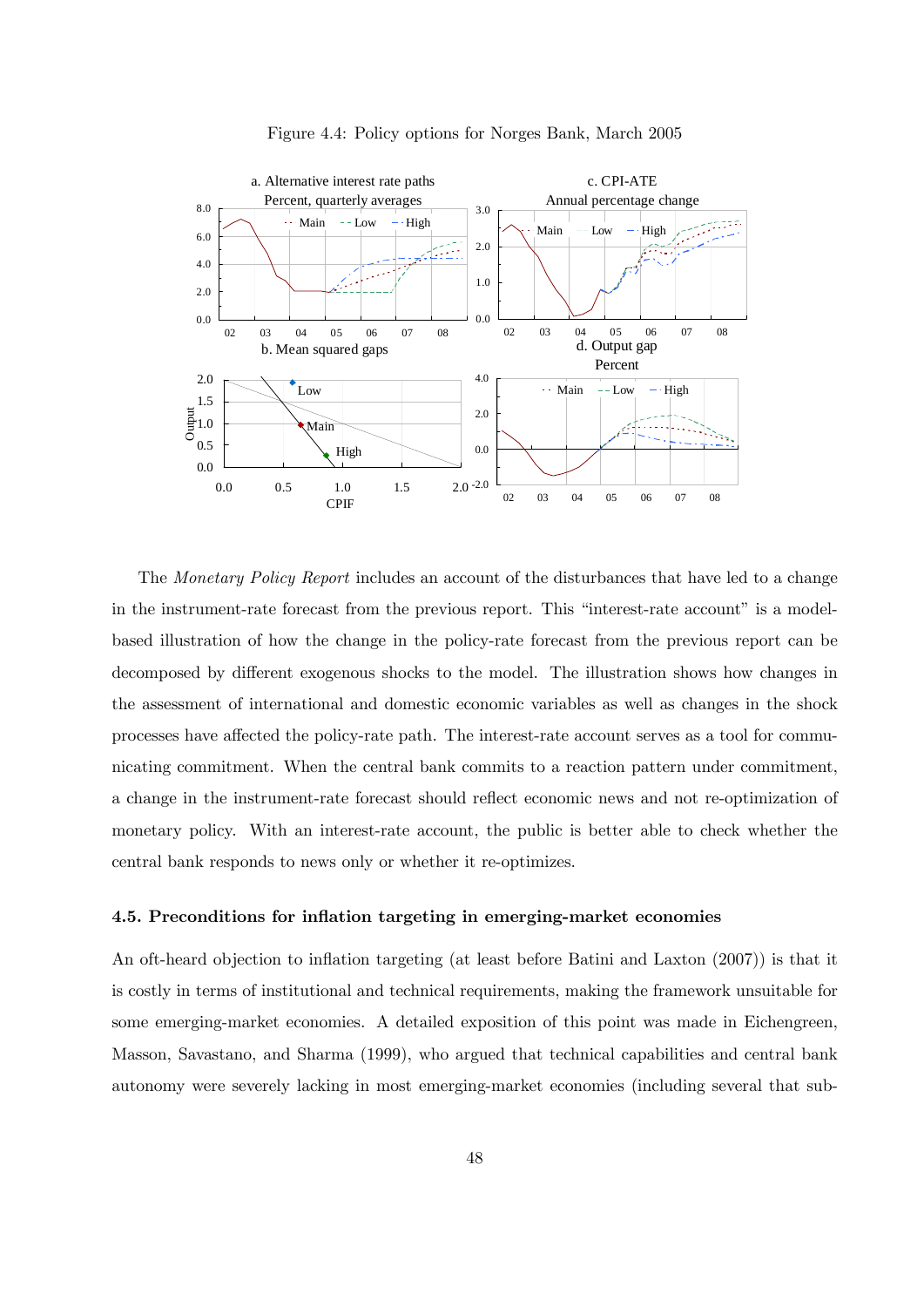sequently adopted inflation targeting).<sup>54</sup> Such countries, the argument goes, would be better off sticking with a "conventional" policy framework, such as an exchange-rate peg or money-growth targeting. The preconditions include (International Monetary Fund (2005, chapt. 4) and Batini and Laxton (2007)) institutional independence of the central bank; a well-developed technical infrastructure in terms of forecasting, modeling and data availability; an economy with fully deregulated prices, not overly sensitive to commodity prices and exchange rates, and with minimal dollarization; and a healthy financial system with sound banks and well-developed capital markets.

To assess the role of preconditions for the adoption of inflation targeting, Batini and Laxton (2007) administered a survey to 21 inflation-targeting central banks and 10 non-targeting central banks in emerging-market countries. The version of the survey given to inflation-targeting central banks focused on how policy was formulated, implemented, and communicated and how various aspects of central banking practice had changed before and during the adoption of targeting. Survey responses were cross-checked with independent primary and secondary sources and in many cases augmented with "hard" economic data. The evidence indicates that no inflation targeter had all the preconditions in place before adopting inflation targeting. Furthermore, their evidence suggests that it does not appear to be necessary for emerging-market countries to meet a stringent set of institutional, technical, and economic preconditions before successfully adopting inflation targeting. Instead, the feasibility and success of targeting appears to depend more on the authorities' commitment and ability to plan and drive institutional change after introducing targeting. Consequently, policy advice to countries that are interested in adopting targeting could usefully focus on the institutional and technical goals central banks should strive for during and after adopting targeting in order to maximize its potential benefits.

In a study of the experiences of Brazil, Chile, the Czech Republic, Indonesia, South Africa, and Turkey, de Mello (2008) concludes that many of the preconditions associated with inflation targeting had not been fulfilled when these countries adopted inflation targeting. Nevertheless, he finds that "these deficiencies have not undermined the implementation of inflation targeting where policy efforts have been focused on addressing them" (p. 10).

In an extensive survey, Freedman and Ötker-Robe (2009) describe the experiences of a number of countries with the introduction and implementation of inflation targeting regimes, and discuss

<sup>&</sup>lt;sup>54</sup> Others who stressed the conceptual relevance of "preconditions" include Agenor (2000); Schaechter, Stone, and Zelmer (2000); Carare, Schaechter, Stone, and Zelmer (2002); Khan (2003); and the May 2001 World Economic Outlook. See also Masson, Savastano, and Sharma (1997). More neutral or benign views on the conceptual relevance of "preconditions" can instead be found in Truman (2003); Jonas and Mishkin (2003); Debelle (2001); and Amato and Gerlach (2002).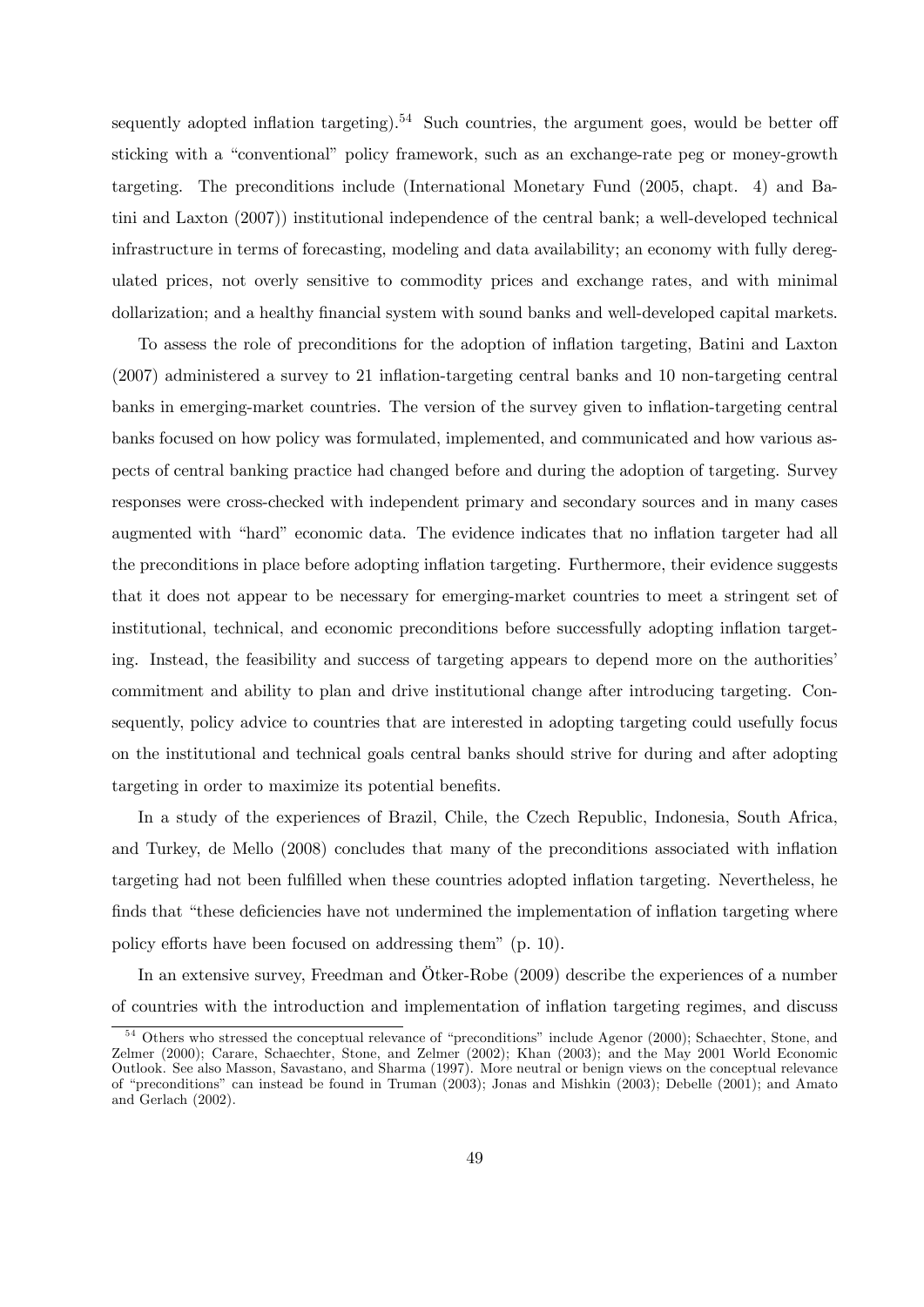how they fared in meeting the various conditions that some have argued are needed in advance of introducing inflation targeting. They find that the country experiences are not supportive of the view that countries have to satisfy a long list of preconditions before adopting inflation targeting but that some elements were important in making the inflation-targeting framework more feasible and less challenging: (i) price stability as the overriding monetary policy goal; (ii) absence of fiscal dominance; (iii) central bank instrument independence; (iv) broad domestic consensus on the prominence of the inflation target; (v) some basic understanding of the transmission mechanism, and a reasonable capacity to affect short-term interest rates; and (vi) reasonably well-functioning financial system and markets. They suggest that these elements could perhaps be viewed as the conditions conducive to the introduction of a successful inflation-targeting framework. In particular, they conclude: "There is no single most effective path toward adoption of inflation targeting. It would certainly be a mistake to think that all the conditions for a successful implementation of inflation targeting need to be in place before the framework could be launched. As country experiences show, in many countries that now have successful inflation targeting, some of the conditions were not in place at the outset, but the authorities worked over time to establish them, and also learned by doing. It would similarly be a mistake, however, to think that all the conventional conditions would arrive spontaneously. The central banks have to initiate the process and make their best effort to establish the true conditions and work with the government toward that objective"  $(p. 19-20)$ .

#### 5. Future

This section discusses two potential future issues for inflation targeting — whether it would be advantageous to move on to price-level targeting and whether inflation targeting needs to be modified in the light of the recent financial crisis and deep recession.

# 5.1. Price-level targeting

A possible future issue is whether flexible inflation targeting should eventually be transformed into flexible price-level targeting. Inflation targeting as practised implies that past deviations of inflation from target are not undone. This introduces a unit root in the price level and makes the price level not trend-stationary, that is, nonstationary even after the removal of a deterministic trend. That is, the conditional variance of the future price level increases without bound with the horizon. In spite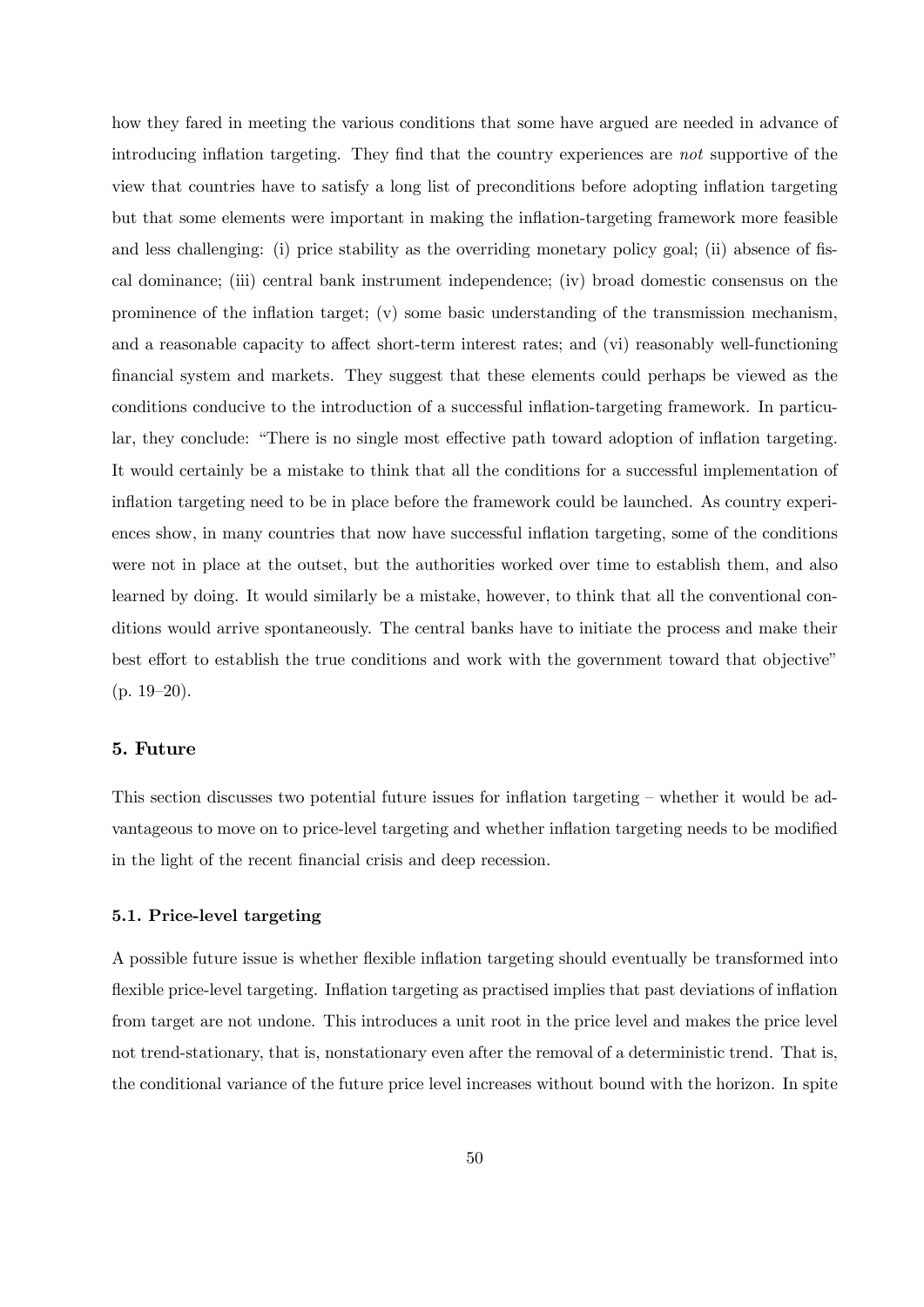of this, inflation targeting with a low inflation rate is referred to as "price stability'. An alternative monetary-policy regime would be "price-level targeting', where the objective is to stabilize the price level around a price-level target.55 That price-level target need not be constant but could follow a deterministic path corresponding to a steady inflation of two percent, for instance. Stability of the price level around such a price-level target would imply that the price level becomes trendstationary, that is, the conditional variance of the price level becomes constant and independent of the horizon. One benefit of this compared with inflation targeting is that long-run uncertainty about the price level is smaller. Another benefit is that, if the price level falls below a credible price-level target, inflation expectations would rise and reduce the real interest rate even if the nominal interest rate is unchanged. The reduced real interest rate would stimulate the economy and bring the price level back to the target. Thus, price-level targeting may imply some automatic stabilization. This may be highly desirable, especially in situations when the zero lower bound on nominal interest rates is binding, the nominal interest rate cannot be further reduced, and the economy is in a liquidity trap, as has been the case for several years until recently in Japan. Whether price-level targeting would have any negative effects on the real economy remains a topic for current debate and research (Svensson (2002)). Recently several central banks, especially Bank of Canada, have shown new interest in price-level targeting and several reviews of new and old research have been published, for instance, Ambler (2009), Amano, Carter, and Coletti (2009), Deutsche Bundesbank (2010), and Kahn (2009).

# 5.2. Inflation targeting and financial stability: Lessons from the financial crisis<sup>56</sup>

At the time of writing (April 2010), the world economy was beginning to recover from the financial crisis and the resulting deep recession of the global economy, and there is a lively debate about what caused the crisis and how the risks of future crises can be reduced. Some blame loose monetary policy for laying the foundation for the crisis, and there is also a lively debate about the future of monetary policy and its relation to financial stability. In this section I discuss the lessons for inflation targeting after the crisis. My view is that the crisis was not caused by monetary policy but mainly by regulatory and supervisory failures in combination with some special circumstances, such as low world real interest rates and U.S. housing policy. Ultimately, my main conclusion for

<sup>&</sup>lt;sup>55</sup> See Berg and Jonung (1999) for a discussion of the good experience of price-level targeting in Sweden during the Great Depression.<br><sup>56</sup> This section builds on Svensson (2009b) and Svensson (2010). I thank Hanna Armelius, Charles Bean, Claes

Berg, Alan Blinder, Stephen Cecchetti, Hans Dellmo, Chuck Freedman, Charles Goodhart, Björn Lagerwall, Lars Nyberg, Irma Rosenberg, Hyun Shin, Frank Smets, and Staffan Viotti for discussions of these issues.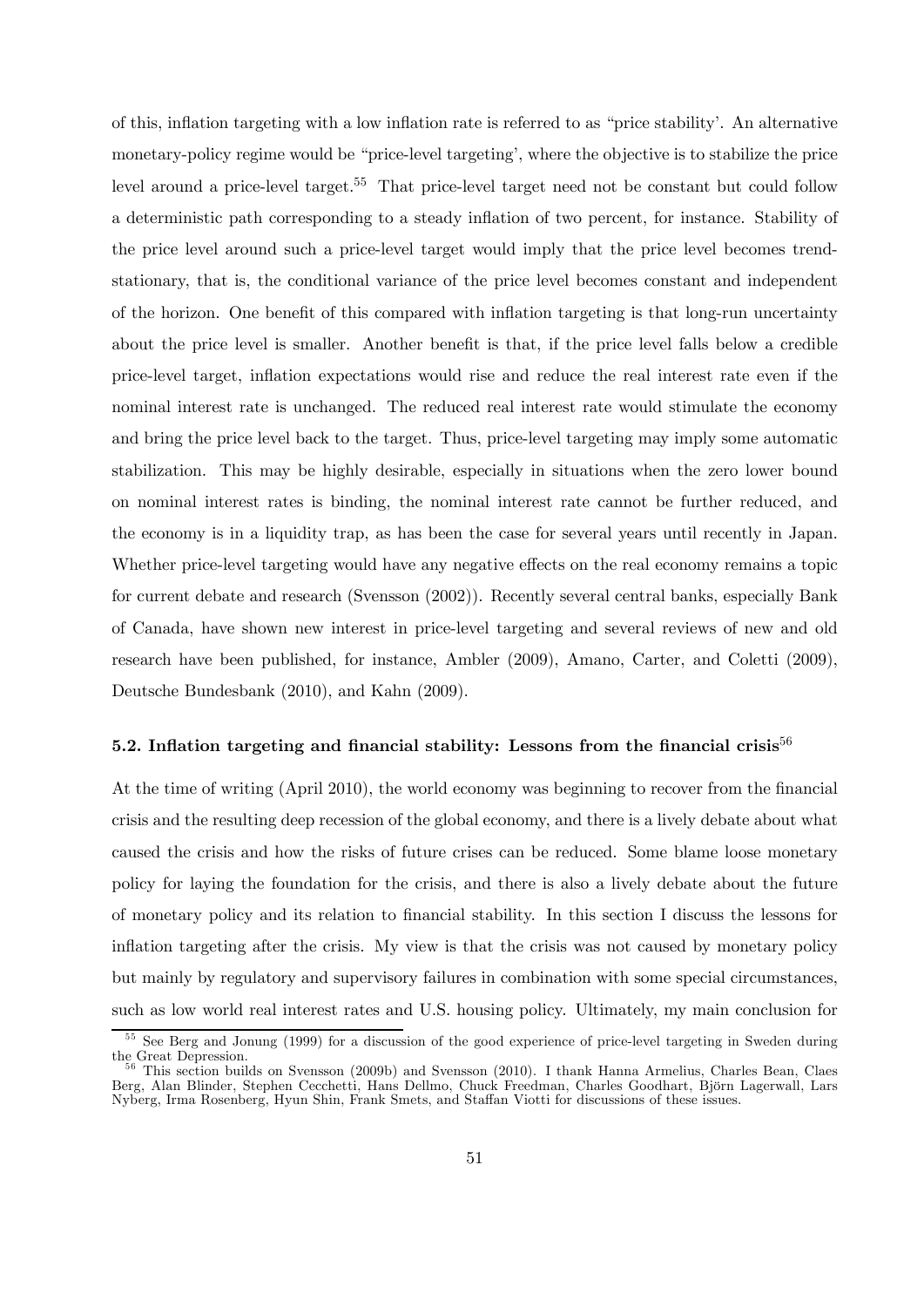monetary policy from the crisis so far is that flexible inflation targeting, applied in the right way and using all the information about financial factors that is relevant for the forecast of inflation and resource utilization at any horizon, remains the best-practice monetary policy before, during, and after the financial crisis. But a better theoretical, empirical, and operational understanding of the role of financial factors in the transmission mechanism is urgently required and needs much work, work that is already underway in academia and in central banks.

As described in the previous sections, flexible inflation targeting means that monetary policy aims at stabilizing both inflation around the inflation target and resource utilization around a normal level, keeping in mind that monetary policy cannot affect the long-term level of resource utilization. Because of the time lags between monetary-policy actions and their effect on inflation and the real economy, flexible inflation targeting is more effective if it relies on forecasts of inflation and the real economy. Therefore, flexible inflation targeting can be described as "forecast targeting": the central bank chooses a policy-rate path so that the forecast of inflation and resource utilization stabilizes both inflation around the inflation target and resource utilization around a normal level or achieves a reasonable compromise between the two. The forecasts of inflation and the real economy are then conditional on the central bank's view of the transmission mechanism, an estimate of the current state of the economy and a forecast of important exogenous variables. The central bank uses all relevant information that has an impact on the forecast of inflation and the real economy. In this framework, the central bank takes financial conditions such as credit growth, asset prices, imbalances, potential asset price bubbles and so on into account only to the extent that they have an impact on the forecast of inflation and resource utilization. Inflation and resource utilization are target variables, that is, variables that the central bank tries to stabilize. Financial conditions are not target variables. Instead, they are only indicators, as they provide information to the central bank about the state of the economy, the transmission mechanism and exogenous shocks. Financial conditions then affect policy rates only to the extent that they have an impact on the forecast of inflation and resource utilization.

Now, is there any reason to modify this view of monetary policy given the experience of the financial crisis so far? Let me approach this question by first asking what the causes of the financial crisis were, whether monetary policy contributed to the crisis, and whether a different monetary policy was warranted and could have prevented or reduced the size of the crisis.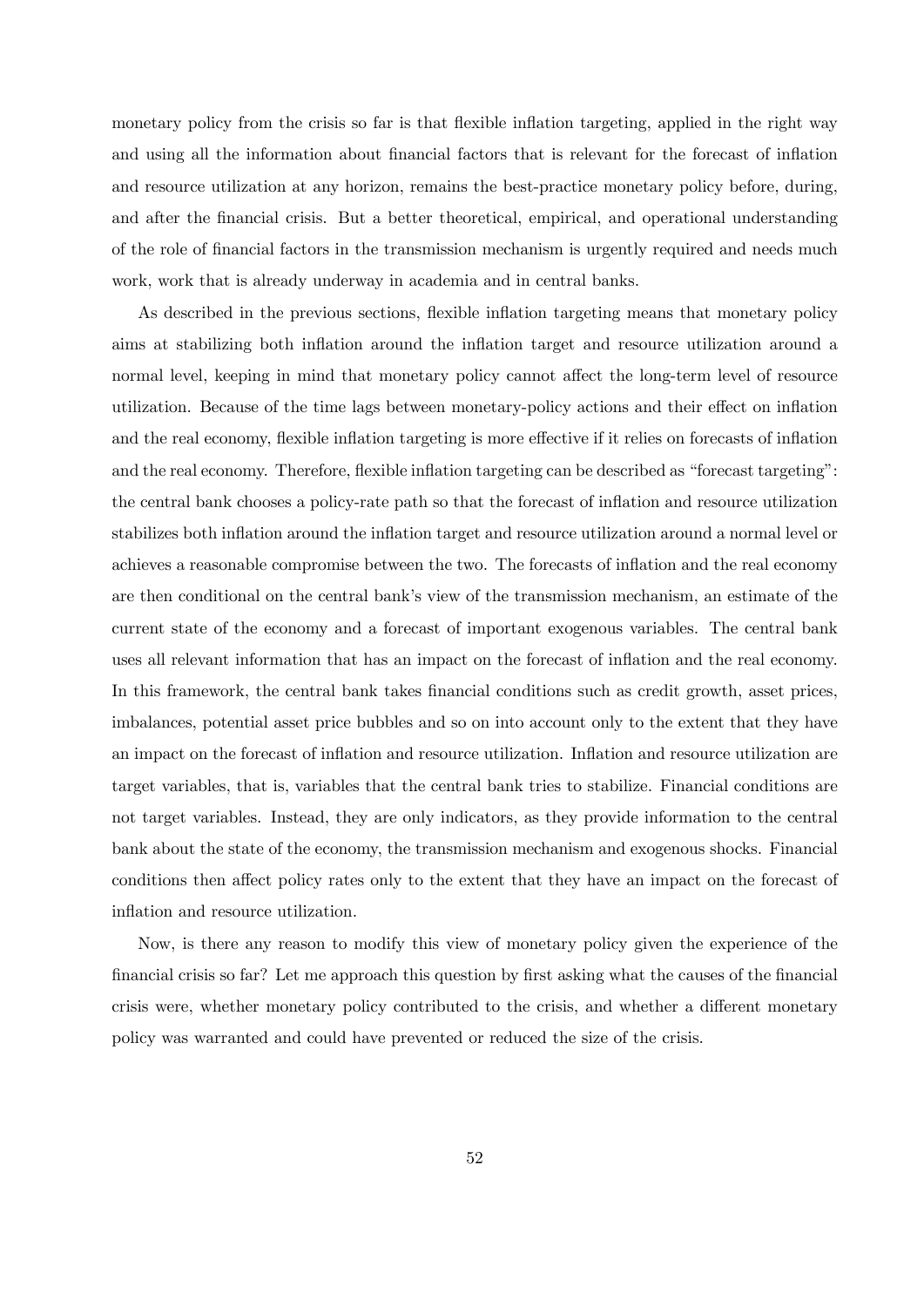# 5.2.1. Did monetary policy contribute to the crisis, and could different monetary policy have prevented the crisis?

Many have claimed that excessively easy monetary policy by the Federal Reserve after 2001 helped cause a bubble in house prices in the U.S., a bubble whose inevitable bursting proved to be a major source of the financial crisis.<sup>57</sup> However, as I see it, the crisis was mainly caused by factors that had very little to do with monetary policy and were mostly due to background macro conditions, distorted incentives in financial markets, regulatory and supervisory failures (also when central banks have been responsible for regulation and supervision), information problems, and some specific circumstances, including the U.S. housing policy to support home ownership for low-income households.<sup>58</sup>

The macro conditions preceding the crisis included low world real interest rates associated with global imbalances, as well as the Great Moderation, with a long period of very stable growth and stable low inflation, which led to a systematic underestimation of risk and very low risk premia in financial markets. There were distorted incentives for commercial and investment banks to increase leverage that were made possible by lax regulation and supervision and the lack of an appropriate bank resolution regime. There were also distorted incentives to exercise less due diligence in loan origination because of securitization and to conduct regulatory arbitrage by setting up off-balancesheet entities, which for various specific reasons ended up still effectively remaining on the balance sheet. There were also distorted incentives for traders and fund managers to take excessive risks because of myopic and asymmetric remuneration contracts. There were eventually enormous information problems in assessing the risks of extremely complex asset-backed securities, and there was a huge underestimation of the potential for correlated systemic risks. None of these causes had anything to do with monetary policy, except that monetary policy may have contributed to the Great Moderation.

Regarding the role of Federal Reserve monetary policy in the crisis, there are two relevant questions. First, was the low interest rate reasonable given the information available at the time? Second, could a different monetary policy with higher interest rates have prevented the crisis? The first question, whether the low interest rate was reasonable given the available information, is the

 $^{57}$  See, for instance, Taylor (2007).<br><sup>58</sup> See Bean (2009) for an extensive and excellent discussion of the crisis, including the credit expansion and housing boom, the macroeconomic antecedents, the distorted incentives, the information problems, the amplification and propagation of the crisis into the real economy, the policy responses, and the lessons for monetary policy and economics generally. Bank for International Settlements (2009) provides a more detailed account of the possible macro- and microeconomic causes of the crisis.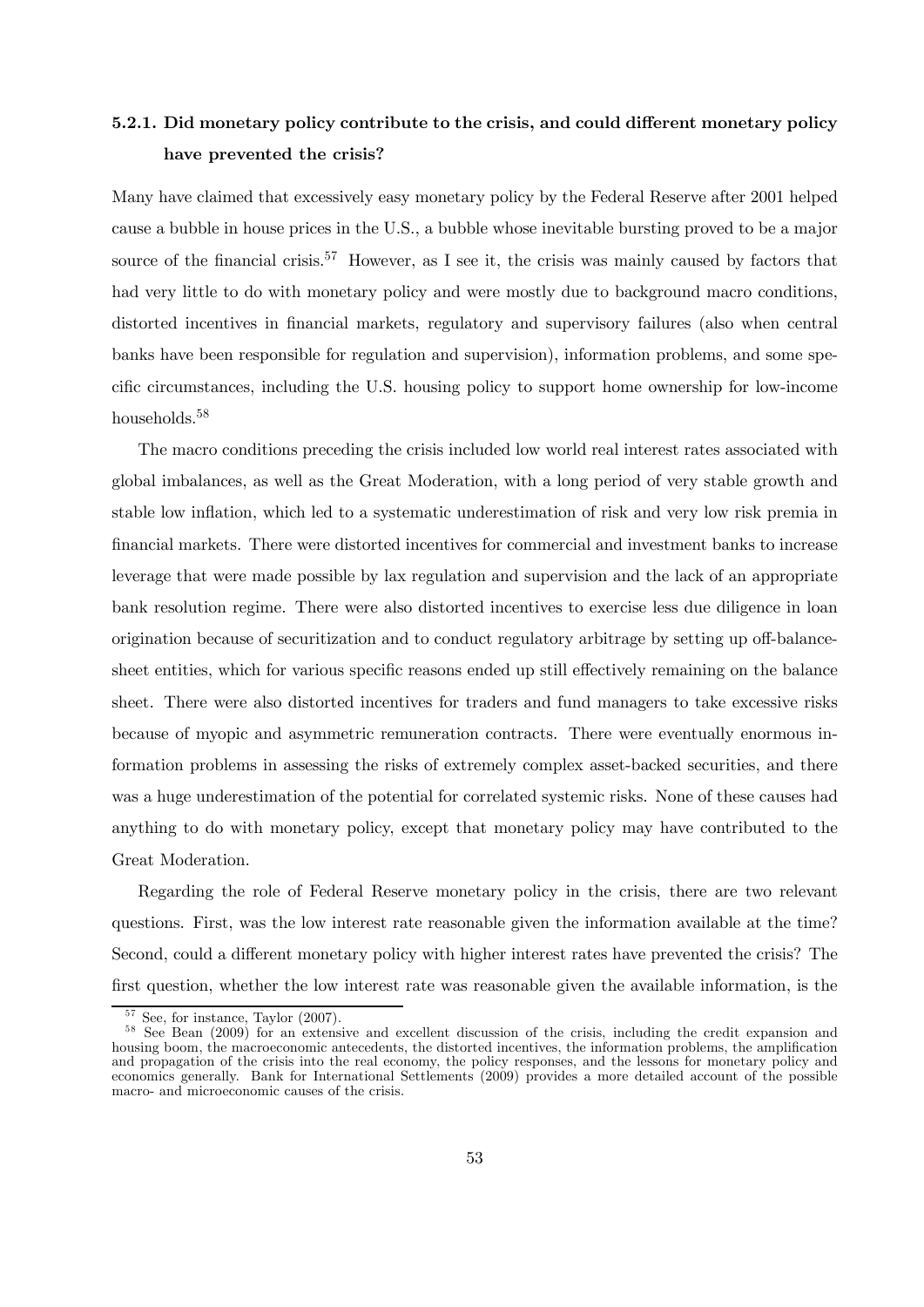relevant one when evaluating monetary policy. It is more relevant to evaluate policy taking into account the information available ex ante to the policymaker rather than information ex post that was unknown to the policymaker at the time (see Svensson  $(2009a)$ ) on evaluating monetary policy ex ante and ex post). During the period in question, given the information available, there was a genuine and well-motivated fear of the U.S. falling into a Japanese-style deflationary liquidity trap, and the optimal policy in such a situation is a very expansionary monetary policy.<sup>59</sup> It may be that, in retrospect, the risk of deflation was exaggerated, but there was no way to know this ex ante. Hence, I consider the expansionary policy very appropriate. Adding some ex post evaluation, one can note that it did not lead ex post to very high inflation or an overheated economy.<sup>60</sup>

The second question, whether a different monetary policy could have prevented the crisis, is relevant when assessing to what extent monetary policy can be blamed for causing the crisis, notwithstanding if it was reasonable from an ex ante perspective. The credit growth and the housing boom in the U.S. and elsewhere were very powerful. Real interest rates were low to a large extent because of global imbalances, the global saving glut and investment shortage. I believe that somewhat higher interest rates would have made little or no difference. Empirical evidence indicates that only a small portion of house-price increases can be attributed to monetary policy.<sup>61</sup> Bernanke (2010) shows that the recent phenomenon of a higher share of adjustable-rate mortgages was unlikely to have significantly increased the sensitivity of house prices to monetary policy. The availability of new, more exotic mortgage types mattered much more for initial mortgage payments than the level of short-term interest rates. In my view, interest rates would probably have had to be raised very high so as to cause considerable damage to the real economy in order to stop the credit growth and housing boom. That could have thrown the U.S. right into Japanese-style deflation and eventually a liquidity trap.<sup>62</sup> Certainly, higher interest rates would have had no impact on the regulatory problems, distorted incentives and information problems mentioned above (although they could have ended the Great Moderation with a deep recession and deflation).<sup>63</sup>

 $^{59}$  See Svensson (2003a) for a discussion of policy options before and in a liquidity trap.<br><sup>60</sup> Bernanke (2010) shows that Fed policy rates do not seem excessively low given real-time FOMC forecasts. See also Dokko, Doyle, Kiley, Kim et al. (2009).<br><sup>61</sup> See Del Negro and Otrok (2007), Jarocinski and Smets (2008), Edge, Kiley, and Laforte (2008), and Iacoviello

and Neri (2008).  $^{62}$  Assenmacher-Wesche and Gerlach (2009) study the responses of residential property and equity prices, inflation

and economic activity to monetary policy shocks in 17 countries in the period 1986-2007, using single-country VARs and panel VARs in which they distinguish between groups of countries depending on their financial systems. effect of monetary policy shocks on GDP is about a third of the effect on property prices. Thus, to increase policy<br>rates so as to lower property prices by 15 percent would result in 5 percent lower GDP.

 $\frac{63}{63}$  Kohn (2008), after extensive discussion, concludes that there is insufficient evidence that low interest rates would have contributed much to the house-price boom and that higher interest rates would have had much dampening effect on it.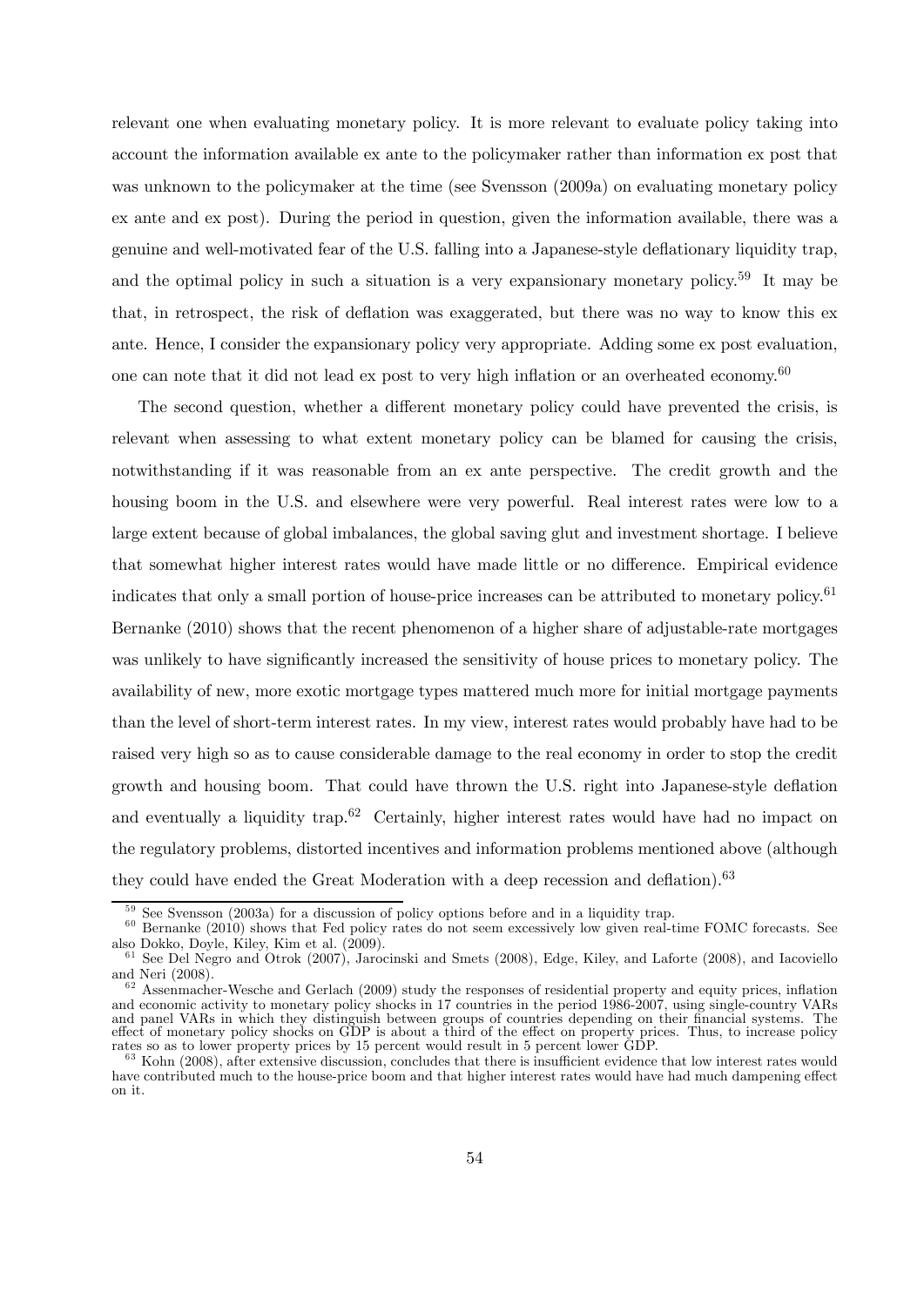However, going beyond the Fed's actual monetary policy, perhaps it is possible that the Fed's emphasis on its readiness to relax monetary policy aggressively in the wake of a sharp fall in asset prices, as expressed by Greenspan (2002) for example, may have induced expectations of a floor under future asset prices and contributed to the asset-price boom, the so-called Greenspan put (Miller, Weller, and Zhang (2002)). Arguably, this is more of a communication issue than one of actual policy, and less emphasis on the readiness to clean up after a sharp fall in asset prices might have been a preferable alternative.

The IMF (International Monetary Fund (2009, chapt. 3) ) has investigated the role of monetary policy in causing financial crises. A large number of countries and financial crises were included in the sample. The conclusion is that "the stance of monetary policy has not generally been a good leading indicator of future house price busts. . . There is some association between loose monetary policy and house price rises in the years leading up to the current crisis in some countries, but loose monetary policy was not the main, systematic cause of the boom and consequent bust." Furthermore, the overall relationship between the stance of monetary policy and house-price appreciation across countries in the years before the current crisis is statistically insignificant and economically weak, and monetary policy differences explain only about 5 percent of the variability in house price appreciation across countries.64

What conclusions can we draw so far from the financial crisis about the conduct of monetary policy and any need to modify the framework of flexible inflation targeting? One obvious conclusion is that price stability is not enough to achieve financial stability (Carney (2003), White (2006)). Good flexible inflation targeting by itself does not achieve financial stability, if anyone ever believed that. Specific policies and instruments are needed to ensure financial stability.

Another conclusion is that interest-rate policy is not enough to achieve financial stability. Other instruments like supervision and regulation, including appropriate bank resolution regimes, should be the first choice for financial stability. In many countries, the responsibility for these instruments rests on authorities other than the central bank. Generally, to the extent financial instability depends on specific distortions, good regulation should aim to attack these distortions as close to the source as possible. To counter the observed procyclicality of existing regulation, macroprudential regulation that is contingent on the business cycle and financial indicators may need to be introduced to induce better financial stability. Possible macro-prudential regulation includes

 $64$  The relationship for the Euro area countries is less weak, but for reasons explained by Bernanke (2010) it is potentially overstated. See also Dokko, Doyle, Kiley, Kim et al. (2009).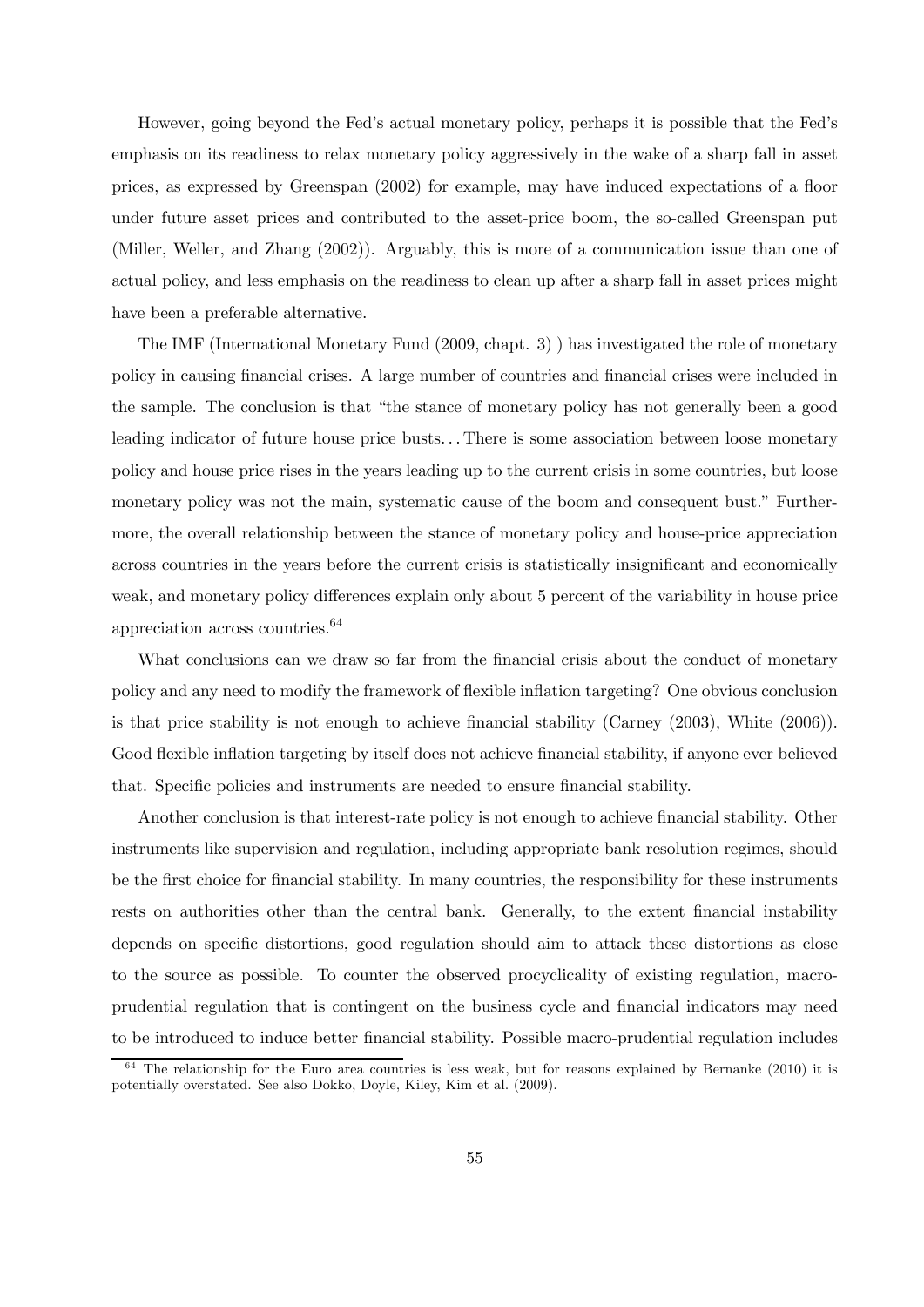variable capital, margin, and equity/loan requirements. As expressed by Bean (2009), "the best approach is likely to involve a portfolio of instruments."

#### 5.2.2. Distinguish monetary policy and financial-stability policy

More generally, what is the relation between financial stability and monetary policy? Financial stability is an important objective of economic policy. A possible definition of financial stability is a situation when the financial system can fulfil its main functions (of submitting payments, channeling saving into investment, and providing risk sharing) without disturbances that have significant social costs. I find it helpful to conceptually distinguish financial-stability policy from monetary policy. Different economic policies and policy areas, such as fiscal policy, labor market policy, structural policies to improve competition, etc., can be distinguished according to their objectives, the policy instruments that are suitable for achieving the objectives, and the authority or authorities controlling the instruments and responsible for achieving the objectives.

Monetary policy in the form of flexible inflation targeting has the objective of stabilizing both inflation around the inflation target and resource utilization around a normal level. The suitable instruments are under normal circumstances the policy rate and communication, including possibly a published policy-rate path and a forecast of inflation and the real economy. In times of crisis, as we have seen during the current crisis, other more unconventional instruments can be used, such as fixed-rate lending at longer maturities, asset purchases (quantity easing), and foreign-exchange intervention to prevent currency appreciation. The authority responsible for monetary policy is typically the central bank.

Financial-stability policy has the objective of maintaining or promoting financial stability. The available instruments are under normal circumstances supervision, regulation, and financialstability reports with analyses and leading indicators that may provide early warnings of stability threats. In times of crisis, there are instruments such as lending of last resort, variable-rate lending at longer maturities (credit policy, credit easing), special resolution regimes for financial firms in trouble, government lending guarantees, government capital injections, and so forth.<sup>65</sup> The responsible authority or authorities vary across countries. In some countries it is the central bank, in other countries there is a separate financial supervisory authority, sometimes the responsibility is shared

<sup>6 5</sup> Gertler and Kiyotaki (2010) develop a canonical framework to help organize thinking about credit market frictions and aggregate economic activity in the context of the current crisis. They use the framework to discuss how disruptions in financial intermediation can induce a crisis that affects real activity and to illustrate how various credit market interventions by the central bank and/or the Treasury of the type seen during the crisis might work to mitigate the crisis.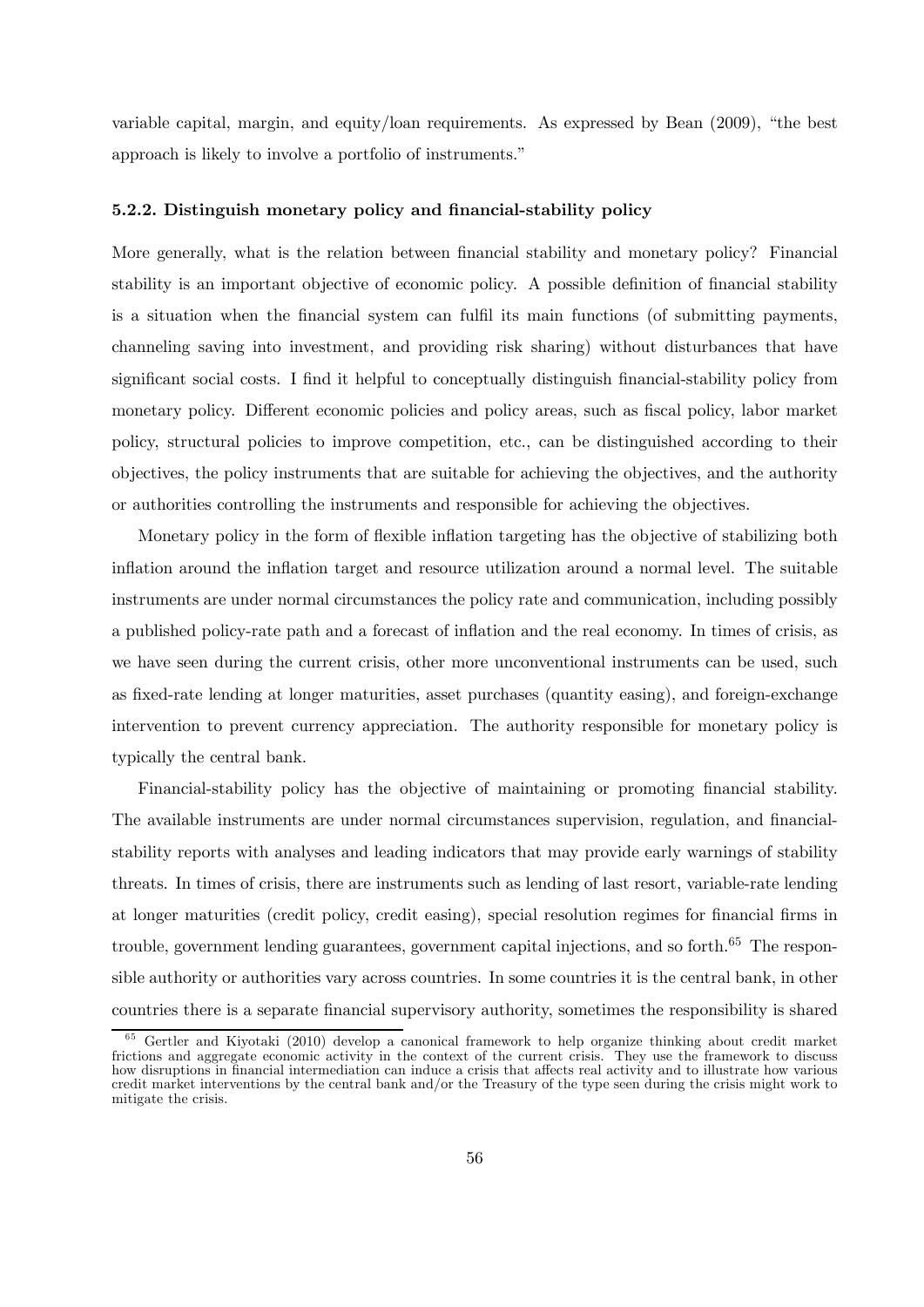between different institutions. In Sweden, the Financial Supervisory Authority is responsible for supervision and regulation, the Riksbank is responsible for lending of last resort to solvent banks and for promoting a safe and efficient payment system, while the National Debt Office is responsible for bank guarantees and the resolution of failed banks. During times of crisis, these authorities cooperate closely with the Ministry of Finance.

My point here is that financial-stability policy and monetary policy are quite different, with different objectives, instruments, and responsible authorities, the latter with considerable differences across countries. This does not mean that there is no interaction between them. Financial stability directly affects the financial markets, and financial conditions affect the transmission mechanism of monetary policy. Problems in financial markets may have a drastic effect on the real economy, as the current financial crisis has shown. Monetary policy affects asset prices and balance sheets and can thereby affect financial stability. But the fact that financial-stability policy and monetary policy are conceptually distinct, with distinct objectives and distinct suitable instruments, has to be taken into account when considering the lessons of the financial crisis for monetary policy. Thus, because the policy rate is a blunt and unsuitable instrument for achieving financial stability, it makes little sense to assign the objective of financial stability to monetary policy, although it may make sense assign that objective to the central bank, if the central bank gets control of the appropriate supervisory and regulatory instruments.66

#### 5.2.3. Conclusions for flexible inflation targeting

What are the specific conclusions for flexible inflation targeting? One important lesson from the financial crisis is that financial factors may have a very strong and deteriorating effect on the transmission mechanism, making standard interest-rate policy much less effective. This motivates more research on how to incorporate financial factors into the standard models of the transmission mechanism used by central banks. A rapidly-increasing volume of such research is now being produced by academic and central-bank researchers and presented at an increasing number of conferences on financial factors and monetary policy. Important and challenging questions include how potential output and neutral real interest rates are affected by financial factors and financial distortions (Curdia and Woodford (2009), Walsh (2009b)), and what impact financial factors have on the general equilibrium effects of alternative policy-rate paths on inflation and resource utilization forecasts.<sup>67</sup>

 $66$  Blinder (2010) discusses how much of the responsibility for financial-stability policy should rest with the central

 $67$  Walsh (2009b) points out that when financial factors cause distortions, these distortions will in general introduce corresponding terms in a loss function for monetary policy that is a second-order approximation to household welfare.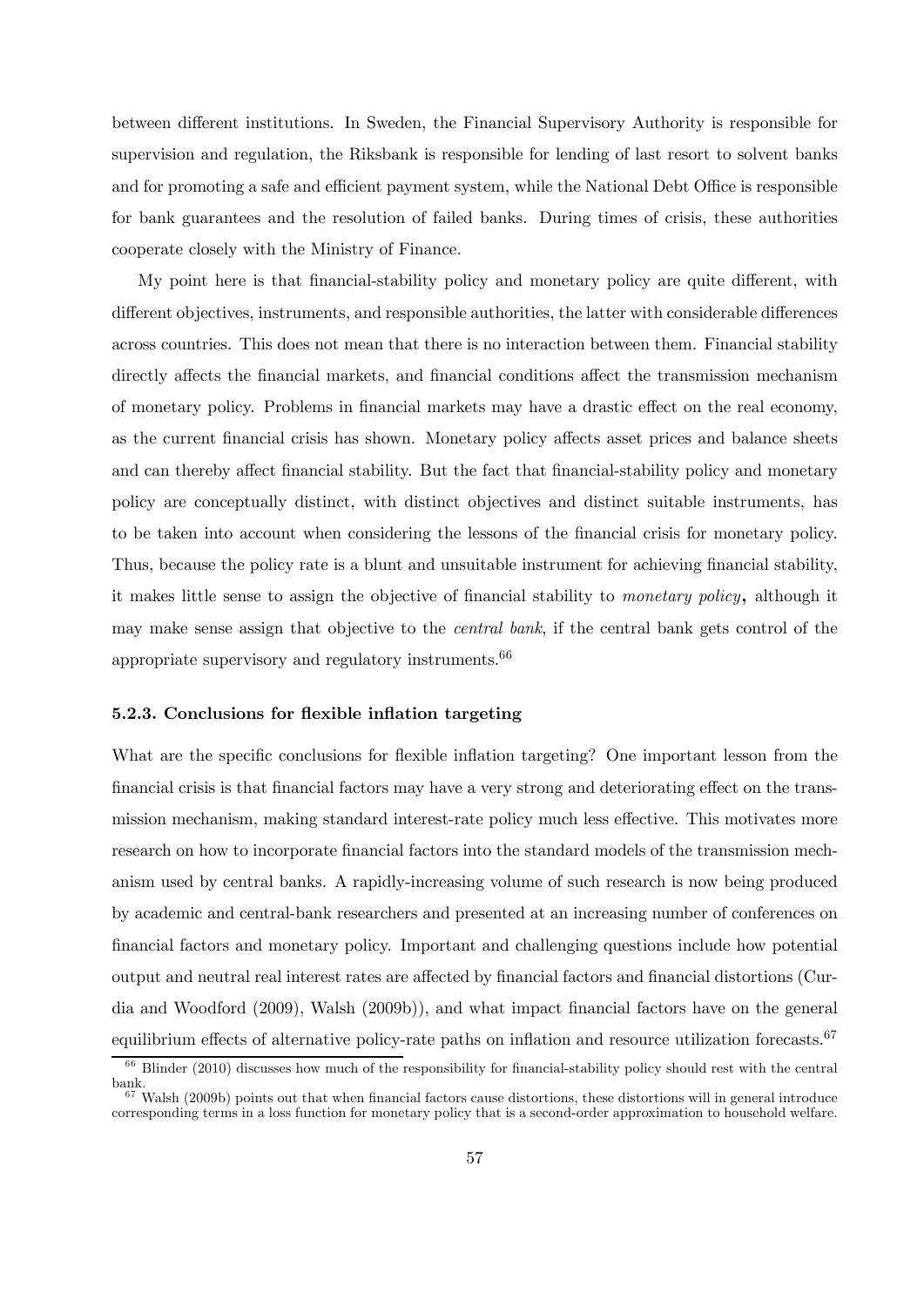Even with much better analytical foundations concerning the role of financial factors in the transmission mechanism, there will of course, as always, be considerable scope for the application of good judgment in monetary policy.

Another conclusion, which is not new, is that consideration of the impact of financial factors on the forecast of inflation and resource utilization may require longer forecast horizons. Several inflation-targeting central banks (including the Bank of England, Norges Bank, and the Riksbank) have for other reasons already extended their forecast horizon from the previously common two years to three years. There is nothing that in principle prevents an inflation targeter from considering forecasts beyond a three-year horizon, but in practice there is usually little information about anything at longer horizons except the tendency to revert to the long-term average.

What about "leaning against the wind" (as advocated by, for instance, Borio and White (2003) and Cecchetti, Genberg, and Wadhwani (2002)), the idea that central banks should raise the interest rate more than what appears to be warranted by inflation and resource utilization to counter rapid credit growth and rising asset prices? It has sometimes not been quite clear whether advocates of leaning against the wind mean that credit growth and asset prices should be considered targets and enter the explicit or implicit loss functions alongside inflation and resource utilization, or whether they mean that credit growth and asset prices should still be considered just indicators and are emphasized only because credit growth and asset prices may have potential negative effects on inflation and resource utilization at a longer horizon. In the latter case, leaning against the wind is a way to improve the stability of inflation and resource utilization in the longer run. Then it is completely consistent with flexible inflation targeting.68

However, in line with the previous discussion, instruments other than interest rates are likely to be much more effective in avoiding excessive credit growth and asset- price booms, and should thus be used as a first best alternative. Interest rates that are high enough to have a noticeable effect on credit growth and asset prices may have strong negative effects on inflation and resource utilization, and a central bank will probably rarely have sufficient information about the likely beneficial longer-horizon effects on inflation and resource utilization for the trade-off to be worthwhile and

Curdia and Woodford (2009) present a model where the second-order welfare approximation is a standard quadratic affected by financial factors. Then inflation and the output gap remain the target variables, with and without financial factors. The neutral rate in the model, that is, the real rate consistent with output equal to potential output, is then also affected by financial factors.

 $68$  Adrian and Shin (forthcoming) and Adrian and Shin (2010) argue, in a model with a risk-taking channel as in Borio and Zhu (2008), that short interest-rate movements may have considerable effects on the leverage of securities broker-dealers in the market-based financial sector outside the commercial-banking sector. However, new regulation may affect the magnitude of these affects, and the size of the market-based financial sector may end up being smaller after the crisis. In Europe, the commercial banks dominate the financial sector.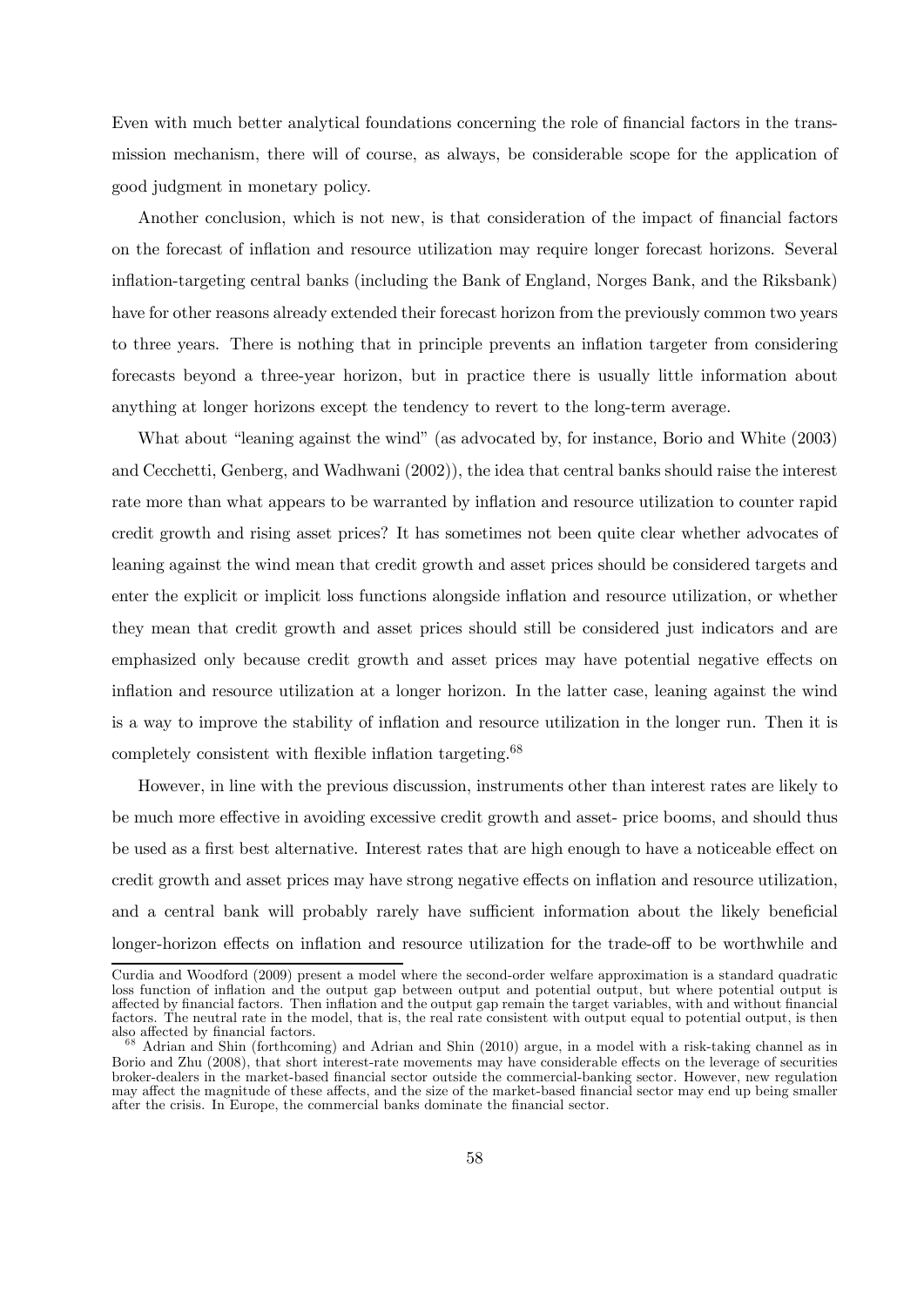motivated.69

In particular, if there is evidence of rapidly rising house prices and mortgage loans, and these developments are deemed to be unsustainable and a possible bubble, there are much more effective instruments than policy rates. Restrictions on loan-to-value ratios and minimum mortgages and requirements of realistic cash-flow calculations for house buyers with realistic interest rates are much more effective in putting a break on possible unsustainable developments than a rise in the policy rates. In particular, more transparency about future policy rates, in the form a policy-rate path published by the central bank, may help in providing realistic information about future interest rates.

Suppose, however, that, for some reason, the appropriate and effective instruments to ensure financial stability are not available, for instance, because of serious problems with the regulatory and supervisory framework that cannot be remedied in the short run. In such a second-best situation, if there is a threat to financial stability, one may argue that, to the extent that policy rates do have an impact on financial stability, that impact should be taken into consideration when choosing the policy-rate path to best stabilize inflation and resource utilization. Such considerations could result in a lower or higher policy-rate path than otherwise, in order to trade off less effective stabilization of inflation and resource utilization for more financial stability. However, so far all of the evidence indicates that in normal times that tradeoff is very unfavorable, in the sense that the impact of policy rates on financial stability is quite small and the impact on inflation and resource utilization is significantly larger, so an optimal tradeoff would still have little impact on financial stability. A good financial-stability policy framework is necessary to ensure financial stability. Monetary policy cannot serve as a substitute.

Ultimately, my main conclusion from the crisis so far is that flexible inflation targeting, applied in the right way and using all the information about financial factors that is relevant for the forecast of inflation and resource utilization at any horizon, remains the best-practice monetary policy before, during, and after the financial crisis. But a better theoretical, empirical and operational understanding of the role of financial factors in the transmission mechanism is urgently required and needs much work, work that is already underway in academia and in central banks.

The outcome might very well be that financial factors are considered to have a larger role in

Kohn (2006) specifies three conditions that should be fulfilled for central banks to take "extra action" to deal with a possible asset-price bubble: "First, policymakers must be able to identify bubbles in a timely fashion with reasonable confidence. Second, a somewhat tighter monetary policy must have a high probability that it will help to check at least some of the speculative activity. And third, the expected improvement in future economic performance that would result from the curtailment of the bubble must be sufficiently great." He concludes, also in Kohn (2008) and after thorough considerations, that those conditions would rarely be met. See also Kohn (2009).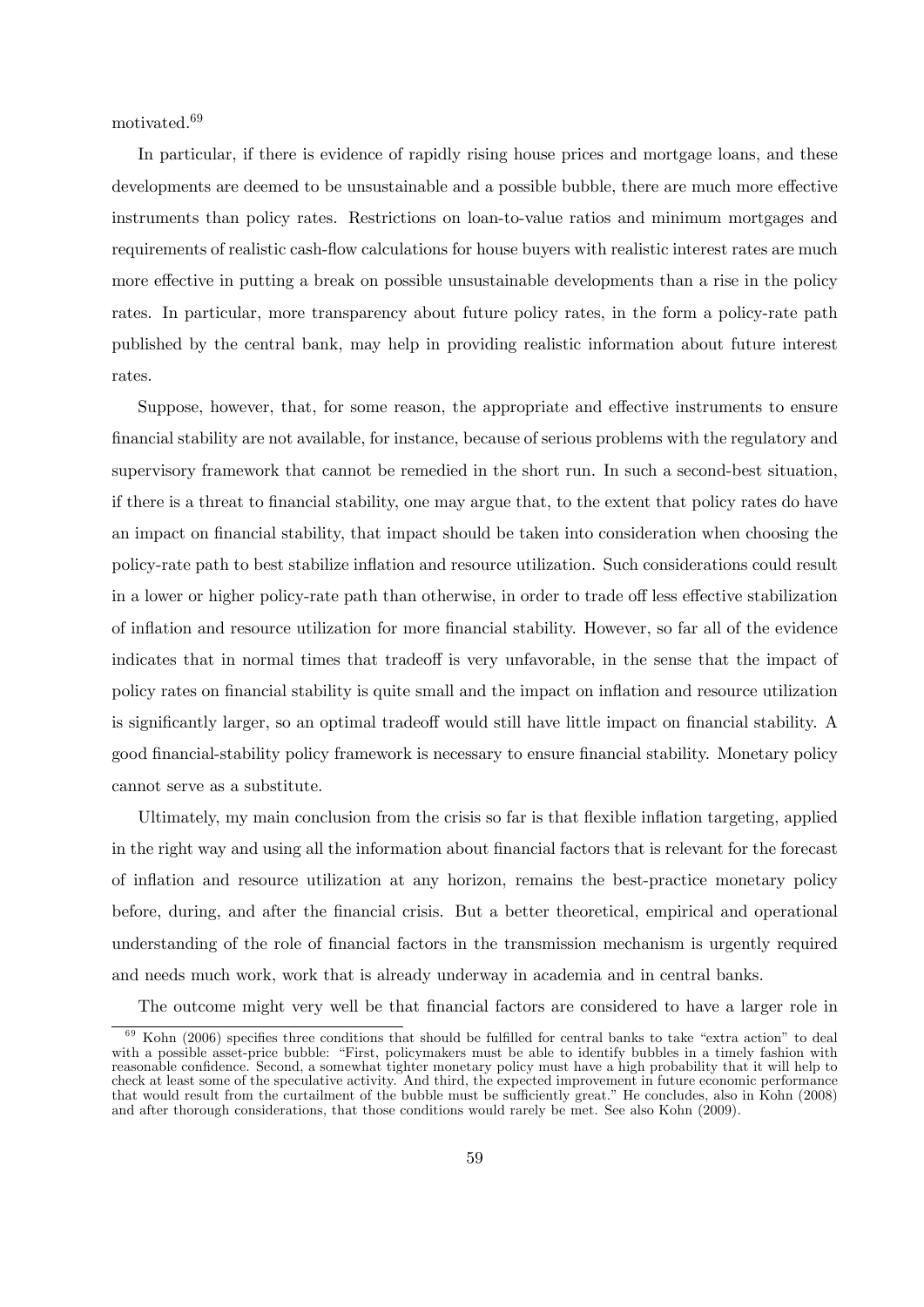affecting the transmission mechanism and as indicators of future inflation and resource utilization. If so, central banks would end up responding more to financial indicators, in the sense of adjusting the policy rate and policy-rate path more to a given change in a financial indicator. However, this would not mean that financial factors and indicators have become independent targets besides inflation and resource utilization in the explicit or implicit central-bank loss function. Instead, it would be a matter of responding appropriately to financial indicators in order to achieve over time the best possible stabilization of inflation around the inflation target and resource utilization around a normal level.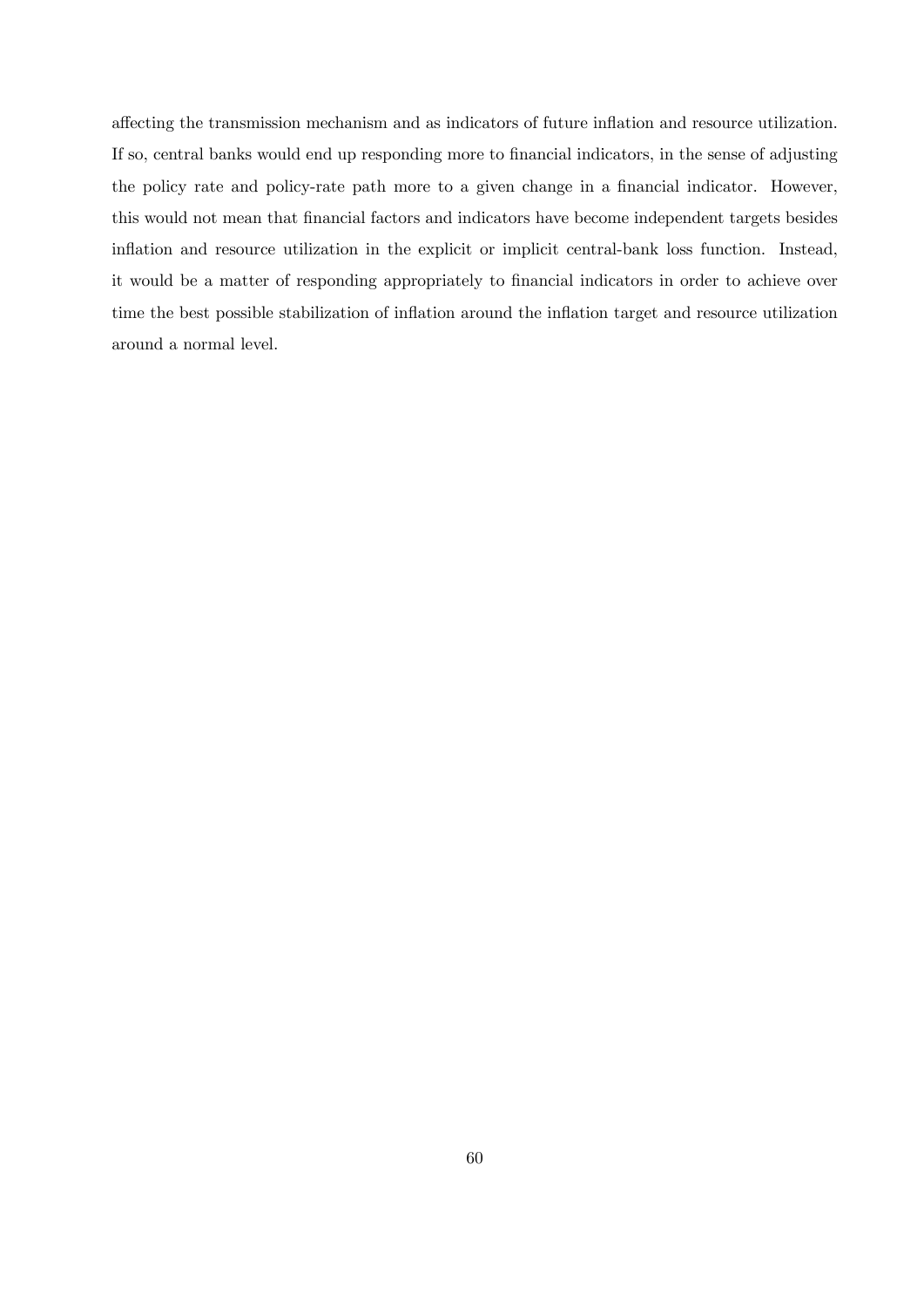# References

- Adolfson, Malin, Stefan Laseen, Jesper Lindé, and Mattias Villani (2007), "Bayesian Estimation of an Open Economy DSGE Model with Incomplete Pass-Through," Journal of International Economics 72, 481—511.
- Adolfson, Malin, Stefan Laseen, Jesper Lindé, and Mattias Villani (2008), "Evaluating an Estimated New Keynesian Small Open Economy Model," Journal of Economic Dynamics and Control 32(8), 2690—2721.
- Adolfson, Malin, Stefan Laséen, Jesper Lindé, and Lars E.O. Svensson (2009), "Optimal Monetary Policy in an Operational Medium-Sized DSGE Model," working paper, www.larseosvensson.net.
- Adrian, Tobias, and Hyun Song Shin (2010), "Financial Intermediaries and Monetary Economics," in Friedman, Benjamin M., and Michael Woodford (eds.), Handbook of Monetary Economics, Volume 3a and 3b, North-Holland.
- Adrian, Tobias, and Hyun Song Shin (forthcoming), "Liquidity and Leverage," Journal of Financial Intermediation , available as Federal Reserve Bank of New York Staff Reports 328, 2007.
- Agenor, Pierre-Richard (2000), "Monetary Policy under Flexible Exchange Rates An Introduction to Inflation Targeting," The World Bank Policy Research Working Paper 2511.
- Amano, Robert, Tom Carter, and Don Coletti (2009), "Next Step for Canadian Monetary Policy," Bank of Canada Review Spring 2009, 5—18.
- Amato, Jeffery D., and Stefan Gerlach (2002), "Inflation Targeting in Emerging Market and Transition Economies: Lessons After a Decade," European Economic Review 46(4-5), 781—790.
- Ambler, Steve (2009), "Price-Level Targeting and Stabilization Policy: A Review," Bank of Canada Review Spring 2009, 19—29.
- Anderson, Gary S. (2000), "A Systematic Comparison of Linear Rational Expectations Model Solution Algorithms," working paper.
- Anderson, Gary S. (2010), "A Reliable and Computationally Efficient Algorithm for Imposing the Saddle Point Property in Dynamic Models," Journal of Economic Dynamics and Control 34(3), 472—489.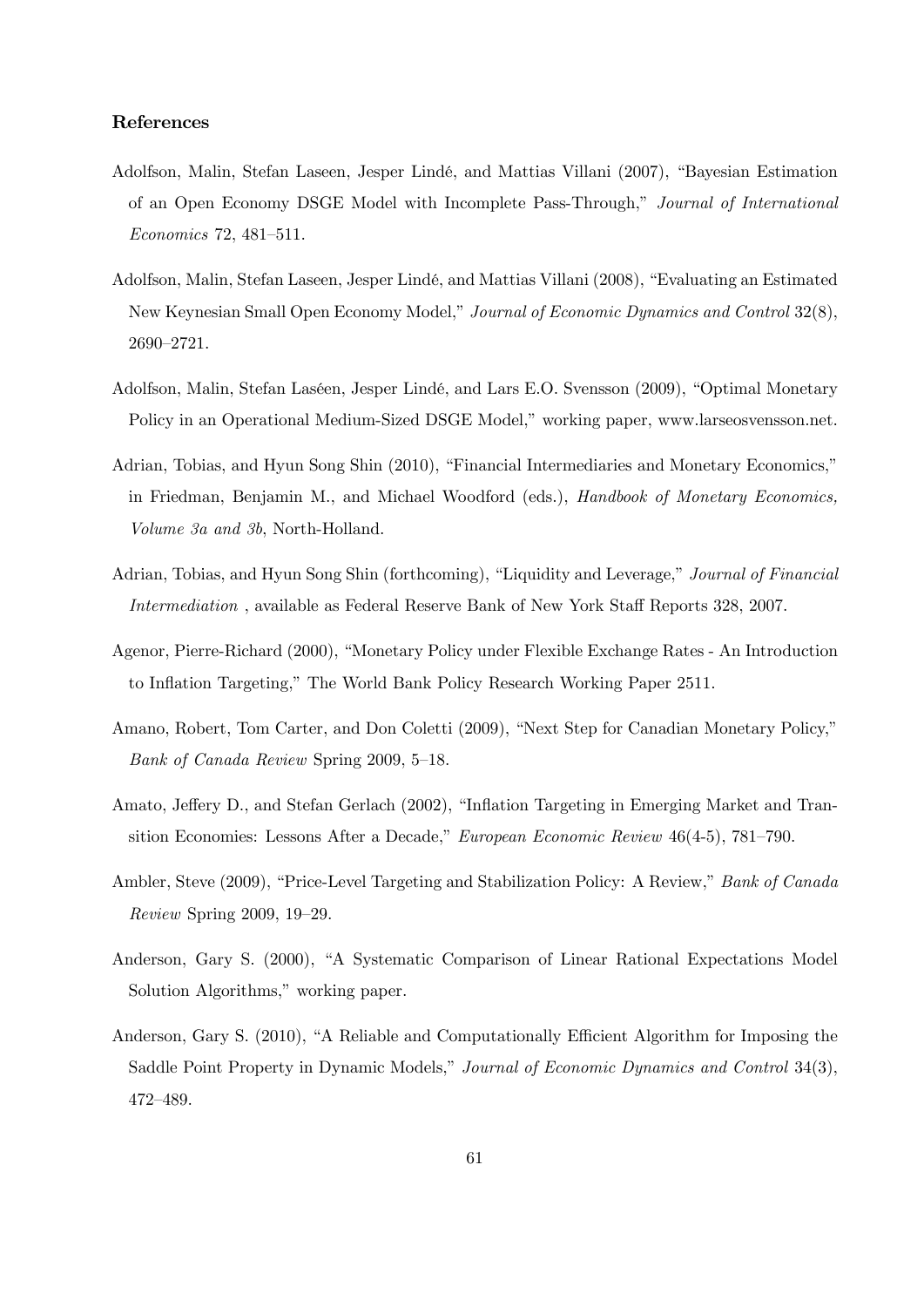- Anderson, Gary S., and George Moore (1983), "An Efficient Procedure for Solving Linear Perfect Foresight Models," working paper.
- Anderson, Gary S., and George Moore (1985), "A Linear Algebraic Procedure for Solving Linear Perfect Foresight Models," Economics Letters 17, 247—252.
- Angeriz, Alvaro, and Philip Arestis (2008), "Assessing Inflation Targeting Through Intervention Analysis," Oxford Economic Papers 60(2), 293—317.
- Aoki, Kosuke (2006), "Optimal Commitment Policy Under Noisy Information," Journal of Economic Dynamics and Control 30, 81—109.
- Aoki, Masanao (1967), Optimization of Stochastic Systems, Academic Press, New York.
- Assenmacher-Wesche, Katrin, and Stefan Gerlach (2009), "Financial Structure and the Impact of Monetary Policy on Asset Price," CFS Working Paper 2008/30.
- Backus, David, and John Driffill (1986), "The Consistency of Optimal Policy in Stochastic Rational Expectations Models," CEPR Discussion Paper 124.
- Ball, Laurence, and Niamh Sheridan (2005), "Does Inflation Targeting Matter?" in Bernanke, Ben S., and Michael Woodford (eds.), The Inflation-Targeting Debate, The University of Chicago Press, 249—276.
- Bank for International Settlements (2009), 79th Annual Report.
- Bank of Canada (2006), "Bank of Canada Releases Background Information on Renewal of the Inflation-Control Target," Press release, November 27, 2006, www.bankofcanada.ca.
- Bank of England (2007), "Monetary Policy Framework," www.bankofengland.co.uk.
- Batini, Nicoletta, and Douglas Laxton (2007), "Under What Conditions Can Inflation Targeting Be Adopted? The Experience of Emerging Markets," in Mishkin, Frederic, and Klaus Schmidt-Hebbel (eds.), Monetary Policy under Inflation Targeting, vol. 11 of Central Banking, Analysis, and Economic Policies, Central Bank of Chile, 467—506.
- Bean, Charles R. (2009), "The Great Moderation, the Great Panic and the Great Contraction," Schumpeter Lecture, Annual Congress of the European Economic Association, www.bankofengland.co.uk.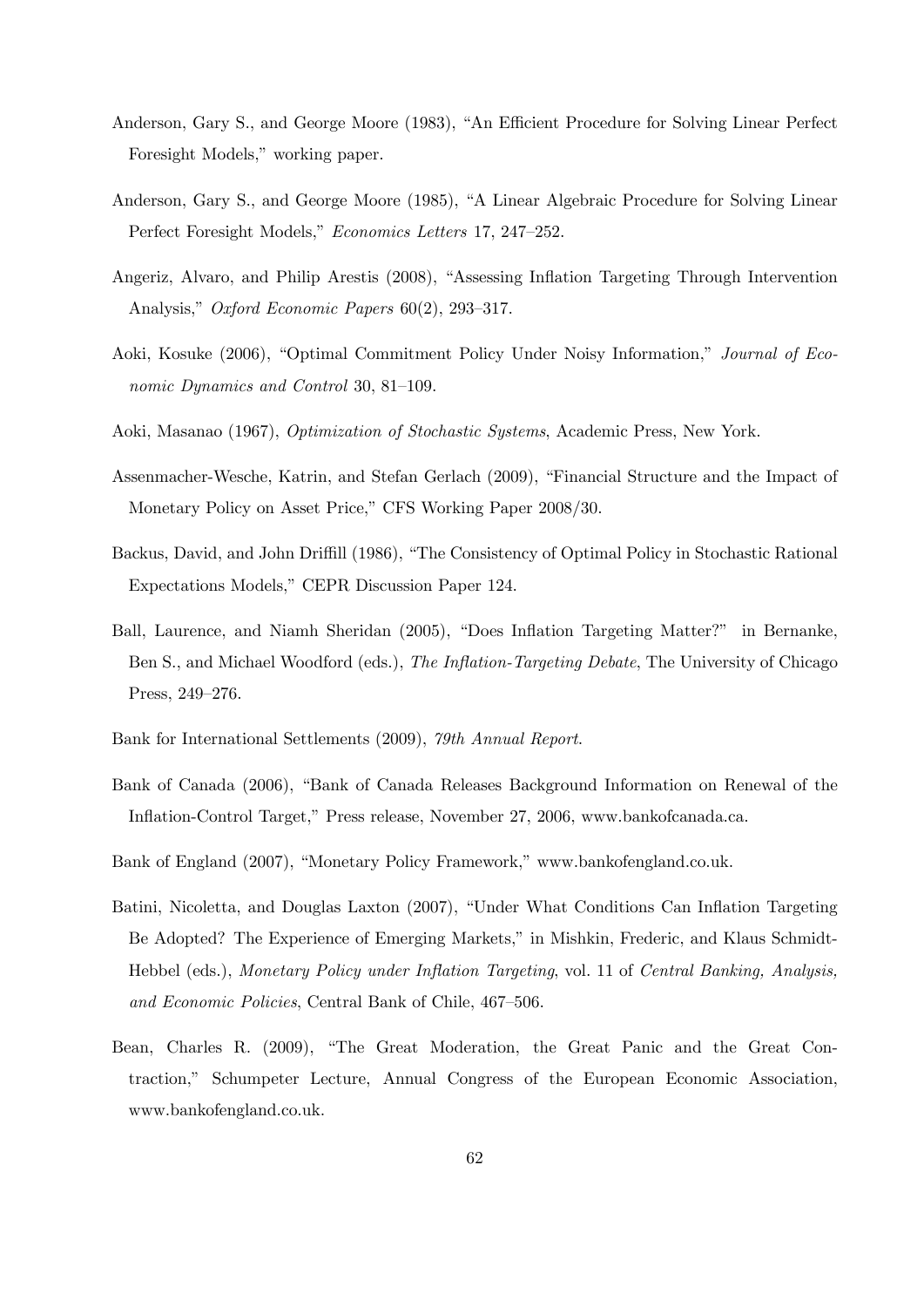- Beck, Gunter W., and Volker Wieland (2002), "Learning and Control in a Changing Economic Environment," Journal of Economic Dynamics and Control 26(9-10), 1359—1377.
- Berg, Claes, and Lars Jonung (1999), "Pioneering Price Level Targeting: The Swedish Experience 1931-1937," Journal of Monetary Economics 43, 525—551.
- Bergo, Jarle (2007), "Interest Rate Projections in Theory and Practice," Speech on January 26, 2007, www.Norges-Bank.no.
- Bernanke, Ben S. (2010), "Monetary Policy and the Housing Bubble," Speech on January 3, 2010, www.federalreserve.gov.
- Bernanke, Ben S., Thomas Laubach, Frederic S. Mishkin, and Adam S. Posen (1999), Inflation Targeting: Lessons From the International Experience, Princeton University Press.
- Black, R., V. Cassino, A. Drew, E. Hansen, B. Hunt, D. Rose, and A. Scott (1997), "The Forecasting and Policy System: The Core Model," Reserve Bank of New Zealand Research Paper 43.
- Blake, Andrew P., and Fabrizio Zampolli (2005), "Time Consistent Policy in Markov Switching Models," Society for Computational Economics series Computing in Economics and Finance 134.
- Blinder, Alan S. (2010), "How Central Should the Central Bank Be?" Journal of Economic Literature 48, 123—133.
- Borio, Claudio, and William R. White (2003), "Whither Monetary and Financial Stability? The Implications of Evolving Policy Regimes," in Monetary Policy and Uncertainty: Adapting to a Changing Economy, Federal Reserve Bank of Kansas City Jackson Hole Symposium, 131—212.
- Borio, Claudio, and Haibin Zhu (2008), "Capital Regulation, Risk-taking and Monetary Policy: A Missing Link in the Transmission Mechanism?" BIS Working Paper 268.
- Brubakk, Leif, and Tommy Sveen (2009), "NEMO, a New Macro Model for Forecasting and Monetary Policy Analysis," Norges Bank Economic Bulletin 80(1), 39—47.
- Carare, Alina, Andrea Schaechter, Mark R. Stone, and Marc Zelmer (2002), "Establishing Initial Conditions in Support of Inflation Targeting," IMF Working Paper WP/02/102.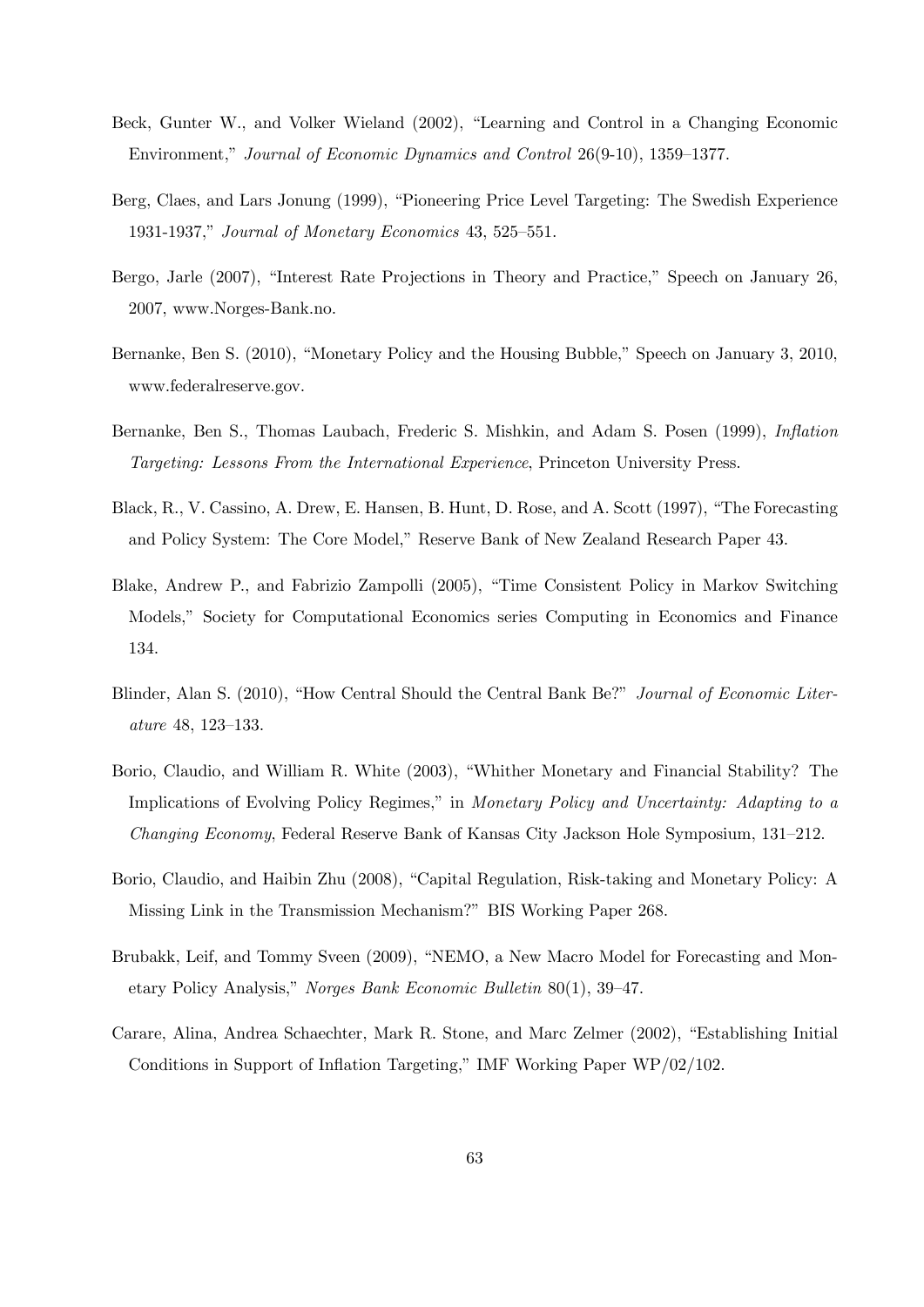- Carney, Mark (2003), "Some Considerations on Using Monetary Policy to Stabilize Economic Activity," in Financial Stability and Macroeconomic Policy, Federal Reserve Bank of Kansas City Jackson Hole Symposium, 131—212.
- Carvalho Filho, Irineu E. (2010), "Inflation Targeting and the Crisis: An Empirical Assessment," IMF Working Paper WP/10/45.
- Cecchetti, Stephen, and Michael Ehrmann (2002), "Does Inflation Targeting Increase Output Volatility? An International Comparison of Policymakers Preferences and Outcomes," in Loayza, Norman, and Klaus Schmidt-Hebbel (eds.), Monetary Policy: Rules and Transmission Mechanisms, vol. 4 of Series on Central Banking, Analysis, and Economic Policies, Central Bank of Chile, 247—274.
- Cecchetti, Stephen G., Hans Genberg, and Sushil Wadhwani (2002), "Asset Prices in a Flexible Inflation Targeting Framework," in Hunter, W., G. Kaufman, and M. Pomerleano (eds.), Asset Price Bubbles: The Implications for Monetary, Regulatory and International Policies, Cambridge, 427—444.
- Chow, Gregory C (1973), "Effect of Uncertainty on Optimal Control Policies," International Economic Review 14(3), 632—645.
- Cogley, Timothy, Riccardo Colacito, and Thomas J. Sargent (2007), "Benefits from U.S. Monetary Policy Experimentation in the Days of Samuelson and Solow and Lucas," Journal of Money, Credit and Banking 39(s1), 67—99.
- Corbo, Vittorio, Oscar Landerretche, and Klaus Schmidt-Hebbel (2001), "Assessing Inflation Targeting after a Decade of World Experience," International Journal of Finance  $\mathcal{C}$  Economics 6(4), 343—68.
- Costa, Oswaldo L.V., and Marcelo D. Fragoso (1995), "Discrete-Time LQ-Optimal Control Problems for Infinite Markov Jump Parameter Systems," IEEE Transactions on Automatic Control 40(12), 2076—2088.
- Costa, Oswaldo L.V., Marecelo D. Fragoso, and Ricardo P. Marques (2005), Discrete-Time Markov Jump Linear Systems, Springer, London.
- Curdia, Vasco, and Michael Woodford (2009), "Credit Frictions and Optimal Monetary Policy," BIS Working Paper 278.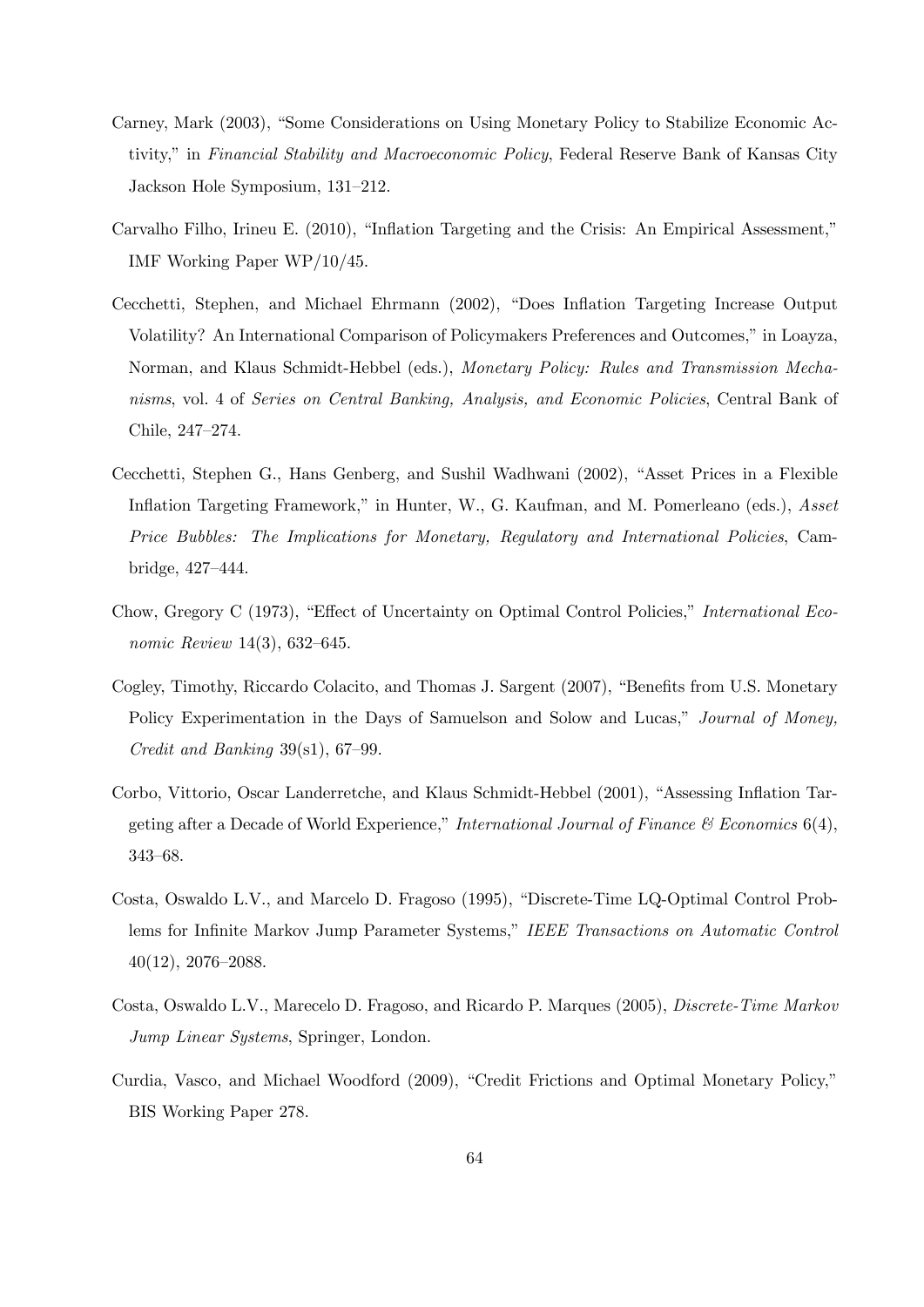- Currie, David, and Paul Levine (1993), Rules, Reputation and Macroeconomic Policy Coordination, Cambridge University Press, Cambridge.
- Davig, Troy, and Eric Leeper (2007), "Generalizing the Taylor Principle," American Economic Review 97(3), 607—635.
- Debelle, Guy (2001), "The Case for Inflation Targeting in East Asian Countries," in Gruen, David, and John Simon (eds.), Future Directions for Monetary Policies in East Asia, Reserve Bank of Australia.
- Del Negro, Marco, and Christopher Otrok (2007), "99 Luftballons: Monetary Policy and the House Price Boom across U.S. States," Journal of Monetary Economics 54, 1962—1985.
- Dennis, Richard (2008), "Timeless Perspective Policymaking: When is Discretion Superior," Federal Reserve Bank of San Francisco Working Paper 2008-21.
- Deutsche Bundesbank (2010), "Price-Level Targeting as a Monetary Policy Strategy," Deutsche Bundesbank Monthly Report 62(1), 31—45.
- Dincer, Nergiz, and Barry Eichengreen (2009), "Central Bank Transparency: Causes, Consequences and Updates," NBER Working Paper 14791.
- Dokko, Jane, Brian Doyle, Michael T. Kiley, Jinill Kim, Shane Sherlund, Jae Sim, and Skander Van den Heuvel (2009), "Monetary Policy and the House Bubble," Federal Reserve Board Finance and Economics Discussion Series 200-49.
- Edge, Rochelle M., Michael T. Kiley, and Jean-Philippe Laforte (2008), "The Sources of Fluctuations in Residential Investment: A View from a Policy-Oriented DSGE Model of the U.S. Economy," Paper presented at the 2009 American Economic Association annual meeting, January 3-5.
- Eichengreen, Barry, Paul R. Masson, Miguel A. Savastano, and Sunil Sharma (1999), "Transition Strategies and Nominal Anchors on the Road to Greater Exchange-Rate Flexibility," Princeton Essays in International Economics 213, International Economics Section, Department of Economics Princeton University.
- Eijffinger, Sylvester C., and Petra M. Geraats (2006), "How Transparent are Central Banks?" European Journal of Political Economy 22, 1—21.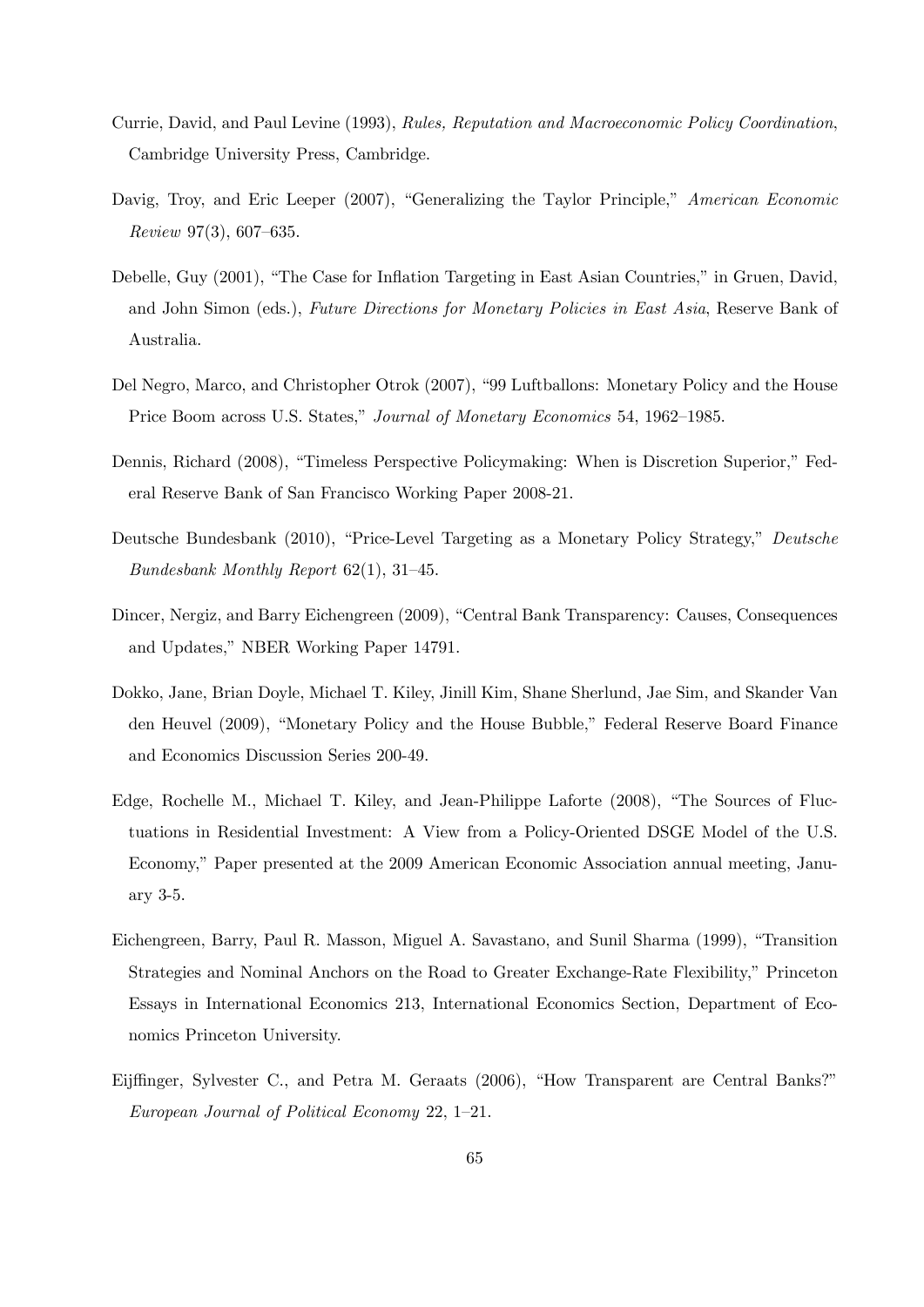- Eijffinger, Sylvester C W, Eric Schaling, and Mewael F. Tesfaselassie (2006), "Learning About the Term Structure and Optimal Rules for Inflation Targeting," CEPR Discussion Paper 5896.
- Ellison, Martin (2006), "The Learning Cost of Interest Rate Reversals," Journal of Monetary Economics 53, 1895—1907.
- Ellison, Martin, and Natacha Valla (2001), "Learning, Uncertainty and Central Bank Activism in an Economy With Strategic Interactions," Journal of Monetary Economics 48(1), 153—171.
- Evans, George, and Seppo Honkapohja (2001), Learning and Expectations in Macroeconomics, Princeton University Press, Princeton.
- Fang, WenShwo, Stephen M. Miller, and ChunShen Lee (2009), "Inflation Targeting Evaluation: Short-run Costs and Long-run Irrelevance," University of Nevada, Department of Economics Working Paper 0920.
- Farmer, Roger E.A., Daniel F. Waggoner, and Tao Zha (2009), "Understanding Markov-Switching Rational Expectations Models," Journal of Economic Theory 144(5), 1849—1867.
- Faust, Jon, and Dale W. Henderson (2004), "Is inflation targeting best-practice monetary policy?" Federal Reserve Bank of St. Louis Review 86(4), 117—144.
- Federal Reserve Board (2002), "Monetary Policy Alternatives," The Bluebook for the FOMC Meeting on May 2, 2002, Federal Reserve Board.
- Freedman, Charles, and Douglas Laxton (2009), "Why Inflation Targeting?" IMF Working Paper wp/09/86.
- Freedman, Charles, and Inci Ötker-Robe (2009), "Country Experiences with the Introduction and Implementation of Inflation Targeting," IMF Working Paper wp/09/161.
- Friedman, Benjamin M. (2002), "The Use and Meaning of Words in Central Banking: Inflation Targeting, Credibility, and Transparency," NBER Working Paper 8972.
- Friedman, Benjamin M., and Kenneth N. Kuttner (1996), "A Price Target for U.S. Monetary Policy? Lessons from the Experience with Money Growth Targets," Brookings Papers on Economic Activity 27(1996-1), 77—146.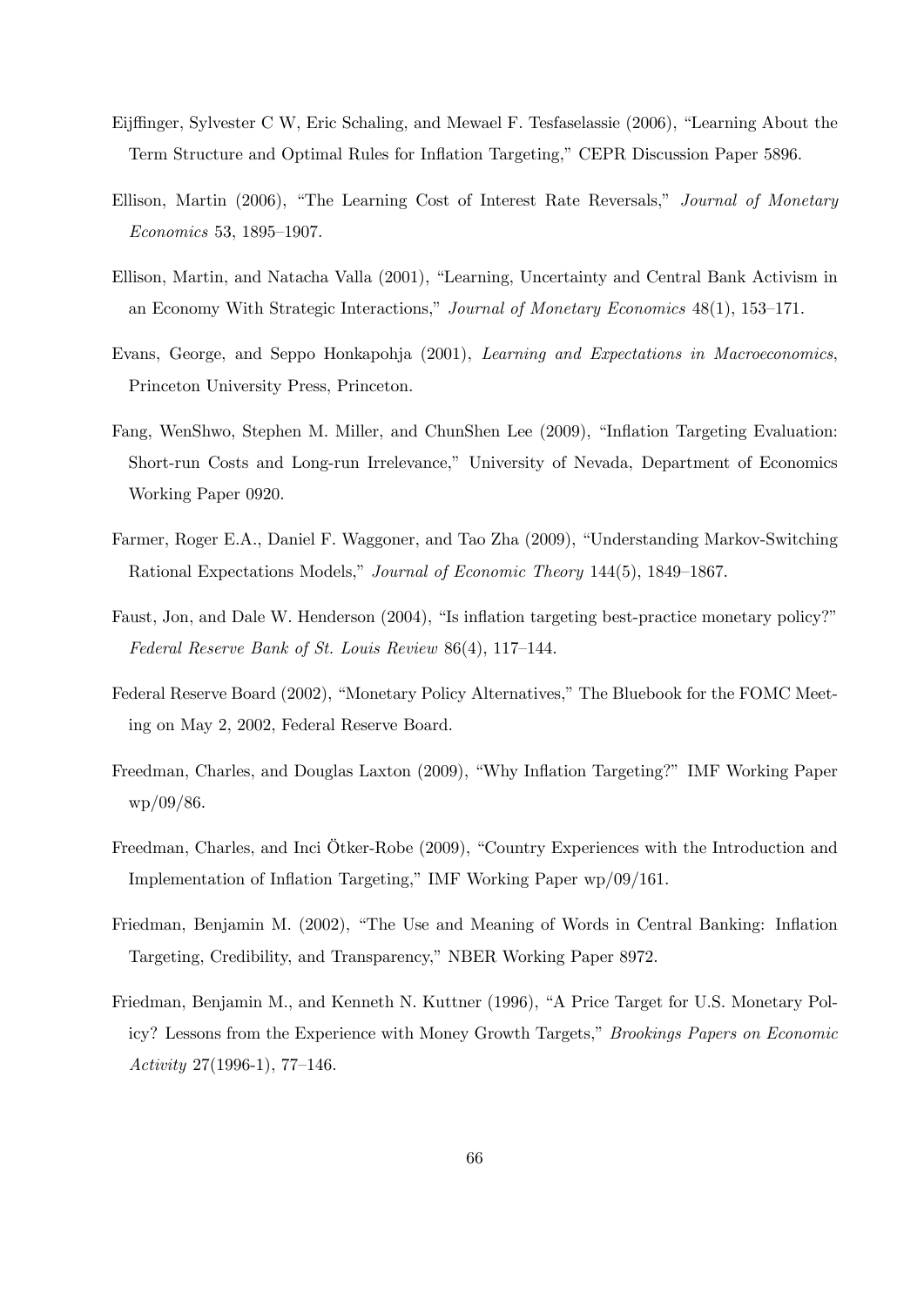- Gerali, Andrea, and Francesco Lippi (2008), "Solving Dynamic Linear-Quadratic Problems with Forward-Looking Variables and Imperfect Information using Matlab," Toolkit manual.
- Gertler, Mark (2005), "Comment," in Bernanke, Ben S., and Michael Woodford (eds.), The Inflation Targeting Debate, NBER Book Series Studies in Business Cycles, University of Chicago Press, 276—281.
- Gertler, Mark, and Nobuhiro Kiyotaki (2010), "Financial Intermediation and Credit Policy in Business Cycle Analysis," in Friedman, Benjamin M., and Michael Woodford (eds.), *Handbook* of Monetary Economics, Volume 3a and 3b, North-Holland.
- Giannoni, Marc P., and Michael Woodford (2003), "Optimal Interest-Rate Rules: I. General Theory," NBER Working Paper 9419.
- Giannoni, Marc P., and Michael Woodford (2010), "Optimal Target Criteria for Stabilization Policy," NBER Working Paper 15757.
- Giavazzi, Francesco, and Frederic S. Mishkin (2006), "An Evaluation of Swedish Monetary Policy between 1995 and 2005," Report to the Swedish Parliament, www.riksdagen.se, Sweden's Parliament.
- Goncalves, Carlos Eduardo S., and Alexandre Carvalho (2009), "Inflation Targeting Matters: Evidence from OECD Economies' Sacrifice Ratios," Journal of Money, Credit and Banking 41(1), 233—243.
- Gonçalves, Carlos Eduardo S., and João M. Salles (2008), "Inflation Targeting in Emerging Economies: What Do the Data Say?" Journal of Development Economics 85(1-2), 312 — 318.
- Goodhart, Charles A.E. (2010), "The Political Economy of Inflation Targets: New Zealand and the U.K." in Leeson, Robert (ed.), Canadian Policy Debates and Case Studies in Honour of David Laidler, Palgrave Macmillian, 171—214.
- Gosselin, Pierre, Aileen Lotz, and Charles Wyplosz (2008), "The Expected Interest Rate Path: Alignment of Expectations vs. Creative Opacity," International Journal of Central Banking 4(3), 145—185.
- Greenspan, Alan (2002), "Opening Remarks," in Rethinking Stabilization Policy, Federal Reserve Bank of Kansas City Jackson Hole Symposium, 1—10.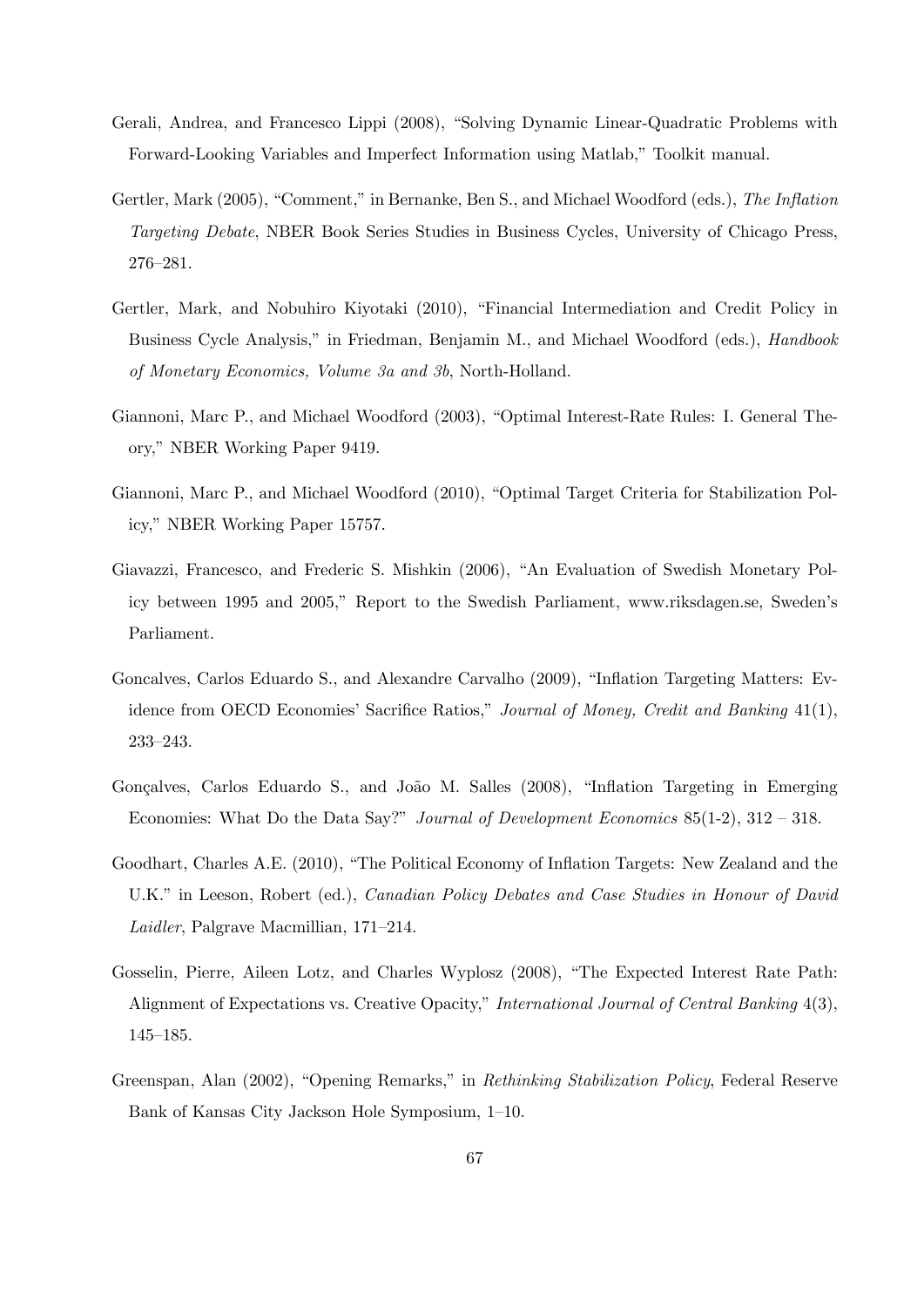- Gürkaynak, Refet S., Andrew T. Levin, Andrew N. Marder, and Eric T. Swanson (2007), "Inflation Targeting and the Anchoring of Inflation Expectations in the Western Hemisphere," in Mishkin, Frederic, and Klaus Schmidt-Hebbel (eds.), Monetary Policy under Inflation Targeting, vol. 11 of Central Banking, Analysis, and Economic Policies, Central Bank of Chile, 415—465.
- Gürkaynak, Refet S., Andrew T. Levin, and Eric T. Swanson (2006), "Does Inflation Targeting Anchor Long-Run Inflation Expectations? Evidence From Long-Term Bond Yields in the U.S., U.K., and Sweden," CEPR Discussion Papers 5808.
- Hamilton, James D (1989), "A New Approach to the Economic Analysis of Nonstationary Time Series and the Business Cycle," Econometrica 57(2), 357—84.
- Hansen, Lars Peter, and Thomas J. Sargent (2008), Robustness, Princeton University Press.
- Holmsen, Amund, Jan F. Qvigstad, and Øistein Røisland (2007), "Implementing and Communicating Optimal Monetary Policy," Norges Bank Staff Memo 2007/3.
- Holmsen, Amund, Jan F. Qvigstad, Øistein Røisland, and Kristin Solberg-Johansen (2008), "Communicating Monetary Policy Intentions: The Case of Norges Bank," Norges Bank Working Paper 20/2008.
- Hyvonen, Markus (2004), "Inflation Convergence Across Countries," Reserve Bank of Australia Research Discussion Paper 2004-04.
- Iacoviello, Matteo, and Stefano Neri (2008), "Housing Market Spillovers: Evidence from an Estimated DSGE Model," Bank of Italy Economic Working Paper 659.
- International Monetary Fund (2005), World Economic Outlook, September.
- International Monetary Fund (2008), World Economic Outlook, October.
- International Monetary Fund (2009), World Economic Outlook, October.
- Jansson, Per, and Anders Vredin (2003), "Forecast-Based Monetary Policy: The Case of Sweden," International Finance 6(3), 349—380.
- Jarocinski, Marek, and Frank R. Smets (2008), "House Prices and the Stance of Monetary Policy," Federal Reserve Bank of St. Louis Review 90, 339—365.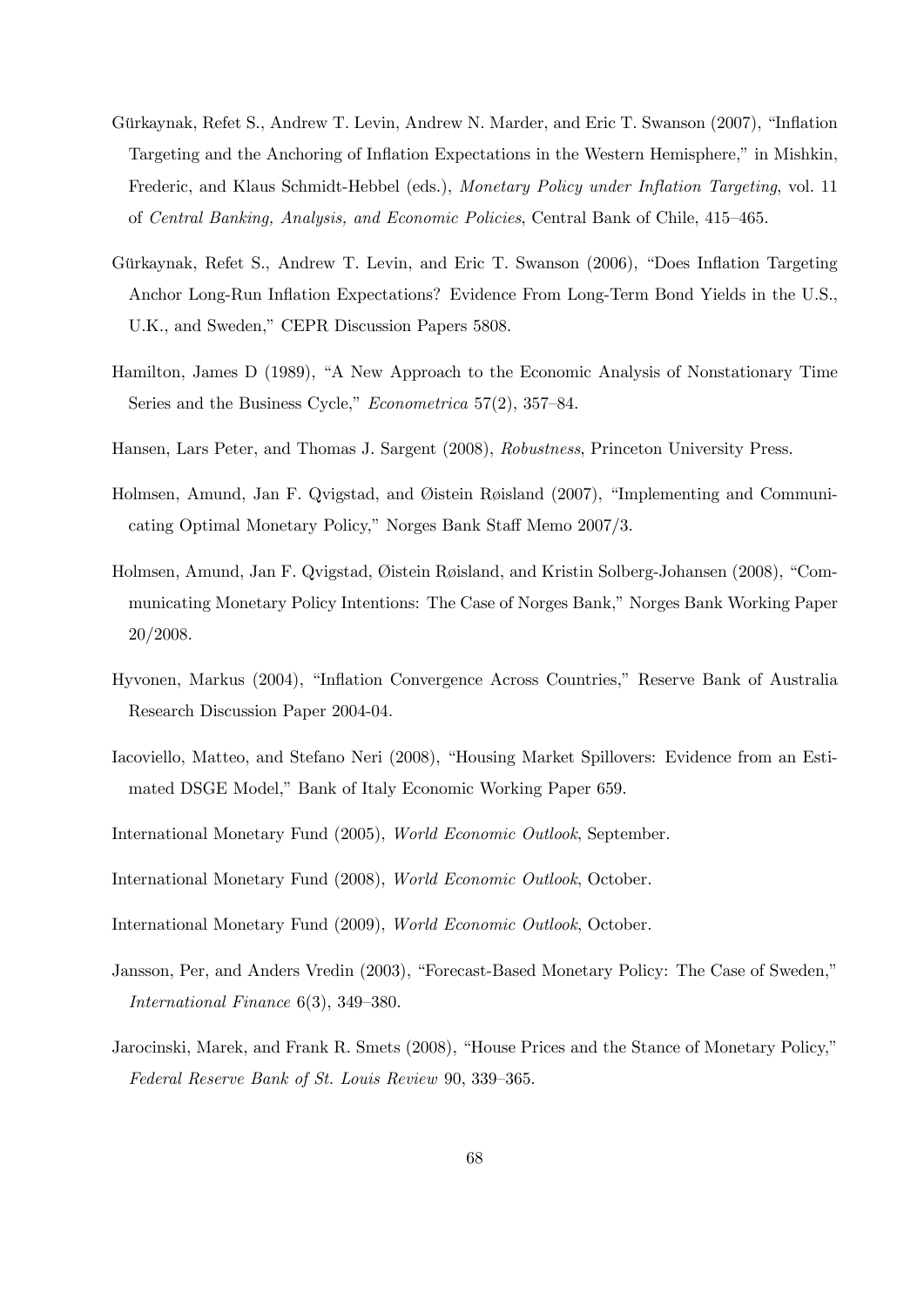- Johnson, David R. (2002), "The effect of inflation targeting on the behavior of expected inflation: evidence from an 11 country panel," Journal of Monetary Economics 49(8), 1521–1538.
- Jonas, Jiri, and Frederic S. Mishkin (2003), "Inflation Targeting in Transition Countries: Experience and Prospects," NBER Working Paper 9667.
- Kahn, George A. (2009), "Beyond Inflation Targeting: Should Central Banks Target the Price Level?" Federal Reserve Bank of Kansas Review 3rd quarter, 35—64.
- Kalchbrenner, J.H., and P.A. Tinsley (1975), "On the Use of Optimal Control in the Design of Monetary Policy," Federal Reserve Board Special Studies Papers 76.
- Khan, Mohsin S. (2003), "Current Issues in the Design and Conduct of Monetary Policy," IMF Working Paper WP/03/56.
- Kim, Chang-Jin, and Charles R. Nelson (1999), State-Space Models with Regime Switching, MIT Press, Cambridge, MA.
- King, Mervyn (1994), "Monetary Policy in the UK," Fiscal Studies 15(3), 109—128.
- King, Mervyn (1997), "Changes in UK Monetary Policy: Rules and Discretion in Practice," Journal of Monetary Economics 39, 81—97.
- Klein, Paul (2000), "Using the Generalized Schur Form to Solve a Multivariate Linear Rational Expectations Model," Journal of Economic Dynamics and Control 24, 1405—1423.
- Kohn, Donald L. (2006), "Monetary Policy and Asset Prices," Speech on March 16, 2006, www.federalreserve.gov.
- Kohn, Donald L. (2008), "Monetary Policy and Asset Prices Revisited," Speech on November 19, 2008, www.federalreserve.gov.
- Kohn, Donald L. (2009), "Policy Challenges for the Federal Reserve," Speech on November 16, 2009, www.federalreserve.gov.
- Laséen, Stefan, and Lars E.O. Svensson (2009), "Anticipated Alternative Instrument-Rate Paths in Policy Simulations," working paper, www.larseosvensson.net.
- Leitemo, Kai (2003), "Targeting Inflation by Constant-Interest-Rate Forecasts," Journal of Money, Credit and Banking 35(4), 609—626.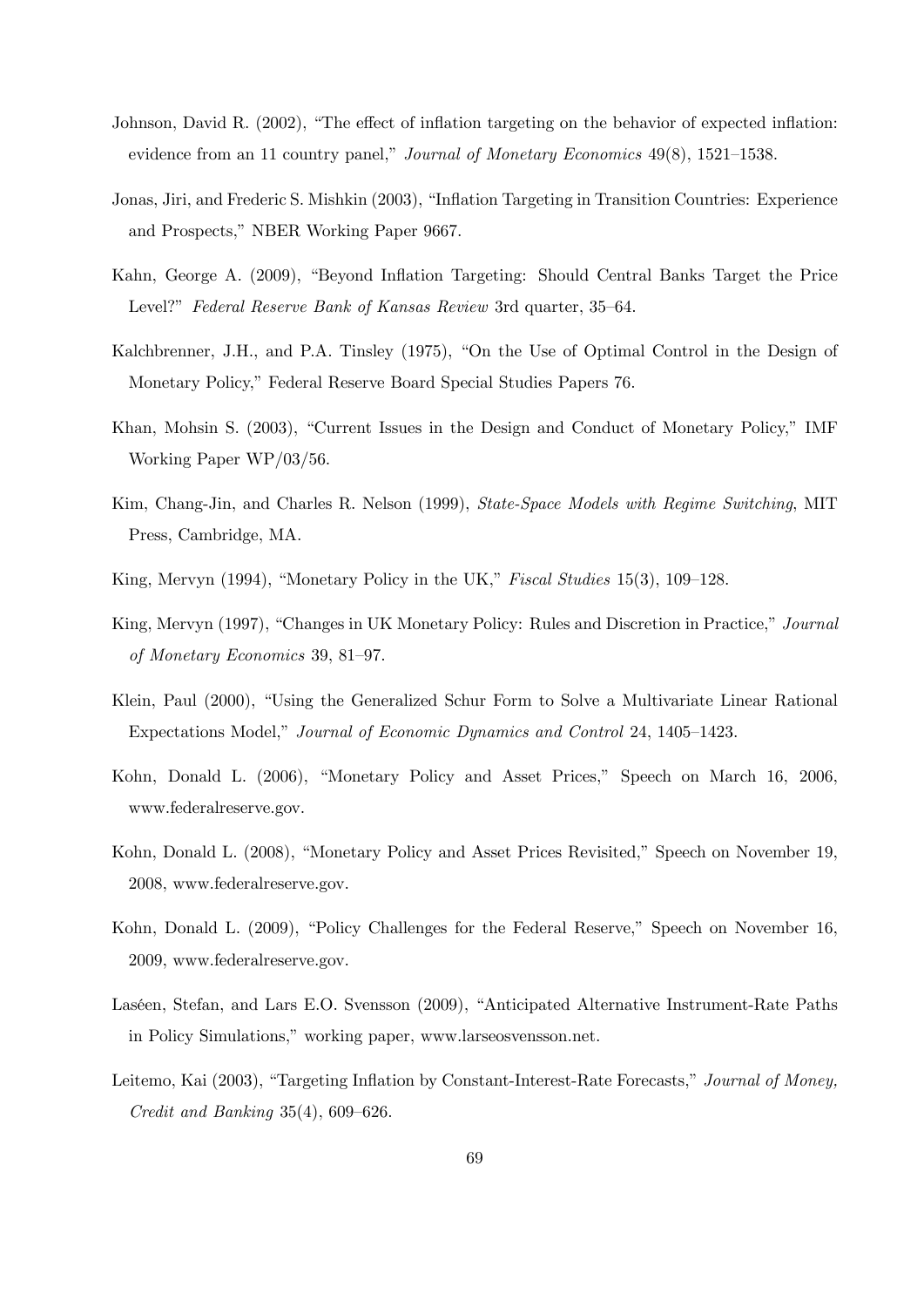- LeRoy, Stephen F., and Roger N. Waud (1977), "Applications of the Kalman Filter in Short-Run Monetary Control," International Economic Review 18(1), 195—207.
- Levin, Andrew T., Fabio M. Natalucci, and Jeremy M. Piger (2004), "The Macroeconomic Effects of Inflation Targeting," Federal Reserve Bank of St. Louis Review 86(4), 51—80.
- Lin, Shu, and Haichun Ye (2007), "Does Inflation Targeting Really Make a Difference? Evaluating the Treatment Effect of Inflation Targeting in Seven Industrial Countries," Journal of Monetary Economics 54(8),  $2521 - 2533$ .
- Lin, Shu, and Haichun Ye (2009), "Does Inflation Targeting Make a Difference in Developing Countries?" Journal of Development Economics 89(1), 118—123.
- Marcet, Albert, and Ramon Marimon (1998), "Recursive Contracts," University of Pompeu Fabra Economics Working Paper 337.
- Masson, Paul R., Miguel A. Savastano, and Sunil Sharma (1997), "The Scope for Inflation Targeting in Developing Countries," IMF Working Paper wp/97/130.
- de Mello, Luiz (ed.) (2008), Monetary Policies and Inflation Targeting in Emerging Economies, OECD.
- Miller, Marcus H., Paul A. Weller, and Lei Zhang (2002), "Moral Hazard and the U.S. Stock Market: Analysing the Greenspan Put," Economic Journal 112, C171—C186.
- Mishkin, Frederic S., and Klaus Schmidt-Hebbel (2007), "Does Inflation Targeting Make a Difference?" in Mishkin, Frederic, and Klaus Schmidt-Hebbel (eds.), Monetary Policy under Inflation Targeting, vol. 11 of Central Banking, Analysis, and Economic Policies, Central Bank of Chile, 291—372.
- Nelson, Edward (2005), "'Monetary Policy Neglect and the Great Inflation in Canada, Australia, and New Zealand," International Journal of Central Banking 1, 133—179.
- Neumann, Manfred J.M., and Jürgen von Hagen (2002), "Does Inflation Targeting Matter?" The Federal Reserve Bank of St. Louis Review 84(4), 127—148.

Norges Bank (2009), "Monetary Policy Report 2/09," .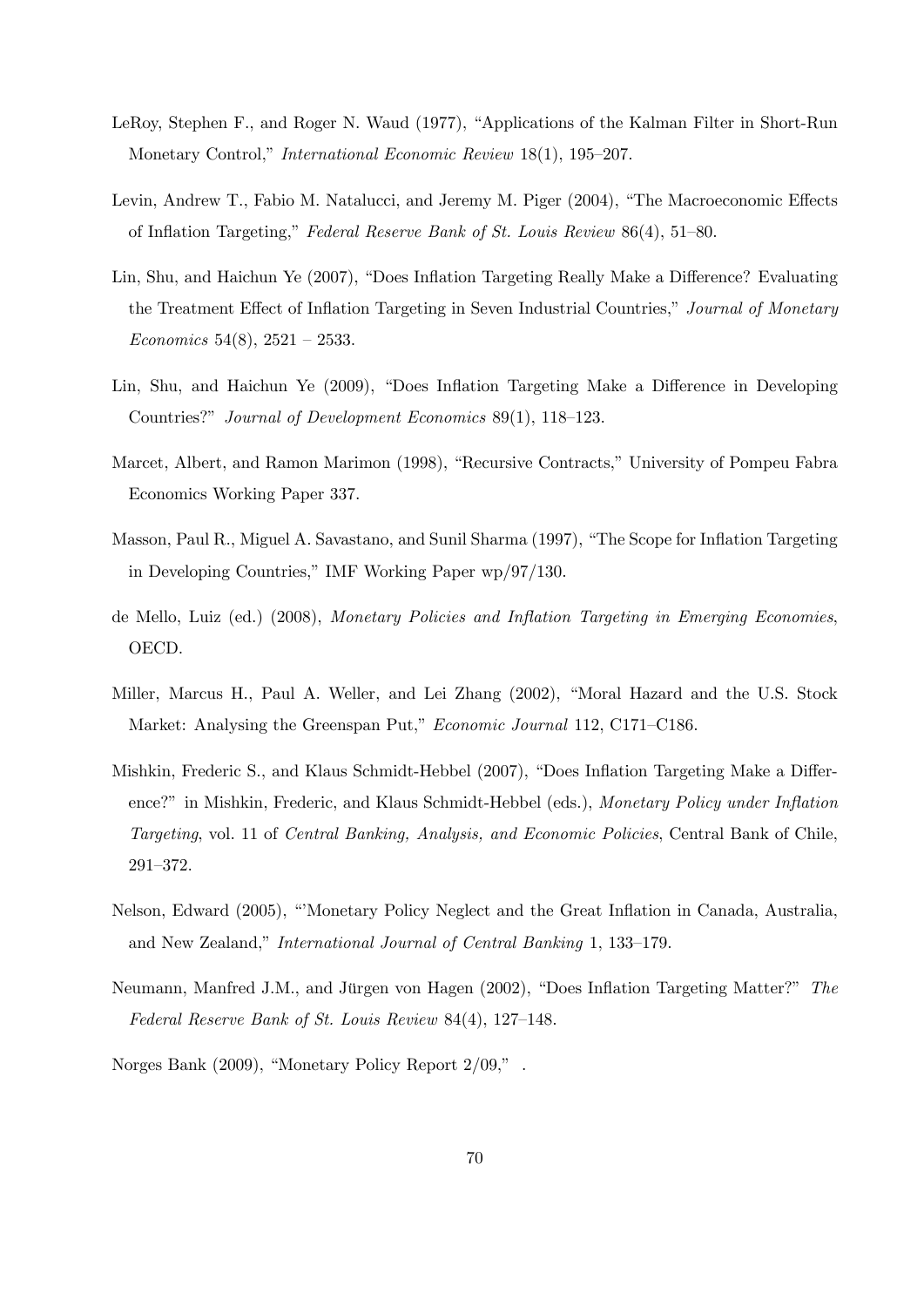- Onatski, Alexei, and Noah Williams (2003), "Modeling Model Uncertainty," Journal of the European Economic Association 1(5), 1087—1122.
- Orphanides, Athanasios (2003), "The Quest for Prosperity Without Inflation," Journal of Monetary Economics 50(3), 633—663.
- Oudiz, Gilles, and Jeffrey Sachs (1985), "International Policy Coordination in Dynamic Macroeconomic Models," in Buiter, William H., and Richard C. Marston (eds.), International Economic Policy Coordination, Cambridge University Press, Cambridge.
- Pearlman, Joseph (1992), "Reputational and Nonreputational Policies under Partial Information," Journal of Economic Dynamics and Control 16, 339—357.
- Pearlman, Joseph, David Currie, and Paul Levine (1986), "Rational Expectations Models with Partial Information," Economic Modelling 3(2), 90—105.
- Poloz, Stephen, David Rose, and Robert Tetlow (1994), "The Bank of CanadaŠs new Quarterly Projection Model (QPM): An introduction," Bank of Canada Review Autumn 1994, 23—38.
- Pétursson, Thórarinn G. (2004a), "The Effects of Inflation Targeting on Macroeconomic Performance," Central Bank of Iceland Working Paper 23.
- Pétursson, Thórarinn G. (2004b), "Formulation of Inflation Targeting Around the World," Central Bank of Iceland Monetary bulletin 6(1), 57—84.
- Pétursson, Thórarinn G. (2009), "Inflation Control Around the World: Why are Some Contries More Successful Than Others?" Central Bank of Iceland Working Paper 42.
- Ravenna, Federico (2008), "The Impact of Inflation Targeting: Testing the Good Luck Hypothesis," working paper, ic.ucsc.edu/ fravenna/.
- Reifschneider, David L., David J. Stockton, and David W. Wilcox (1997), "Econometric Models and the Monetary Policy Process," Carnegie-Rochester Conference Series on Public Policy 47, 1—37.
- Reserve Bank of Australia (2008), "About Monetary Policy," www.rba.gov.au.
- Reserve Bank of New Zealand (1996), Briefing on the Reserve Bank of New Zealand, October 1996.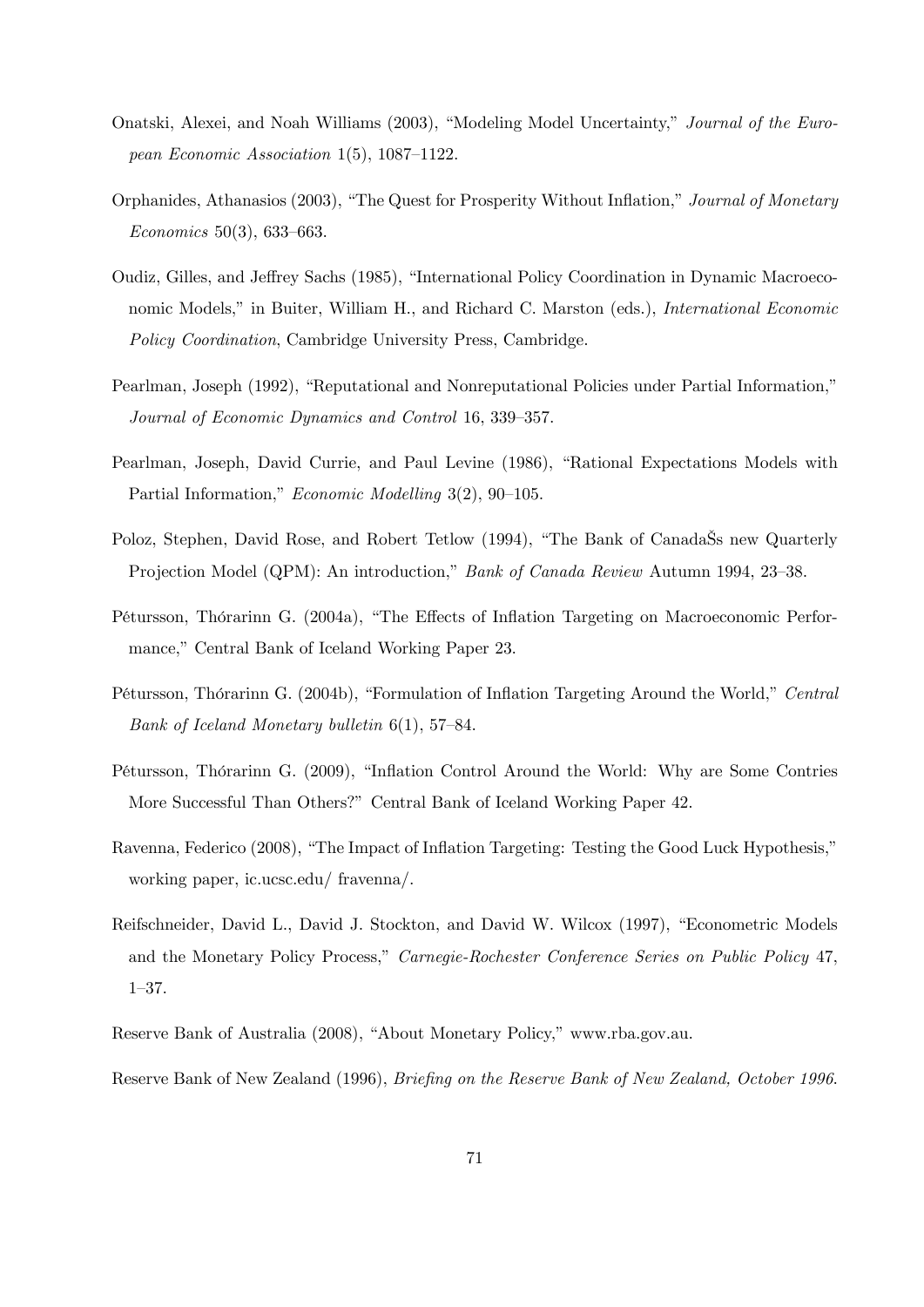- Reserve Bank of New Zealand (1999), Briefing on the Reserve Bank of New Zealand, November 1999.
- Reserve Bank of New Zealand (2007), "Policy Target Agreement 2007," www.rbnz.govt.nz.
- Roger, Scott (2009), "Inflation Targeting at 20: Achievements and Challenges," IMF Working Paper WP/09/236.
- Roger, Scott, and Mark Stone (2005), "On Target? The International Experience with Achieving Inflation Targets," IMF Working Paper wp/05/163.
- Rose, Andrew K. (2007), "A stable international monetary system emerges: Inflation targeting is Bretton Woods, reversed," Journal of International Money and Finance 26(5), 663 – 681.
- Rudebusch, Glenn, and Lars E.O. Svensson (1999), "Policy Rules for Inflation Targeting," in Taylor, John B. (ed.), Monetary Policy Rules, The University of Chicago Press, 203—246.
- Sargent, Thomas J., and Neil Wallace (1975), "Rational Expectations, the Optimal Monetary Instrument, and the Optimal Money Supply Rule," Journal of Political Economy 83, 241—254.
- Schaechter, Andrea, Mark Richard Stone, and Mark Zelmer (2000), "Adopting Inflation Targeting: Practical Issues for Emerging Market Countries," IMF Occational Paper 202.
- Schaumburg, Ernst, and Andrea Tambalotti (2007), "An Investigation of the Gains from Commitment in Monetary Policy," Journal of Monetary Economics 54(2), 302—324.
- Sims, Christopher A. (2002), "Solving Linear Rational Expectations Models," Computational Economics 20(1-2), 1—20.
- Singleton, John, Gary Hawke, and Arthur Grimes (2006), Innovation and Independence: The Reserve Bank of New Zealand, Auckland University Press.
- Smets, Frank (2003), "Maintaining price stability: how long is the medium term?" *Journal of* Monetary Economics 50(6), 1293—1309.
- Stevens, Glenn R. (1998), "Pitfalls in the Use of Monetary Conditions Indexes," Reserve Bank of Australia Bulletin August 1998, 34—43.
- Svensson, Lars E.O. (1997), "Inflation Forecast Targeting: Implementing and Monitoring Inflation Targets," European Economic Review 41(6), 1111—1146.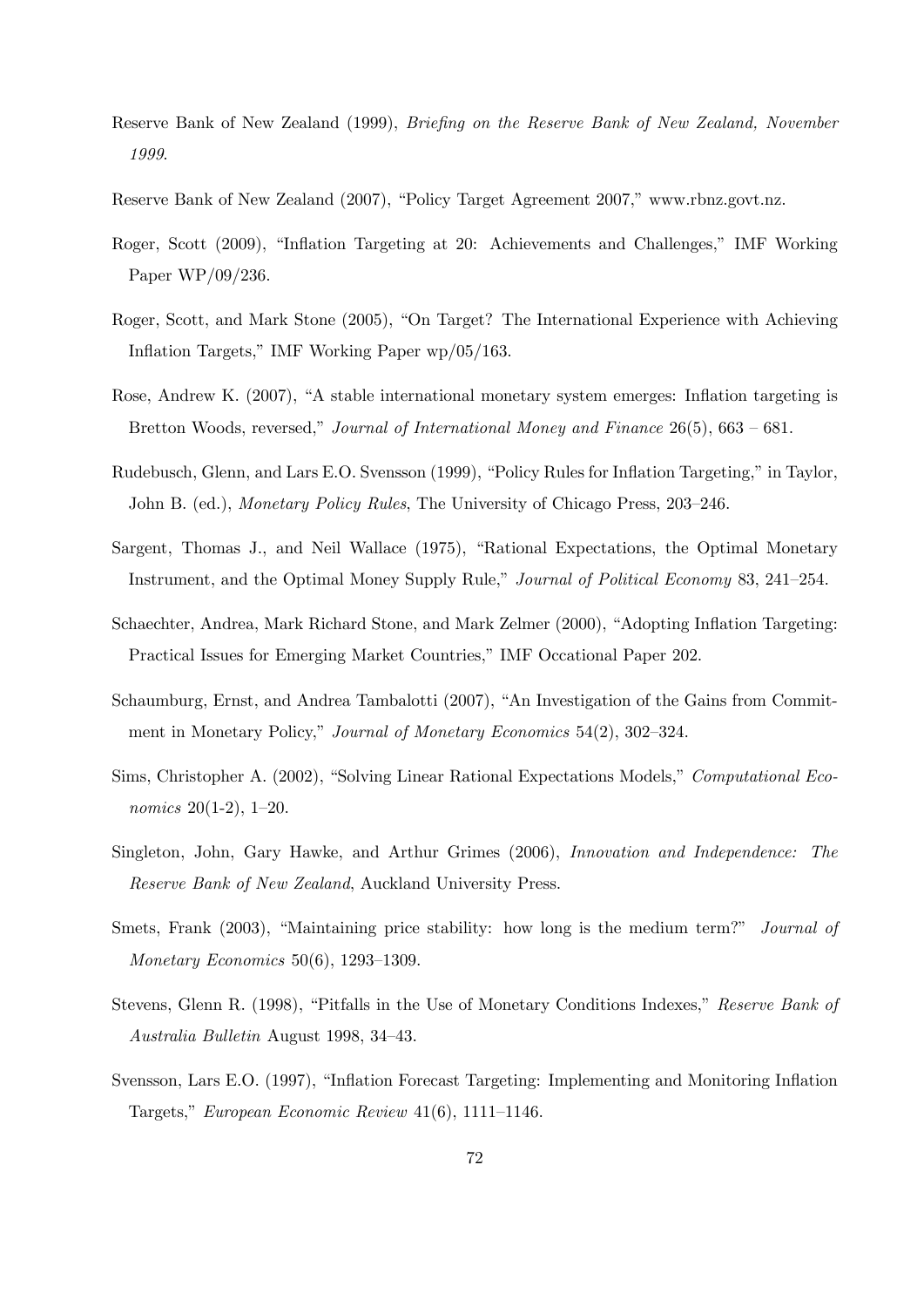- Svensson, Lars E.O. (1999a), "Inflation Targeting as a Monetary Policy Rule," Journal of Monetary Economics 43(3), 607—654.
- Svensson, Lars E.O. (1999b), "Inflation Targeting: Some Extensions," Scandinavian Journal of Economics 101(3), 337—61.
- Svensson, Lars E.O. (1999c), "Monetary Policy Issues for the Eurosystem," Carnegie-Rochester Conferences Series on Public Policy 51, 79—136.
- Svensson, Lars E.O. (2000), "Open-Economy Inflation Targeting," Journal of International Economics 50, 155—183.
- Svensson, Lars E.O. (2001), "Independent Review of the Operation of Monetary Policy in New Zealand," Report to the Minister of Finance, www.larseosvensson.net.
- Svensson, Lars E.O. (2002), "Monetary Policy and Real Stabilization," in Rethinking Stabilization Policy, Federal Reserve Bank of Kansas City Jackson Hole Symposium, 261—312.
- Svensson, Lars E.O. (2003a), "Escaping from a Liquidity Trap and Deflation: The Foolproof Way and Others," Journal of Economic Perspectives 17(4), 145—166.
- Svensson, Lars E.O. (2003b), "What Is Wrong with Taylor Rules? Using Judgment in Monetary Policy through Targeting Rules," Journal of Economic Literature 41, 426—477.
- Svensson, Lars E.O. (2005), "Monetary Policy with Judgment: Forecast Targeting," International Journal of Central Banking 1(1), 1—54.
- Svensson, Lars E.O. (2007), "Optimal Inflation Targeting: Further Developments of Inflation Targeting," in Mishkin, Frederic, and Klaus Schmidt-Hebbel (eds.), Monetary Policy under Inflation Targeting, vol. 11 of Central Banking, Analysis, and Economic Policies, Central Bank of Chile, 187—225.
- Svensson, Lars E.O. (2008), "Inflation Targeting," in Durlauf, Stephen N., and Lawrence E. Blume (eds.), The New Palgrave Dictionary of Economics, 2nd edition, Palgrave Macmillan.
- Svensson, Lars E.O. (2009a), "Evaluating Monetary Policy," in Koenig, Evan, and Robert Leeson (eds.), From the Great Moderation to the Great Deviation: A Round-Trip Journey Based on the Work of John B. Taylor, www.larseosvensson.net.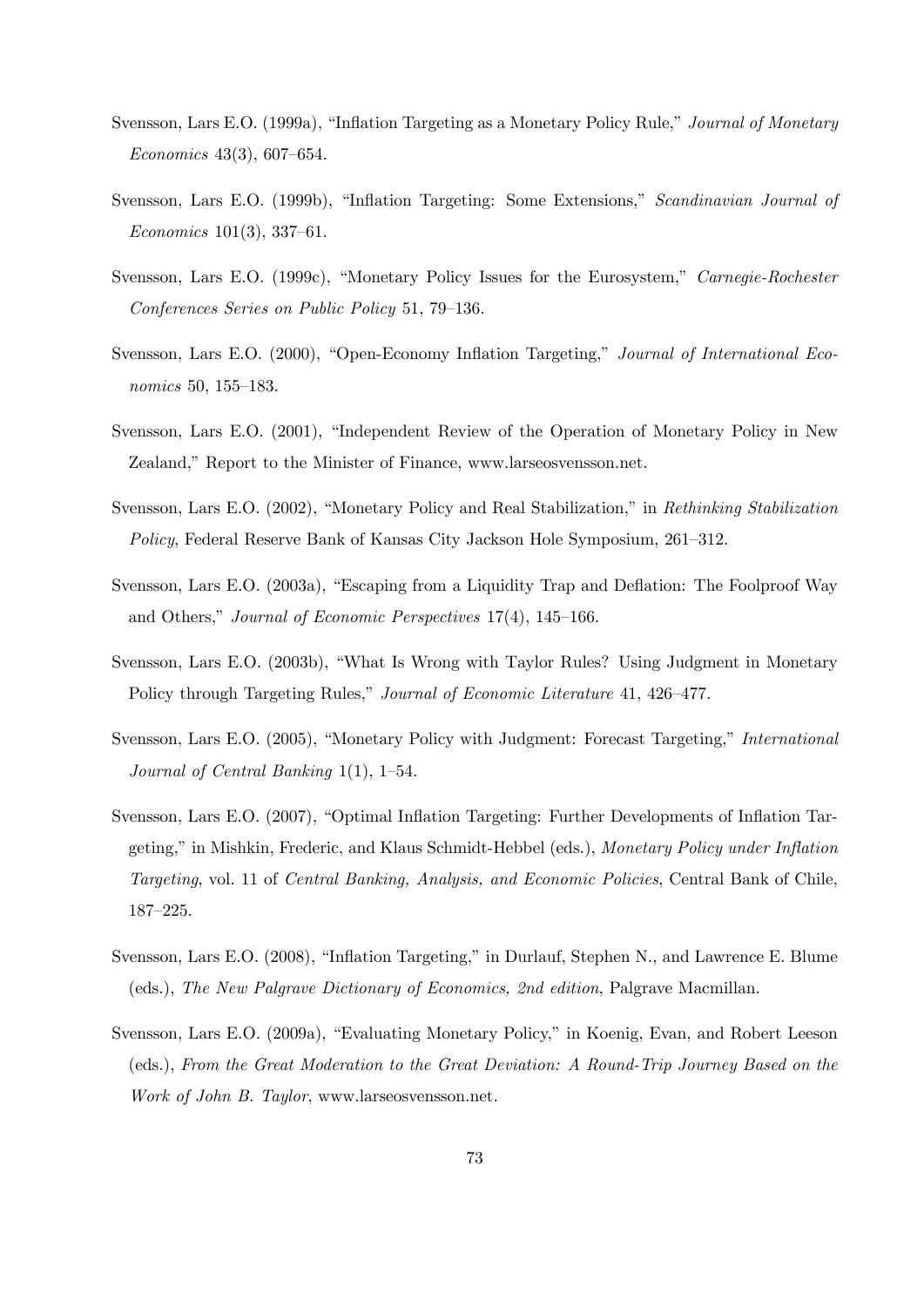- Svensson, Lars E.O. (2009b), "Flexible Inflation Targeting: Lessons from the Financial Crisis," Speech in Amsterdam, September 21, 2009, www.riksbank.se.
- Svensson, Lars E.O. (2009c), "Optimization under Commitment and Discretion, the Recursive Saddlepoint Method, and Targeting Rules and Instrument Rules: Lecture Notes," lecture notes, www.larseosvensson.net.
- Svensson, Lars E.O. (2009d), "Transparency under Flexible Inflation Targeting: Experiences and Challenges," Sveriges Riksbank Economic Review 1/2009, 5—44.
- Svensson, Lars E.O. (2009e), "What Have Economists Learned about Monetary Policy over the past 50 Years?" in Herrmann, Heinz (ed.), Monetary Policy Over Fifty Years: Experiences and Lessons, Routledge.
- Svensson, Lars E.O. (2010), "Inflation Targeting after the Financial Crisis," Speech in Mumbai, February 12, 2010, www.riksbank.se.
- Svensson, Lars E.O., Kjetil Houg, Haakon O.Aa. Solheim, and Erling Steigum (2002), "An Independent Review of Monetary Policy and Institutions in Norway," Norges Bank Watch 2002, www.larseosvensson.net.
- Svensson, Lars E.O., and Robert J. Tetlow (2005), "Optimal Policy Projections," International Journal of Central Banking 1(3), 177—207.
- Svensson, Lars E.O., and Noah Williams (2007a), "Bayesian and Adaptive Optimal Policy under Model Uncertainty," working paper, www.larseosvensson.net.
- Svensson, Lars E.O., and Noah Williams (2007b), "Monetary Policy with Model Uncertainty: Distribution Forecast Targeting," working paper, www.larseosvensson.net.
- Svensson, Lars E.O., and Michael Woodford (2003), "Indicator Variables for Optimal Policy," Journal of Monetary Economics 50, 691—720.
- Svensson, Lars E.O., and Michael Woodford (2004), "Indicator Variables for Optimal Policy under Asymmetric Information," Journal of Economic Dynamics and Control 28, 661—690.
- Svensson, Lars E.O., and Michael Woodford (2005), "Implementing Optimal Policy through Inflation-Forecast Targeting," in Bernanke, Ben S., and Michael Woodford (eds.), The Inflation-Targeting Debate, University of Chicago Press, 19—83.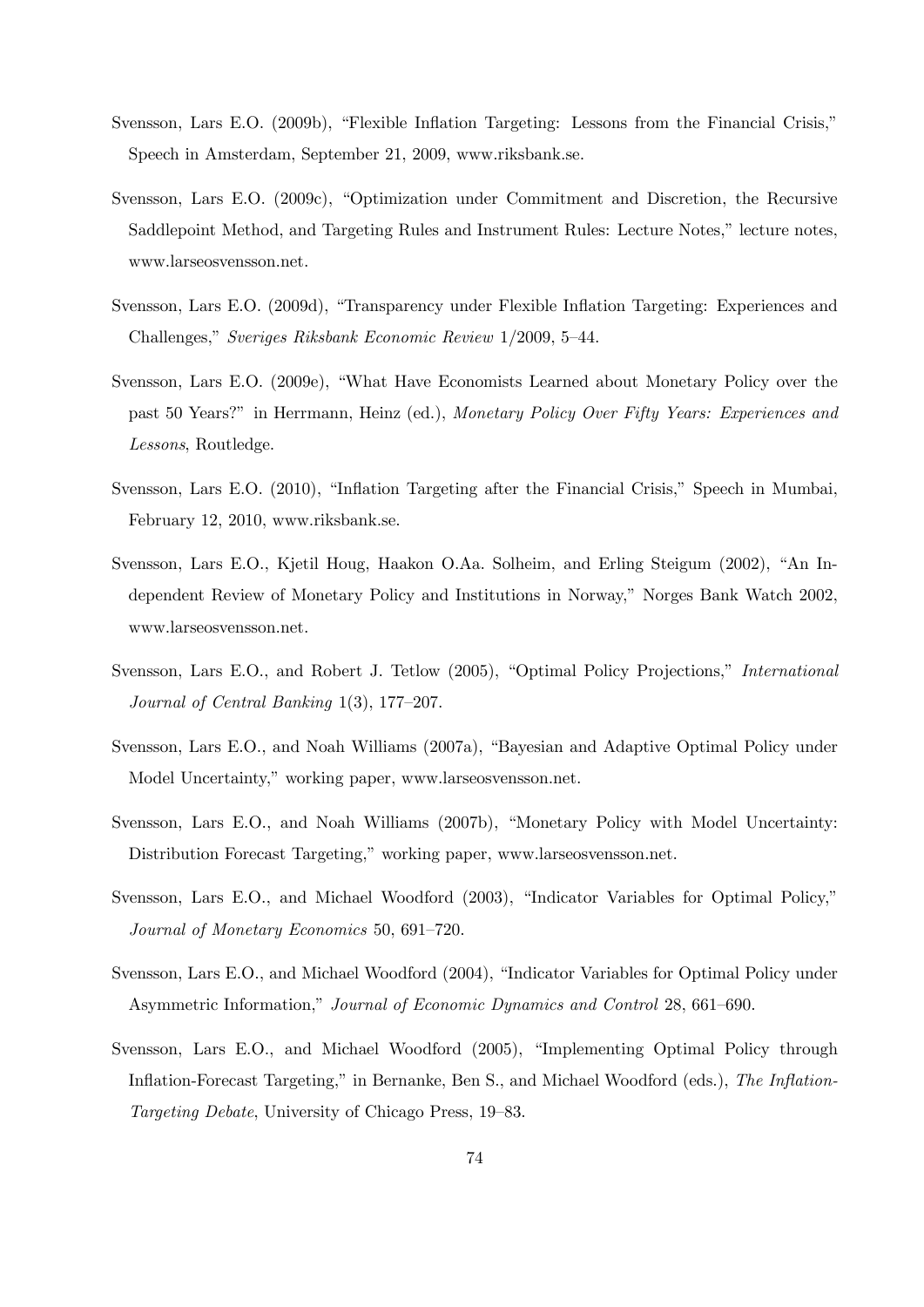- Söderlind, Paul (1999), "Solution and Estimation of RE Macromodels with Optimal Policy," European Economic Review 43, 813—823.
- Taylor, John B. (1979), "Estimation and Control of a Macroeconomic Model with Rational Expectations," Econometrica 47, 1267—1286.
- Taylor, John B. (2007), "Housing and Monetary Policy," in Housing, Housing Finance, and Monetary Policy, Federal Reserve Bank of Kansas City Jackson Hole Symposium, 463—476.
- Truman, Edwin M. (2003), Inflation Targeting in the World Economy, Peterson Institute for International Economics.
- do Val, João B.R, José C. Geromel, and Oswaldo L.V. Costa (1998), "Uncoupled Riccati Iterations for the Linear Quadratic Control Problem of Discrete-Time Markov Jump Linear Systems," IEEE Transactions on Automatic Control 43, 1727—1733.
- Vega, Marco, and Diego Winkelried (2005), "Inflation Targeting and Inflation Behavior: A Successful Story?" International Journal of Central Banking 1(3), 153—175.
- Vickers, John (1998), "Inflation Targeting in Practice: The U.K. Experience," Bank of England Quarterly Bulletin November 1998.
- Walsh, Carl (2004), "Robustly Optimal Instrument Rules and Robust Control: An Equivalence Result," Journal of Money, Credit, and Banking 36, 1105—1113.
- Walsh, Carl E. (2009a), "Inflation Targeting: What Have We Learned?" International Finance 12(2), 195—233.
- Walsh, Carl E. (2009b), "Using Monetary Policy to Stabilize Economic Activity," in Financial Stability and Macroeconomic Policy, Federal Reserve Bank of Kansas City Jackson Hole Symposium.
- White, William R. (2006), "Is Price Stability Enough?" BIS Working Paper 205.
- Wieland, Volker (2000), "Learning by Doing and the Value of Optimal Experimentation," Journal of Economic Dynamics and Control 24(4), 501—534.
- Wieland, Volker (2006), "Monetary Policy and Uncertainty about the Natural Unemployment Rate: Brainard-Style Conservatism versus Experimental Activism," Advances in Macroeconomics 6(1), Article 1.